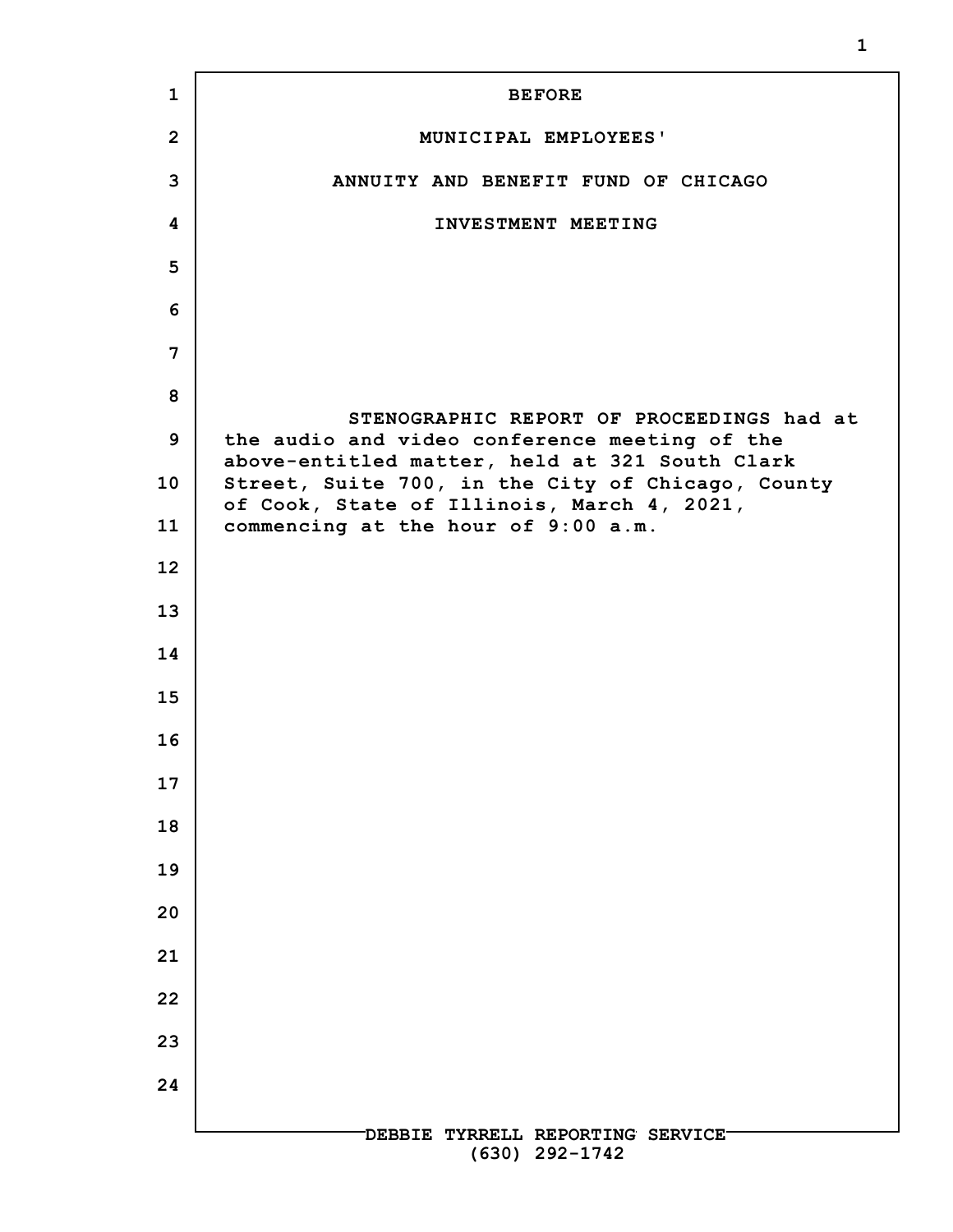| $\mathbf{1}$   | <b>APPEARANCES</b>                                                       |
|----------------|--------------------------------------------------------------------------|
| $\overline{2}$ | <b>BOARD MEMBERS:</b><br>Jeffrey J. Johnson, President                   |
|                | Reshma Soni, Vice-President                                              |
| 3              | Robert P. Degnan, Recording Secretary                                    |
| 4              | Verma R. Thompson, Trustee<br>Melissa Conyears-Ervin, City Treasurer     |
|                | Craig Slack, Deputy City Treasurer                                       |
| 5              | ATTORNEYS FOR THE BOARD:                                                 |
| 6              | BURKE, BURNS AND PINELLI, LTD.                                           |
|                | BY: MS. SARAH A. BOECKMAN                                                |
| 7              | ALSO PRESENT:                                                            |
| 8              | Dennis White, Executive Director                                         |
|                | Stacey Ruffolo, Deputy Executive Director                                |
| 9              | Donna Hansen, Office Manager<br>Steve Yoon, Investment Officer           |
| 10             | Bukola Bello, Vision M.A.I. Consulting                                   |
| 11             | Brian Wrubel, Marquette Associates<br>James Wesner, Marquette Associates |
|                | Neil Capps, Marquette Associates                                         |
| 12             | Mauricio Banuelos, City Treasurer's Office                               |
| 13             | Luke Howe, Ullico<br>Reed Singer, Ullico                                 |
|                | Karen Bowie, Nuveen Asset Management                                     |
| 14             | Kitty Martin, Nuveen Asset Management                                    |
| 15             | Eric Kurzweg, Nuveen Asset Management                                    |
|                |                                                                          |
| 16             |                                                                          |
| 17             |                                                                          |
|                |                                                                          |
| 18             |                                                                          |
| 19             |                                                                          |
| 20             |                                                                          |
|                |                                                                          |
| 21             |                                                                          |
| 22             |                                                                          |
|                |                                                                          |
| 23             |                                                                          |
| 24             |                                                                          |
|                |                                                                          |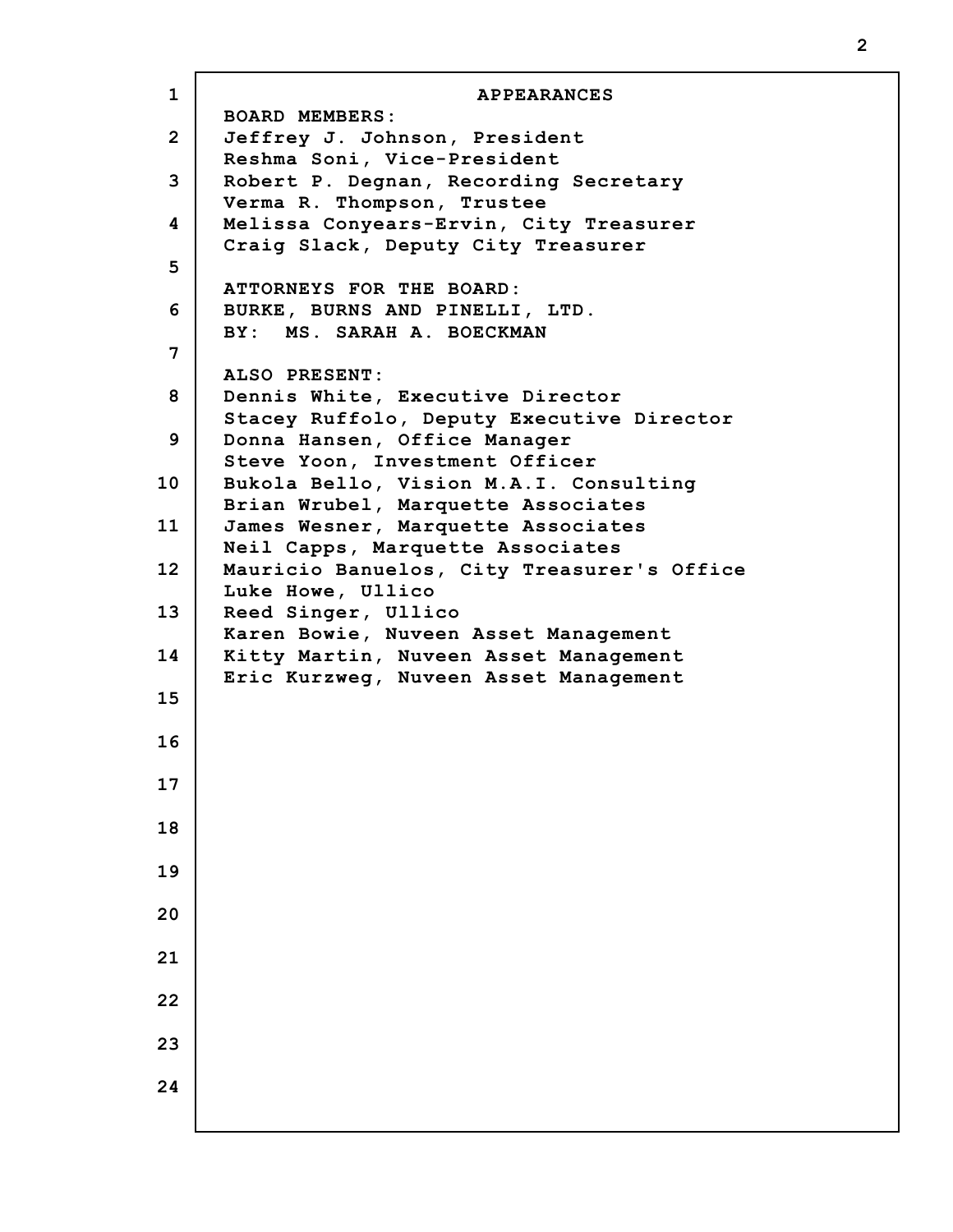**1 2 3 4 5 6 7 8 9 10 11 12 13 14 15 16 17 18 19 20 21 22 23 24 PRESIDENT JOHNSON: I hereby convene this Board of Trustees meeting for March 4, 2021. Ms. Hansen, please call roll call. MS. HANSEN: Trustee Johnson. PRESIDENT JOHNSON: Yes, ma'am. MS. HANSEN: Trustee Degnan. TRUSTEE MCMAHON: President. MS. HANSEN: Trustee Thompson. TRUSTEE THOMPSON: Yes. MS. HANSEN: Mr. Slack. MR. SLACK: Here. MS. HANSEN: We have a quorum. PRESIDENT JOHNSON: We have a quorum for today's meeting. Public Act 101-0640 allows this meeting to be conducted by video and audio conference. The Act requires a roll call vote be taken on each matter acted upon. I ask that trustees please be prepared to unmute their microphones and clearly respond to the roll call vote on each matter that we consider for approval. Further, consistent with Public Act 101-0640, I note for the record that the Executive Director, along with Trustee Thompson, staff and I,**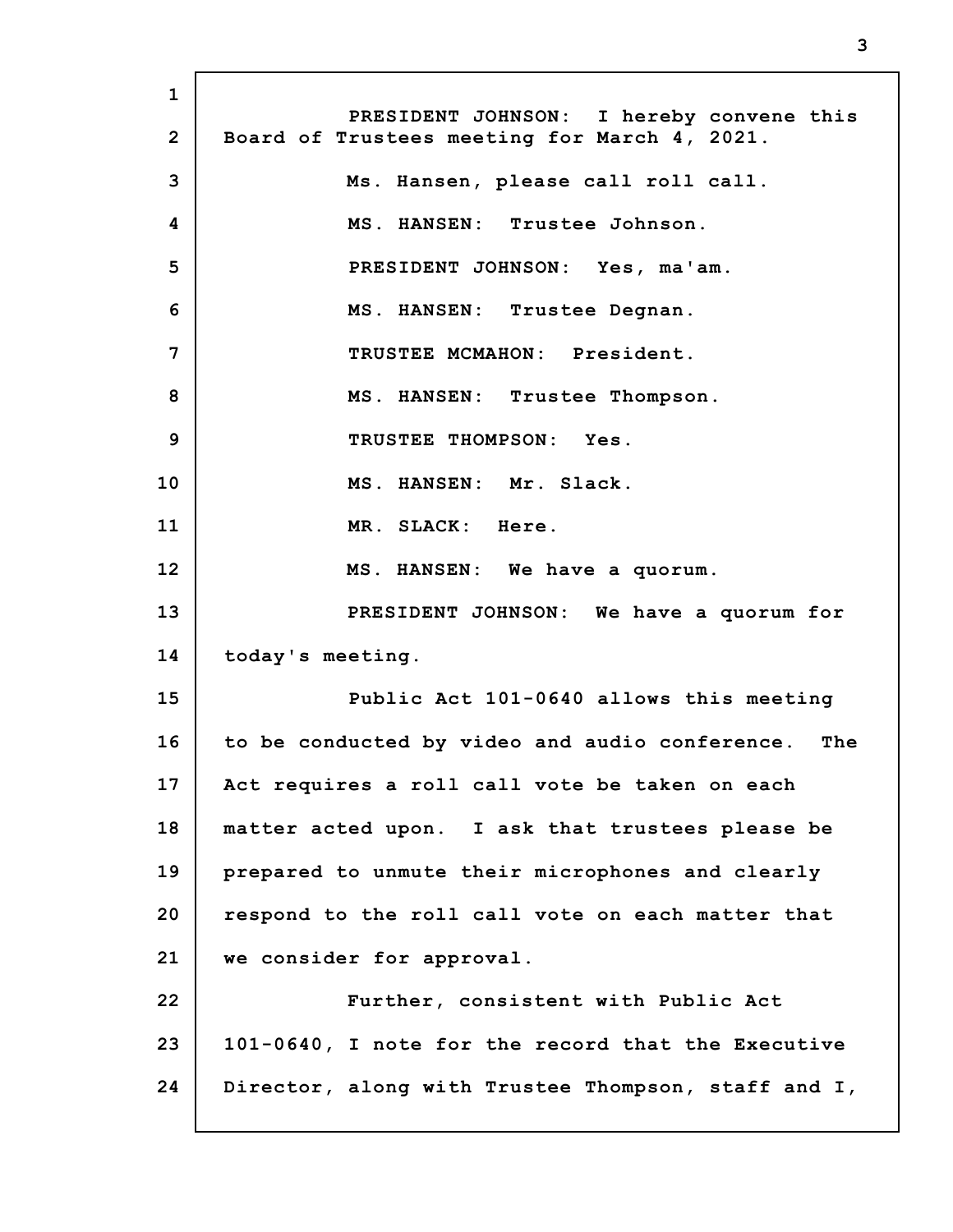| $\mathbf{1}$   | are physically present in the Fund's office.<br>Wе |
|----------------|----------------------------------------------------|
| $\overline{2}$ | are proceeding by video and audio conference       |
| 3              | because we continue to believe that due to the     |
| 4              | pandemic it is prudent to not all physically be    |
| 5              | present in the same space. We have posted notice   |
| 6              | of this meeting in accordance with the Open        |
| 7              | Meetings Act and the meeting is being recorded. A  |
| 8              | transcript of the proceedings will be prepared and |
| 9              | ultimately, after approval, will be made available |
| 10             | on the Fund's website.                             |
| 11             | Under Public Comments, consistent with             |
| 12             | Public Act 91-0715 and reasonable constraints      |
| 13             | determined by the Board of Trustees, at each       |
| 14             | regular meeting of the Board of Trustees or its    |
| 15             | committees that is open to the public, members of  |
| 16             | the public may request a brief time to address the |
| 17             | Board on relevant matters within its jurisdiction. |
| 18             | Ms. Hansen, are there any requests?                |
| 19             | MS. HANSEN: I do not have any requests             |
| 20             | to address the Board, sir, from the public.        |
| 21             | PRESIDENT JOHNSON: Very good. First up             |
| 22             | we will do legislative update with Ms. Bukola      |
| 23             | Bello.                                             |
| 24             | MS. BELLO: Good morning, everyone.                 |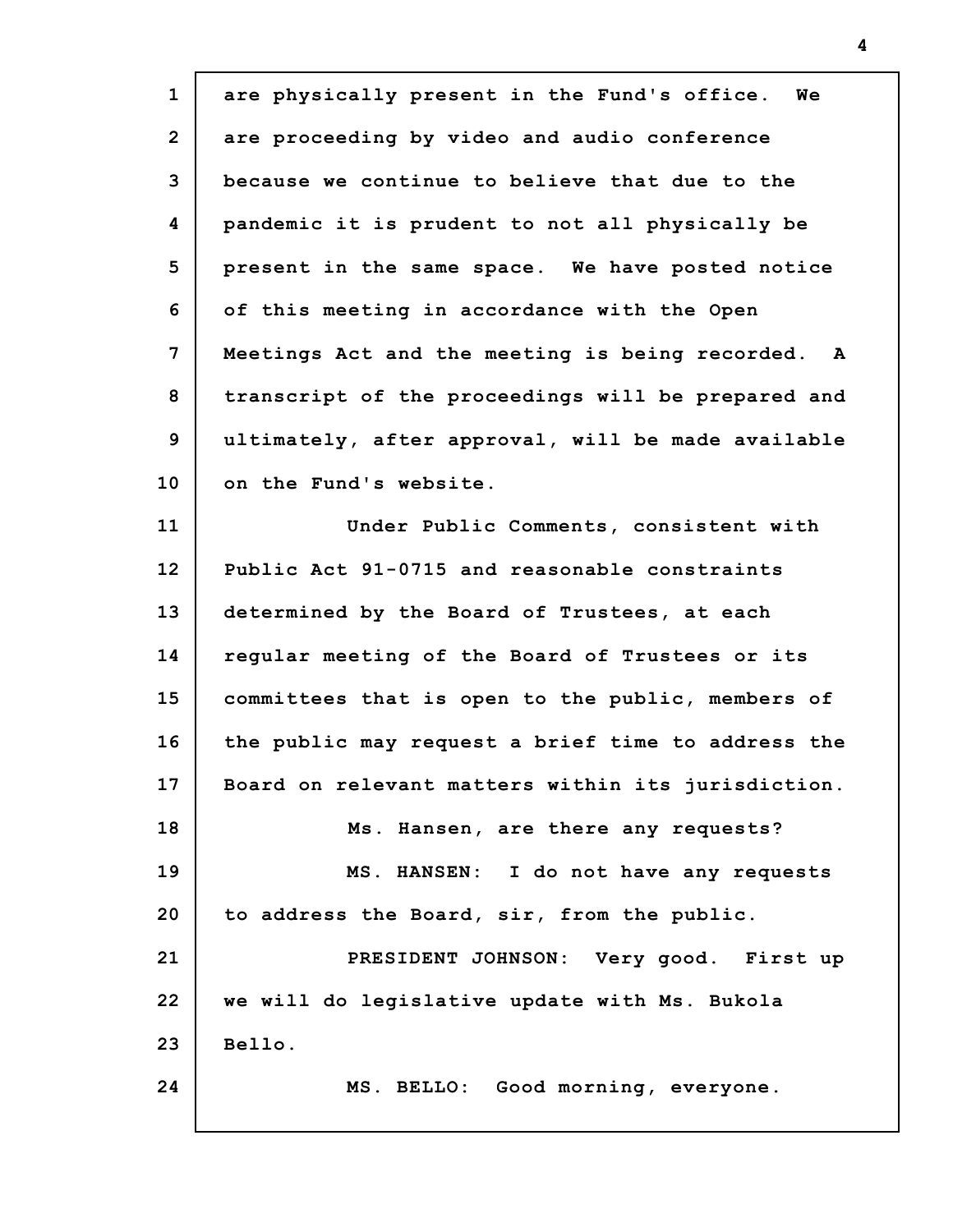| $\mathbf{1}$   | Thank you, Chairman Johnson. I appreciate you       |
|----------------|-----------------------------------------------------|
| $\overline{2}$ | allowing me to just quickly bring you all up to     |
| 3              | speed on what is happening in Springfield.          |
| 4              | Number one, let me start with the fact              |
| 5              | that Senate Bill 212, which is our employer funding |
| 6              | bill, was scheduled for yesterday's Senate Pensions |
| $\overline{7}$ | Committee but it was postponed. We did not have     |
| 8              | any intention of calling it yesterday.              |
| 9              | I have had conversations with the                   |
| 10             | chairman who would like to hold a subject matter    |
| 11             | hearing and so that subject matter hearing has not  |
| 12             | been posted yet but more than likely I have         |
| 13             | expressed to the chairman that we would like to     |
| 14             | have that for next week Wednesday which will be at  |
| 15             | ten a.m. As soon as it is posted, I will let you    |
| 16             | know. I have spoken to Director White. I let him    |
| 17             | know that this is coming.                           |
| 18             | The chairman has let me know that we will           |
| 19             | be allowed to have as many speakers as we want      |
| 20             | within reason. But I think this is a great          |
| 21             | opportunity to educate that committee on what our   |
| 22             | options are as far as funding                       |
| 23             | I think the questions that I have                   |
| 24             | received from the vice-chair of that committee are  |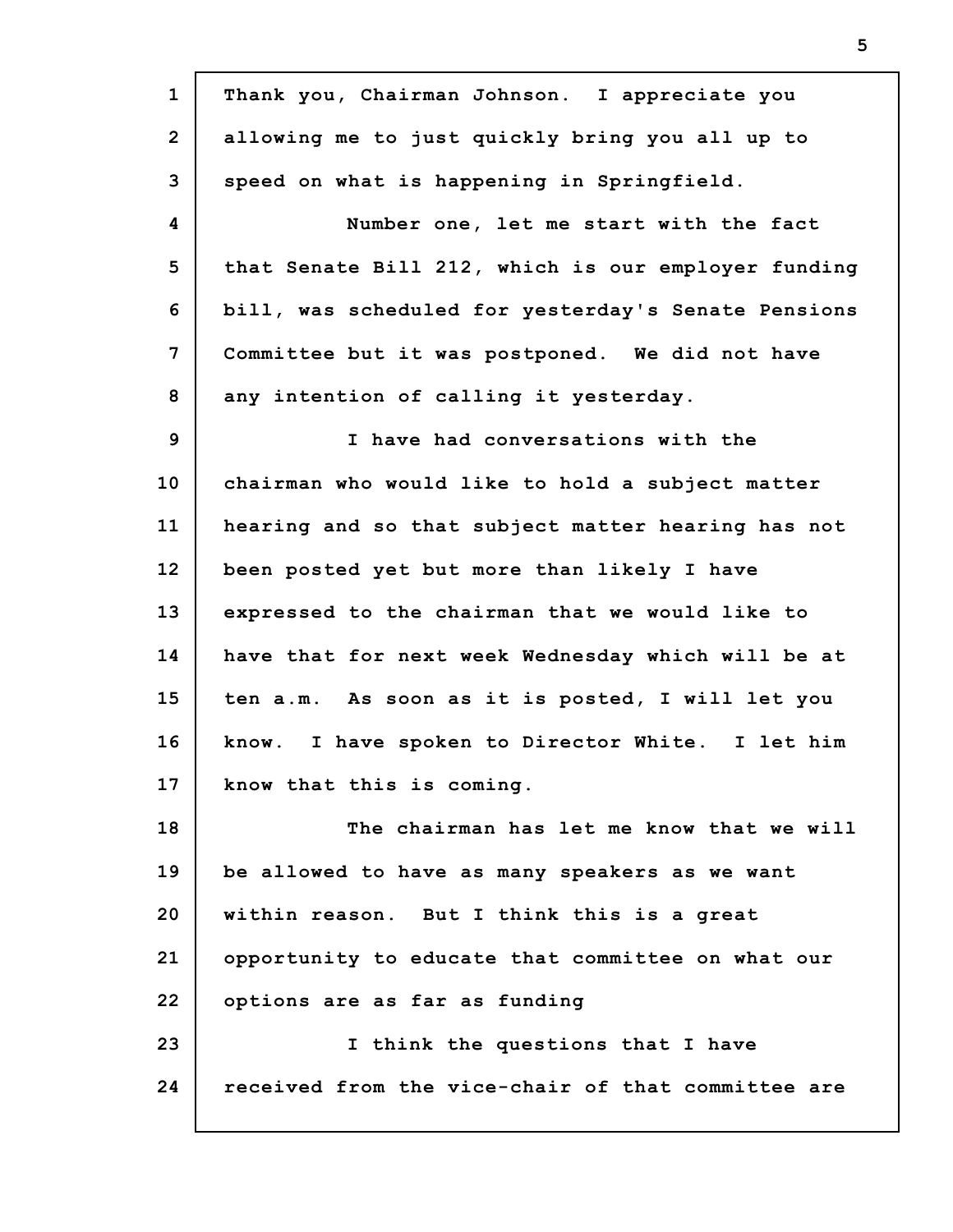**1 2 3 4 5 6 7 8 9 10 11 12 13 14 15 16 17 18 19 20 21 22 23 24 where is the money coming from. So that will be a top priority for that committee to dig down and find out where the resources will be and how realistic we are in terms of our proposal. The fact that they have posted it so quickly means that they are taking it seriously, but I wanted to make this body aware that this is coming up. Are there any questions on that? PRESIDENT JOHNSON: Yes, I do. We have kind of done this tap dance before kind of like as I mentioned last month. What is your kind of overall opinion with the state of things, especially with a possible stimulus package maybe getting thrown out there? Where do you see the appetite for any type of additional pension funding? MS. BELLO: It is really tough to say. I know that leadership understands that there is a serious need to get the funds on the path to solvency. I know that they are considering this proposal, which is again why I mentioned that they posted it so quickly, and they do want to get to it. Ultimately it is going to be where the City is**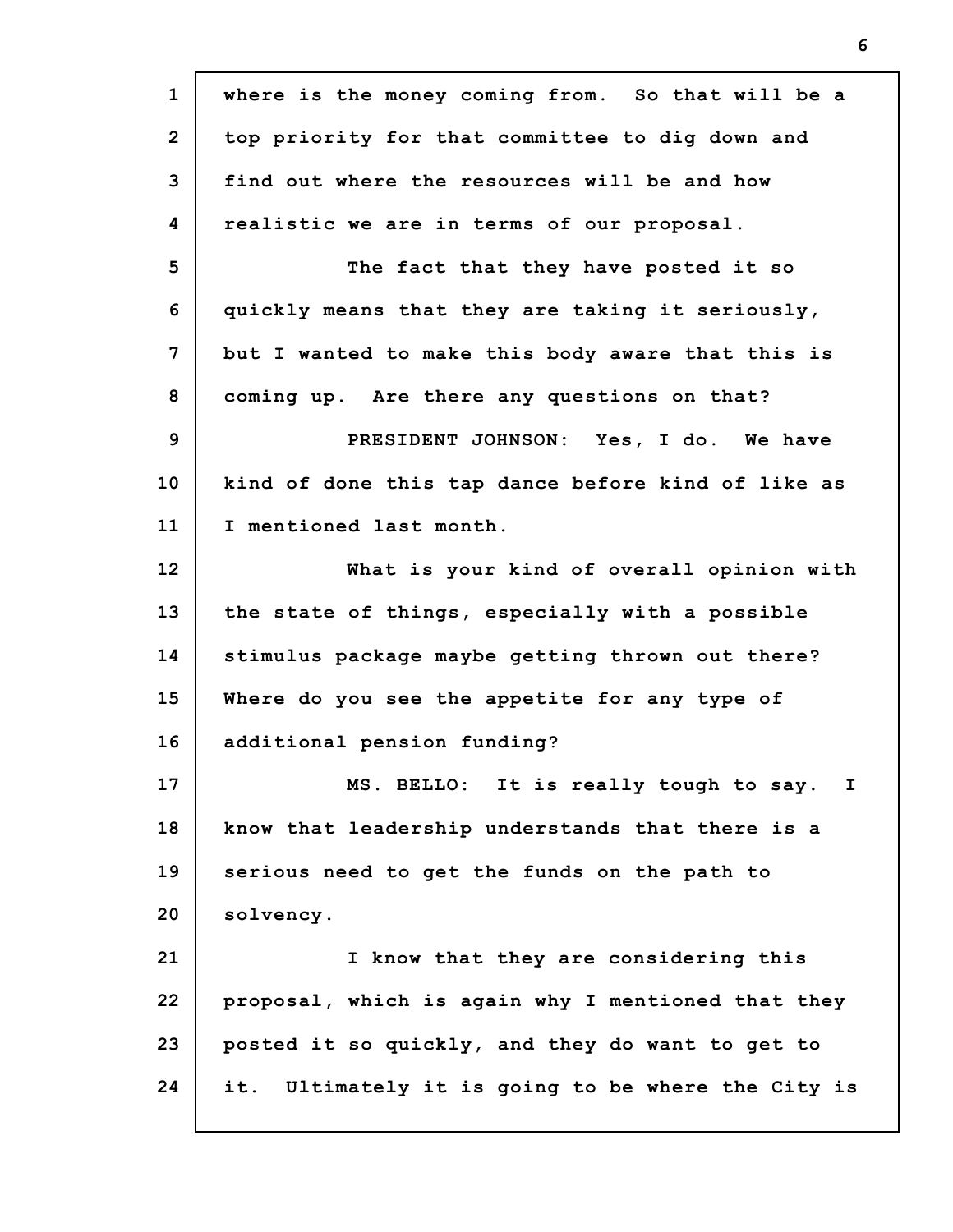| $\mathbf{1}$   | going to choose to allocate those resources, if     |
|----------------|-----------------------------------------------------|
| $\overline{2}$ | there is additional federal funds that come in and  |
| 3              | we have to do our best to advocate that as strongly |
| 4              | and as loudly as possible.                          |
| 5              | Once I get more information, particularly           |
| 6              | around what they are going to do with that funding, |
| 7              | I will report back but this is the best case        |
| 8              | scenario that we have. We have a platform. We       |
| 9              | have legislation both in the Senate and the House   |
| 10             | around funding.                                     |
| 11             | And I am not sure if this fund has ever             |
| 12             | received a subject matter hearing on this topic but |
| 13             | that is the best and easiest and fastest way to     |
| 14             | educate legislators up on the need of this          |
| 15             | particular Pension Fund.                            |
| 16             | MR. WHITE: Good morning, Bukola.<br>I.              |
| 17             | spoke to President Johnson. He and I both are       |
| 18             | pretty flexible next week. Any time Wednesday will  |
| 19             | work with us.                                       |
| 20             | Certainly, I sent an email to our                   |
| 21             | actuaries as well just to let them know that this   |
| 22             | is a possibility. And Steve probably knows and I    |
| 23             | will probably get him involved as well. That will   |
| 24             | probably be our team.                               |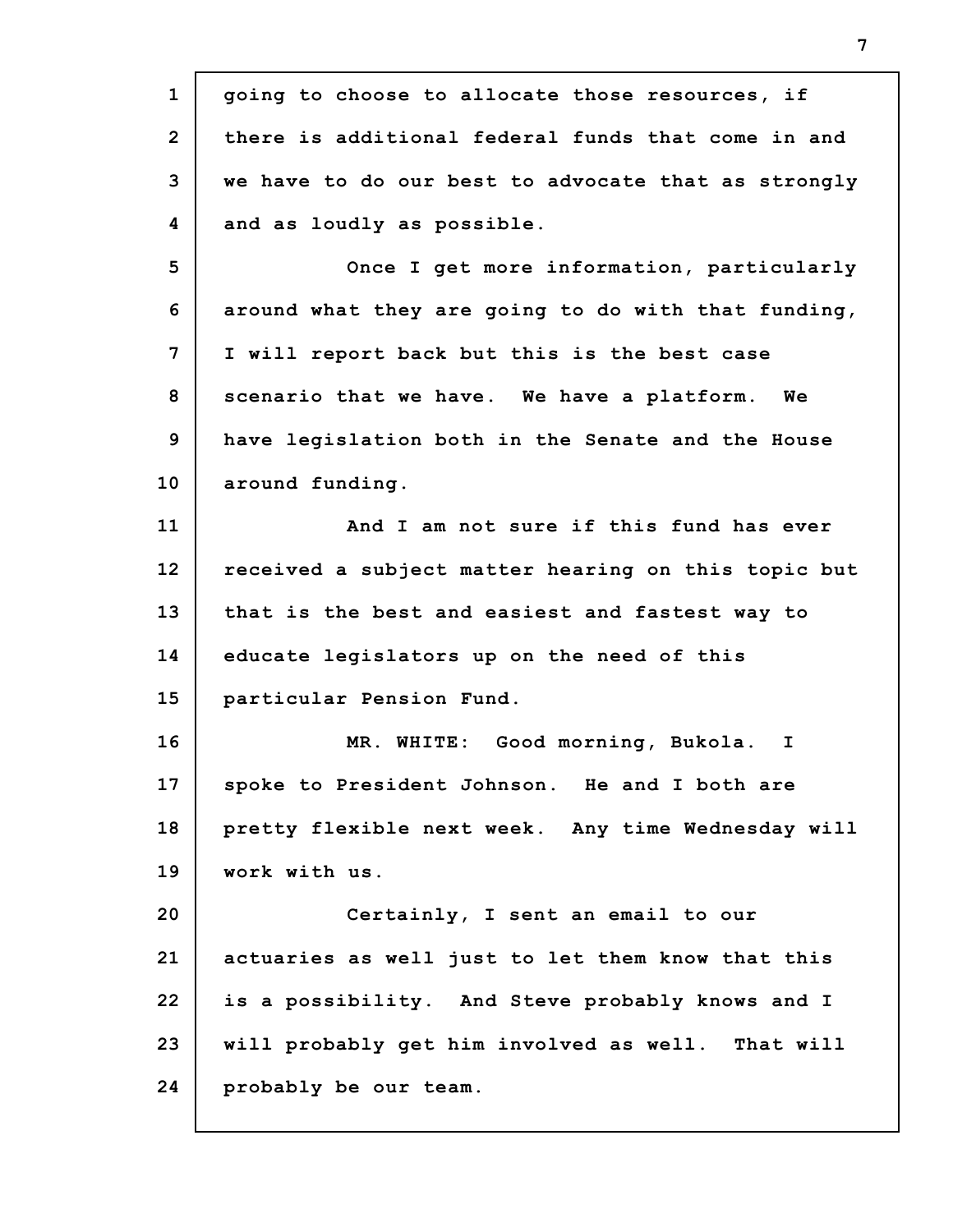| $\mathbf{1}$   | MS. BELLO: That sounds perfect, thank               |
|----------------|-----------------------------------------------------|
| $\overline{2}$ | you so much.                                        |
| 3              | Let me quickly move on. I have three                |
| 4              | bills that staff has asked for our position on so I |
| 5              | am hoping that we'll be able to hammer that out     |
| 6              | today.                                              |
| 7              | The first is House Bill 232, which will             |
| 8              | be in committee this Friday. House Personnel and    |
| 9              | Pension Committee. It is a divestiture bill.        |
| 10             | Essentially, it would require this Board            |
| 11             | and others to make its best efforts to identify all |
| 12             | for-profit companies that contract to shelter       |
| 13             | migrant children and include those companies in the |
| 14             | list of restricted companies for purposes of        |
| 15             | investment distributed to each retirement system    |
| 16             | and the Illinois State Board of Investments.        |
| 17             | I had a conversation with the sponsor of            |
| 18             | this bill yesterday. She is going to call it.<br>As |
| 19             | of right now the Chicago police are neutral,        |
| 20             | Chicago teachers is neutral. She has not heard      |
| 21             | from any other funds but she would anticipate that  |
| 22             | those funds would be neutral. And this is along     |
| 23             | the lines of divesting from Sudan, if you remember  |
| 24             | that legislation that came out several years ago.   |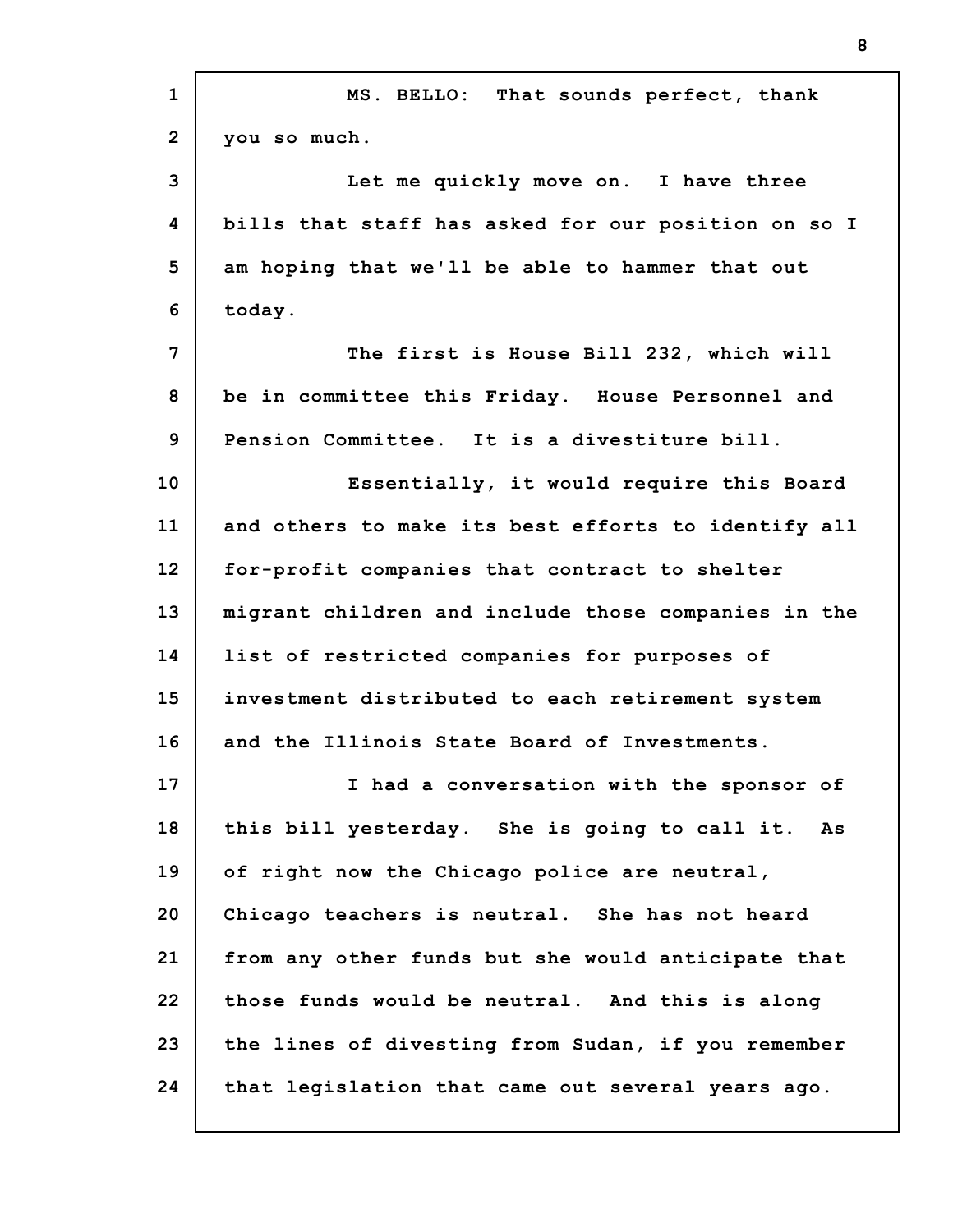| $\mathbf{1}$   | Divesting from companies in terms of assault          |
|----------------|-------------------------------------------------------|
| $\overline{2}$ | weapons, this is along those lines.                   |
| 3              | It is political in terms of investments               |
| 4              | and our fiduciary obligation. Anything that would     |
| 5              | interfere with that obligation, we would raise        |
| 6              | eyebrows on but politically it is going to be         |
| 7              | really difficult to oppose something like this.       |
| 8              | But, obviously, I defer to you on what your           |
| 9              | position would be.                                    |
| 10             | MR. WHITE: If our legal counsel is on                 |
| 11             | the line, certainly, Sarah, if there is anything      |
| 12             | you would like to add on this point                   |
| 13             | MS. BOECKMAN: Thanks, Dennis.                         |
| 14             | This would traditionally be a bill that               |
| 15             | we would not take a position on. It sounds like       |
| 16             | Bukola did raise this with the sponsor, but I would   |
| 17             | respectfully request that she reiterate that as       |
| 18             | fiduciaries we have a duty to seek the best returns   |
| 19             | for our participants in order to pay benefits.<br>And |
| 20             | with the funding levels with the way that they are,   |
| 21             | we are cautious about any bill that restricts our     |
| 22             | ability to have everything at our disposal when it    |
| 23             | comes to making prudent investment decisions to       |
| 24             | maximize returns for participants is concerning.      |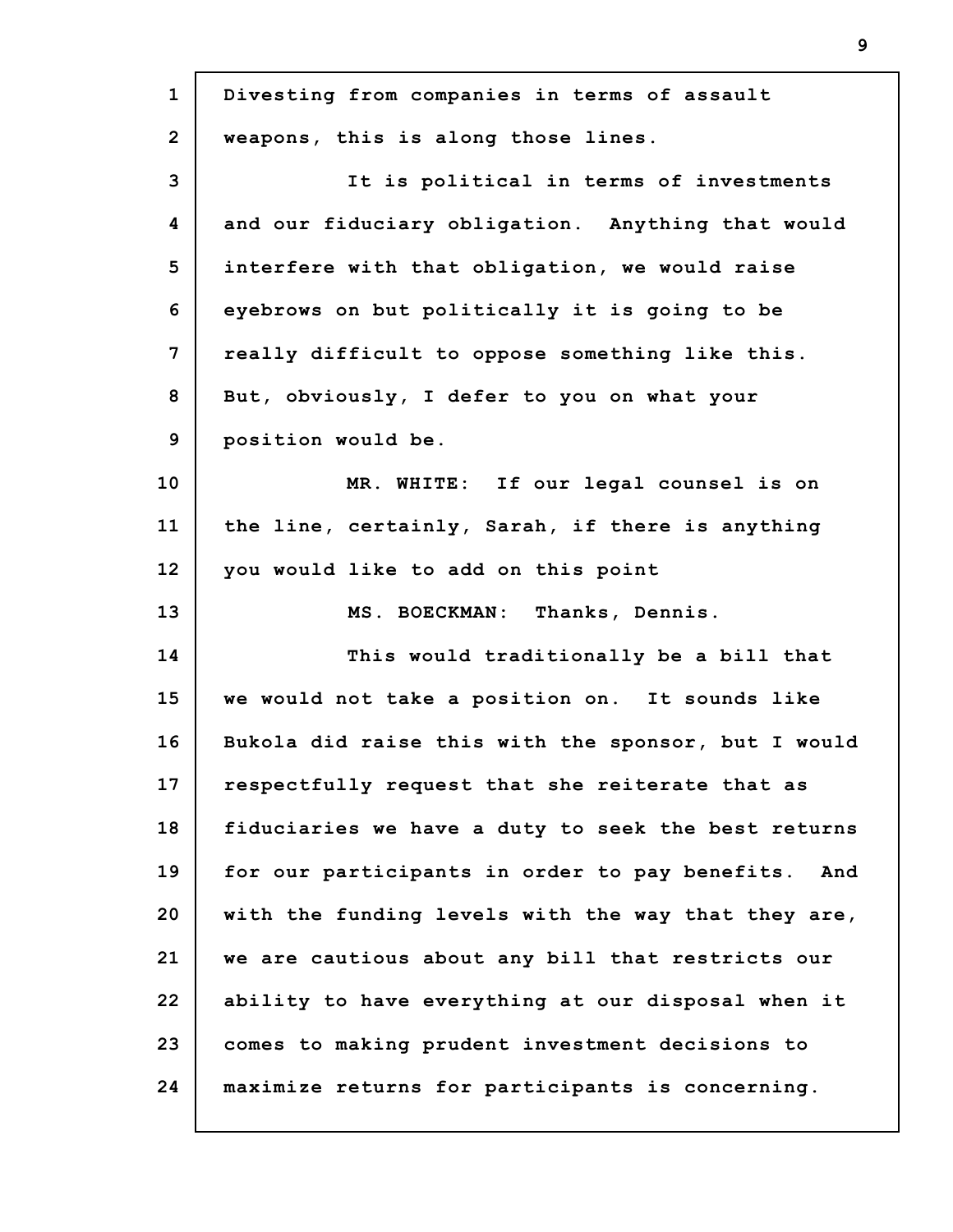| $\mathbf{1}$   | That being said, this is not a piece of legislation |
|----------------|-----------------------------------------------------|
| $\overline{2}$ | that the Fund traditionally takes a firm position   |
| 3              | I think it would just be respectfully<br>on.        |
| 4              | requesting Bukola to remind the sponsor and other   |
| 5              | legislators that we do have a fiduciary duty to     |
| 6              | maximize those returns and with our funding levels  |
| 7              | the way they are we are cautious about any bill     |
| 8              | that restricts our investment freedom to seek those |
| 9              | best returns on behalf of our annuitants.           |
| 10             | Do we have any exposure, Steve, in these            |
| 11             | type of companies? I don't know how this piece of   |
| 12             | legislation would impact our current holdings. I    |
| 13             | don't know if you have looked at that, Steve.       |
| 14             | MR. YOON: No, I haven't had a chance to             |
| 15             | look at specifically on the for-profit companies    |
| 16             | that are contracted to shelter migrant children.    |
| 17             | I think we need a better clarification              |
| 18             | from the sponsor of this bill on how they are       |
| 19             | defining as well as if they are using any type of a |
| 20             | specific list.                                      |
| 21             | Sudan and Iran has been out there so                |
| 22             | there's a lot of vendors that have those type of    |
| 23             | lists.                                              |
| 24             | Where this is rather new. I do not know             |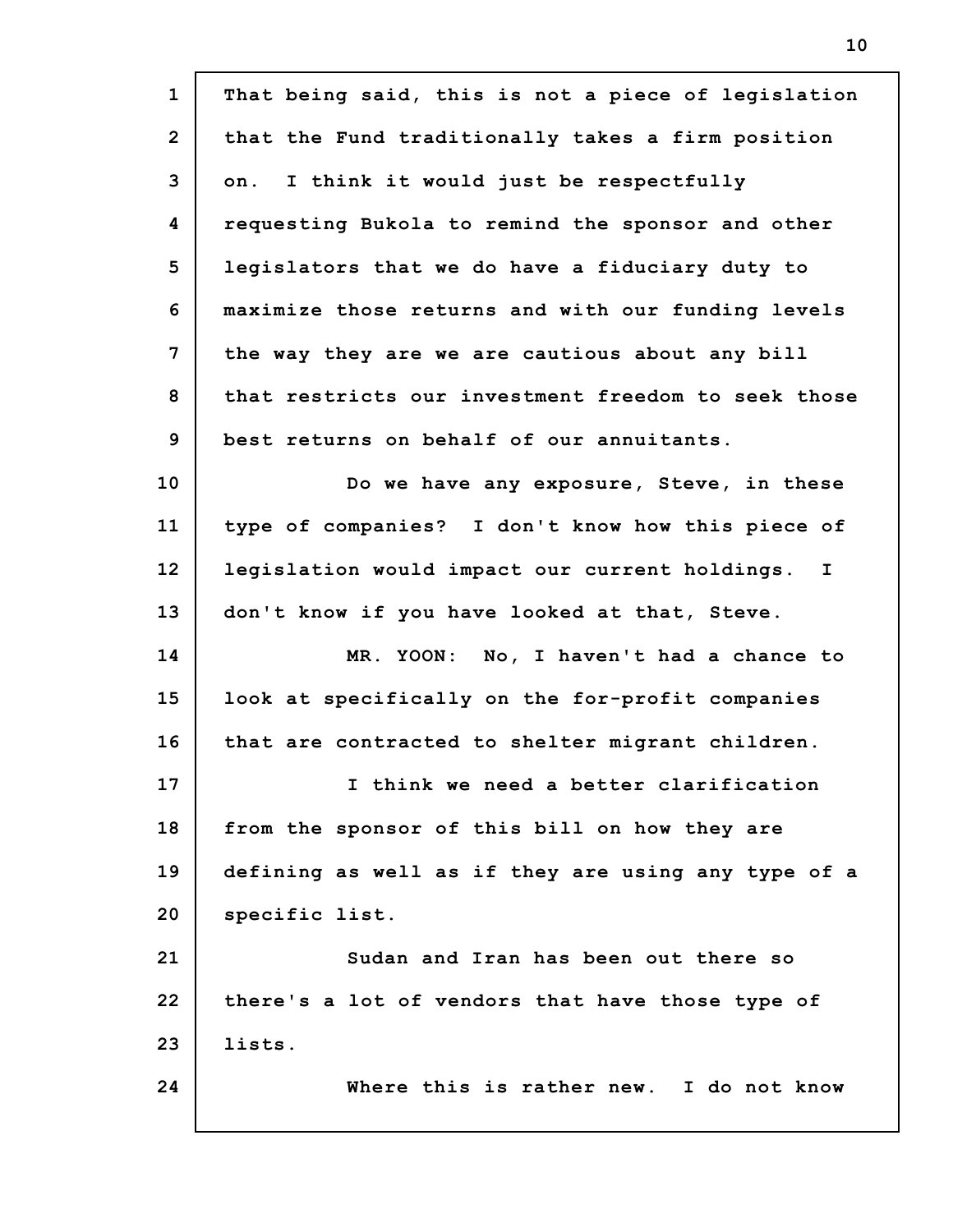| $\mathbf{1}$   | if this is something similar to the ICE exercise   |
|----------------|----------------------------------------------------|
| $\overline{2}$ | that we did a couple of years ago. Using that as a |
| 3              | base, we didn't have too much exposure there but   |
| 4              | this is something that we will have to take back   |
| 5              | once we have some more clarification from the      |
| 6              | sponsor.                                           |
| 7              | MS. BELLO: Steve, thank you for that.              |
| 8              | I did ask the sponsor how she was                  |
| 9              | defining those type of companies. She did not have |
| 10             | a response for me. I don't know if staff is        |
| 11             | working on that either. I think this is just more  |
| 12             | of a -- sometimes these pieces are filed and       |
| 13             | introduced as a compensation point for             |
| 14             | constituents. Implementation of how it will        |
| 15             | actually work doesn't get worked out until much    |
| 16             | later. I can go back and ask that but I think the  |
| 17             | position is that we are not taking a position, is  |
| 18             | that what I am hearing?                            |
| 19             | PRESIDENT JOHNSON: It seems easier just            |
| 20             | to stay neutral right now.                         |
| 21             | MS. BELLO: Okay. Does there need to be             |
| 22             | a vote on that?                                    |
| 23             | MS. BOECKMAN: No.                                  |
| 24             | MS. BELLO: Okay. Let me clarify then,              |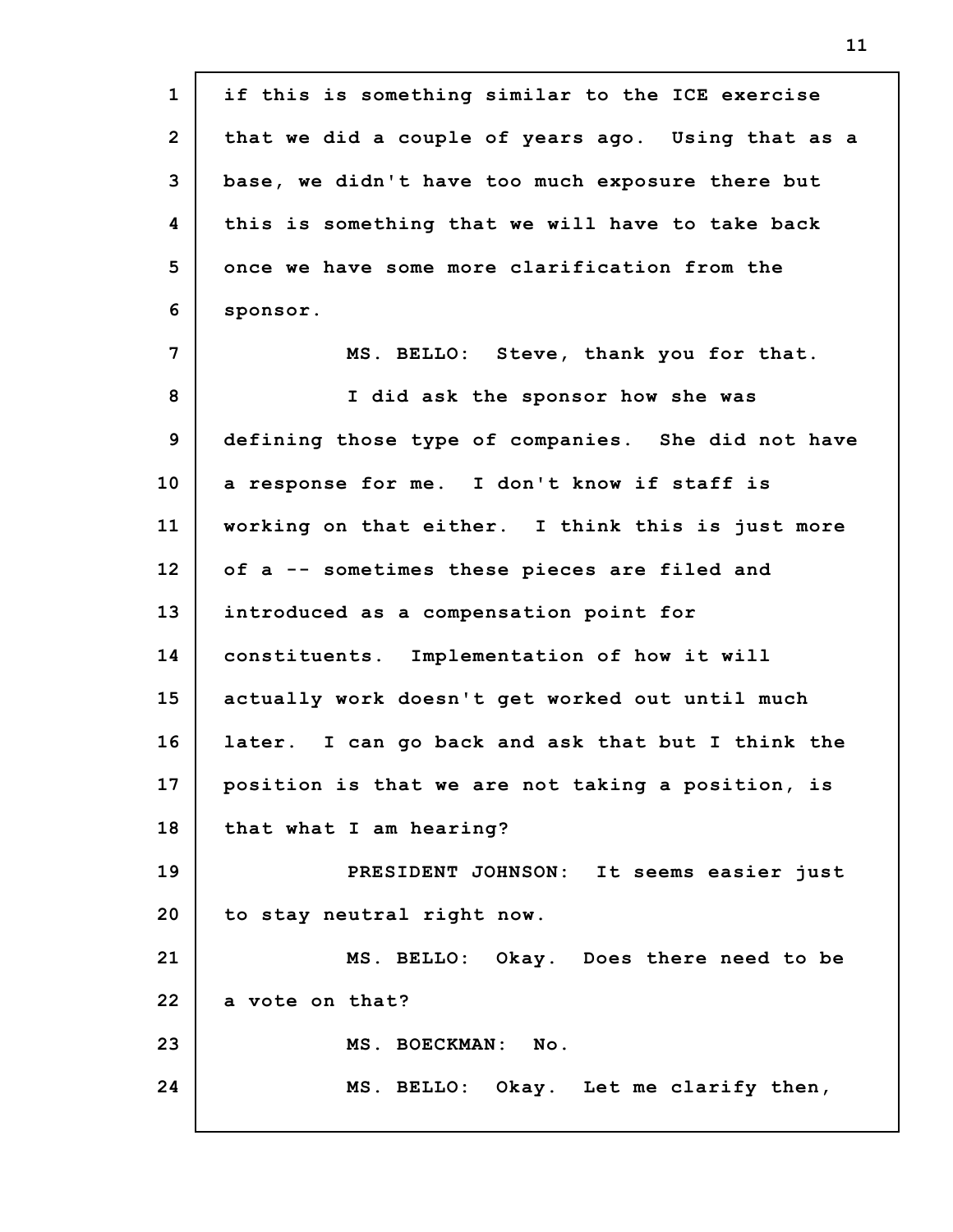| $\mathbf{1}$    | because I do have other clients when they are       |
|-----------------|-----------------------------------------------------|
| $\overline{2}$  | neutral, they go on the record as being neutral.    |
| 3               | Is it this body's direction that you are going on   |
| 4               | the record as being neutral or you are being quiet  |
| 5               | and being neutral?                                  |
| 6               | PRESIDENT JOHNSON: Apples and oranges.              |
| 7               | It doesn't matter. I am good with whatever. If we   |
| 8               | go on record and say neutral until we get more      |
| 9               | information or we just stay quiet until we get more |
| 10 <sub>1</sub> | information.                                        |
| 11              | MS. BELLO: For the purposes of committee            |
| 12              | being on Friday and the sponsor calling the bill, I |
| 13              | would recommend that you are neutral publicly and   |
| 14              | then I can work with staff on definitions of how    |
| 15              | they would expect us to define or utilize the term  |
| 16              | and then I can report back. When it actually        |
| 17              | reaches the Senate and gets to the Governor's       |
| 18              | office, we have a clear understanding of what we    |
| 19              | have to do.                                         |
| 20              | PRESIDENT JOHNSON: I am good with that.             |
| 21              | MS. BELLO: Excellent.                               |
| 22              | The next one is House Bill 447, that is a           |
| 23              | pension felony forfeiture bill. I have circulated   |
| 24              | this to Dennis. We did have some conversations      |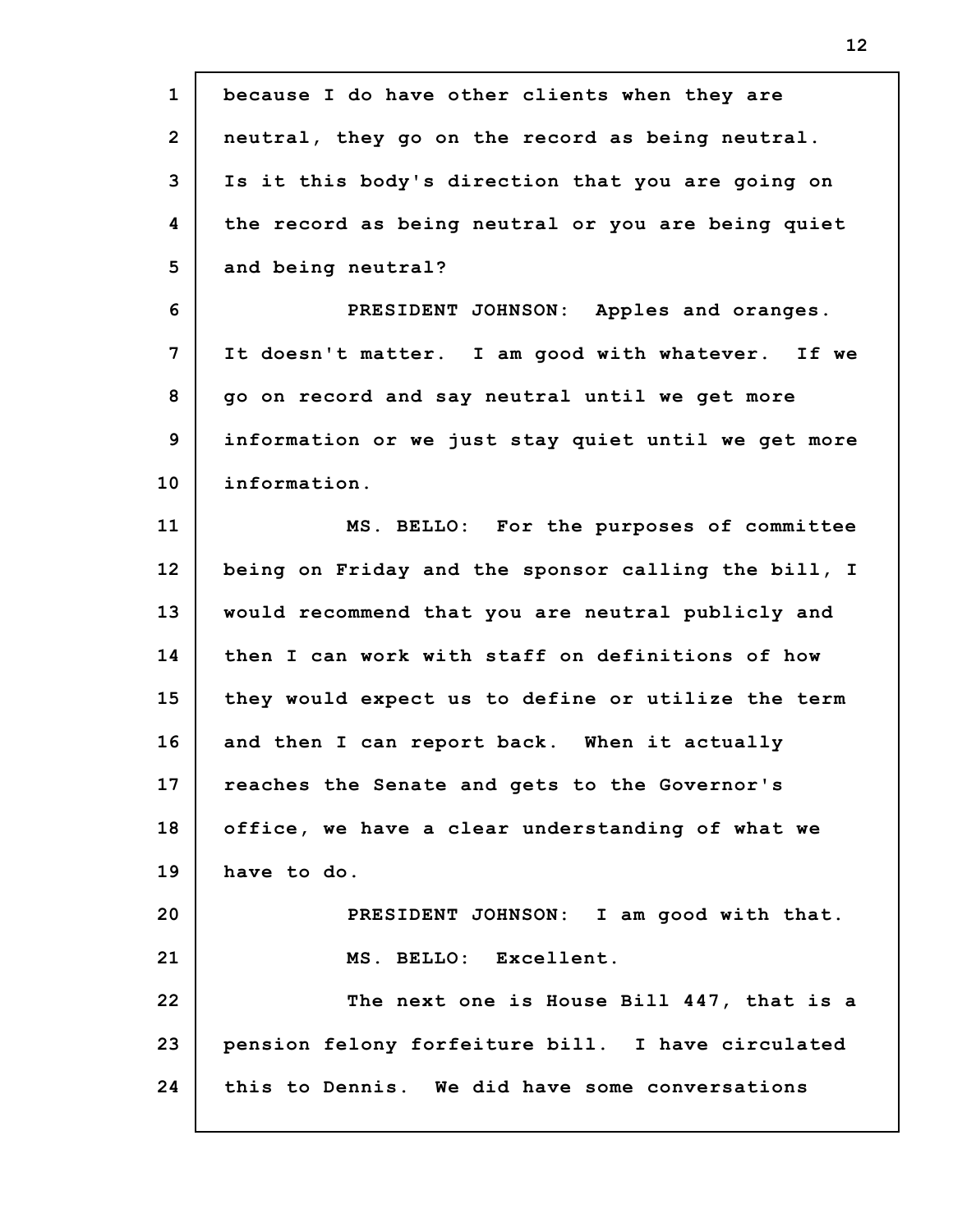| $\mathbf{1}$    | around a confusion in the language, that Article 8  |
|-----------------|-----------------------------------------------------|
| $\overline{2}$  | doesn't actually have police officers. And,         |
| 3               | Dennis, correct me if I am wrong on that.           |
| 4               | PRESIDENT JOHNSON: I think we have one              |
| 5               | F.O.P. member.                                      |
| 6               | MS. BELLO: Thank you.                               |
| 7               | SURS, Article 15, the State Universities            |
| 8               | Retirement System, has circulated language that     |
| 9               | would essentially just clarify that the State's     |
| 10 <sub>1</sub> | Attorney would have to make the funds aware of      |
| 11              | anyone who is charged with a felony or a            |
| 12              | disqualifying offense.                              |
|                 |                                                     |
| 13              | Many of the pension funds are fine with             |
| 14              | that but I wanted to bring that before this Board,  |
| 15              | if there was any issues with it and if we were okay |
| 16              | with that knowledge as well. I sent it to Dennis    |
| 17              | and he had an opportunity to look at it.            |
| 18              | MR. WHITE: Sarah, do you have comments              |
| 19              | or thoughts on that?                                |
| 20              | MS. BOECKMAN: Yes. I think the                      |
| 21              | reporting feature of that bill is fine. I think     |
| 22              | it's helpful. I don't think we have any objection   |
| 23              | to that. It obviously won't catch every felony      |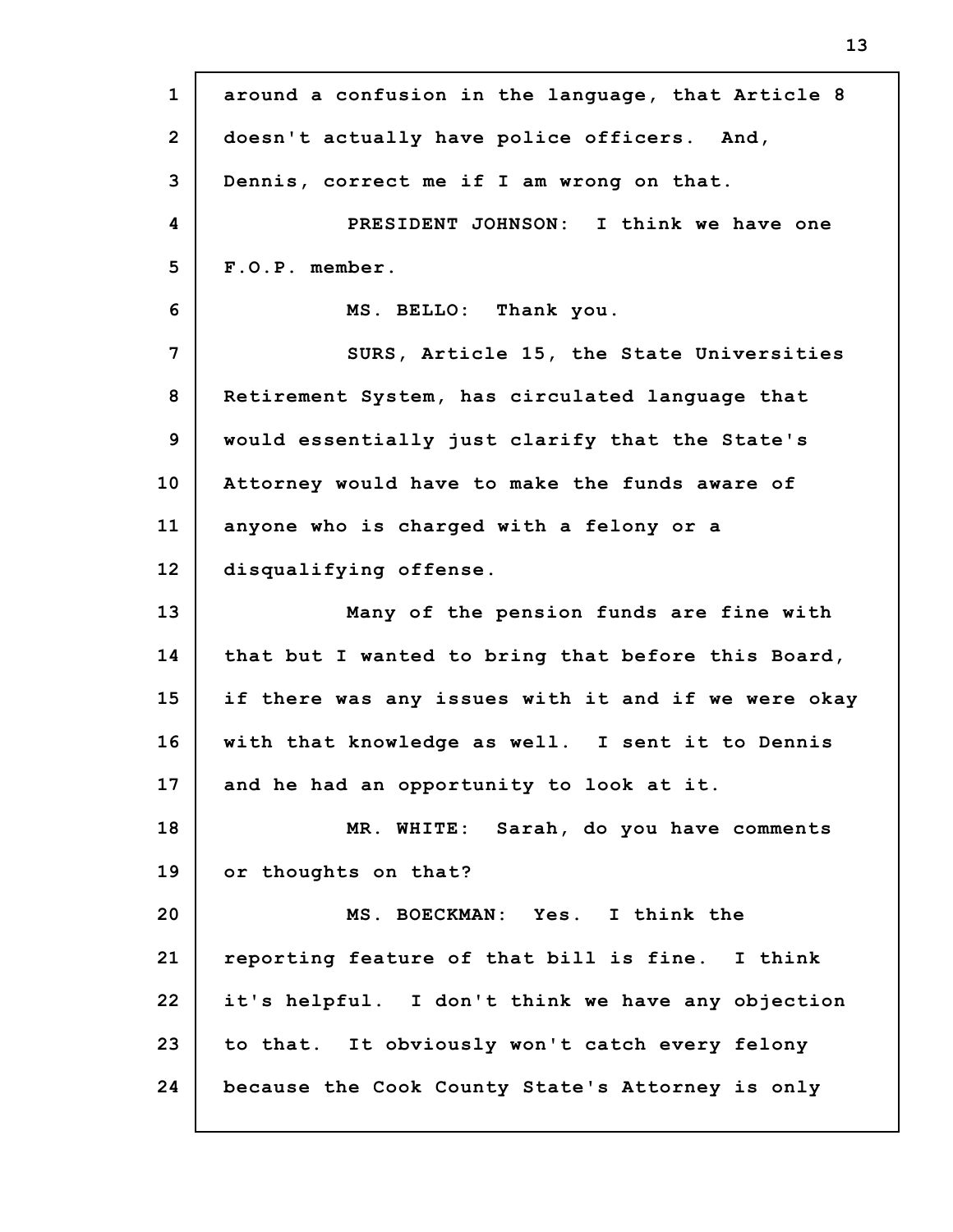**1 2 3 4 5 6 7 8 9 10 11 12 13 14 15 16 17 18 19 20 21 22 23 24 going to be seeing those felonies that are over her jurisdiction so it is not going to catch everything. As long as we are all aware of the limitations of this reporting tool, I do not believe we have any issues. I would just note that some other clients who do have police officers in their system have more concerns about this bill specific to the felony provisions and the forfeiture provisions just because of administratively how they would implement it. I don't think it is as relevant for us, because to Dennis' point, I was actually unaware that we had a police officer member so we might have one. But I would just note that there are some administrative concerns out there that are being raised by some of your sister funds who do have a police presence in their funds and who have similar language that is being introduced under this bill. So, again, the reporting function, I don't think we would ever object to that. I think we are neutral for that. And then on the remainder of the bill, I**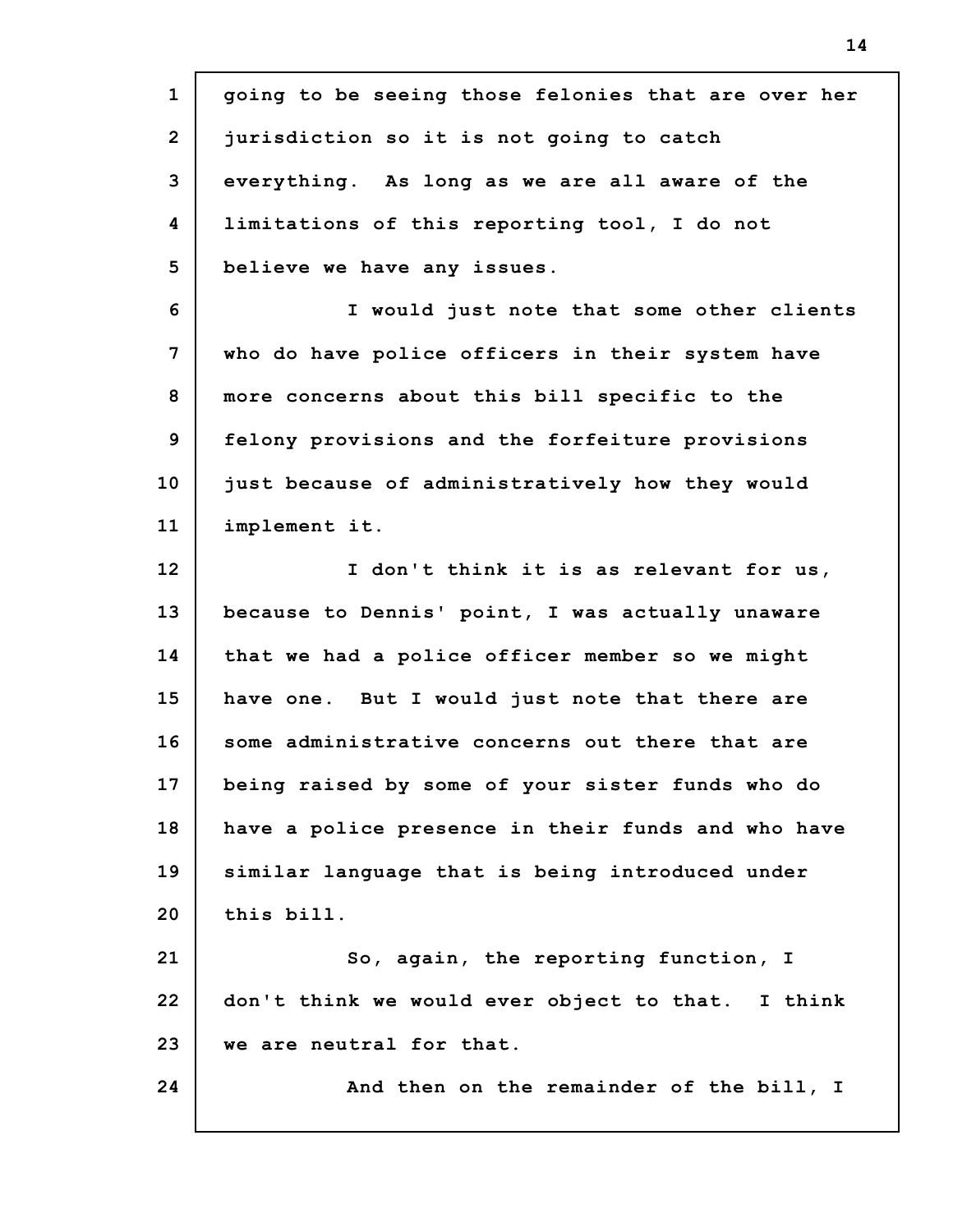| $\mathbf{1}$    | think to Dennis' point -- Bukola, did you mention  |
|-----------------|----------------------------------------------------|
| $\overline{2}$  | to the sponsor here that we don't really have any  |
| 3               | members that this would be impacted by or that we  |
| 4               | have one member possibly?                          |
| 5               | MS. BELLO: I had a conversation with the           |
| 6               | sponsor of this legislation two years ago when he  |
| 7               | filed it and it only affected Article 3 and I      |
| 8               | believe Article 5, downstate police and Chicago    |
| 9               | police.                                            |
| 10 <sub>1</sub> | And so now you see this bill is back               |
| 11              | again and it is more expanded. He has got support  |
| 12              | for it.                                            |
|                 |                                                    |
| 13              | So I think my recommendation would be              |
| 14              | that we have no position. It only impacts one      |
| 15              | member and essentially he's not essentially going  |
| 16              | after us. He's not targeting us. I haven't spoken  |
| 17              | to him since our last conversation.                |
| 18              | MS. BOECKMAN: We don't think that we               |
| 19              | will have more members that would be considered    |
| 20              | police officers, do we, Trustee Johnson or Dennis? |
| 21              | PRESIDENT JOHNSON: The only time that we           |
| 22              | would get a member is if the Superintendent is a   |
| 23              | non-sworn civilian. So you are looking like maybe  |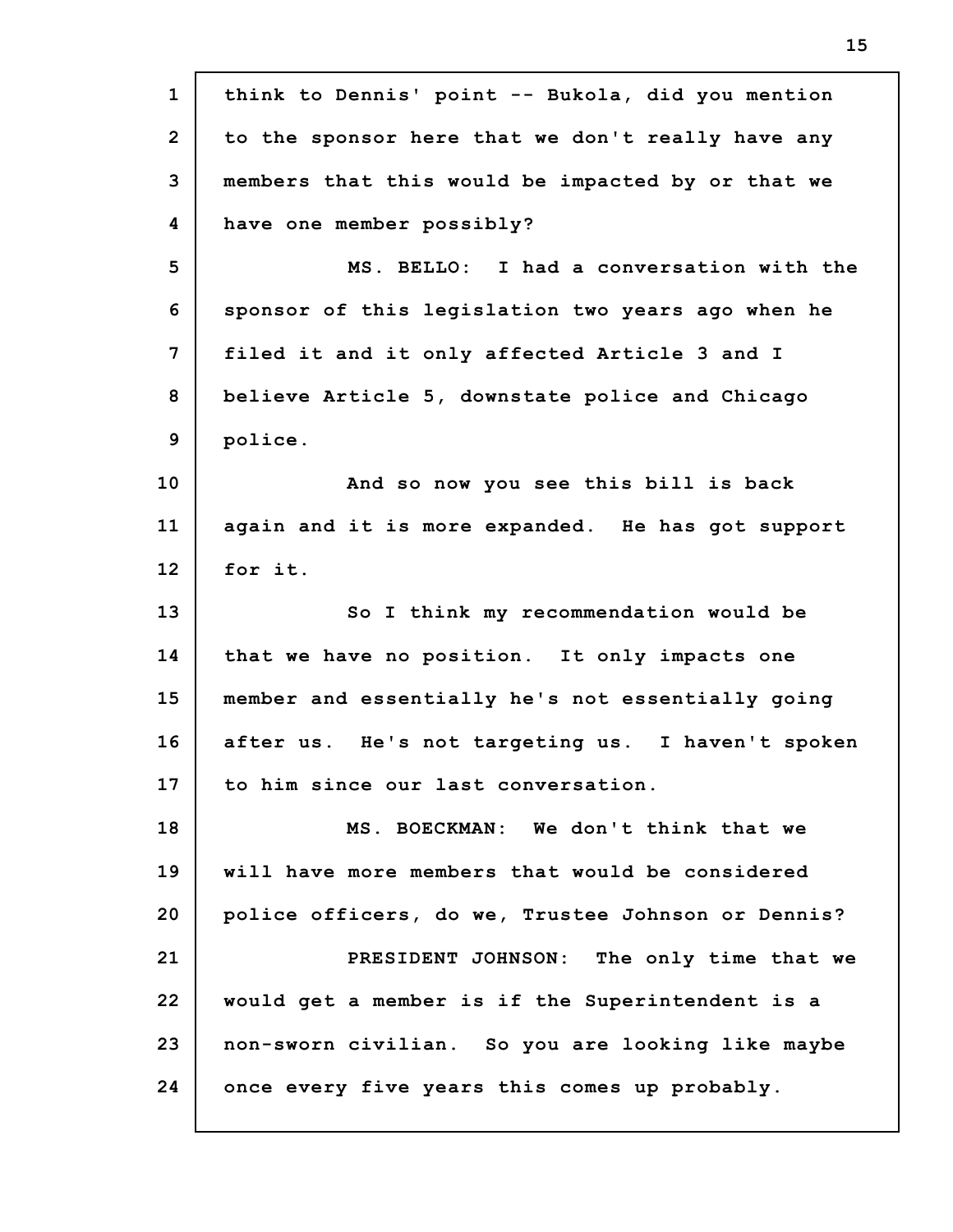**1 2 3 4 5 6 7 8 9 10 11 12 13 14 15 16 17 18 19 20 21 22 23 24 MS. BOECKMAN: Okay. I wanted to make sure we don't envision this being bigger than we currently think. MS. BELLO: Is the consensus that we are publicly neutral on this bill? PRESIDENT JOHNSON: I guess, right. It doesn't really affect us so we are neutral. MS. BELLO: Excellent. Last one is House Bill 766. So this language was circulated prior to it being filed regarding AFSCME's retiree auxiliary one and two, expand their recruiting, and so within the statute there is already language about mailers. I spoke to the lobbyist from AFSCME -- I spoke to two of them actually. And found out that, number one, the City really isn't too much involved in these mailings. The onus is totally on the pension fund. Two, there is no opt out option in the statute. There is no opt out function within the mailer. I have been told that if a retiree does not want to join they simply throw the mailer away and that is it. They do these mailings every 12 to 18**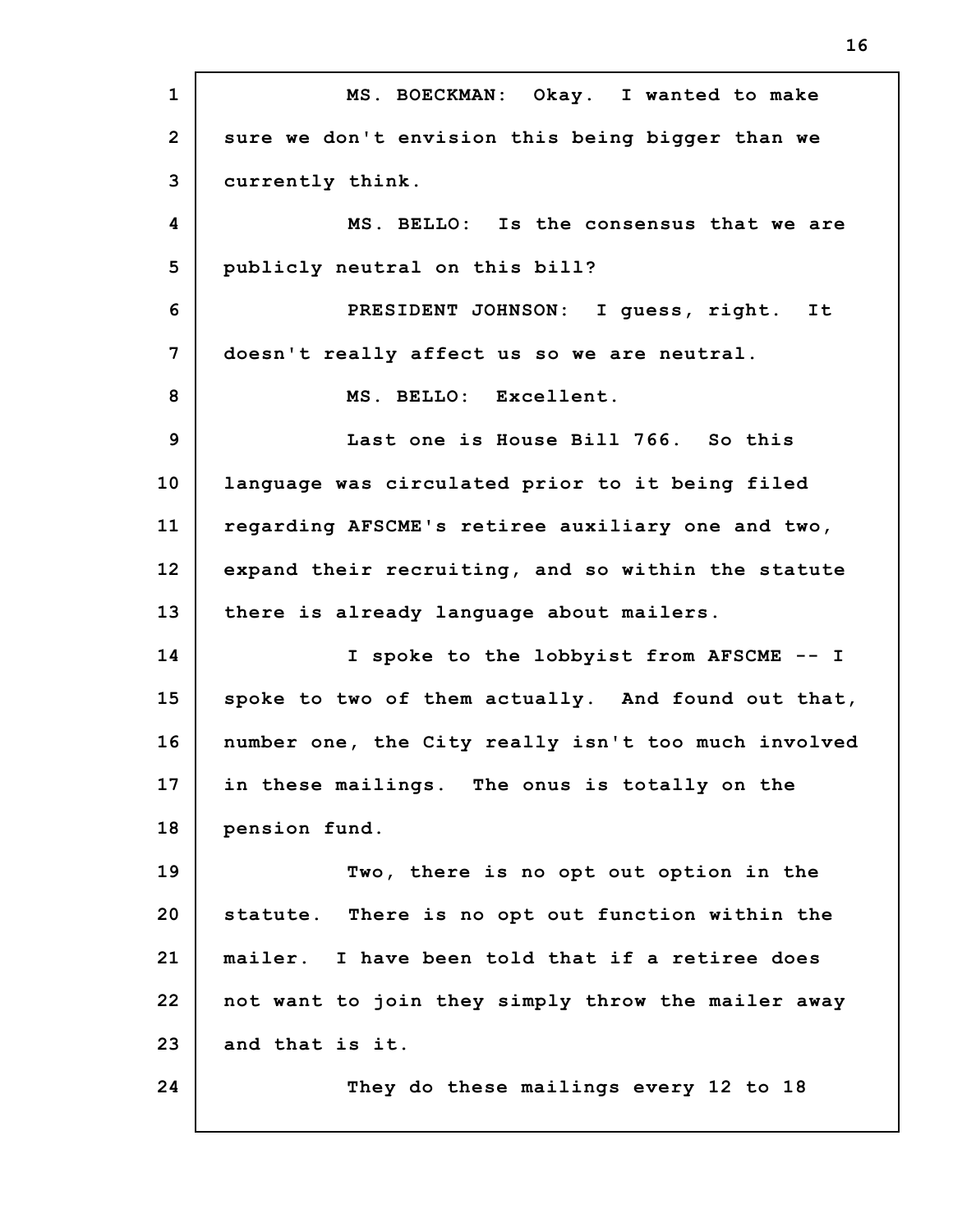| $\mathbf{1}$   | months. They do not intend on doing anything more   |
|----------------|-----------------------------------------------------|
| $\overline{2}$ | than that.                                          |
| 3              | So the question is where is the Fund?               |
| 4              | Are we in support, are we neutral or are we         |
| 5              | opposed?                                            |
| 6              | Internally I will just say this and then            |
| 7              | I will let you discuss it, I know there was a       |
| 8              | little bit of maybe hesitancy around privacy        |
| 9              | regarding someone who was not a member of the union |
| 10             | when they were active and now in retirement why     |
| 11             | should we make their information available to the   |
| 12             | union. I think that is a very real concern but I    |
| 13             | defer to you on what you choose to do in terms of a |
| 14             | position.                                           |
| 15             | MR. WHITE: Was there also a concern of              |
| 16             | whether just any collective bargaining unit could   |
| 17             | ask for the information, regardless of whether it   |
| 18             | is a unit for which City employees previously were  |
| 19             | members?                                            |
| 20             | MS. BELLO: That is our concern.<br>That             |
| 21             | was not so much a concern of the AFSCME lobbyist    |
| 22             | rightly so. I think it is something we need to      |
| 23             | take into consideration as well.                    |
| 24             | MR. WHITE: Stacey was also asking about             |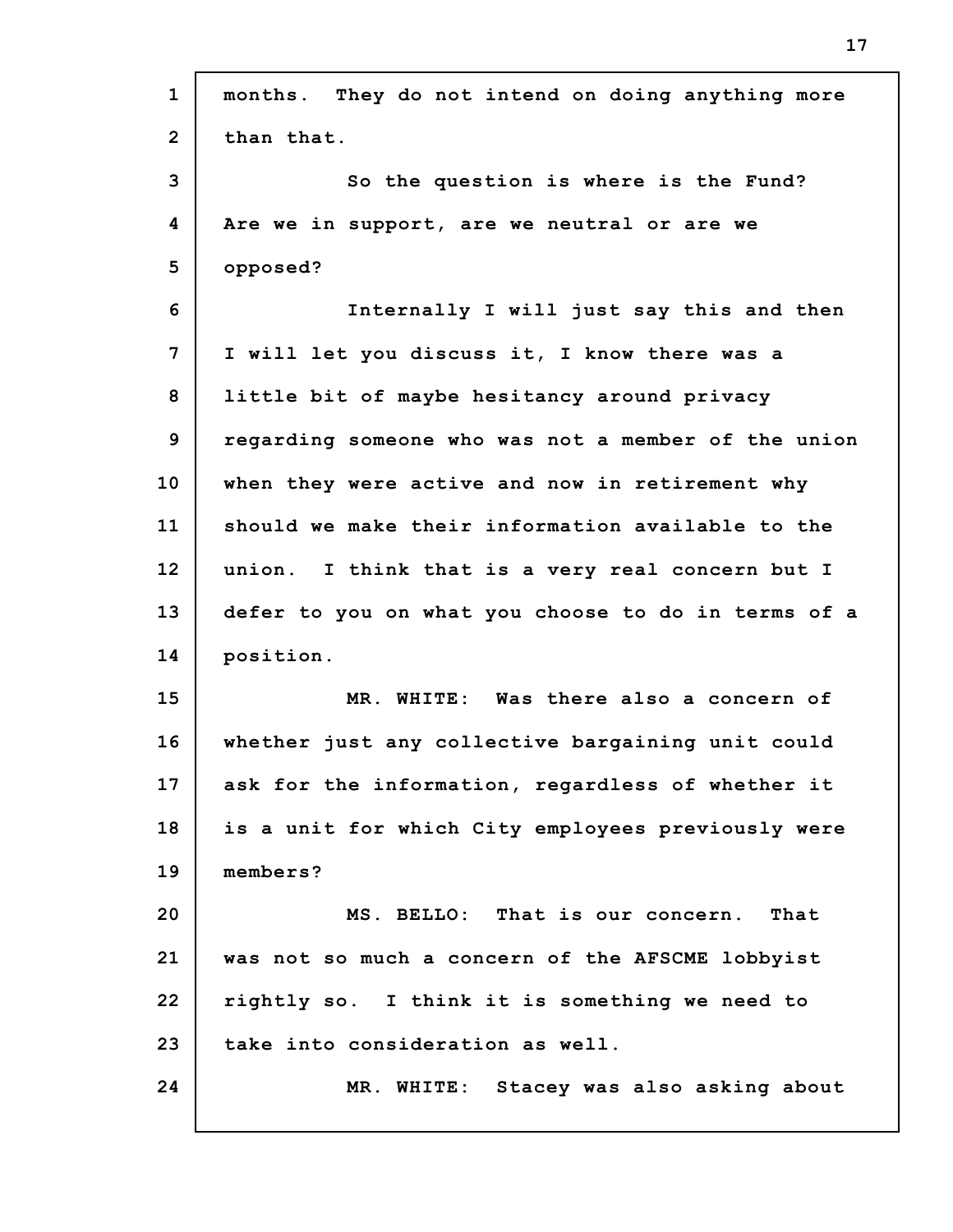| $\mathbf{1}$   | whether there could have an opt out provision in   |
|----------------|----------------------------------------------------|
| $\overline{2}$ | there as well, that might be extremely tough to    |
| 3              | administer.                                        |
| 4              | MS. BELLO: Right. Within the statute,              |
| 5              | to my knowledge, there are no opt options in the   |
| 6              | statute. So if I were to put that in, ours would   |
| 7              | be the only one and I think there would be some    |
| 8              | push back from AFSCME and possibly other units as  |
| $\mathbf{9}$   | well.                                              |
| 10             | PRESIDENT JOHNSON: Correct me if I am              |
| 11             | wrong, if a union wants to pay money for a blind   |
| 12             | mailer and they spend their own money to reach out |
| 13             | to other members that aren't even in their union,  |
| 14             | that is basically what this bill would allow?      |
| 15             | MS. BOECKMAN: No, I think it would give            |
| 16             | them their information, Trustee Johnson, so a      |
| 17             | little different than a blind mailer, right. A     |
| 18             | blind mailer they never get the actual contact     |
| 19             | information. Here we would be sharing the contact  |
| 20             | information with them directly under the law I     |
| 21             | think, right?                                      |
| 22             | MS. BELLO: Right. But in terms of I                |
| 23             | think what Trustee Johnson is saying in terms of   |
|                |                                                    |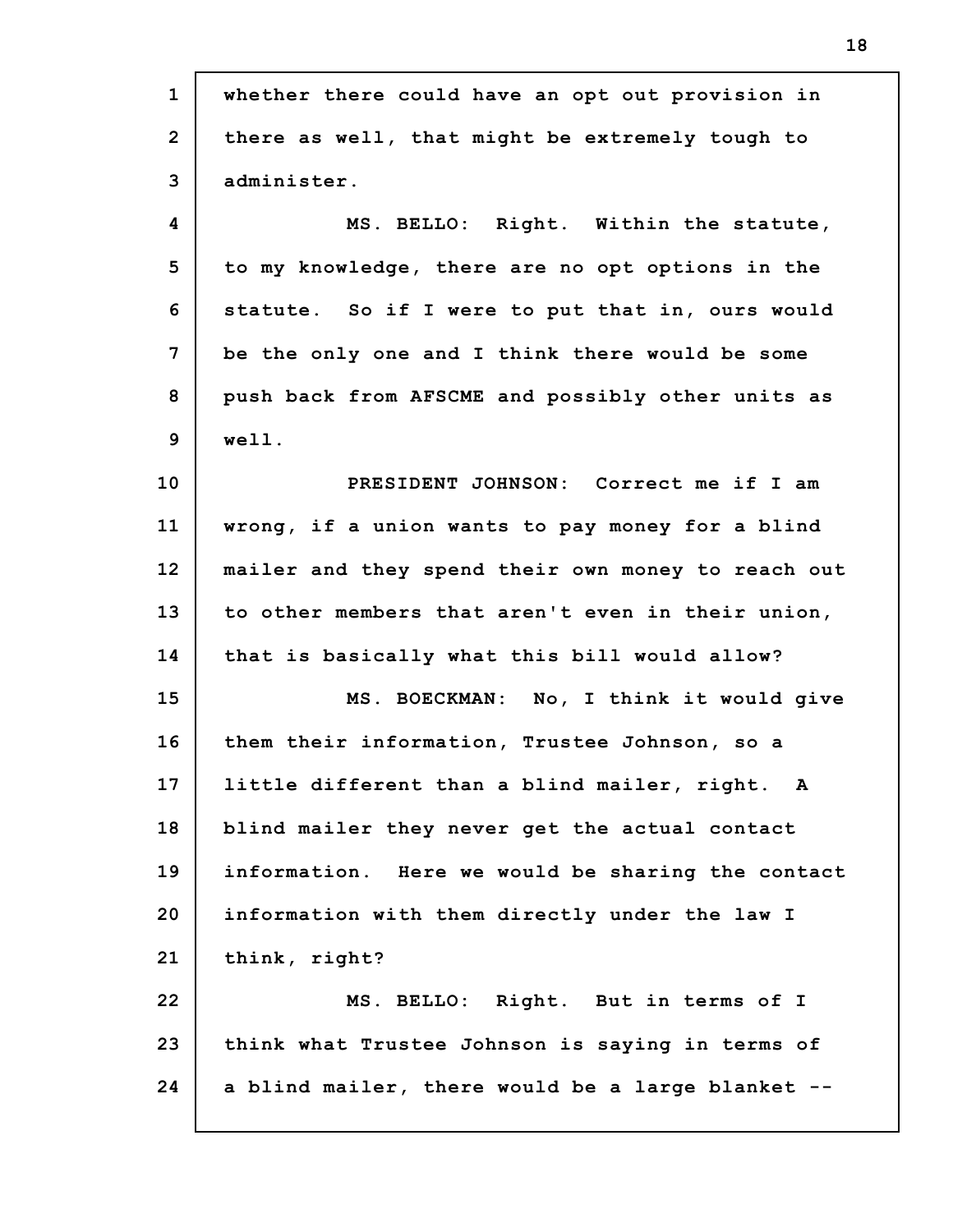| $\mathbf{1}$   | they would just send it out to everyone as opposed  |
|----------------|-----------------------------------------------------|
| $\overline{2}$ | to their targeted membership that they had when     |
| 3              | they were active. Is that what you mean, Trustee    |
| 4              | Johnson?                                            |
| 5              | PRESIDENT JOHNSON: Yes.                             |
| 6              | MS. BOECKMAN: Sorry, I thought you meant            |
| 7              | our blind mailing process right now.                |
| 8              | PRESIDENT JOHNSON: No, I'm sorry, I used            |
| 9              | the wrong terminology.                              |
| 10             | Ms. Thompson, do you have a view on this?           |
| 11             | TRUSTEE THOMPSON: Well, I really don't.             |
| 12             | PRESIDENT JOHNSON: Okay. Ms. Bello,                 |
| 13             | what is your opinion?                               |
| 14             | MS. BELLO: This is tough. I think you               |
| 15             | have to weigh the concerns. If you are not          |
| 16             | concerned around the privacy concerns, if you       |
| 17             | understand that AFSCME already does this.<br>They   |
| 18             | already receive this information. I don't know if   |
| 19             | you want a political battle in the legislature      |
| 20             | around what they can and cannot do so it's up to    |
| 21             | you.                                                |
| 22             | If you would prefer that there is some              |
| 23             | type of an amendment in terms of an opt out         |
| 24             | provision, then I can ask for it and see what their |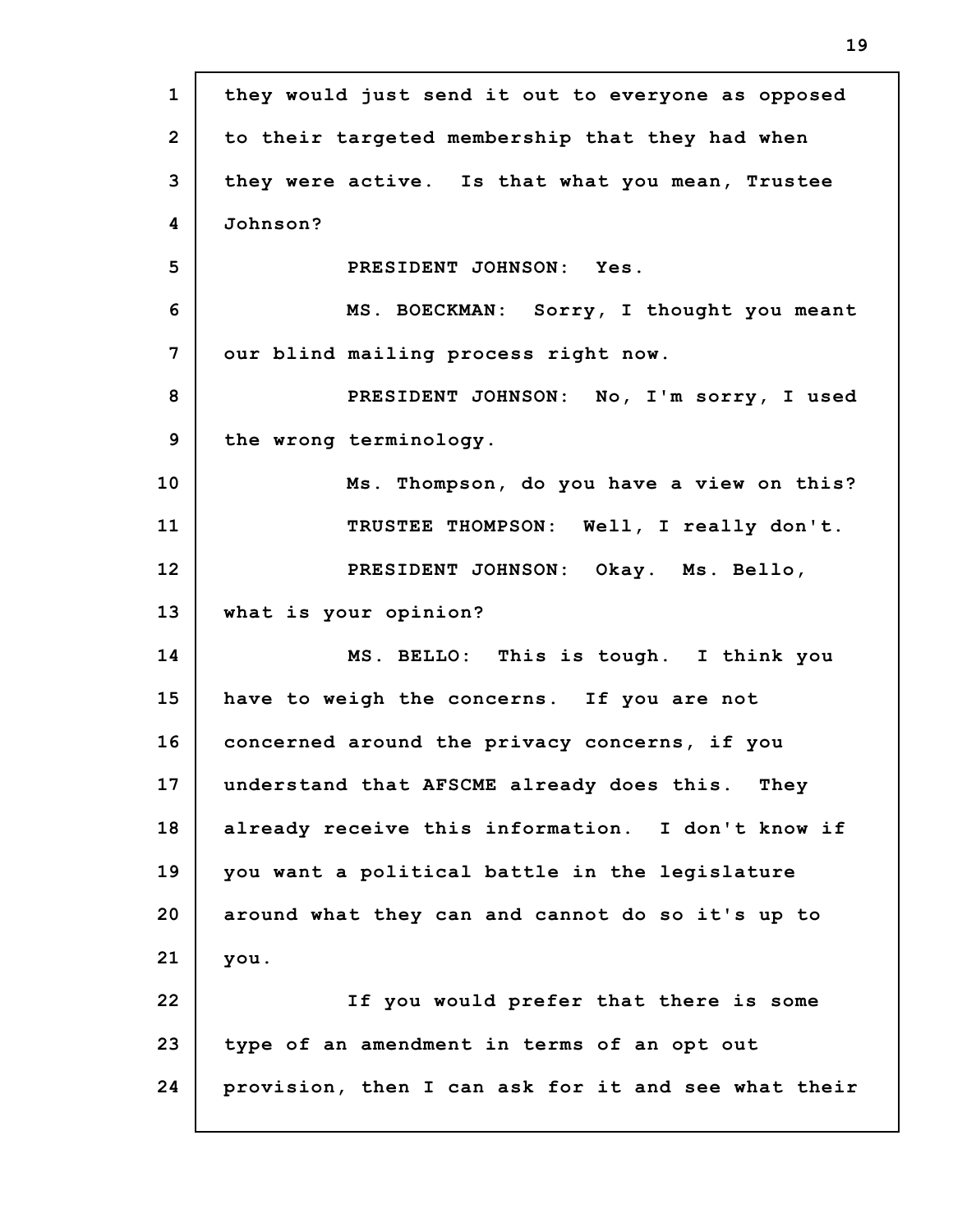| $\mathbf{1}$   | response is. If that's not your concern, then I     |
|----------------|-----------------------------------------------------|
| $\overline{2}$ | would say that we are neutral.                      |
| 3              | MS. BOECKMAN: As fiduciary counsel, I               |
| 4              | think this is similar to the other two bills that   |
| 5              | we discussed. Unless anyone feels strongly about    |
| 6              | this one, I would recommend you don't take a        |
| $\overline{7}$ | position. You remain neutral but that you           |
| 8              | respectfully ask Bukola, similar to what she agreed |
| 9              | to do for the last two bills, to make the sponsor   |
| 10             | aware of some of our concerns, but that we are not  |
| 11             | taking a formal position here.                      |
| 12             | PRESIDENT JOHNSON: Rob, do you have                 |
| 13             | anything to add? I think staying neutral is         |
| 14             | probably the easiest thing to do.                   |
| 15             | TRUSTEE DEGNAN: I would agree from                  |
| 16             | everything I have heard that neutral is probably    |
| 17             | the best for right now.                             |
| 18             | PRESIDENT JOHNSON: Unless the City has              |
| 19             | any issues with it, I mean it seems like staying    |
| 20             | neutral is easier.                                  |
| 21             | TRUSTEE SONI: I would agree with that as            |
| 22             | well.                                               |
| 23             | PRESIDENT JOHNSON: Sounds good.                     |
| 24             | MS. BELLO: That is all I have, everyone.            |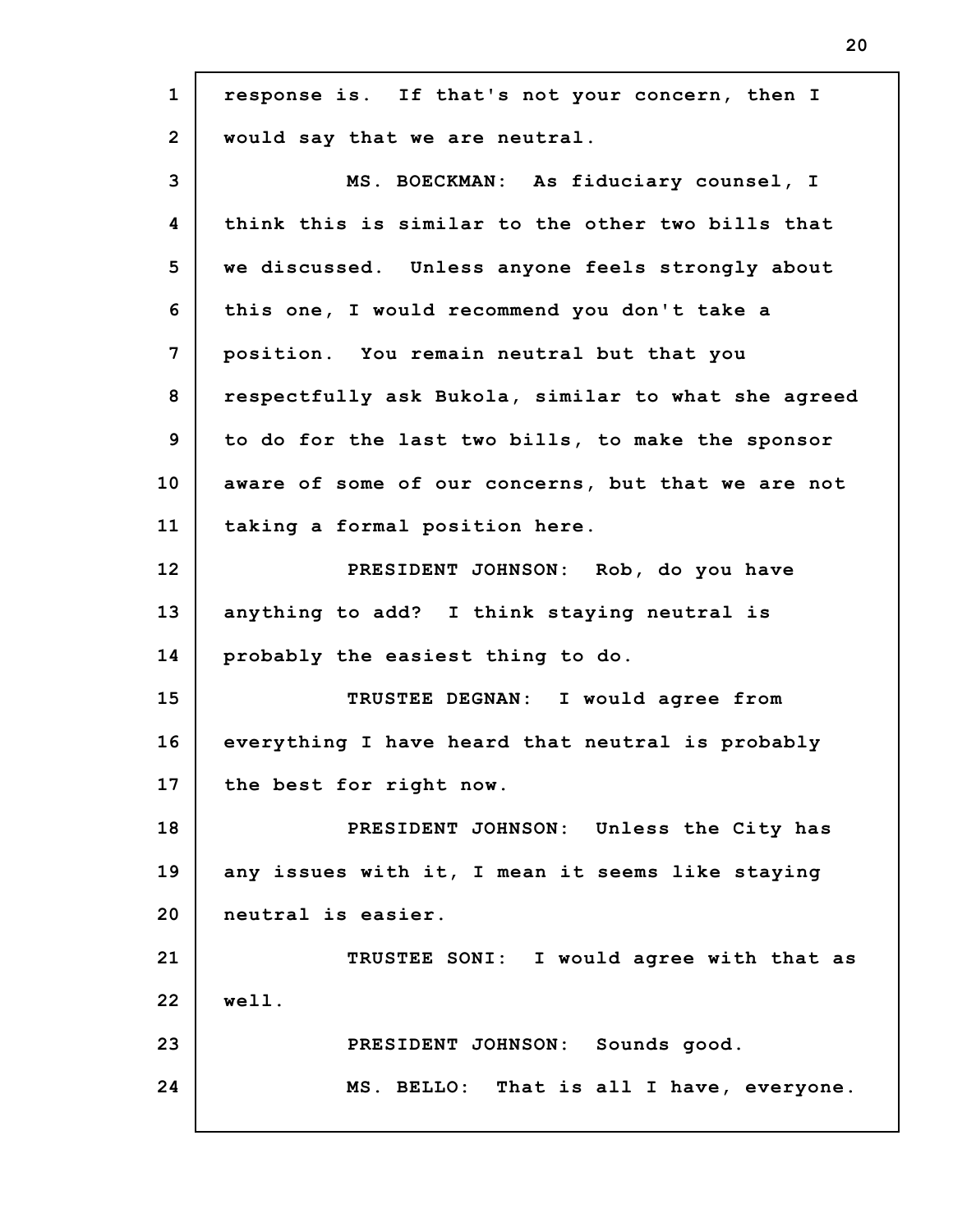**1 2 3 4 5 6 7 8 9 10 11 12 13 14 15 16 17 18 19 20 21 22 23 24 Thank you so much. I really appreciate it. I will get you the information on when the subject matter hearing is posted and then as more questions come from staff, I will get back to Dennis and Stacey. And then once we need to take another position, I will let Dennis and Trustee Johnson know. PRESIDENT JOHNSON: Very good. TRUSTEE THOMPSON: Thanks, Bukola. MS. BELLO: Thank you. Have a great day. PRESIDENT JOHNSON: Next up we have Ullico Infrastructure Market Update and Outlook. MR. YOON: Good morning, trustees. Today we have two manager presentations, along with our preliminary asset allocation review. First we have Ullico Investment Advisors. Ullico is a North America focused infrastructure manager open ended, I want to remind you of that. They manage about 2 percent of our assets, which equates to approximately \$72 million, since May of 2019. Ullico was able to stay busy and call all of our committed capital within a few months of on-boarding and put our money to work quickly.**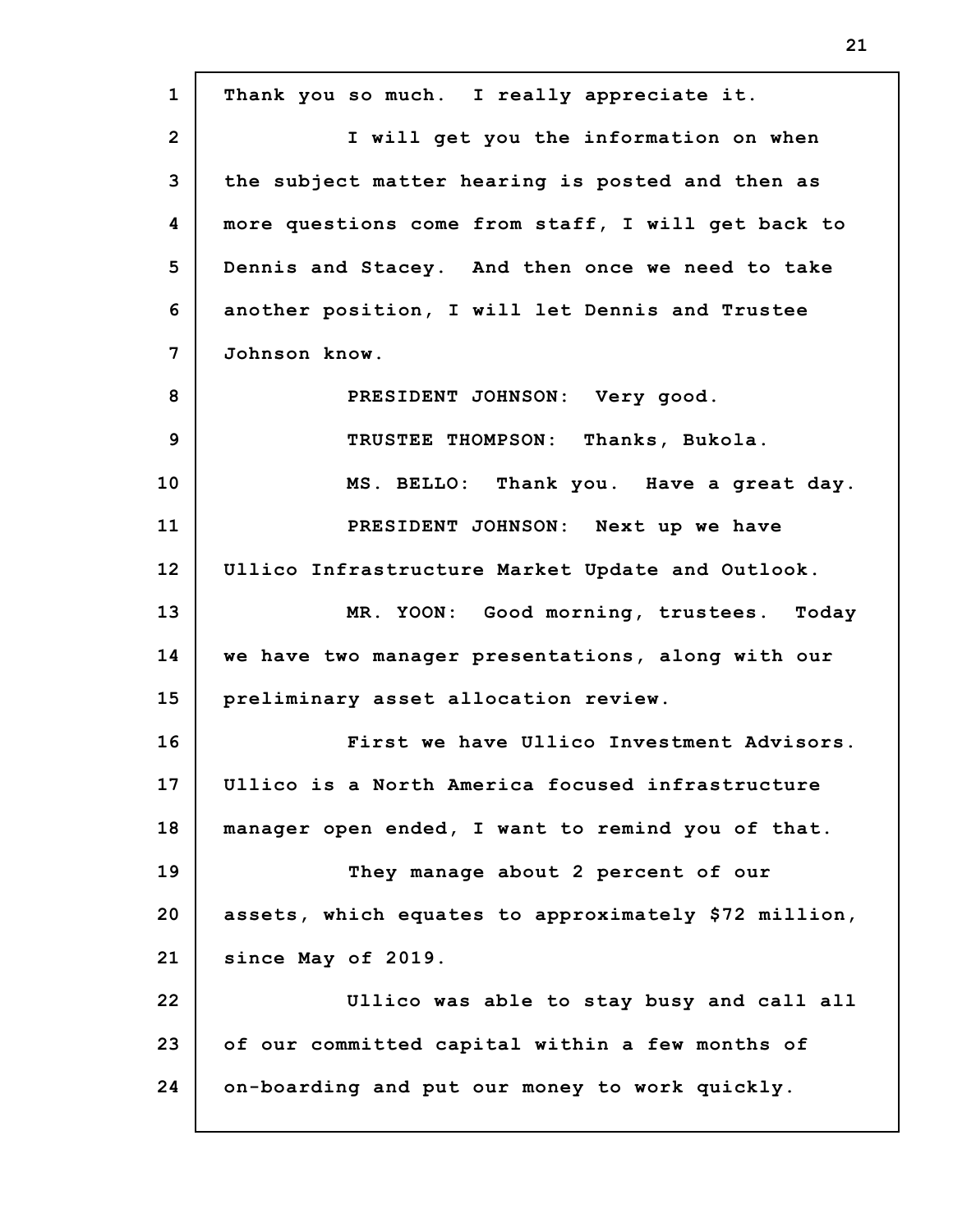| $\mathbf{1}$   | They continue to have a healthy pipeline            |
|----------------|-----------------------------------------------------|
| $\overline{2}$ | of deals and a distribution being active in the     |
| 3              | market.                                             |
| 4              | So here to present the portfolio review,            |
| 5              | as well as infrastructure through Covid and the     |
| 6              | outlook for the asset class, are Luke Howe Managing |
| 7              | Director and Reed Singer Managing Director of       |
| 8              | Acquisitions.                                       |
| 9              | I will control the presentation so just             |
| 10             | let me know what slides to go to.                   |
| 11             | MR. HOWE: Thank you, Steve, you gave                |
| 12             | half of my presentation. I was going to talk about  |
| 13             | our pipeline and all kinds of good stuff and        |
| 14             | actually the amount of time it took us to call your |
| 15             | capital. I appreciate you pointing those figures    |
| 16             | out.                                                |
| 17             | Good morning, everyone. My name is Luke             |
| 18             | Howe and with me is Reed Singer with our            |
| 19             | acquisitions team with the portfolio group for the  |
| 20             | Ullico infrastructure fund.                         |
| 21             | We appreciate your time this morning. I             |
| 22             | know we are going to try to keep this to 20         |
| 23             | minutes. If you have any questions, we'd be happy   |
| 24             | to answer them.                                     |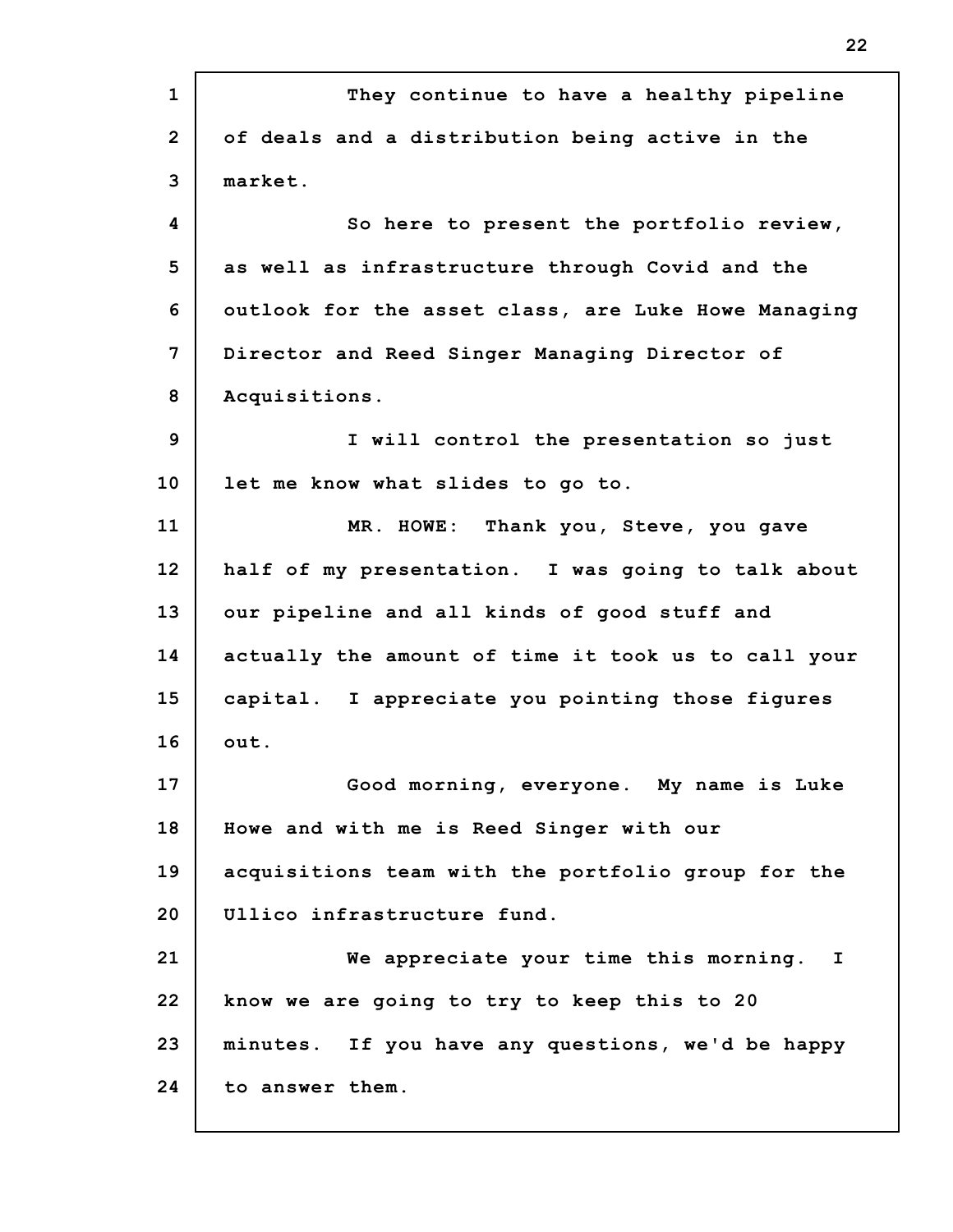**1 2 3 4 5 6 7 8 9 10 11 12 13 14 15 16 17 18 19 20 21 22 23 24 First of all, I'd like to thank you for your business. We appreciate the opportunity to be of service to you and to your members. So what I am going to touch on this morning, I will give a brief overview of your investment with Ullico and then a little bit on Fund performance, a couple of the new assets that we are investing in, and then I will turn it over to Reed and he can drill down on those a little bit more. Again, in essence of time, I know we were asked to focus on the infrastructure as an asset class and touch on it pre-Covid, post-Covid and what our outlook is moving forward. So with that being said, if we could turn to Page 4, please. This is a little snapshot of your investment in the Ullico infrastructure fund. Pretty much, if you focus on the right side of the page, because the time period is short to begin with, on the left side, it says year-to-date from 2020, the first three-quarters. On the right side it is since inception. Your documents came in February of 2019 and we actually called your first group of capital**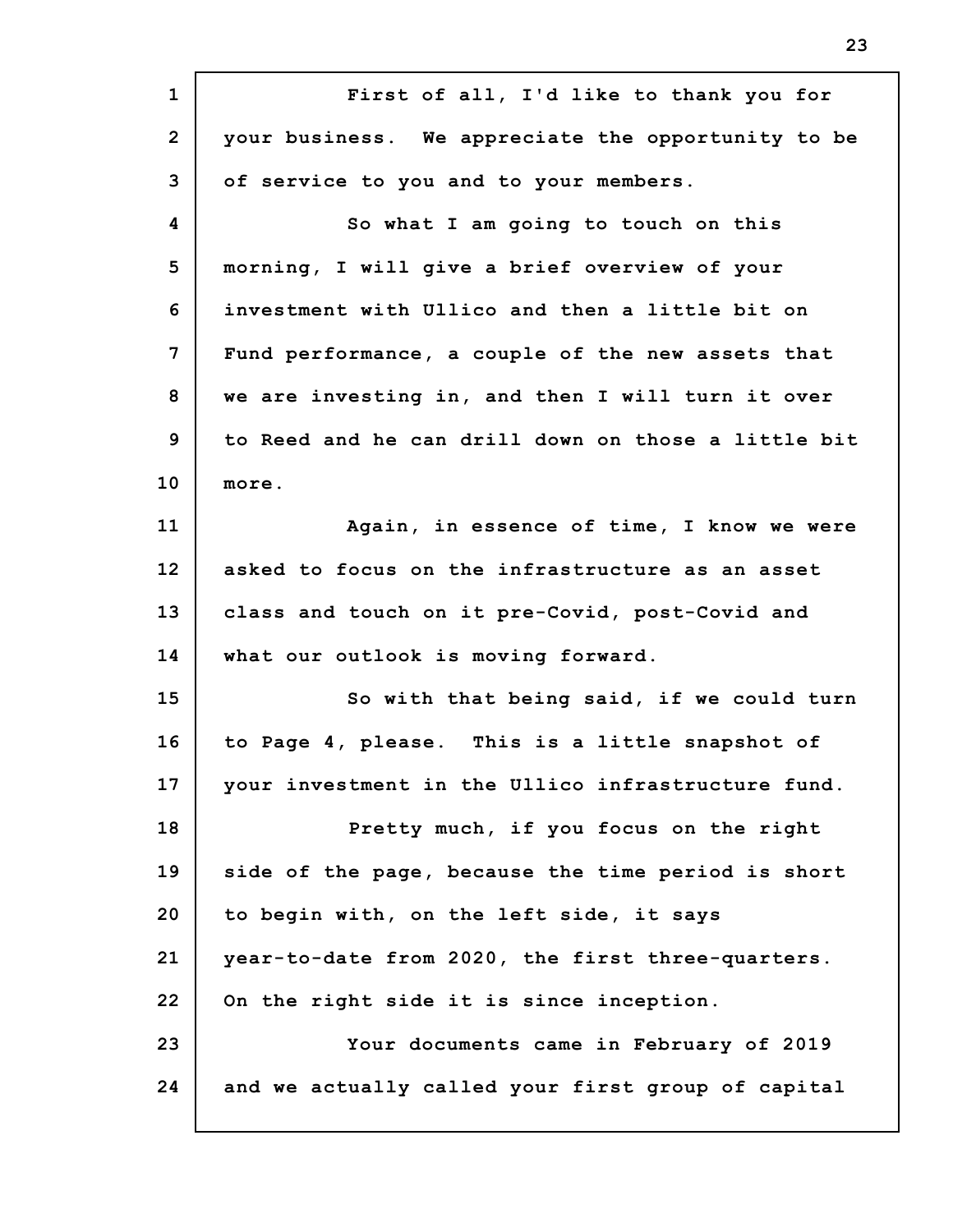| $\mathbf{1}$   | in May of '19. So that was just a couple of months   |
|----------------|------------------------------------------------------|
| $\overline{2}$ | since you got your documents in you were in the      |
| 3              | queue and we already made your first capital call.   |
| 4              | And then we did the followup call. The               |
| 5              | first call was for \$16 million and then we did the  |
| 6              | followup call of \$59 million, that was in March of  |
| 7              | 2020, so that was probably about 12 months to        |
| 8              | complete the full call of your commitment.           |
| 9              | So you have been in the fund since then              |
| 10             | fully committed and then on the bottom is your       |
| 11             | ending balance of \$72.5 million. Since your         |
| 12             | inception into the fund, your personal performance   |
| 13             | has been 5.3 gross and 3.5 net. And that again is    |
| 14             | just in that short snapshot of since your capital    |
| 15             | has been put to work.                                |
| 16             | If you flip to Page 6, it is a little bit            |
| 17             | of a glance of the whole portfolio of where we have  |
| 18             | been as far as raising capital. And as of            |
| 19             | September 30th of 2020, we have had \$2.1 billion in |
| 20             | assets under management and now it is actually \$2.4 |
| 21             | billion because we did a capital call in November.   |
| 22             | Since inception, which eventually, you               |
| 23             | know, you guys will get to this hopefully once you   |
| 24             | fully have some more time in the fund.<br>Since      |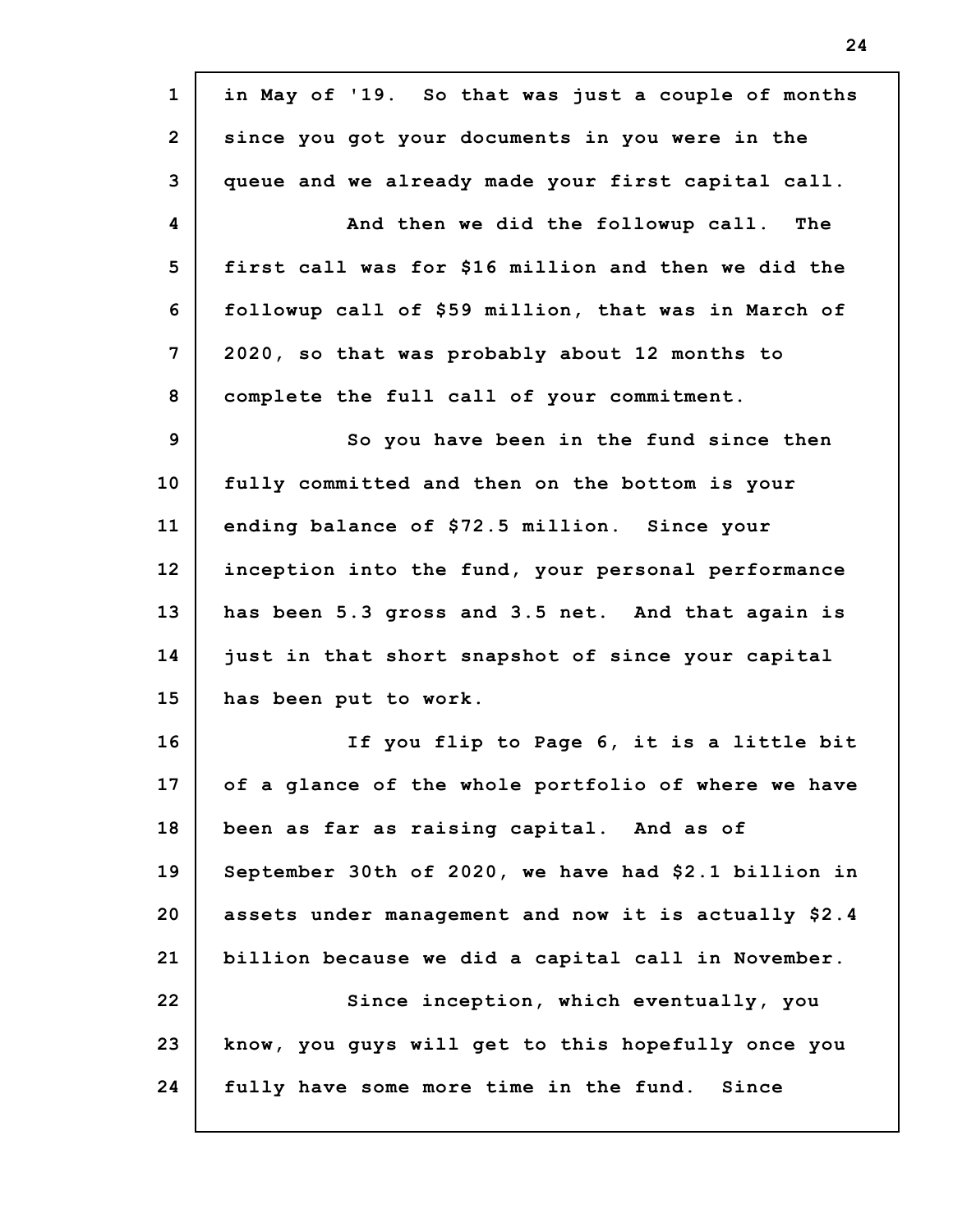| $\mathbf{1}$    | inception of 2012, our net returns to our investors |
|-----------------|-----------------------------------------------------|
| $\overline{2}$  | has been 8.5 percent. And out of that, we have our  |
| 3               | semiannual distributions to our investors. Last     |
| 4               | year year-to-date from January 1st to October 1st,  |
| 5               | we distributed \$55 million back to our investors,  |
| 6               | that they had the option of reinvesting in the fund |
| 7               | or they can take it and use it to pay benefits or   |
| 8               | do whatever they want with the liquidity that they  |
| 9               | received.                                           |
| 10 <sub>1</sub> | As of 12-31, in committed capital, we               |
| 11              | have \$3.2 billion in committed capital, which      |
| 12              | actually leaves our queue at \$976 million.         |
| 13              | However, with these two new investments that we are |
| 14              | doing, which should be getting funded in June and   |
| 15              | then later this year after some regulatory          |
| 16              | approvals, we will probably be cutting that queue   |
| 17              | down at least half, if not more, because these next |
| 18              | two investments are going to be pretty large.       |
| 19              | Those investments are -- it is an end               |
| 20              | wave energy, which is an energy facility that       |
| 21              | provides chilled water and hot water to             |
| 22              | universities and to eight different cities.         |
| 23              | There is facilities in Downtown Chicago             |
| 24              | and we service a number of buildings in Downtown    |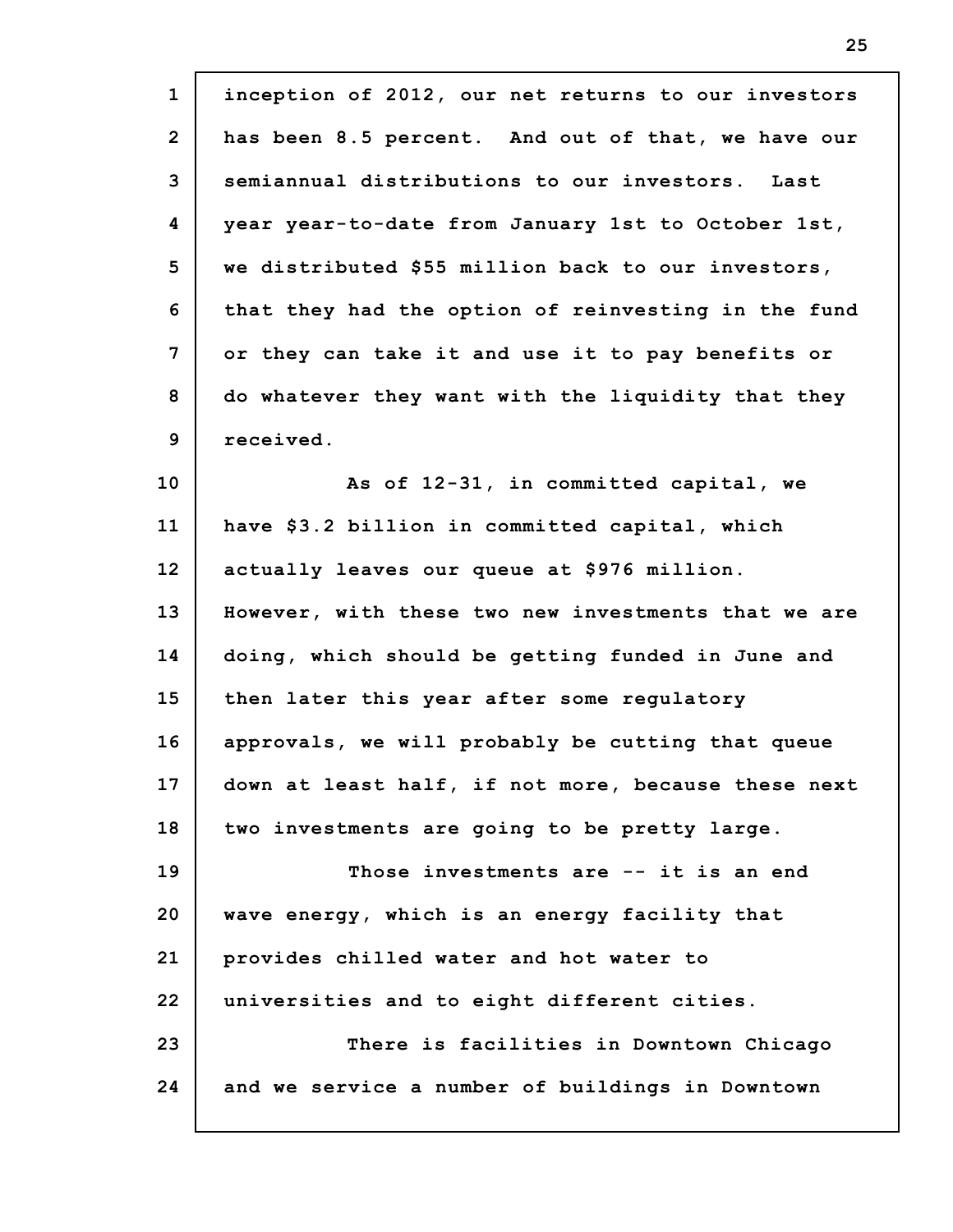| $\mathbf{1}$   | Chicago through this investment. And actually       |
|----------------|-----------------------------------------------------|
| $\overline{2}$ | Maggie Daley Park is one of the distributions that  |
| 3              | receives their chilled water through there.         |
| 4              | PRESIDENT JOHNSON: Mr. Howe, that is the            |
| 5              | facility off of the Eisenhower, correct, in the New |
| 6              | Wave Building?                                      |
| 7              | MR. HOWE: It is the End Wave Building,              |
| 8              | Trustee Johnson, and that is one of their           |
| 9              | facilities. They have multiple facilities           |
| 10             | Downtown.                                           |
| 11             | PRESIDENT JOHNSON: How does that work               |
| 12             | with them supplying the chilled ice or the cooling, |
| 13             | just a very quick synopsis?                         |
| 14             | MR. HOWE: Reed actually would be more               |
| 15             | in tune to that. Do you want to touch on that?      |
| 16             | MR. SINGER: You bet, I can jump in here.            |
| 17             | End Wave, their business, they have five production |
| 18             | plants in Downtown Chicago. The business is in      |
| 19             | eight cities but I will just talk about the Chicago |
| 20             | network, including the one I think that you are     |
| 21             | referencing, which is right on the Chicago river    |
| 22             | off the Eisenhower. It is a very distinctive        |
| 23             | looking building. There is one in the Merchandise   |
| 24             | There is another plant in the Blue Cross<br>Mart.   |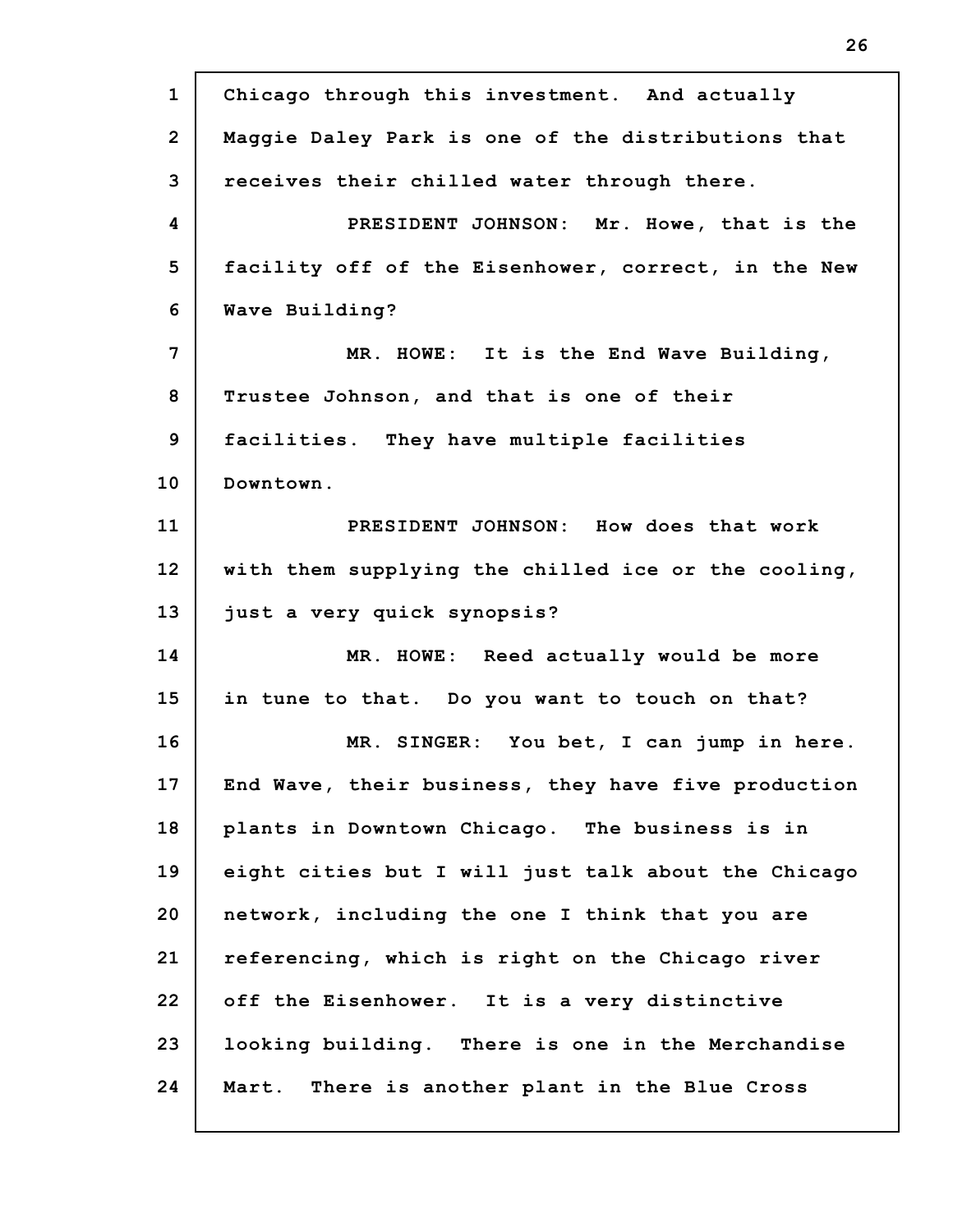| $\mathbf{1}$ | building on Randolph.                               |
|--------------|-----------------------------------------------------|
| $\mathbf{2}$ | So what those plants do, they produce ice           |
| 3            | in the overnight hours using electricity at the off |
| 4            | peak hours when electricity is low cost and then    |
| 5            | during the day when it gets hot they distribute --  |
| 6            | the ice melts and they distribute the chilled water |
| 7            | through a network of 15 miles of pipes under the    |
| 8            | streets of Chicago to various buildings, commercial |
| $\mathbf{9}$ | buildings, government buildings, all throughout the |
| 10           | central area of Chicago.                            |
| 11           | PRESIDENT JOHNSON: Okay. Very                       |
| 12           | interesting. Thank you.                             |
| 13           | MR. HOWE: The other one is Hearthstone              |
| 14           | it is called. It is a utility company that has six  |
| 15           | natural gas distribution centers and Reed can touch |
| 16           |                                                     |
|              | on those, too.                                      |
| 17           | Again, we will just touch on them.<br>If            |
| 18           | you want more detail, we would be happy to go into  |
| 19           | them, but we definitely want to be respectful of    |
| 20           | your time and focus on the areas that we were       |
| 21           | requested to focus on; infrastructure as an asset   |
| 22           | class.                                              |
| 23           | One last thing I will touch on before we            |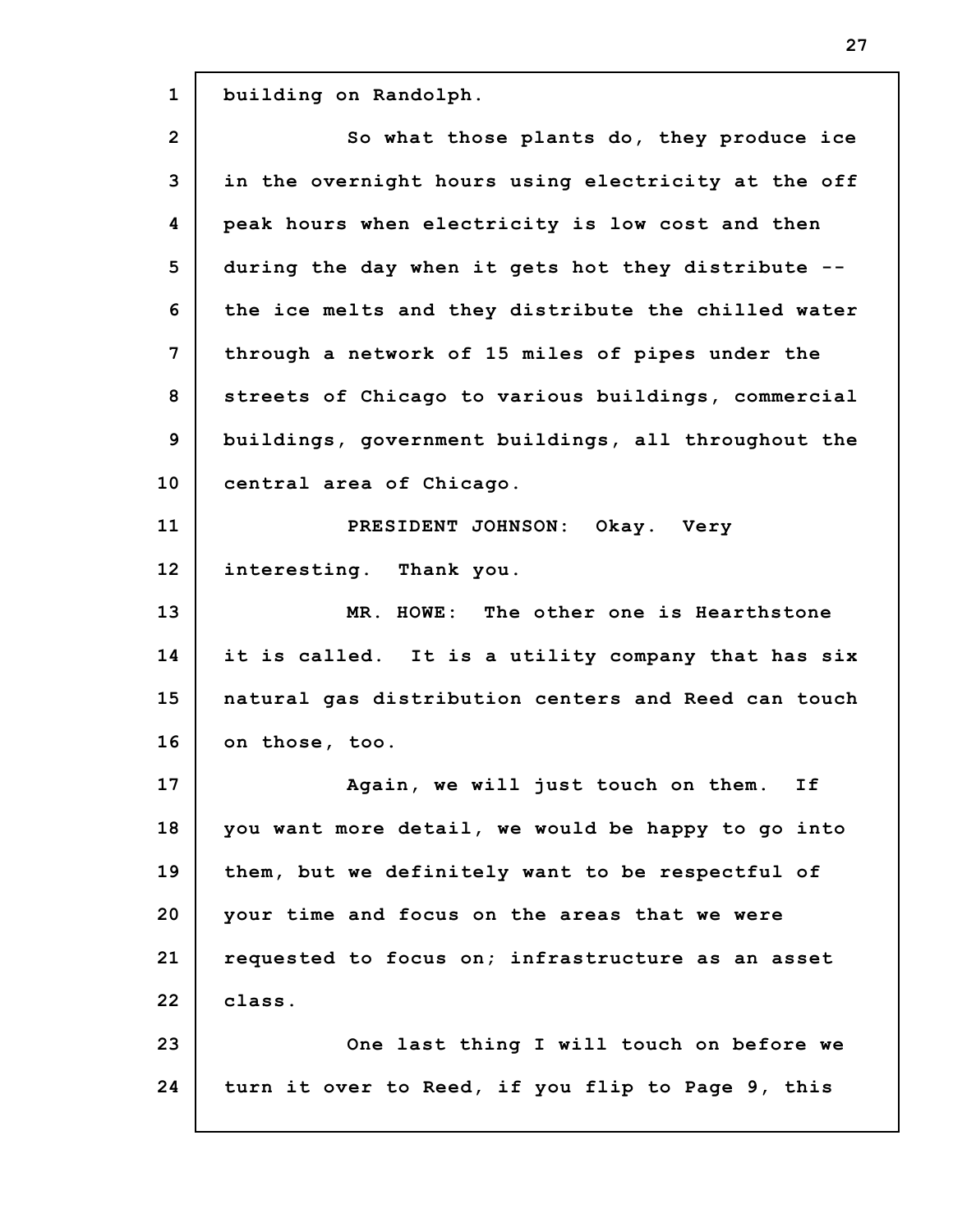| $\mathbf{1}$   | is the total portfolio performance since inception  |
|----------------|-----------------------------------------------------|
| $\overline{2}$ | and yearly.                                         |
| 3              | And kind of the idea of our investment              |
| 4              | policy is to be very, very consistent. We have      |
| 5              | been up until the pandemic hit.                     |
| 6              | So if you turn to Page 9, it shows you              |
| $\overline{7}$ | the performance. So as you can see since            |
| 8              | inception, the numbers are exactly where we project |
| 9              | them to be.                                         |
| 10             | Again, institutional investors like                 |
| 11             | yourself are long-term investors so in the          |
| 12             | long-term you're going to be getting what you need. |
| 13             | And our three year numbers and five year numbers    |
| 14             | and that's how the Fund has pretty much been        |
| 15             | performing since inception consistently. Not a lot  |
| 16             | of highs, not a lot of lows, just steady            |
| 17             | performance where we want to get you to where you   |
| 18             | need to be to pay your benefits.                    |
| 19             | Obviously, the one-year numbers have been           |
| 20             | down because of the pandemic. Some of our assets    |
| 21             | were impacted with some of the shutdowns and Reed   |
| 22             | can address that as well. But we're very            |
| 23             | optimistic and we feel our investments and these    |
| 24             | new ones coming online are going to bring us back   |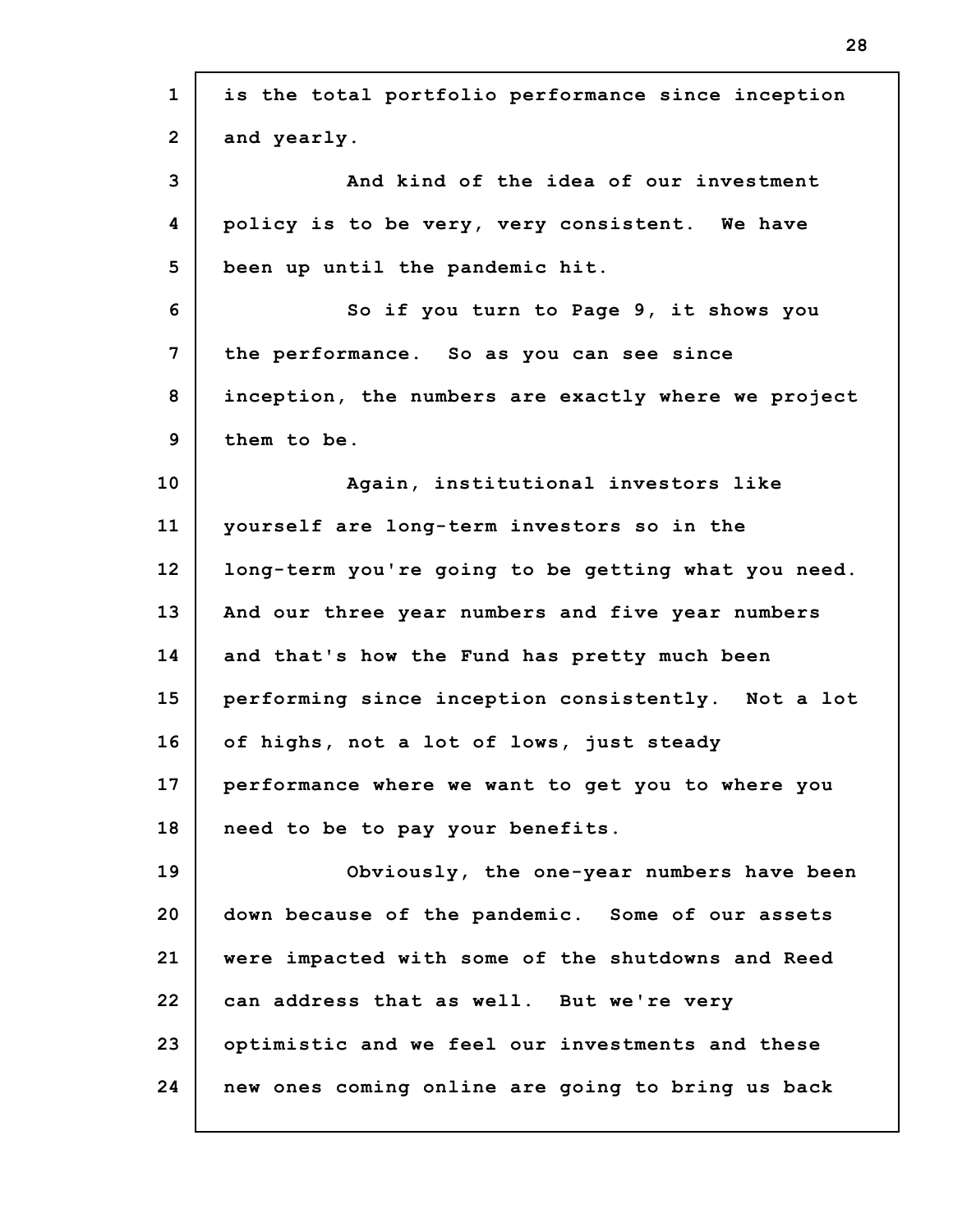**1 2 3 4 5 6 7 8 9 10 11 12 13 14 15 16 17 18 19 20 21 22 23 24 to where we need to be. Like our school bus company, our barge company in the Pacific Northwest, some of these things were impacted by the Covid shutdowns but already we see them starting to come back online. Obviously, we're not happy with the one year number but we are not too rattled by it as long as we see these assets coming back into play and things start to open up. With that, I will turn it over to Reed. Thank you. MR. SINGER: Good morning, everyone. Thanks, Luke. So I think I will start on slide 5, the product highlights, and I will speak a little bit about the asset class, how it has performed through Covid and then get into a little bit about the specifics of our fund and the recent investments we have done. So infrastructure as an asset class, I think our asset classes -- we are designed for economic difficulty and tumultuous economic times like we have seen in the last 12 months. The focus of the asset class is on**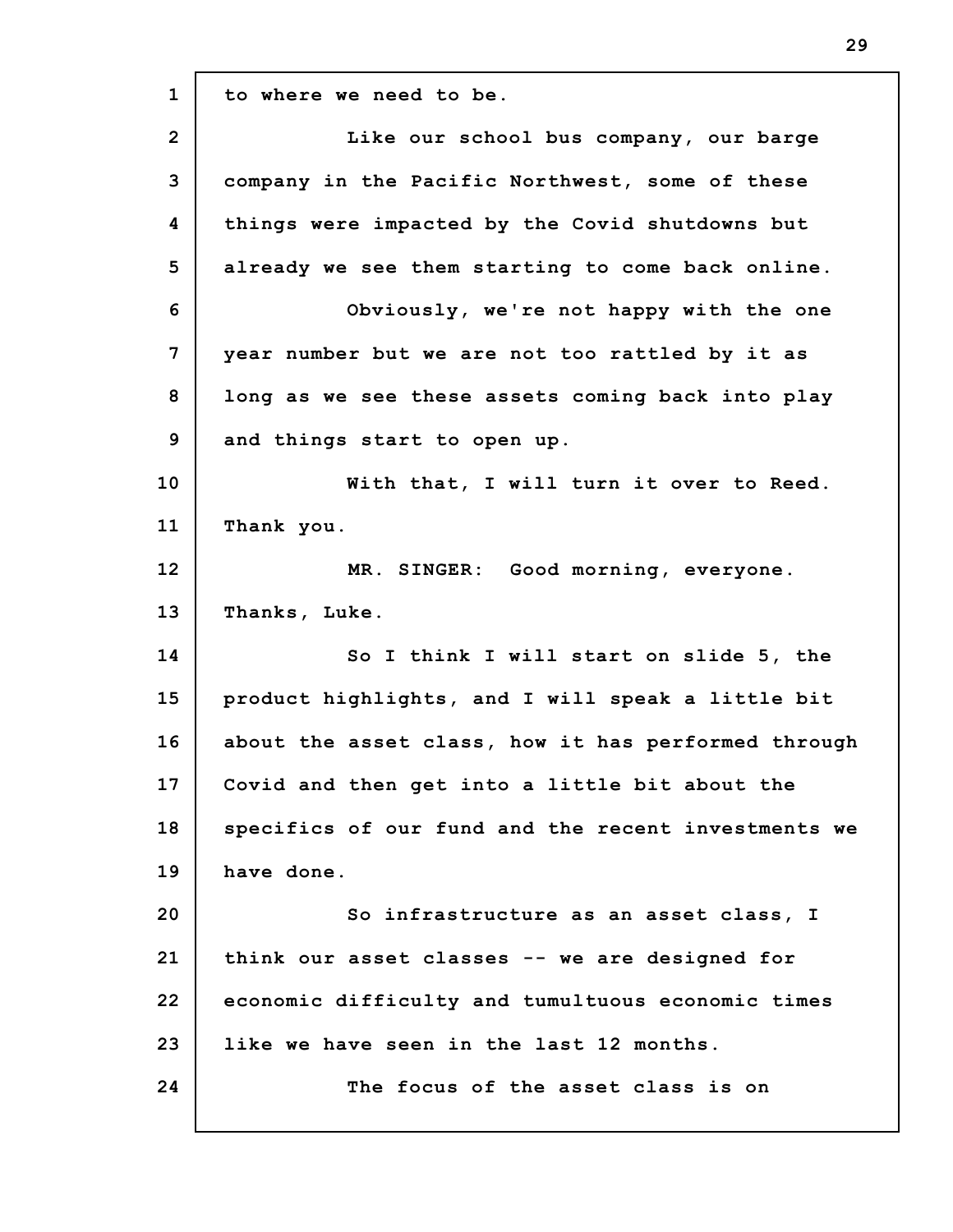**1 2 3 4 5 6 7 8 9 10 11 12 13 14 15 16 17 18 19 20 21 22 23 24 preserving capital and producing steady returns and consistent cash yields that are not correlated with GDP or economic growth or consumer spending and that is really what we have seen as the economy has gone through a down cycle in the last year. We have seen that the majority of our investments in our fund and across the space have generally continued to perform quite well. They have continued to distribute cash and continue to maintain their values. We haven't necessarily seen huge appreciation, but we have also not seen a much meaningful loss of value, which is again really how the asset class is designed to perform. The focus is on investing in things that are essential for people's everyday lives. Rather than discretionary spending and consumer spending and things, infrastructure businesses are selling things and delivering services and products to people that basically people can't live without. Things like electricity, natural gas, water, sewer treatment and transportation. Very often these businesses are operated on long-term contracts so the revenue has long-term**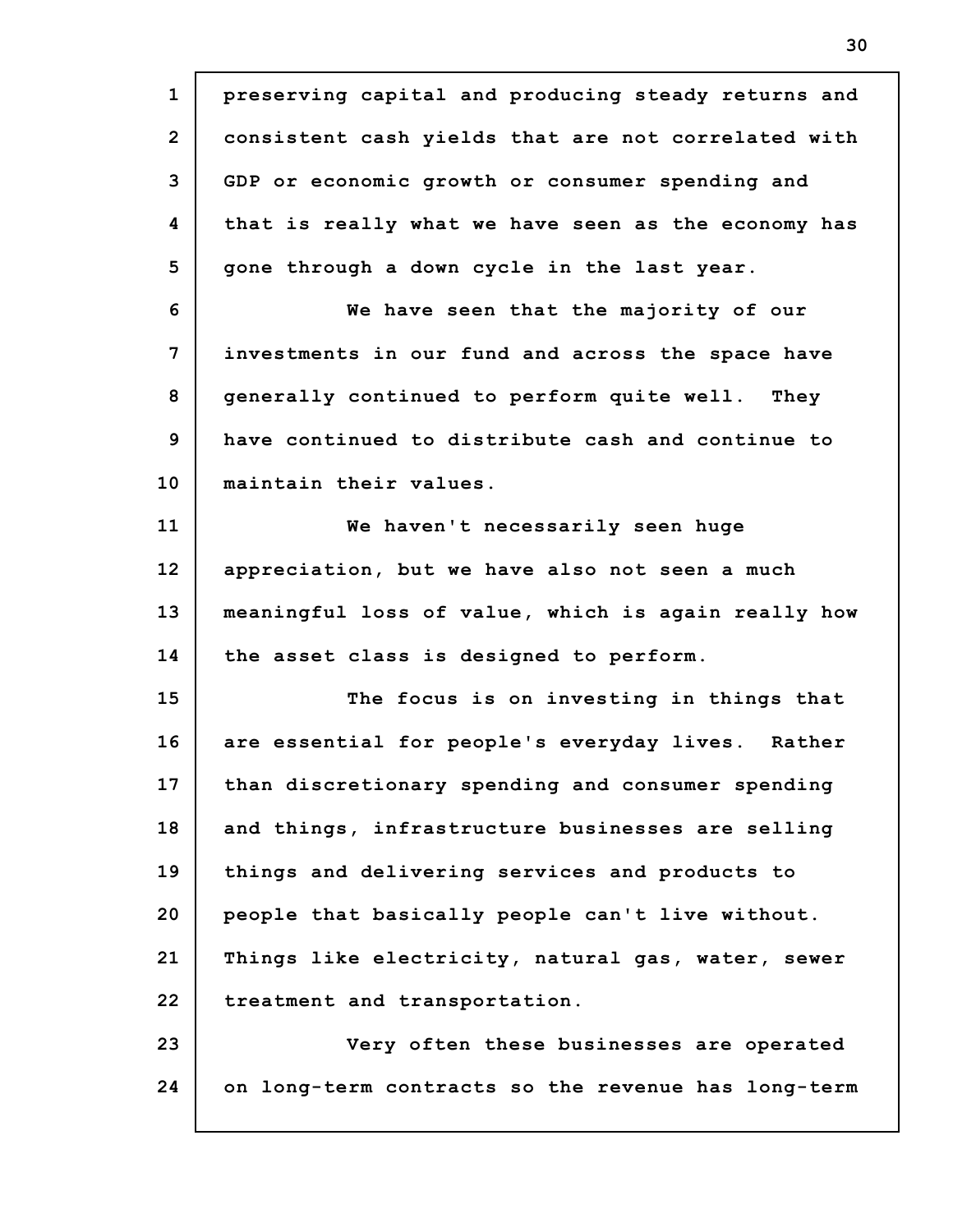| $\mathbf{1}$ | stable contracts from investment grade and credit  |
|--------------|----------------------------------------------------|
| $\mathbf{2}$ | worthy off-takers.                                 |
| 3            | In other cases they are regulated                  |
| 4            | industries like we see in this electric and gas    |
| 5            | transmission where you have state and federal      |
| 6            | regulators setting the rates.                      |
| 7            | And then we also have many businesses,             |
| 8            | End Wave falls into this category, that are        |
| 9            | national monopolies. They have some equipment or   |
| 10           | infrastructure, distribution networks, that is     |
| 11           | really the only alternative or one of our very few |
| 12           | alternatives and very expensive to replicate.      |
| 13           | So all of those characteristics feed into          |
| 14           | the very stable, very predictable returns and      |
| 15           | distributions that you see from our sector.        |
| 16           | The other thing is we don't invest in              |
| 17           | publicly traded securities. The investments that   |
| 18           | we make are generally projects, individual         |
| 19           | projects, and they are really only available to    |
| 20           | large institutional investors so we are not really |
| 21           | subject to the vagaries and the ups and downs of   |
| 22           | the public markets that we have seen in recent     |
| 23           | days. Things happen in public markets that are     |
| 24           |                                                    |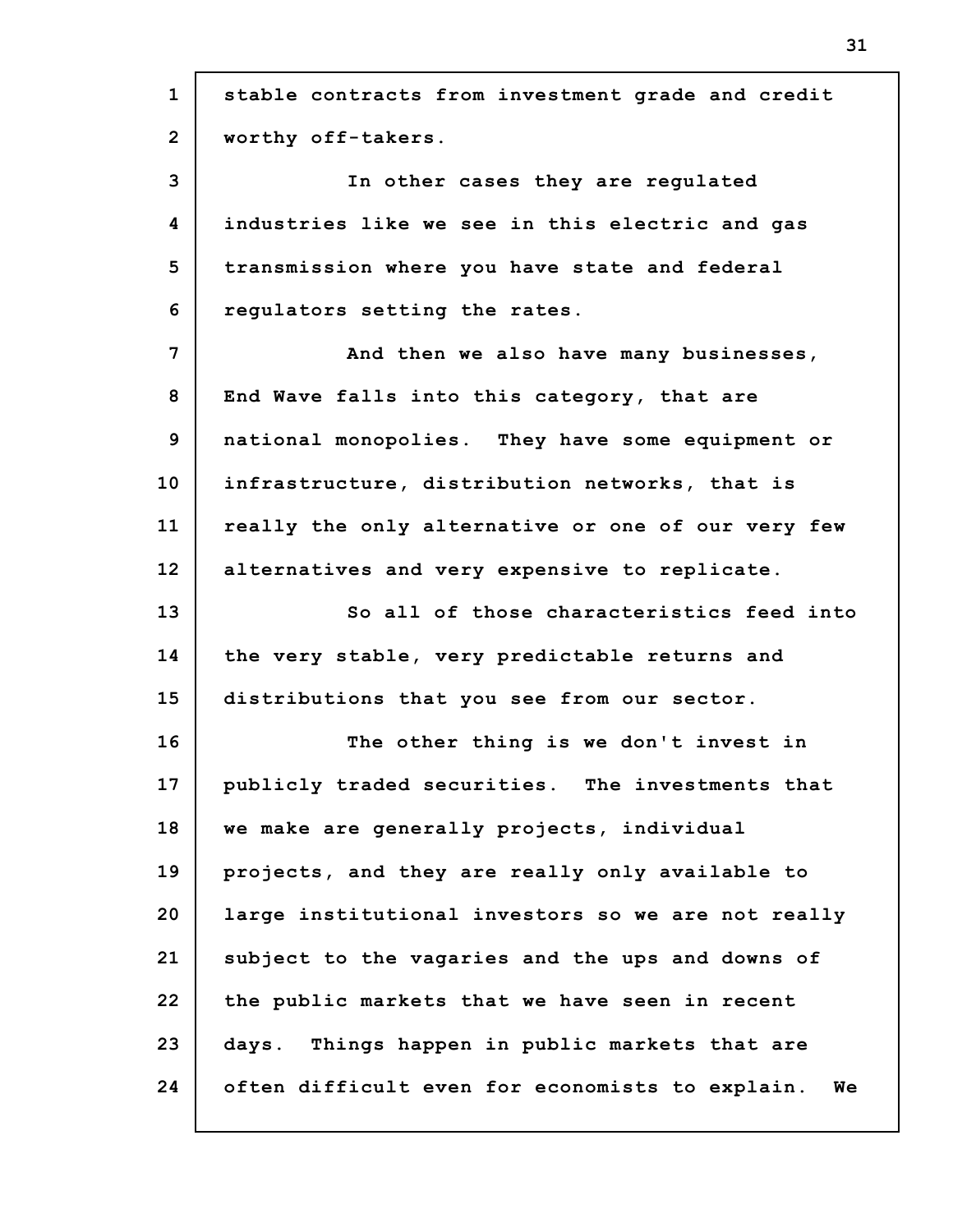| $\mathbf{1}$   | stay away from that. Our investments are all        |
|----------------|-----------------------------------------------------|
| $\overline{2}$ | project based investments.                          |
| 3              | MR. YOON: Reed, maybe you could help our            |
| 4              | trustees understand the difference between the      |
| 5              | listed infrastructure, maybe this is a good time,   |
| 6              | as you mentioned private and public.                |
| $\overline{7}$ | MR. SINGER: Yes, there are listed                   |
| 8              | companies in this space. You know, there is         |
| 9              | utilities, investor owned utilities. There is       |
| 10             | listed infrastructure entities and so forth and     |
| 11             | those are entities that you can buy stock in the    |
| 12             | public markets just like any other publicly traded  |
| 13             | company, that's not what our fund is doing.         |
| 14             | The underlying assets in some cases can             |
| 15             | be similar across listed versus private equity but  |
| 16             | I think one of the additional safe aspects of our   |
| 17             | fund, because we are not in the public markets, we  |
| 18             | are not going to be influenced by ups and downs     |
| 19             | that occur because of retail investors or other     |
| 20             | phenomena that happen in public markets. That may   |
| 21             | effect publicly traded infrastructure, but it is    |
| 22             | not going to effect our projects. Our projects are  |
| 23             | basically driven by the underlying revenues that we |
| 24             | get from our users.                                 |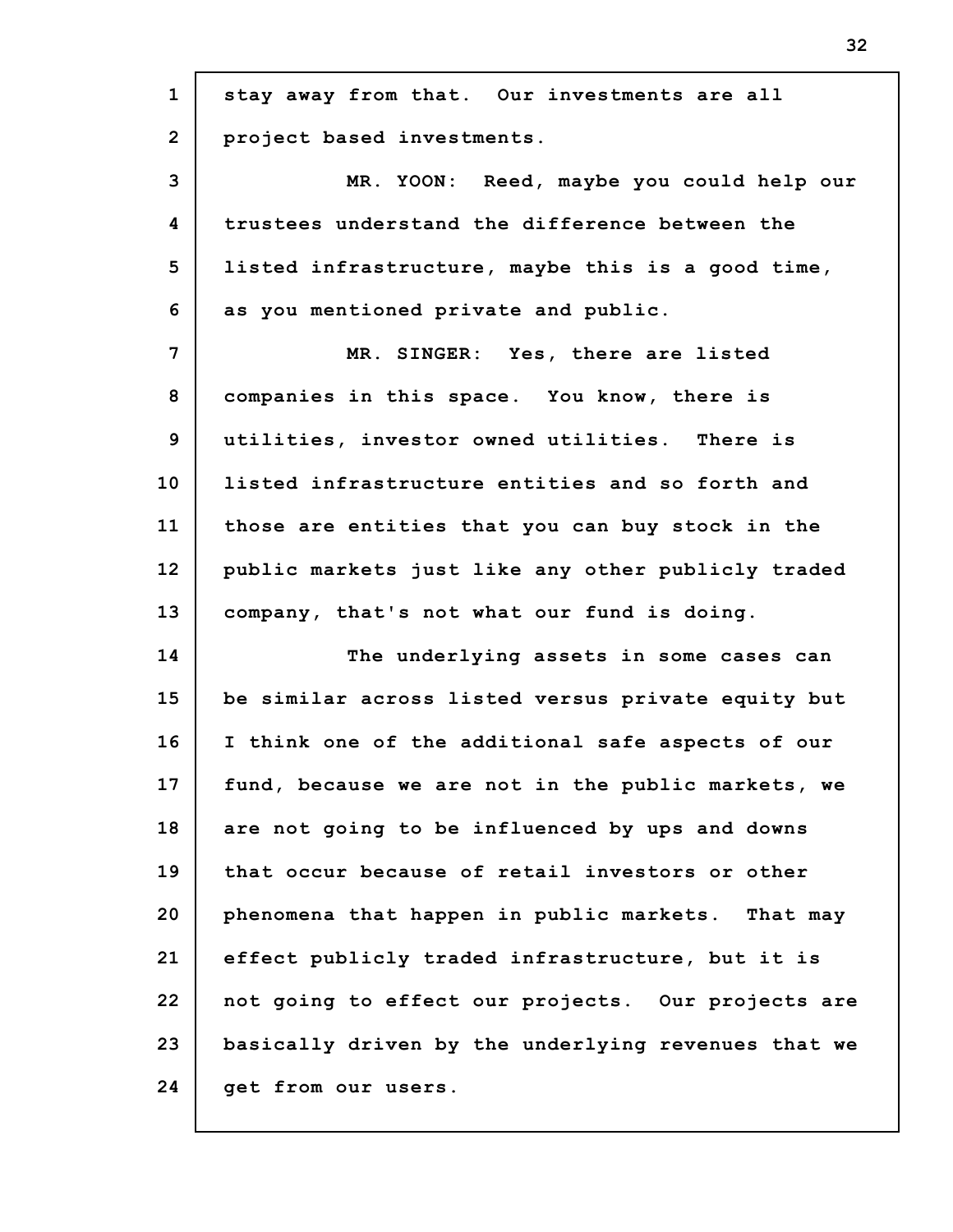**1 2 3 4 5 6 7 8 9 10 11 12 13 14 15 16 17 18 19 20 21 22 23 24 The last point I will make on the asset class is from an interest rate perspective. We have seen very low interest rates recently, which is great for asset values across the economy, who knows if that is going to persist. We may well see higher interest rates in the future that will have some impact on the valuations and what can be paid for assets going forward. But in our portfolio and across most of the private infrastructure, we are not taking interest rate risk. Our investments are financed under very long term debt at fixed rates. When we make an investment, there is long-term debt in place of fixed rates so there is very, very limited exposure in our existing portfolio to fluctuations in interest rates. We have seen a number of themes in the economy that have been beneficial to infrastructure and as the pandemic has hit some of these themes in many ways have only been heightened by what has been going on in the world and you will see these themes in the portfolio we have constructed. One of those themes is the transition in the energy world from fossil fuels to renewables.**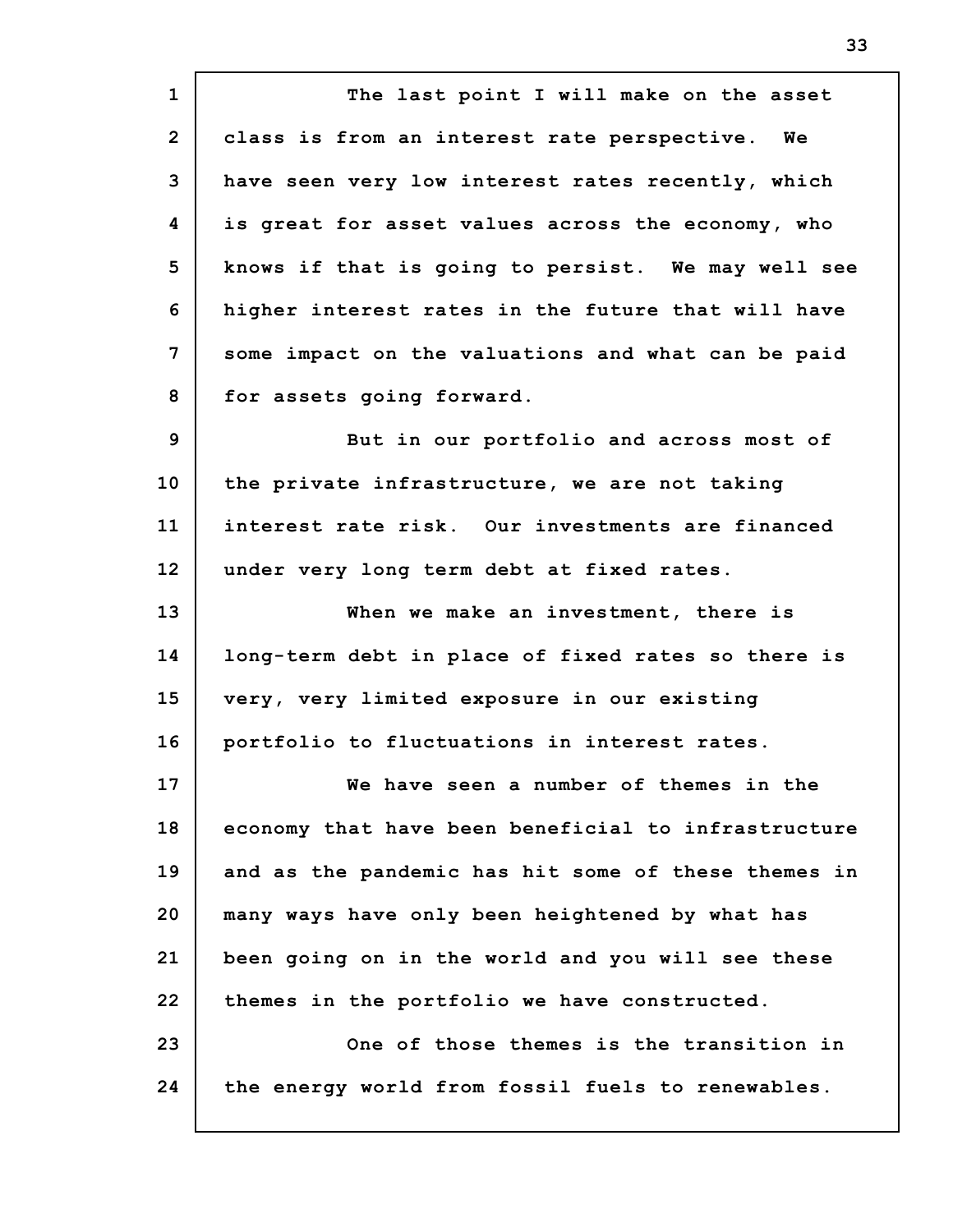| $\mathbf{1}$    | Much power generation in the U.S. historically has  |
|-----------------|-----------------------------------------------------|
| $\overline{2}$  | been from coal and gas and as those plants are      |
| 3               | aging and new technologies are being developed in   |
| 4               | renewables, as well as battery storage, we are      |
| 5               | seeing a lot of the fossil fuel plants retired and  |
| 6               | there's an investing opportunity which our fund and |
| 7               | others have capitalized on to be part of that       |
| 8               | transition of the energy grid from fossil fuels to  |
| 9               | renewables.                                         |
| 10              | We are also seeing a build-out of                   |
| 11              | electricity transmission and part of that is just   |
| 12 <sup>2</sup> | due to aging infrastructure, transmission that was  |
| 13              | built decades ago that needs to be replaced. Part   |
| 14              | of that is just due to reconstructing the power     |
| 15              | grid to accommodate renewables.                     |
| 16              | With the events that happened in Texas              |
| 17              | recently, we have certainly seen the importance of  |
| 18              | a strong and resilient transmission grid to get     |
| 19              | power where it needs to go. That is an opportunity  |
| 20              | for funds like ours to make investments in          |
| 21              | transmission assets, which very often are either    |
| 22              | regulated or monopolistic or under long-term        |
| 23              | contracts.                                          |
| 24              | There is just a general aging of                    |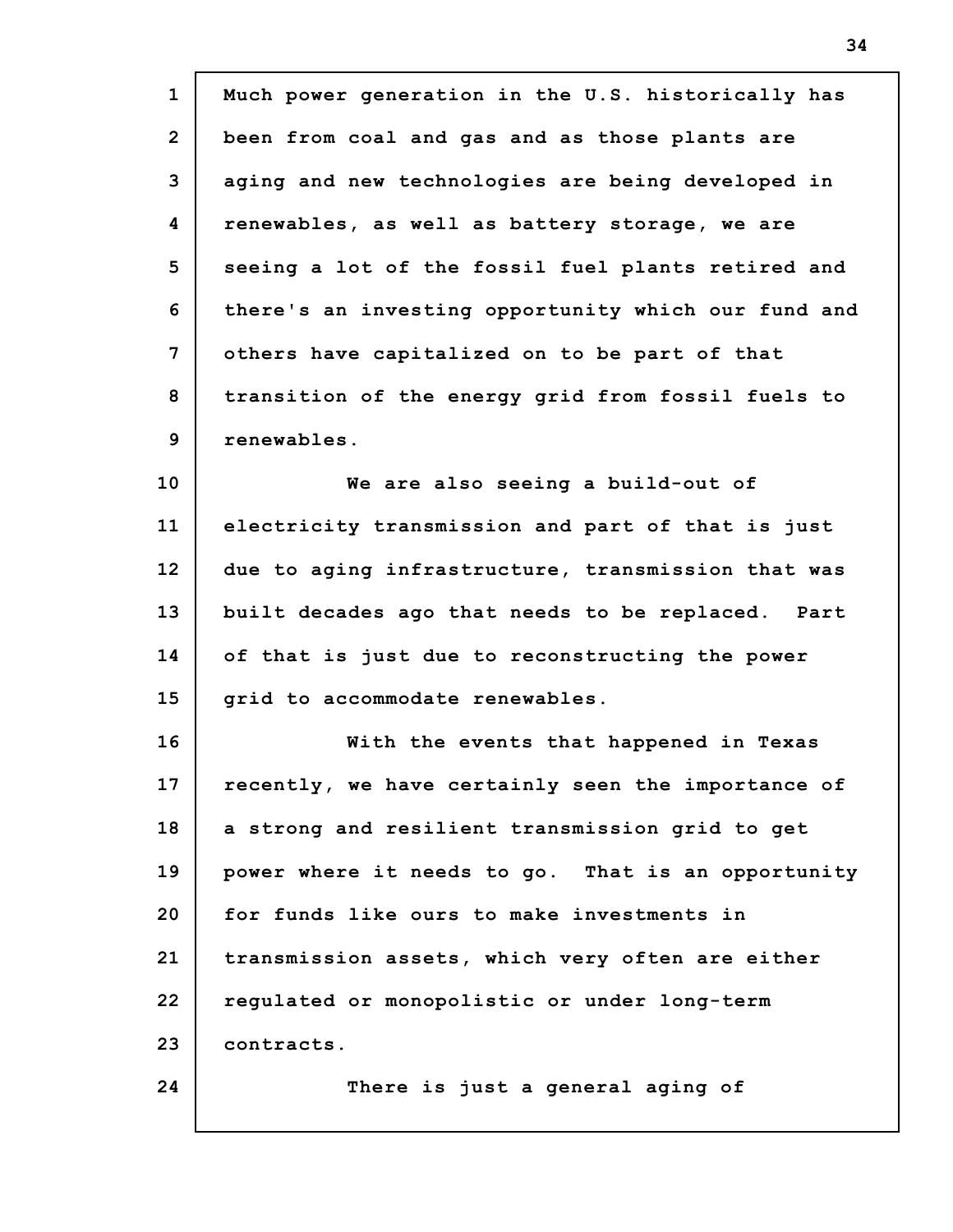| $\mathbf{1}$   | infrastructure in the country. A lot of             |
|----------------|-----------------------------------------------------|
| $\overline{2}$ | infrastructure was built decades ago in             |
| 3              | transportation, energy and utilities. A huge need   |
| 4              | to replace aging infrastructure with new.           |
| 5              | You overlay that with difficult times for           |
| 6              | many state and local governments, which has only    |
| 7              | been heightened in the pandemic, scarcity of public |
| 8              | resources. And that is coupled with the need to     |
| 9              | replace aging infrastructure, which is where        |
| 10             | opportunities come in for public/private            |
| 11             | partnerships to bring private capital from funds    |
| 12             | like ours to play in assets that historically have  |
| 13             | been publicly financed.                             |
| 14             | The last I will mention is the climate              |
| 15             | and weather events, that was one of the drivers     |
| 16             | behind what we saw in Texas recently, and we're     |
| 17             | seeing that across the country. More severe         |
| 18             | weather, more storms, causing strains on            |
| 19             | infrastructure requiring both replacement and       |
| 20             | upgrading infrastructure to meet what used to be    |
| 21             | 100-year or 500-year weather events seem to be      |
| 22             | happening every year.                               |
| 23             | We can flip forward. I will say a few               |
| 24             | words about some of the investments in our fund.    |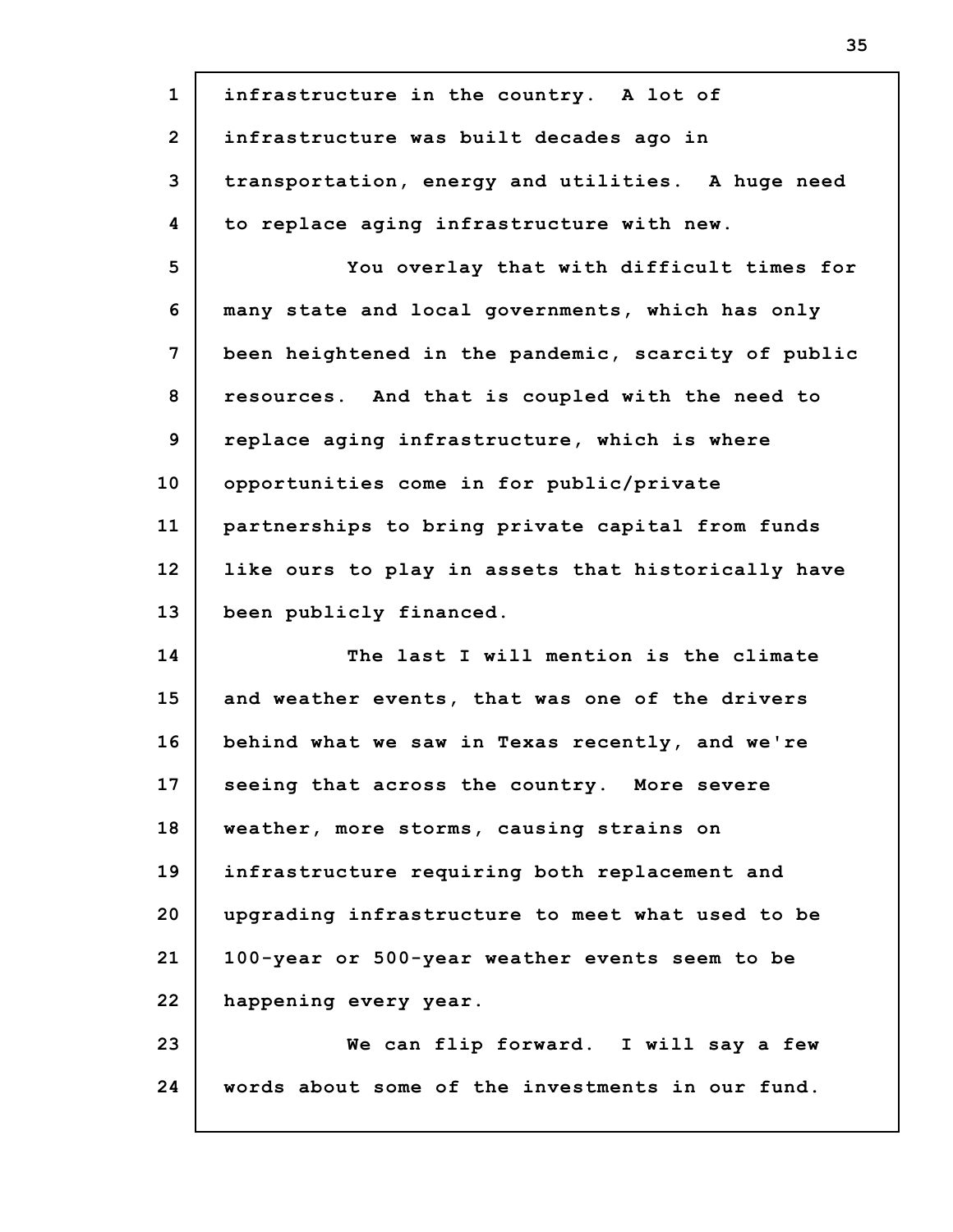**1 2 3 4 5 6 7 8 9 10 11 12 13 14 15 16 17 18 19 20 21 22 23 24 Let's go to slide 7. So most of our fund, about three-quarters of the fund, the renewables, the transmission, is very much core infrastructure contracted and really has had almost no impact from Covid. They continue to perform. They continue to generate distributions and revenues. There is a smaller minority of investments, about 25 percent of the fund, that does have some exposure to what we will call merchant or uncontracted cash flows. There has been some moderate impact, which we have seen in the results in the last year. One of those is the Metropistas toll road, which was one of the new investments that we made in the last year. This is a toll road in Puerto Rico that serves the Metropolitan San Juan area. It is a very congested corridor for both commuting and freight traffic across the northern corridor of Puerto Rico and San Juan. It is a toll road so it falls under the sort of natural monopoly essential characteristic. People need to get to work. There is very few alternatives to taking this route.**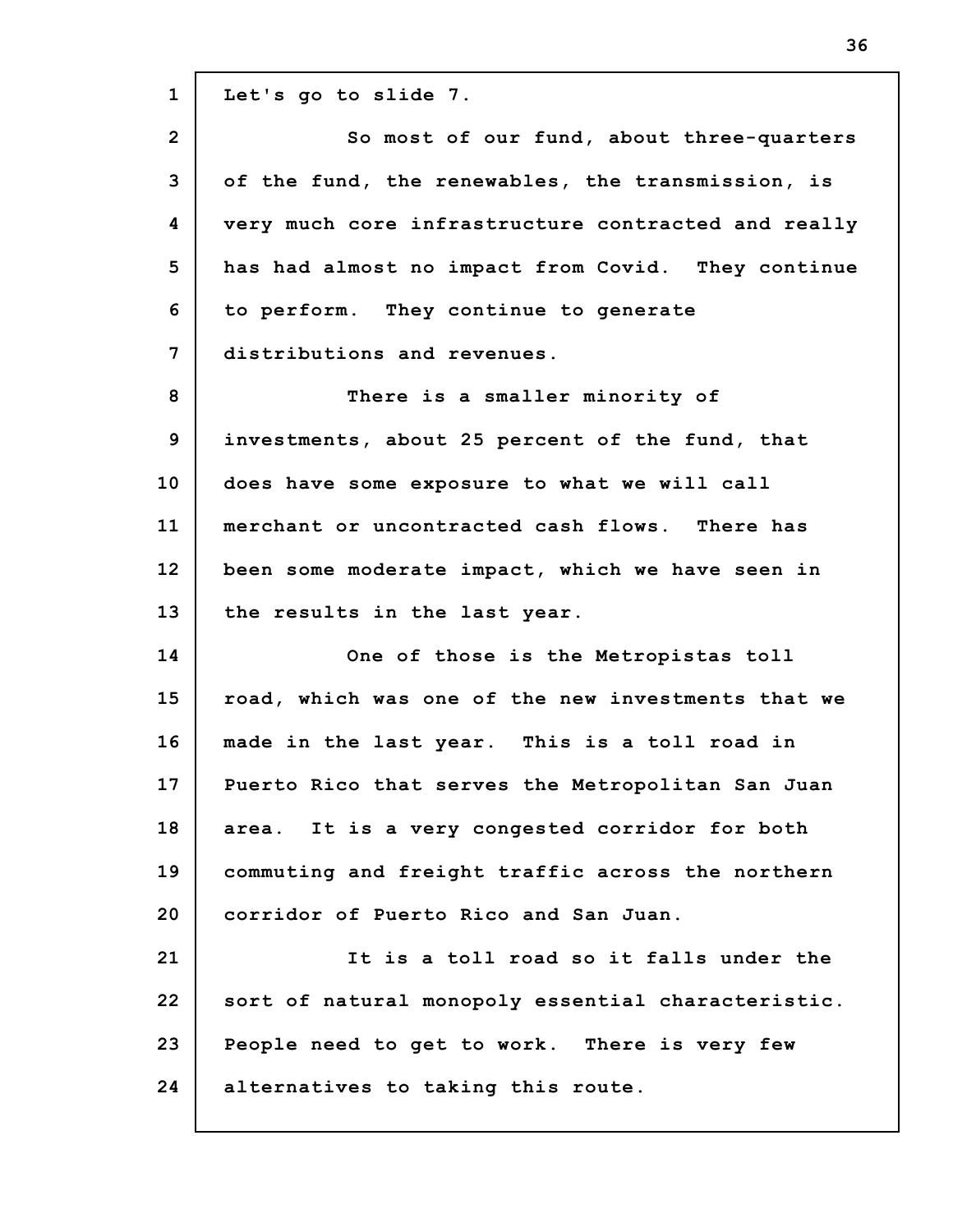**1 2 3 4 5 6 7 8 9 10 11 12 13 14 15 16 17 18 19 20 21 22 23 24 When Puerto Rico was locked down in March, we saw an immediate downturn in traffic but traffic has recovered quite well and we're now operating about 8 to 10 percent below pre-Covid levels but still recovering. The other one that Luke mentioned that was impacted is Tidewater, which is a shipping freight business in the Pacific Northwest. Shipping volumes, especially for liquid fuels, were down and so there is some recovery happening there. And the last one is the school bus business, student transportation, which is the third largest provider of home to school transportation on yellow school busses. Obviously, schools are closed in many places, starting to reopen, and that had some impact on the revenue. Fortunately, we have also been able to reduce operating costs because the buses aren't running. Most, if not all, of the revenue impact has been offset in that business by reductions in operating costs. And I think this time has shown us that schooling K-12 kids at home hopefully is not going to be a long-term thing in our country**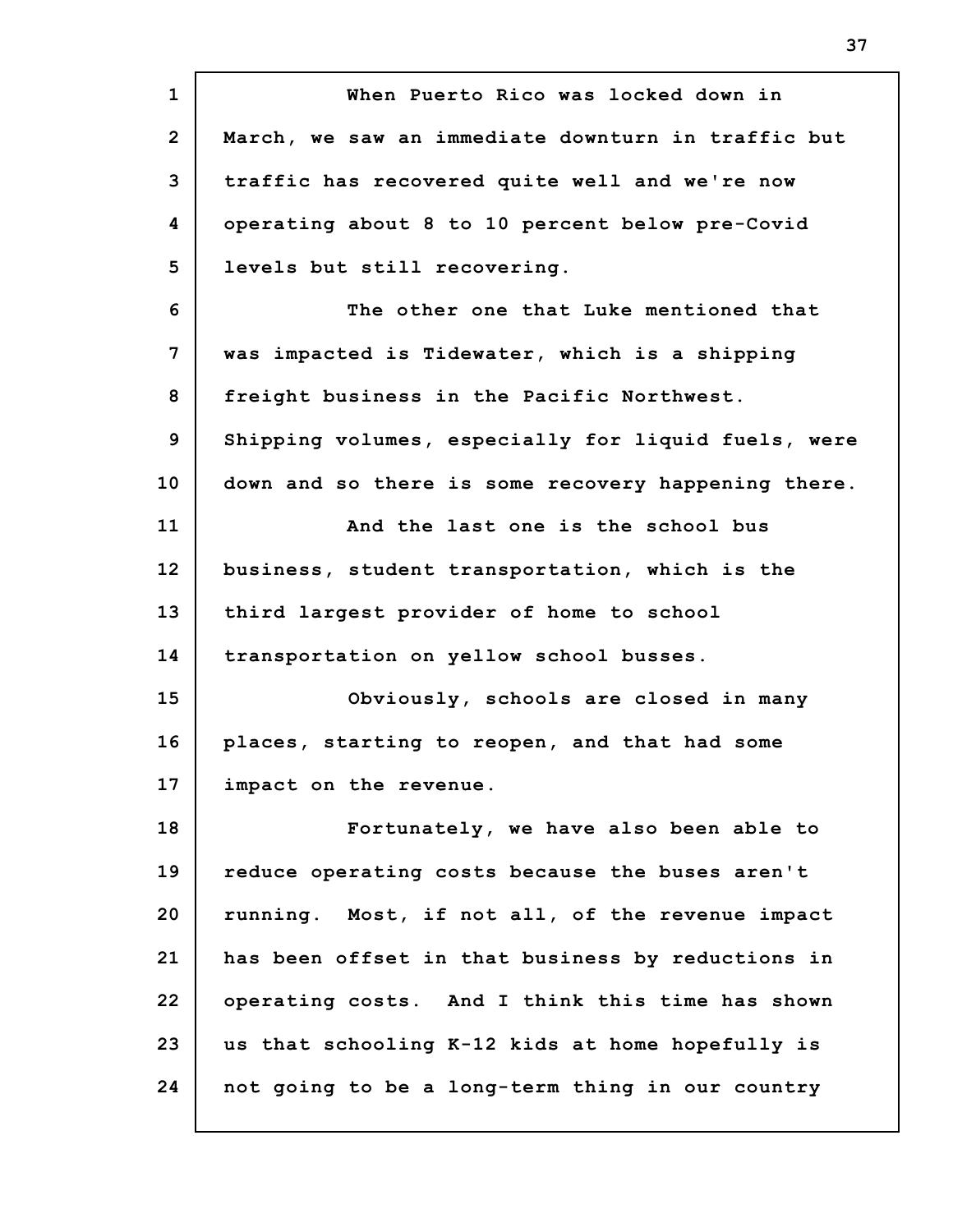**1 2 3 4 5 6 7 8 9 10 11 12 13 14 15 16 17 18 19 20 21 22 23 24 and we're all very anxious to get the kids back on school busses and back into school, which will be great for student transportation. Lastly, in the last few minutes, I will just touch on our pipeline which is slide 11. We have touched on the two investments that we have signed since the start of the 2021. So we have signed committed purchase agreements and these are going to be closing later in the year. End Wave, which we touched on briefly, this is a minority investment on the part of Ullico. We are teamed up with the Queensland Investment Company, which has a separate account with CalPERS as our partner. They are going to be the majority owner. We are a minority owner of the End Wave business, which is providing chilled water and steam and hot water to networks of buildings and university campuses across the country. We are very excited to be partnering with CalPERS. Very well aligned with our mission in terms of long-term infrastructure investment. The other one, which is labeled the LDC Utility, this is Hearthstone, which is a regulated natural gas utility. It is in five states. It's**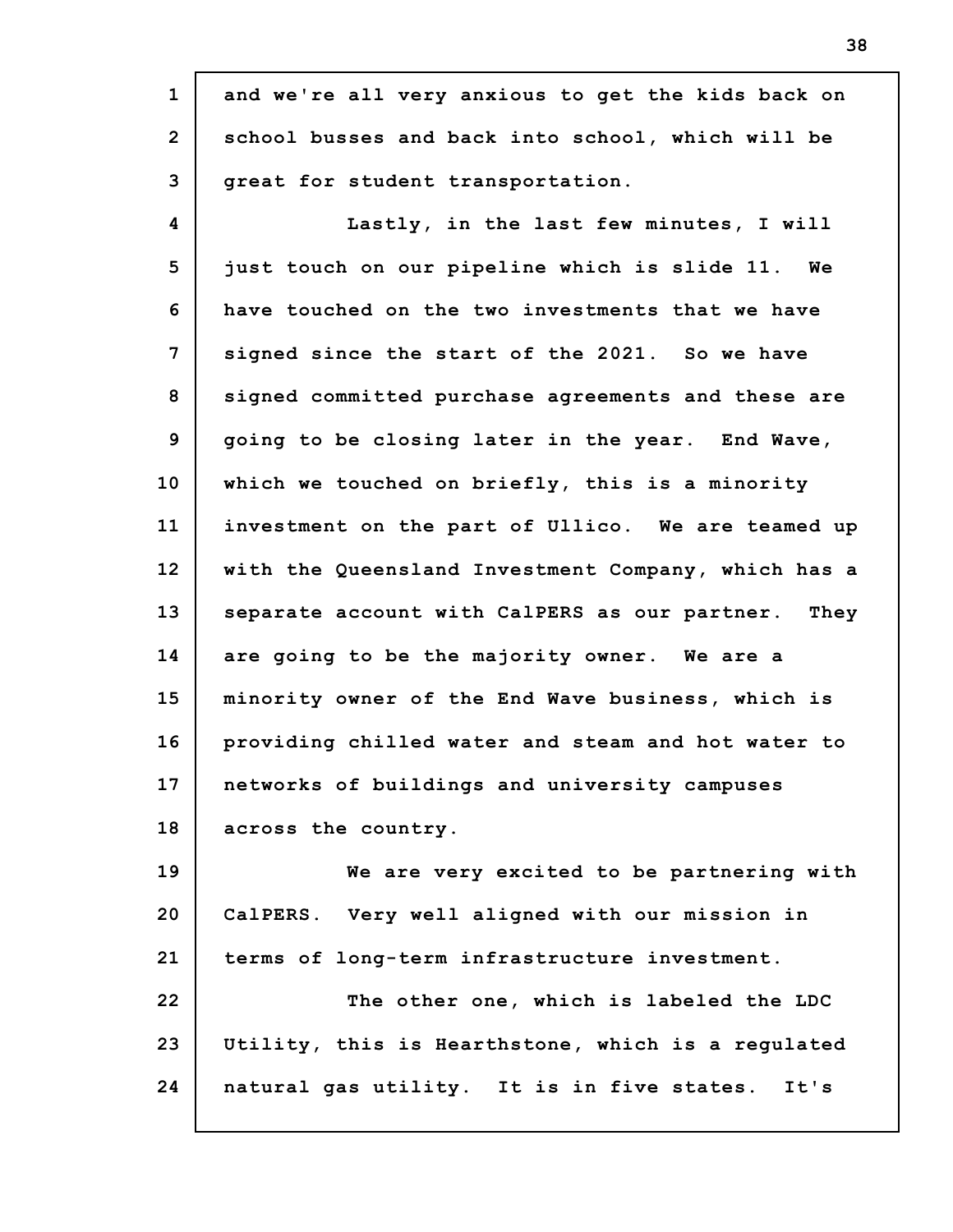**1 2 3 4 5 6 7 8 9 10 11 12 13 14 15 16 17 18 19 20 21 22 23 24 basically similar to Peoples Gas here, in Chicago, delivering natural gas to people's homes across five states in the U.S. on regulated rates. This is a regulated business, very predictable business. It has a very good geographic footprint in areas that are generally doing fairly well economically and have some growth potential. There is also a good part of their territory, especially in the northeast, a lot of homes are still on heating oil and there is an opportunity to convert homes from heating oil to natural gas, which is a much more efficient fuel source for heating people's homes. So going forward we see continuing deal flow coming from the trends that I spoke about. The U.S. has a need for rebuilding its infrastructure, reconfiguring the energy toward renewables, bringing private capital into assets like toll roads and airports that historically have been publicly financed. We see those trends continuing and expanding in the post-Covid world and we think that the ability of our fund to maintain its value and**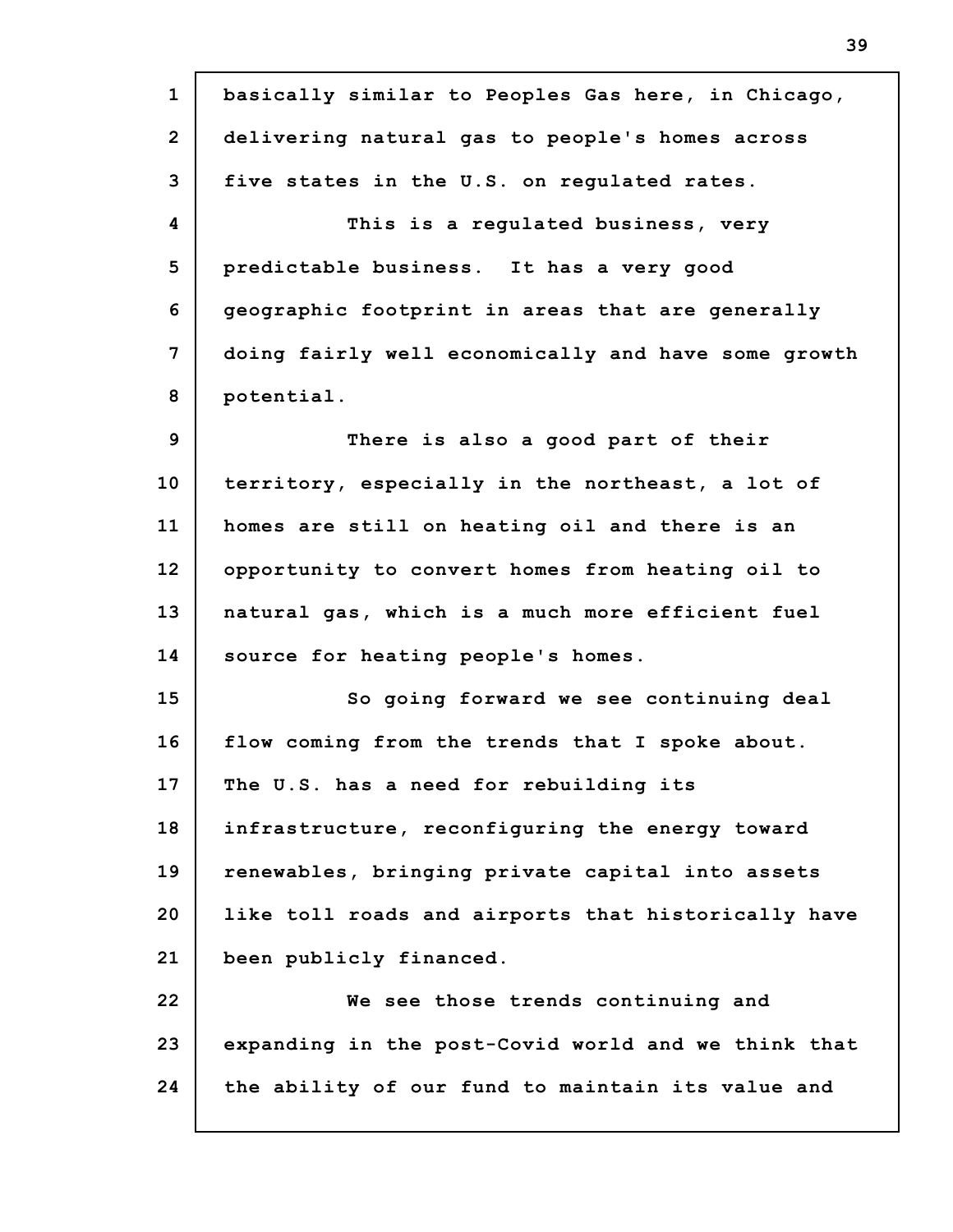**1 2 3 4 5 6 7 8 9 10 11 12 13 14 15 16 17 18 19 20 21 22 23 24 continue to make distributions through very difficult economic times we think it proves out the thesis of what we're trying to do with the objectives of our fund. MR. HOWE: Can you give us a brief update on the Midwest City development? MR. SINGER: Yes. So that is a Chicago project. I am sure many of you who live here and follow the news have heard about it. It is the one central project that is being proposed along Lake Shore Drive near Soldier Field. It is a very innovated, very exciting project. We are supporting it and we have an agreement with the developer to potentially invest in the future. There is still a lot of uncertainties about how that project -- how and when that project is going to move forward. They are just beginning their process with the City of Chicago in terms of approvals. They have legislation that they have gotten passed in Springfield for financing, but there is also still a lot of work to be done in Springfield to finalize the state financing. So we are not committing any capital of**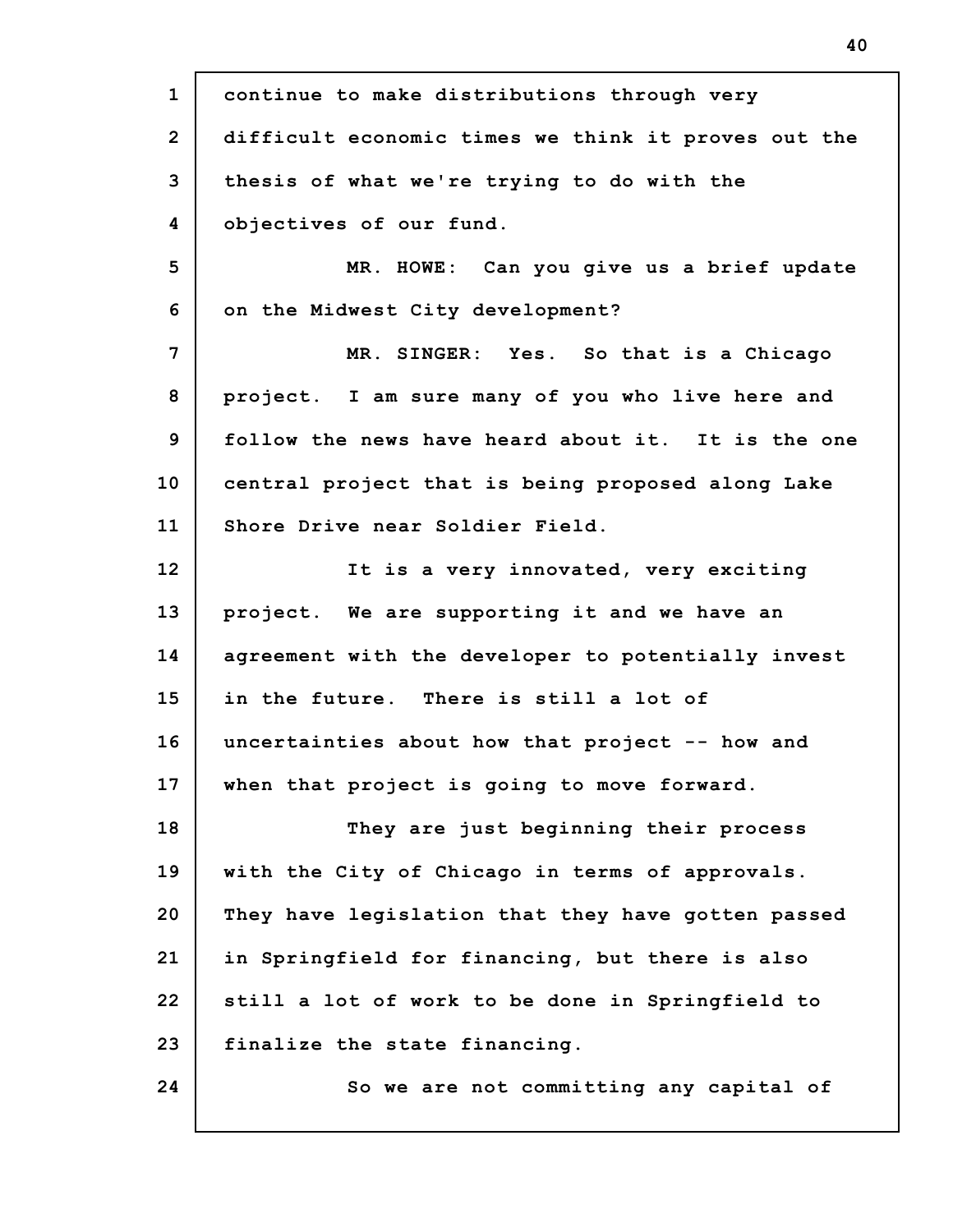| $\mathbf{1}$   | the fund into this project at this time but we are  |
|----------------|-----------------------------------------------------|
| $\overline{2}$ | supporting it and if it moves forward it could be a |
| 3              | great opportunity to invest in a major project to   |
| 4              | sort of kick start the recovery of Chicago.         |
| 5              | MR. HOWE: Thank you.                                |
| 6              | Is there anything else you guys would               |
| 7              | like us to touch on or any of the trustees have any |
| 8              | questions that we would be happy to respond to?     |
| 9              | PRESIDENT JOHNSON: I am curious.                    |
| 10             | Something that I have noticed more so probably      |
| 11             | since we started investing with Ullico, I see       |
| 12             | Ullico signs on every job site Downtown. Every      |
| 13             | high-rise going up.                                 |
| 14             | First off, I want to say thank you for              |
| 15             | your involvement in the City of Chicago.            |
| 16             | Now what does that do? How does that                |
| 17             | work when I see all these signs up everywhere in    |
| 18             | the City Chicago?                                   |
| 19             | MR. HOWE: Yes, trustee. We also have a              |
| 20             | real estate debt fund and what we do with that is   |
| 21             | we raise capital and then developers come to us and |
| 22             | other sources, equity sources, but we are a debt    |
| 23             | provider and we provide construction loans. And we  |
| 24             | have done \$3 billion worth of loans in Chicago     |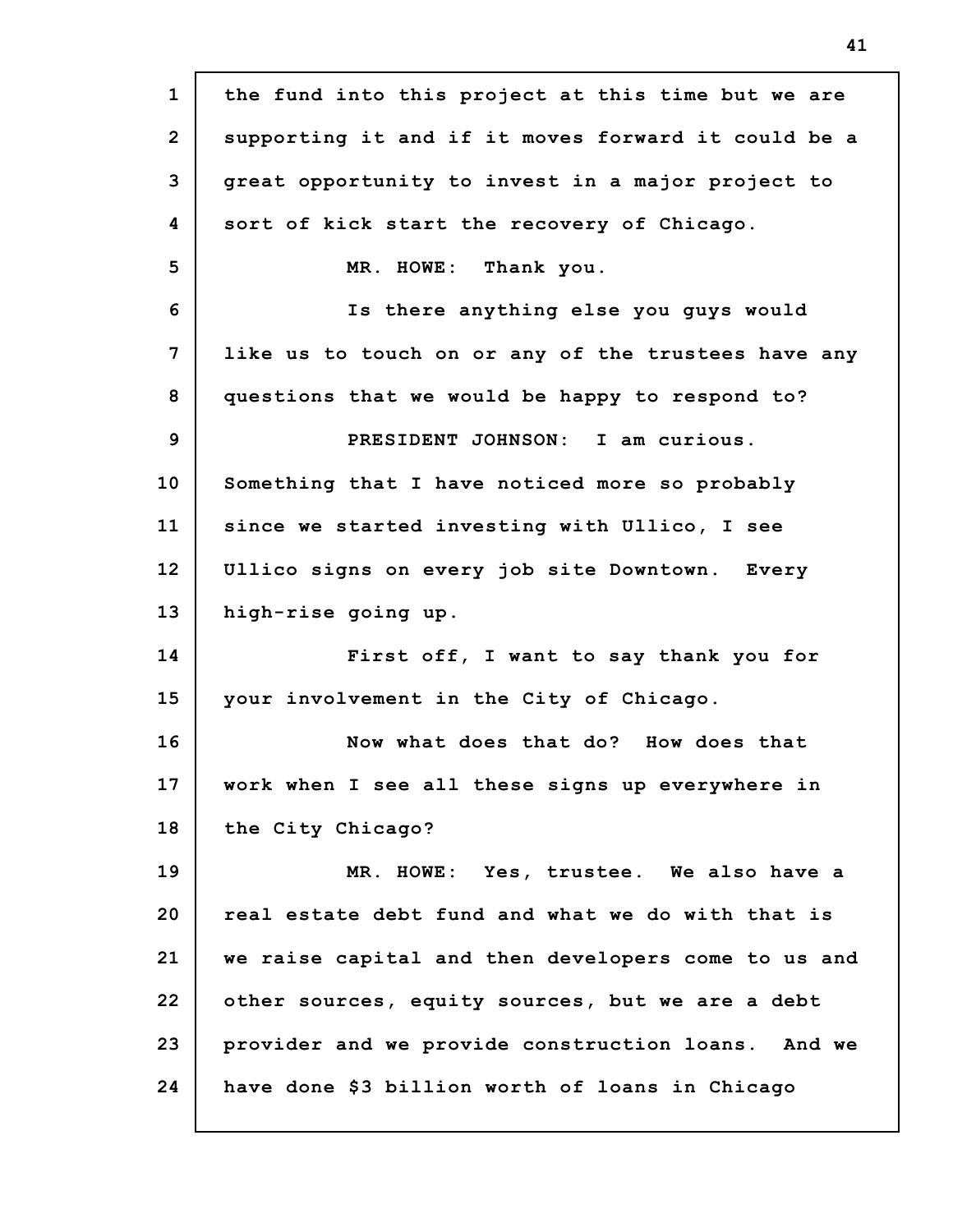| $\mathbf{1}$   | since the inception of the fund and one of our      |
|----------------|-----------------------------------------------------|
| $\overline{2}$ | latest one is 110 North Wacker, the Bank of America |
| 3              | Building. We have done multiple buildings Downtown  |
| 4              | Chicago and in the area.                            |
| 5              | And our deal with that is people want to            |
| 6              | borrow our money for construction loans and get     |
| 7              | their buildings up and rented. Our qualification    |
| 8              | is we demand 100 percent union work on these        |
| 9              | buildings to be represented by union labor and      |
| 10             | organizations.                                      |
| 11             | So that is our real estate debt fund.               |
| 12             | That fund we actually started in 1977 so we have    |
| 13             | got over 40 years with that fund and the            |
| 14             | infrastructure fund we started in 2012 so that is   |
| 15             | where you see that coming from.                     |
| 16             | PRESIDENT JOHNSON: Very good. My hats               |
| 17             | off to you, because I know as a proud Local 9       |
| 18             | member, I have a SEIU 73 member here, as well as    |
| 19             | Rob Degnan, new on the Board, he's a 150 member.    |
| 20             | And so when you say that, union jobs, and           |
| 21             | what Ullico is really doing to push that, my hats   |
| 22             | off to you guys. It is something that I really      |
| 23             | respect that investment.                            |
| 24             | MR. HOWE: That is geared to focus not               |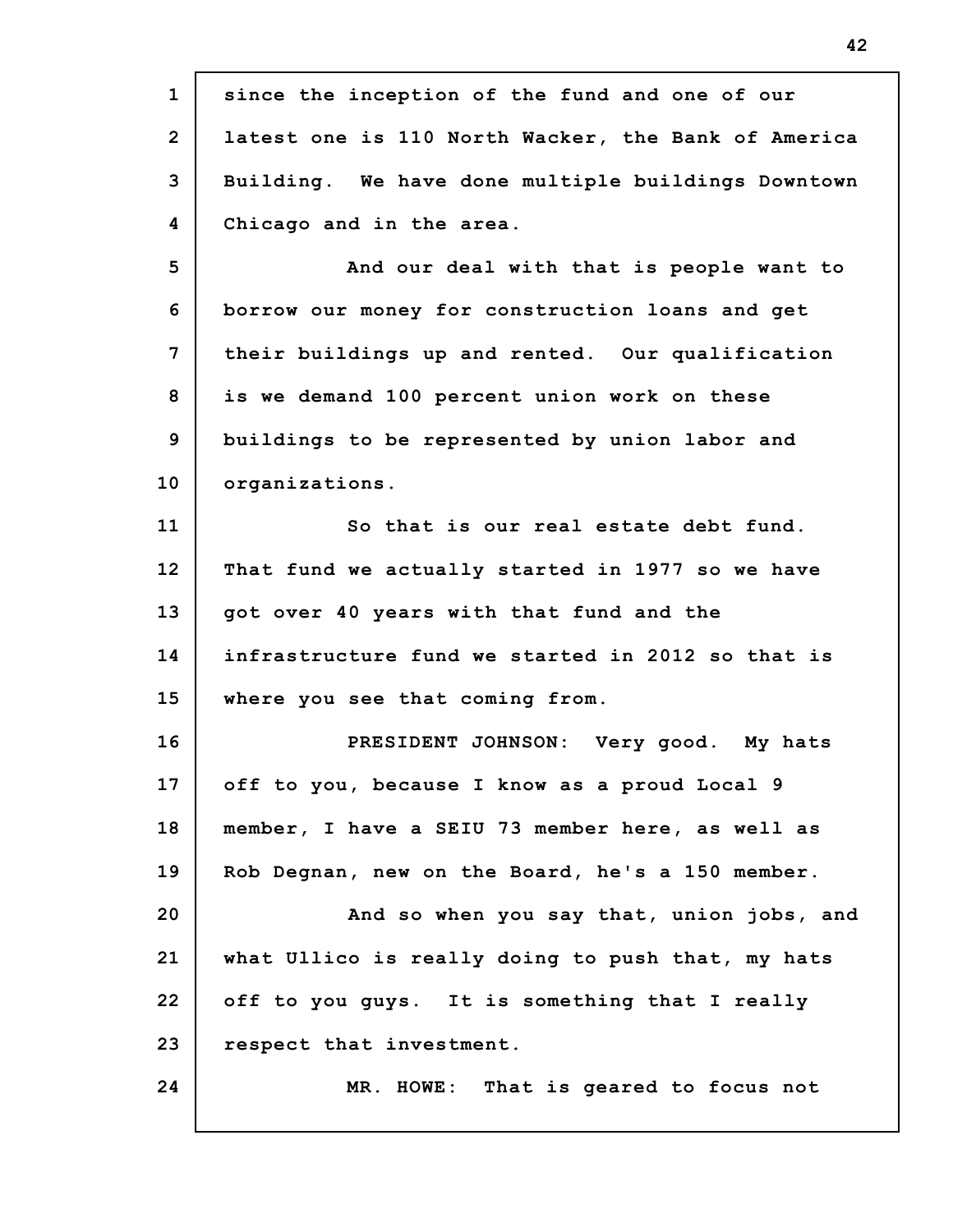| $\mathbf{1}$   | only on our union membership of our clients, but    |
|----------------|-----------------------------------------------------|
| $\overline{2}$ | also on our City officials and our municipal and    |
| 3              | state clients, because what we feel is we are       |
| 4              | giving back to the community. We are creating jobs  |
| 5              | in the community which then helps create a tax base |
| 6              | and income, which then ultimately raises income     |
| 7              | taxes which goes back into the communities and      |
| 8              | provides schools and pays teachers and police and   |
| 9              | fire. It is a good partnership for us and that is   |
| 10             | kind of where our values are.                       |
| 11             | PRESIDENT JOHNSON: Very nice, I respect             |
| 12             | that.                                               |
| 13             | MR. YOON: Any other questions, trustees?            |
| 14             | TRUSTEE DEGNAN: I have a quick question.            |
| 15             | This may be for Jeff or Steve. Will this slide      |
| 16             | show -- could this be made available to us just so  |
| 17             | I can take a look at it?                            |
| 18             | MR. SWANSON: Absolutely. We will send               |
| 19             | it to you directly and we also have it on the       |
| 20             | trustees' portal. If you don't have access to       |
| 21             | that, we will certainly get you access to that.     |
| 22             | TRUSTEE DEGNAN: Thank you.                          |
| 23             | MR. YOON: Absolutely.                               |
| 24             | MR. WRUBEL: Luke and Reed, this is Brian            |
|                |                                                     |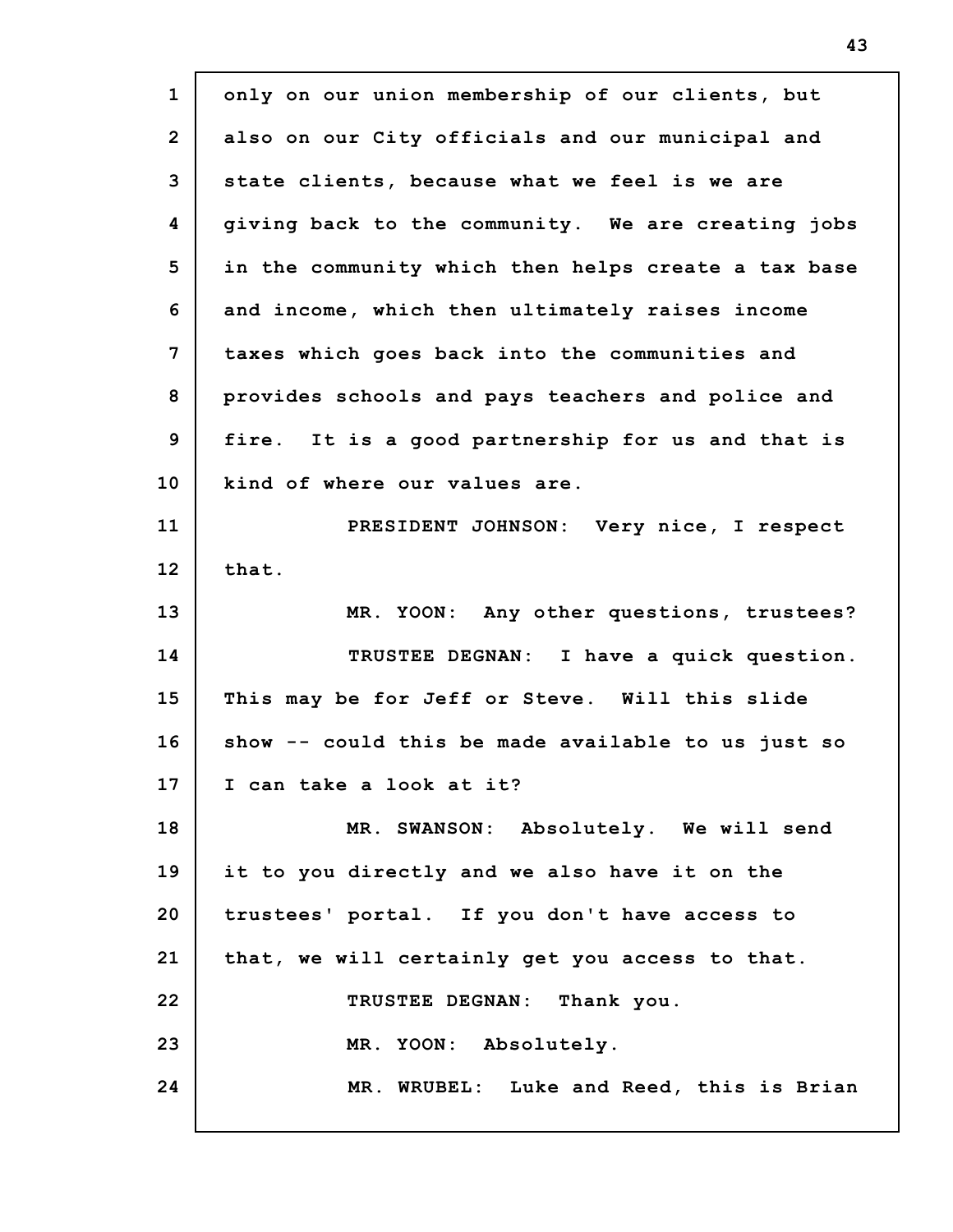| $\mathbf{1}$   | Wrubel. You talked about your pipeline. Are you               |
|----------------|---------------------------------------------------------------|
| $\overline{2}$ | thinking about any asset sales down the road?<br>$\mathbf{I}$ |
| 3              | know you have been more in the acquisition mode.              |
| 4              | But as the portfolio, I don't want to say matures,            |
| 5              | but as you start to add properties in there, what             |
| 6              | about your process or your thought process for                |
| 7              | sales?                                                        |
| 8              | MR. SINGER: We are open ended. We                             |
| 9              | continue to raise capital and grow the fund. When             |
| 10             | we make an investment, we underwrite it for its               |
| 11             | useful life so we are planning to hold these                  |
| 12             | investments as long as they are going to continue             |
| 13             | and operate and generate revenue.                             |
| 14             | We don't have any plan per se to sell any                     |
| 15             | assets. You know, that being said, there are                  |
| 16             | opportunities that come around where if you have an           |
| 17             | opportunity to sell something and make a fantastic            |
| 18             | return sometimes that is the right thing to do.               |
| 19             | I think the one investment in our                             |
| 20             | portfolio that we might see monetized soon is the             |
| 21             | Tier Point Data Center investment, which actually             |
| 22             | was a very recent investment we did. It is a                  |
| 23             | smaller investment in a company that owns a network           |
| 24             | of data centers serving businesses and tech                   |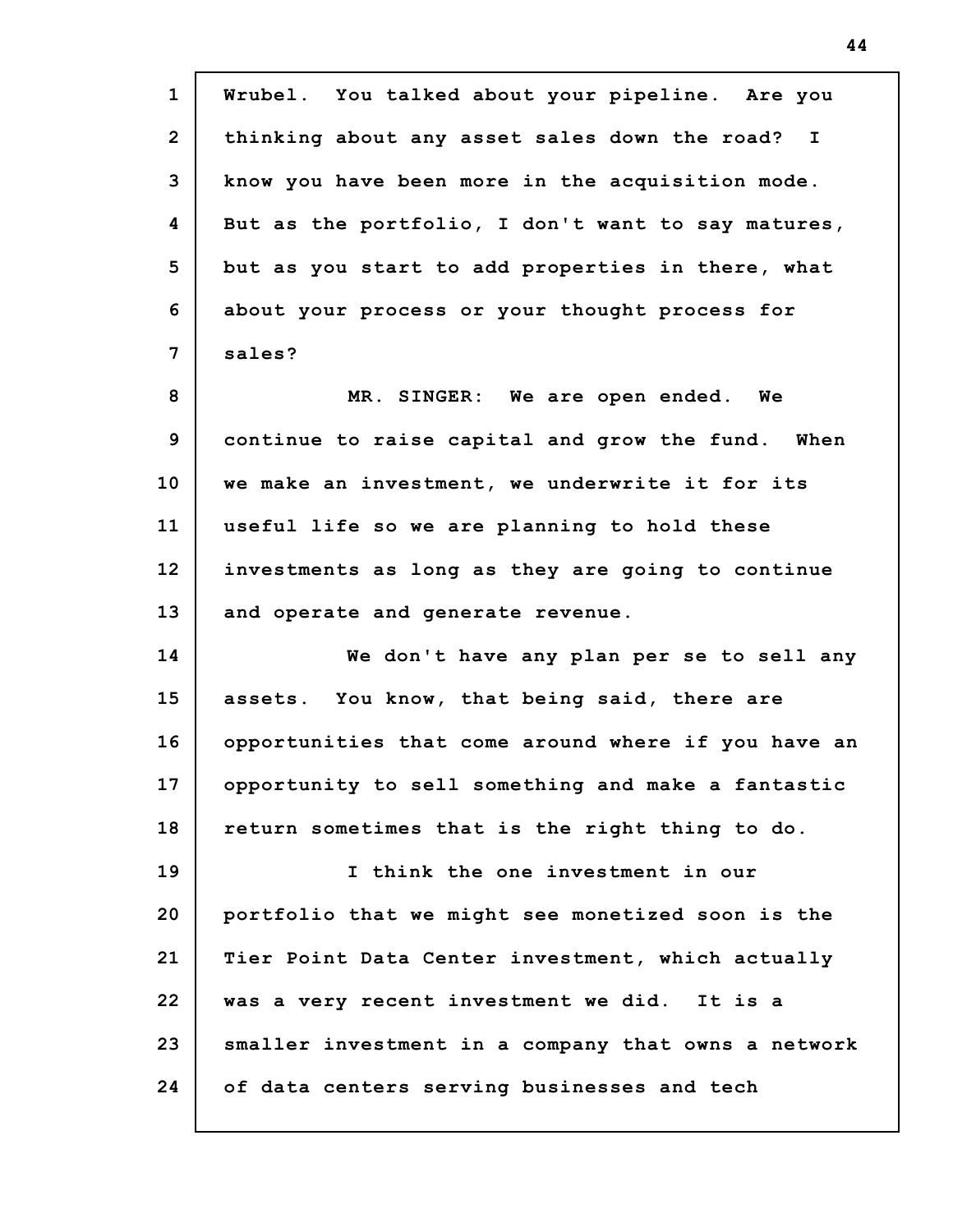**1 2 3 4 5 6 7 8 9 10 11 12 13 14 15 16 17 18 19 20 21 22 23 24 companies around the country. We are preferred equity and our return is pretty high. It is a pretty high cost of capital so we anticipate that we might get taken out of that investment by a lower cost of capital in the near future and generate a pretty good return with a shorter hold. That's not our typical game plan but when opportunities like that come up to make an investment that is in a sector we have interest in and get a good return, we jump on it. But the business plan for most of these investments is to hold them for decades. MR. WRUBEL: Great, thanks. MR. YOON: With that, if there is no other questions, we will let Mr. Singer and Mr. Howe have the rest of the day. MR. HOWE: We do appreciate it. Again, we are grateful for your time and we're very proud of this fund and we're glad we had the opportunity to meet this morning and give you an update on it. We are always available. We are right here in Chicago. The whole infrastructure team lives here, in Chicago. Our office is right down**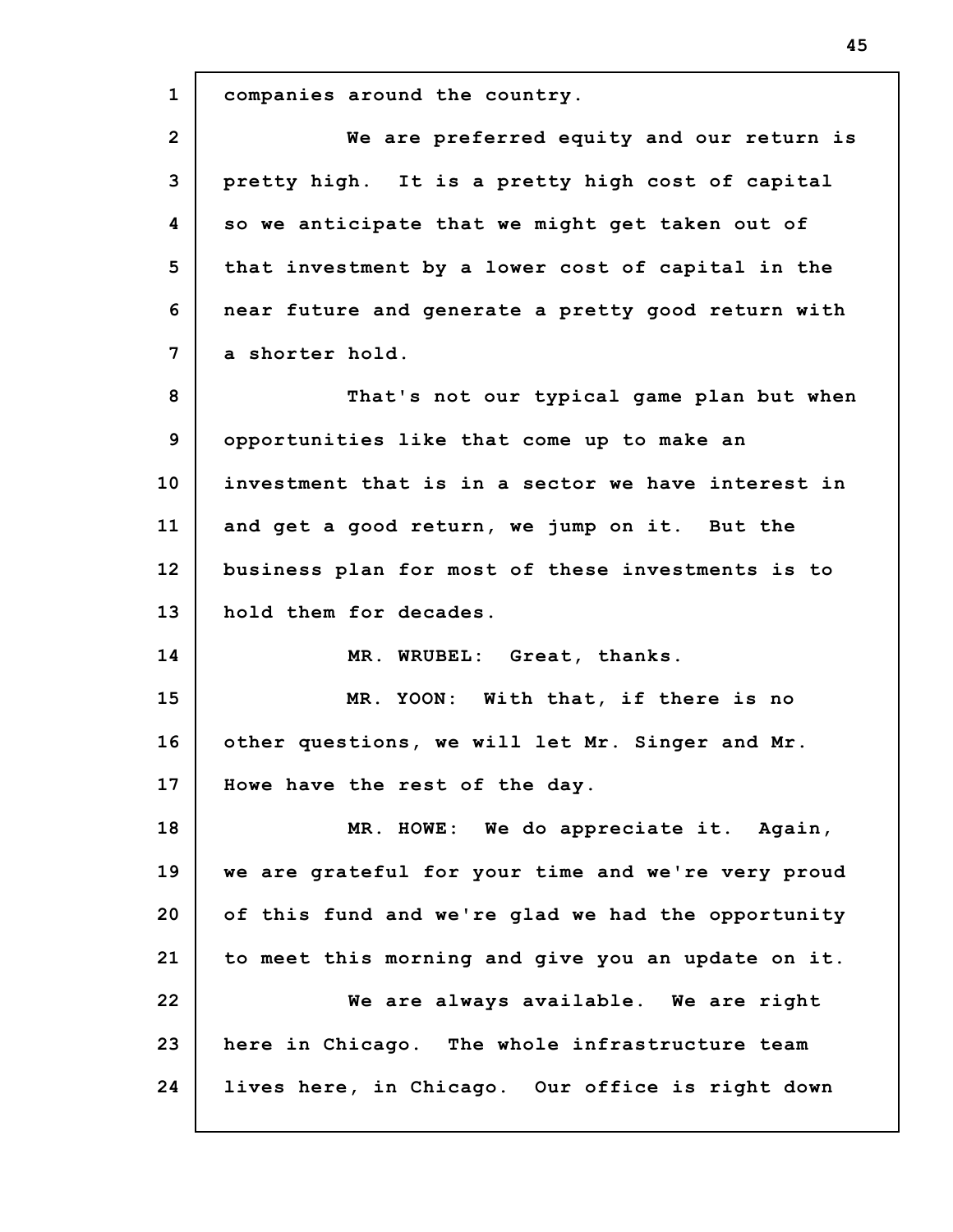| $\mathbf{1}$    | the road on Wacker Drive. So we are here at your    |
|-----------------|-----------------------------------------------------|
| $\overline{2}$  | disposal and look forward to the day, hopefully     |
| 3               | soon, where we can meet in-person. So thank you     |
| 4               | again.                                              |
| 5               | MR. YOON: Thank you, gentlemen.                     |
| 6               | Before we bring on the other managers, if           |
| 7               | you have any questions for us, please do ask.       |
| 8               | Infrastructure seems to be a good asset             |
| 9               | class for us going forward as well and as we        |
| 10 <sub>1</sub> | mentioned it is less sensitive to interest rate and |
| 11              | it is an inflation hedging strategy and supplies    |
| 12              | good income stream for us as well for a fund that   |
| 13              | is extremely strapped by our cash flows. It sets    |
| 14              | up nicely to our asset allocation later that we     |
| 15              | will discuss.                                       |
| 16              | So no other questions, then I will bring            |
| 17              | on the next manager. Trustees, we have Nuveen       |
| 18              | small cap value presentation. Nuveen is a local     |
| 19              | asset management firm but the strategy is out of    |
| 20              | their Minnesota office.                             |
| 21              | The strategy was on-boarded on June 2018            |
| 22              | and is approaching three years in June of this      |
| 23              | year.                                               |
| 24              | They are currently on our watchlist due             |
|                 |                                                     |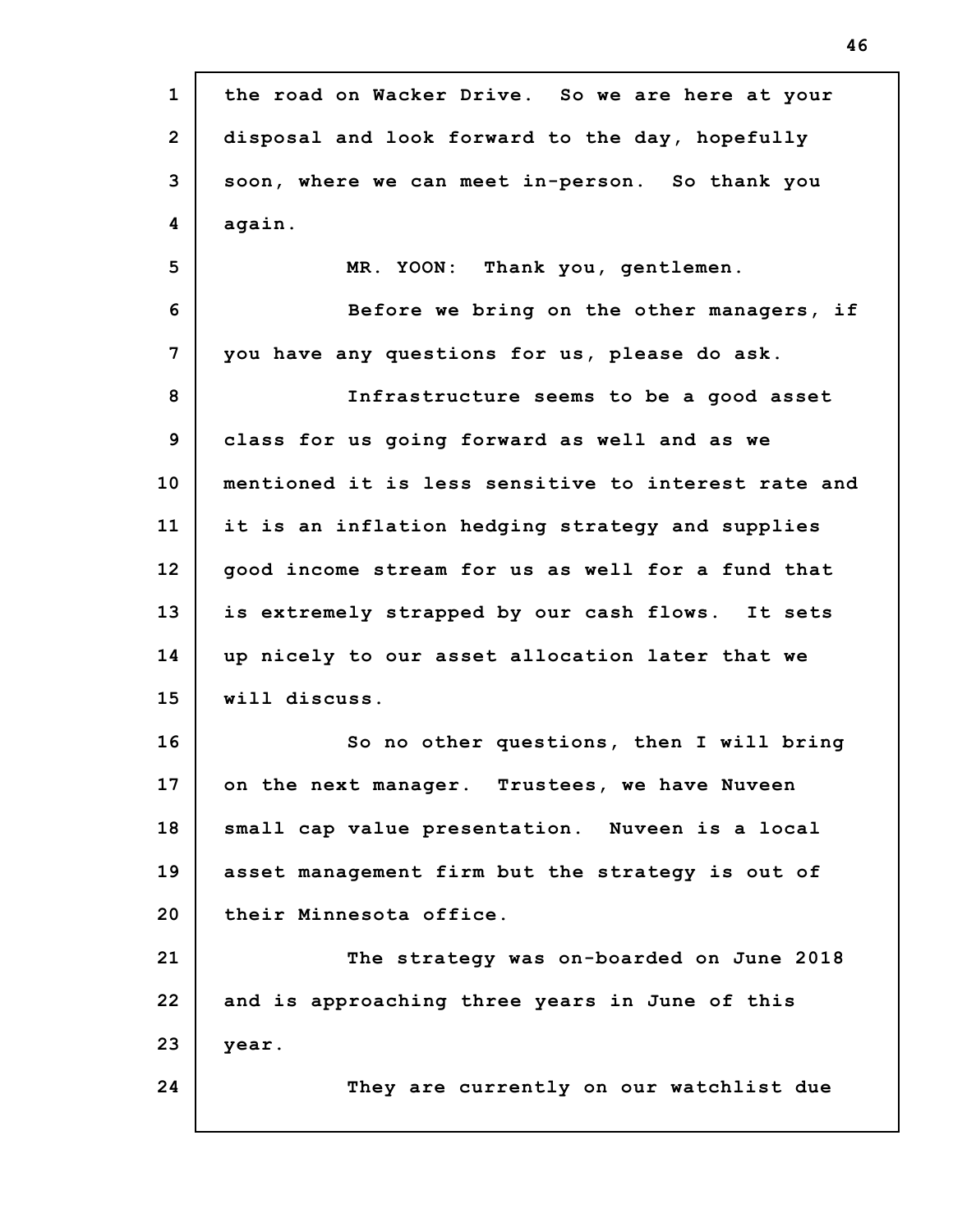**1 2 3 4 5 6 7 8 9 10 11 12 13 14 15 16 17 18 19 20 21 22 23 24 to organizational changes with one of the junior PM's in small cap value deporting voluntarily. Their performance has been disappointing and attributed to a few factors. Such as junk rallies in the market condition, with portfolio being high quality as well, and value stock being out of favor but also their stock selection also has contributed to their underperformance as well. However, they had a great February of this year and they are positioned well for reopening of the economy. So here to present the portfolio today are Kitty Martin Managing Director, Karen Bowie Portfolio Manager and Eric Kurzweg Client Portfolio Manager. Take it away, Kitty, and I will control the presentation so please tell me what slides to be on. MS. MARTIN: Great, thank you. Thank you, everyone, for being here today. Good morning to the Board and to the Marquette team as well as Steve and Dennis. I just want to confirm we put together a presentation in a 20-minute window. Obviously, we**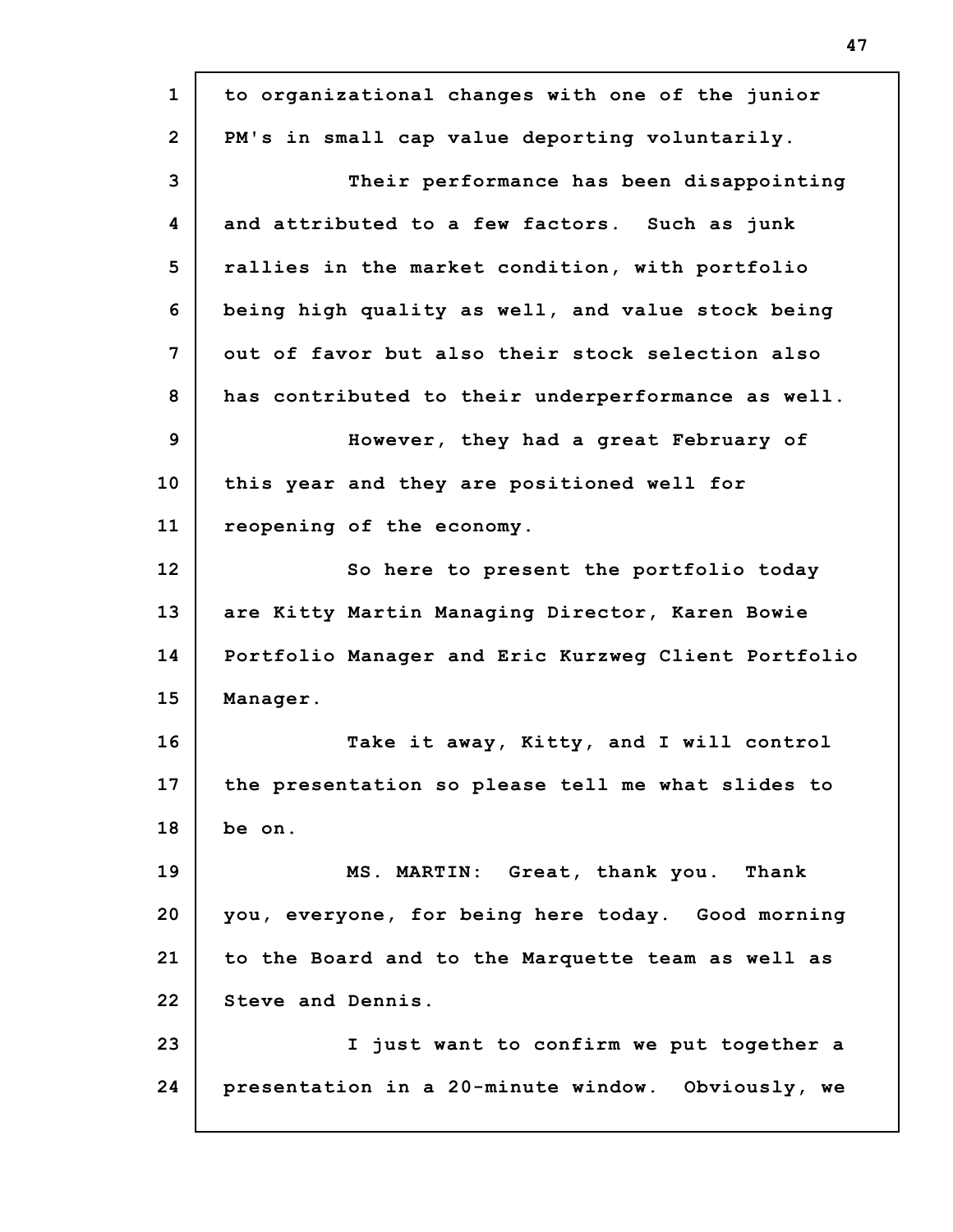**1 2 3 4 5 6 7 8 9 10 11 12 13 14 15 16 17 18 19 20 21 22 23 24 want to make certain that we address all the questions of the Board as well as the staff and Marquette. We will try to get keep it within that timeframe. Steve, as you said, my name is Kitty Martin and with me today are Karen Bowie, she's a PM of a small cap value strategy, which is a strategy that we manage on behalf of the Chicago Municipal plan. Also is Eric Kurzweg and he is a Client Portfolio Manager and he works closely with Karen and with other members of the team to help develop and communicate the strategy both internally and externally so we appreciate your time today. First and foremost, we recognize that our performance has not met the expectations, your expectations or our expectations. We appreciate the opportunity to share our views and to address your questions. We prepared a presentation that has three goals in mind. We want to address the performance, we want to address our reasons for underperforming and we want to share our outlook. We hope our time today will provide**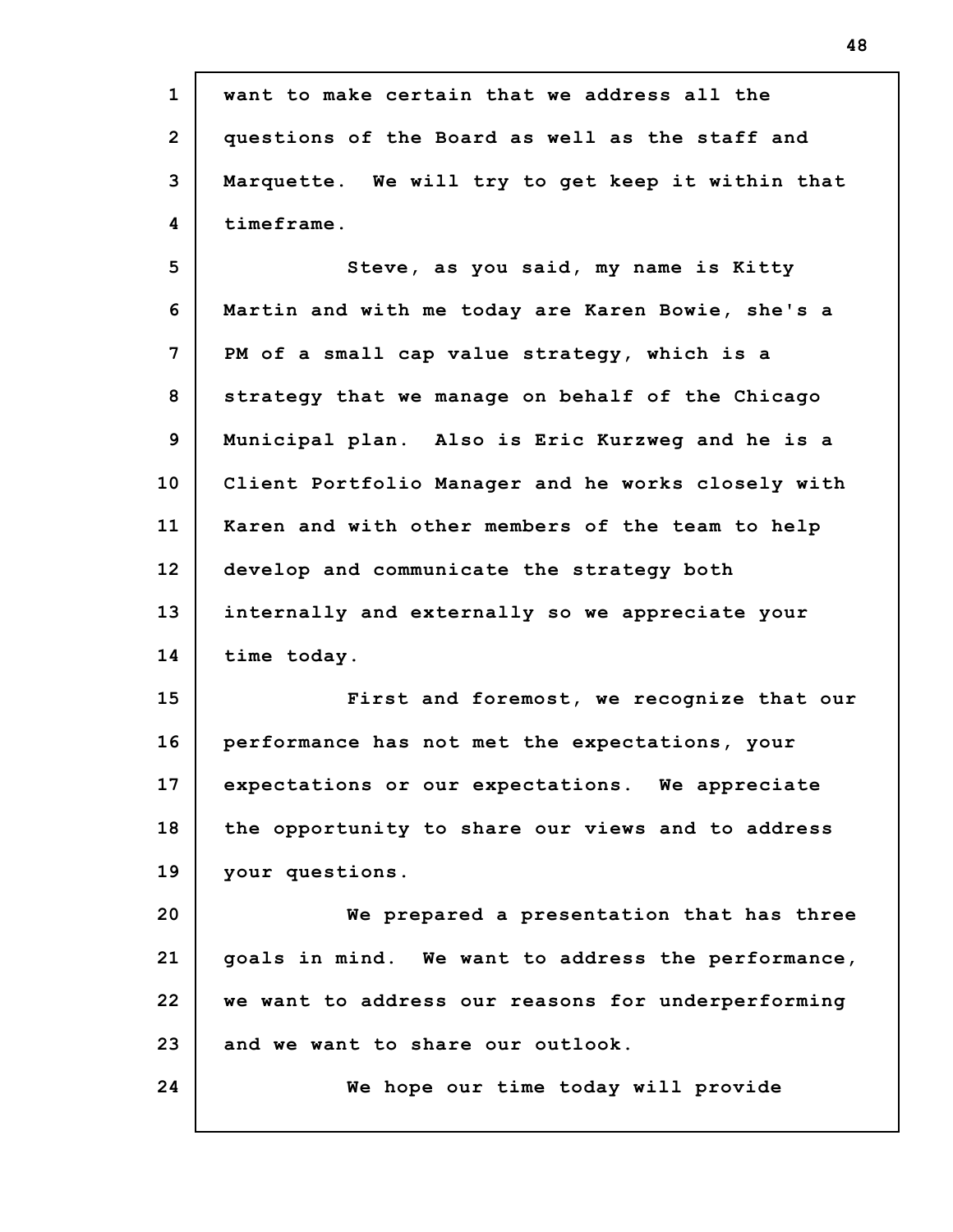**1 2 3 4 5 6 7 8 9 10 11 12 13 14 15 16 17 18 19 20 21 22 23 24 confidence to the Board to retain us as a small cap value manager. At this point I am going to turnover the presentation to Karen. Karen is going to walkthrough the pages but please feel free to have this be an interactive discussion with her to insure that we adequately address all of your questions today. So, Karen, I am turning it over to you. MS. BOWIE: Thank you, everyone. Again as Kitty mentioned, we appreciate the opportunity to come before you and present our process and discuss performance and answer any questions. As Kitty mentioned, I am head Portfolio Manager for the Nuveen small cap value strategy. Today I am going to talk about the strategy and why I am optimistic and why I believe that the tide is turning in our favor towards our strategy and process' favor. So let me just mention with our strategy, we invest in companies that have stronger and improving fundamentals. The differentiators of our strategy are that our companies trade at a meaningful discount**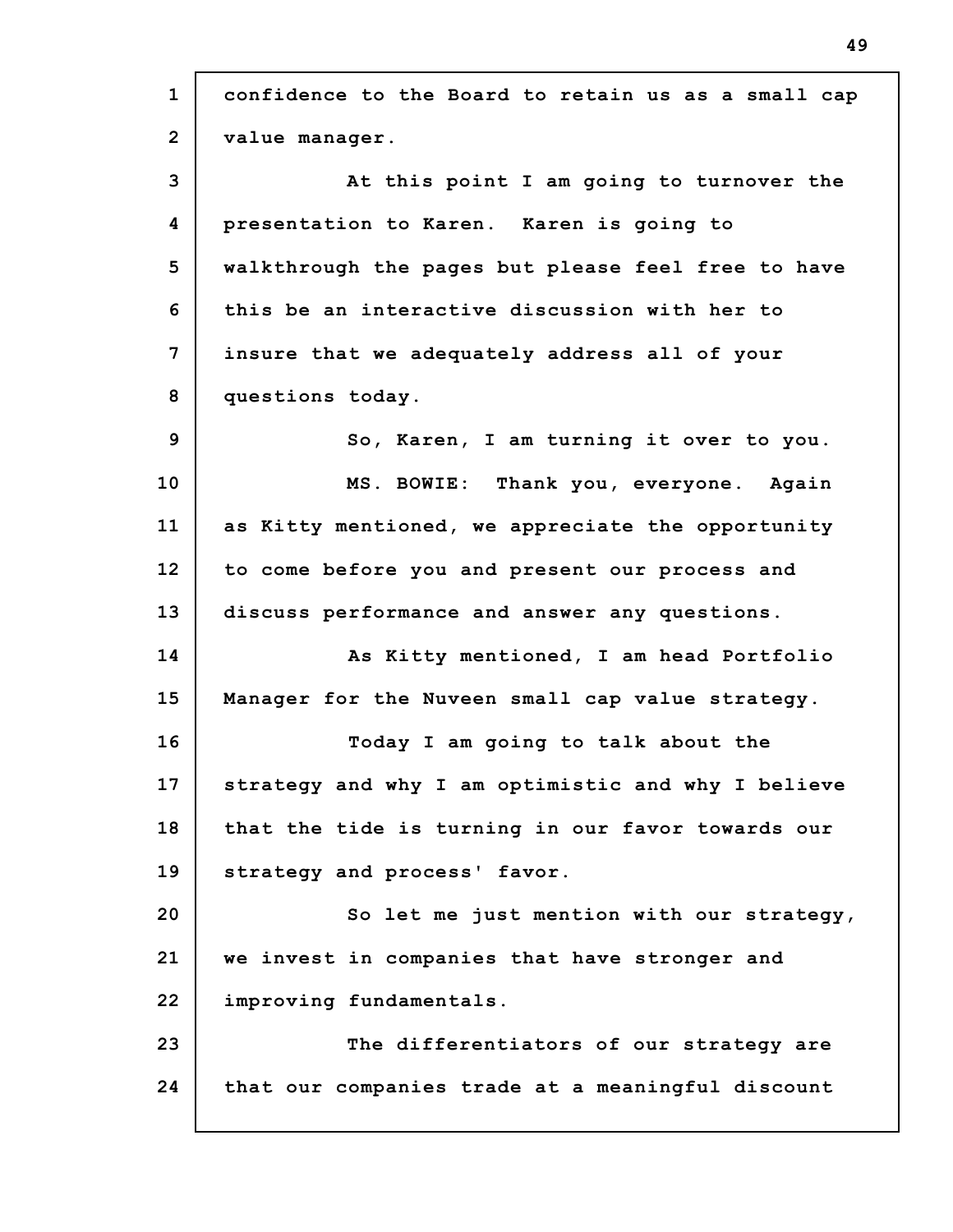**1 2 3 4 5 6 7 8 9 10 11 12 13 14 15 16 17 18 19 20 21 22 23 24 before we step into names and that is why we require at least a 20 percent discount to intrinsic value or price target. Secondly, we require identifiable and measurable catalysts. These should be within a short-term time period so within two quarters. We're looking for sign posts that aid us in avoiding value traps. Thirdly, we invest across the value spectrum. We invest in deep value names. We invest in traditional value names, which are our sweet spot, as well as GARP names, just recognizing that there are differences that occur throughout the investment cycle. The small cap value strategy. It is a collection of the best ideas from our research process and it leads us to higher convictions, you know, a small cap value portfolio. When you look at characteristics of our portfolio, you will see that the process links us to investing in companies that have an equal or lower relative valuation and that is forward price earnings and above the average profitability. If you look at return on equity, a balance sheet**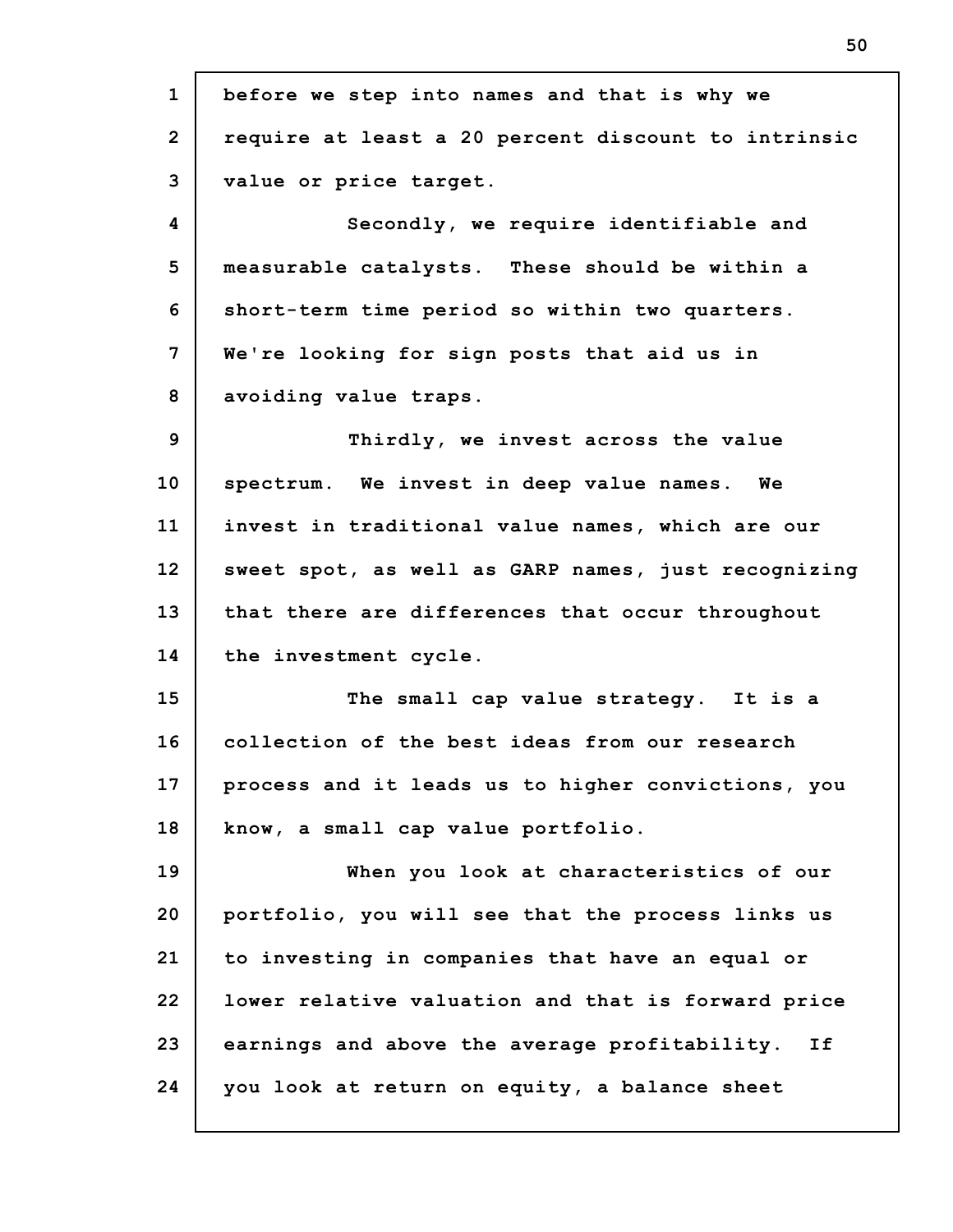| $\mathbf 1$    | possibility metrics, versus the Russell 2000 value |
|----------------|----------------------------------------------------|
| $\overline{2}$ | index, our benchmark.                              |
| 3              | The approach is bottom up, fundamentally           |
| 4              | driven. From a fundamental standpoint think of at  |
| 5              | least 80 percent of our process.                   |
| 6              | We do and are aided by your quantitative           |
| $\overline{7}$ | tools. And think of that from the standpoint of 20 |
| 8              | percent of our process, which allows us to look at |
| 9              | data, use data to help us as a crosscheck. So, in  |
| 10             | essence, we use it from a risk management          |
| 11             | standpoint but also an opportunistic standpoint.   |
| 12             | On Page 3, we actually have the team.              |
| 13             | And let me just mention that it is an experienced  |
| 14             | and tenured team. I have been on the strategy      |
| 15             | since 2005. I was made Lead Portfolio Manager in   |
| 16             | 2006. My co-PM David Johnson has been on the       |
| 17             | strategy since 2001. And we have a dedicated       |
| 18             | analyst Gene Novack, who has been on the strategy  |
| 19             | since 2019 but Gene has been with the firm since   |
| 20             | 2006 and I have actively worked with him since     |
| 21             | 2012.                                              |
| 22             | We utilize fundamental and quantitative            |
| 23             | analysts, which we believe gives us a much more    |
| 24             | informed, more objective, stock selection process. |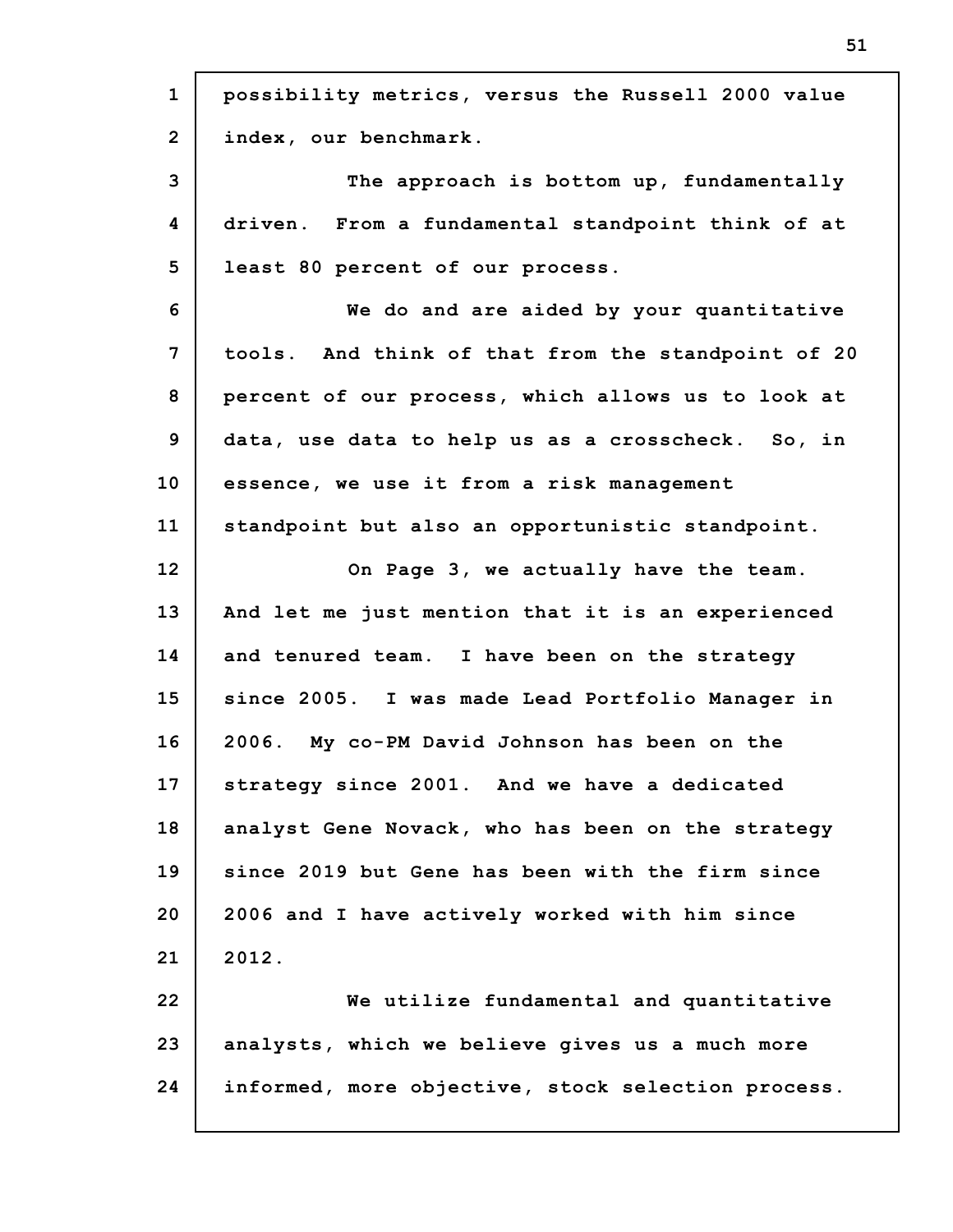**1 2 3 4 5 6 7 8 9 10 11 12 13 14 15 16 17 18 19 20 21 22 23 24 We did have a member of our team leave in October of this year. Actually November 1st was the official date. Andrew Rem, he took voluntary severance. Andrew Rem took voluntarily severance for personal reasons, health issues with his family, with his wife. Andrew covered for us prior to his departure industrial healthcare and consumer staples. What I did with the help of the team, with the help of our large Nuveen database and people expertise, is we brought in more analysts from our large and mid-cap analyst pool, who have been helping us, especially in the healthcare segment as well as with regard to the consumer staple segment. In addition, they are also providing collaboration in the industrial segment as well. Let me just mention that, with regard to this, it has actually helped us from the standpoint of having more people, more ideas flowing into the portfolio. And from the standpoint of notification, idea generation, it's been extremely, extremely profitable for the portfolio.**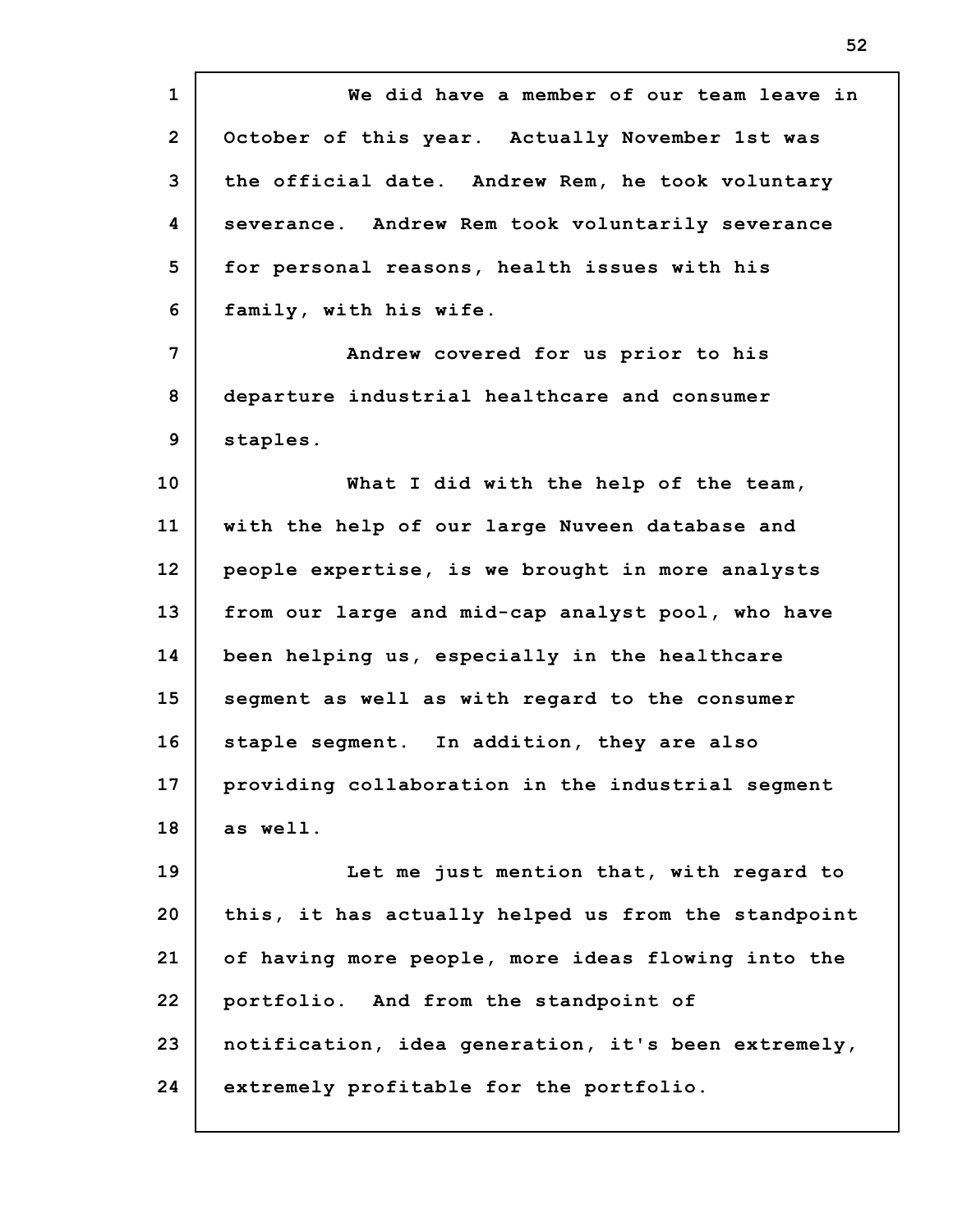**1 2 3 4 5 6 7 8 9 10 11 12 13 14 15 16 17 18 19 20 21 22 23 24 On Page 4, as I said at the outset, we invest in companies that have improving fundamentals from a bottom up approach and that require at least a 20 percent discount before we enter a name, that is important as well as the short term catalyst. This process, this philosophy, has been consistent since I became lead back in 2006. On Page 5, I mentioned that we invest across the value spectrum. We have guardrails in place as a small cap value manager. This is important in that we do want to avoid style drift. As I mentioned, our sweet spot is the traditional value area so at least two-thirds of our strategy is focused on traditional value. We do think that what is important is that you have business cycles, you have industry cycles, that are occurring. If you think about entering a new cycle after a recession, deep value names historically do very well because the government is trying to stimulate the economy. As we move through the cycle and towards the end of the cycle in a lower growth environment, GARP names, or Growth at a Reasonable Price,**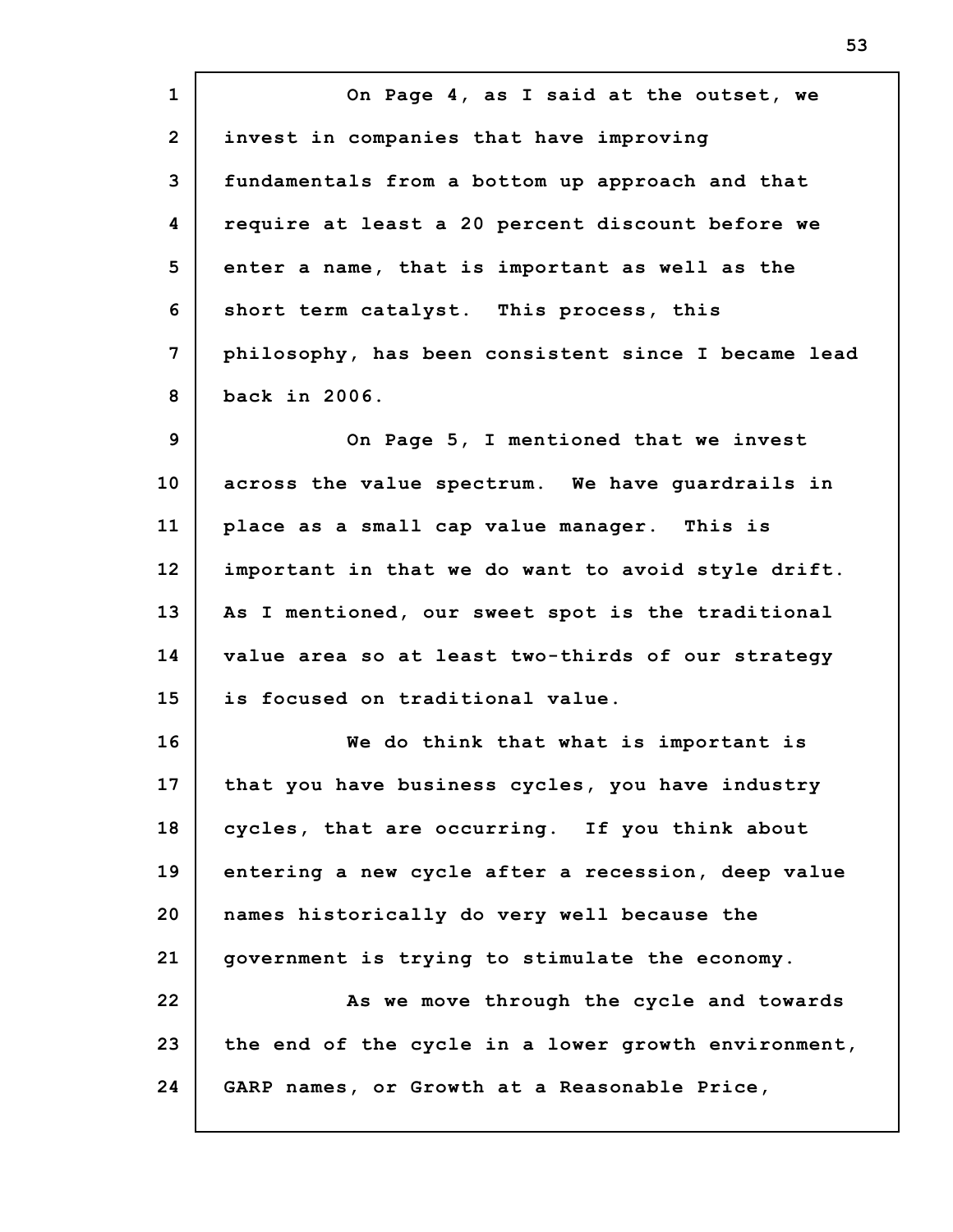**1 2 3 4 5 6 7 8 9 10 11 12 13 14 15 16 17 18 19 20 21 22 23 24 traditionally do much better and that is that investors in essence are starting to get a little bit more conservative. They want consistent growth at that point. So we talked about our process. It leads us to investing in companies that have an equal or lower relative valuation; the PE. You can see that on the next few pages here. The other pieces that you will notice that we have companies that have greater market capitalizations than the benchmark. Why? Because traditionally they provide more liquidity, the management teams are much more transparent and available and for us that is important because we want to check the box with regard to the sign post, those catalysts that we are watching. So we like speaking with management teams and getting updates from these companies. So market cap, on Page 7, you will see the other slide, which then focuses in on profitability as well as the profitability which is the return on equity. Again you will see that historically we have had a much higher profitability than the**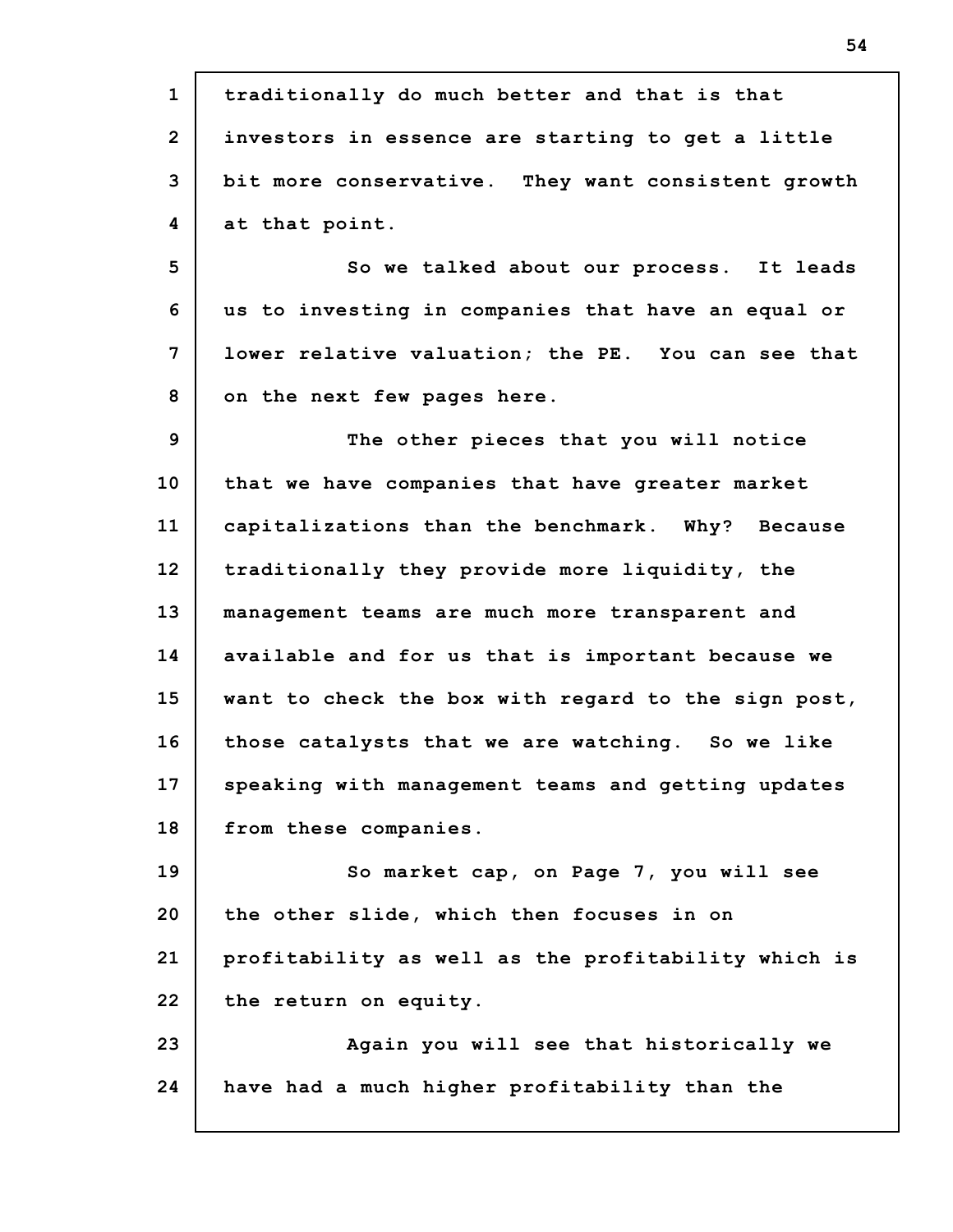| $\mathbf{1}$   | benchmark and that is important because we want     |
|----------------|-----------------------------------------------------|
| $\overline{2}$ | companies that have that financial flexibility to   |
| 3              | go out there that can withstand difficult market    |
| 4              | environments.                                       |
| 5              | And then, on Page 8, valuation. Again,              |
| 6              | our companies traditionally have traded at lower or |
| 7              | equal valuation versus our benchmark.               |
| 8              | For us what is key is these companies               |
| 9              | have stronger balance sheets and so in essence      |
| 10             | given our price target it provides opportunity for  |
| 11             | upside. In essence, we're finding companies that    |
| 12             | are on sale at a discount to what we believe are    |
| 13             | their true value out there.                         |
| 14             | So Pages 6, 7 and 8 in essence display              |
| 15             | our process consistency over time.                  |
| 16             | The tied is turning. So on Page 9 I                 |
| 17             | think what is important here is just kind of        |
| 18             | pointing out as you look at 2021 already we are     |
| 19             | seeing good absolute performance with regard to the |
| 20             | markets.                                            |
| 21             | In January, we underperformed. Your                 |
| 22             | account returned a positive 1.66 percent versus the |
| 23             | benchmark which was up 5.26 percent. The lowest     |
|                |                                                     |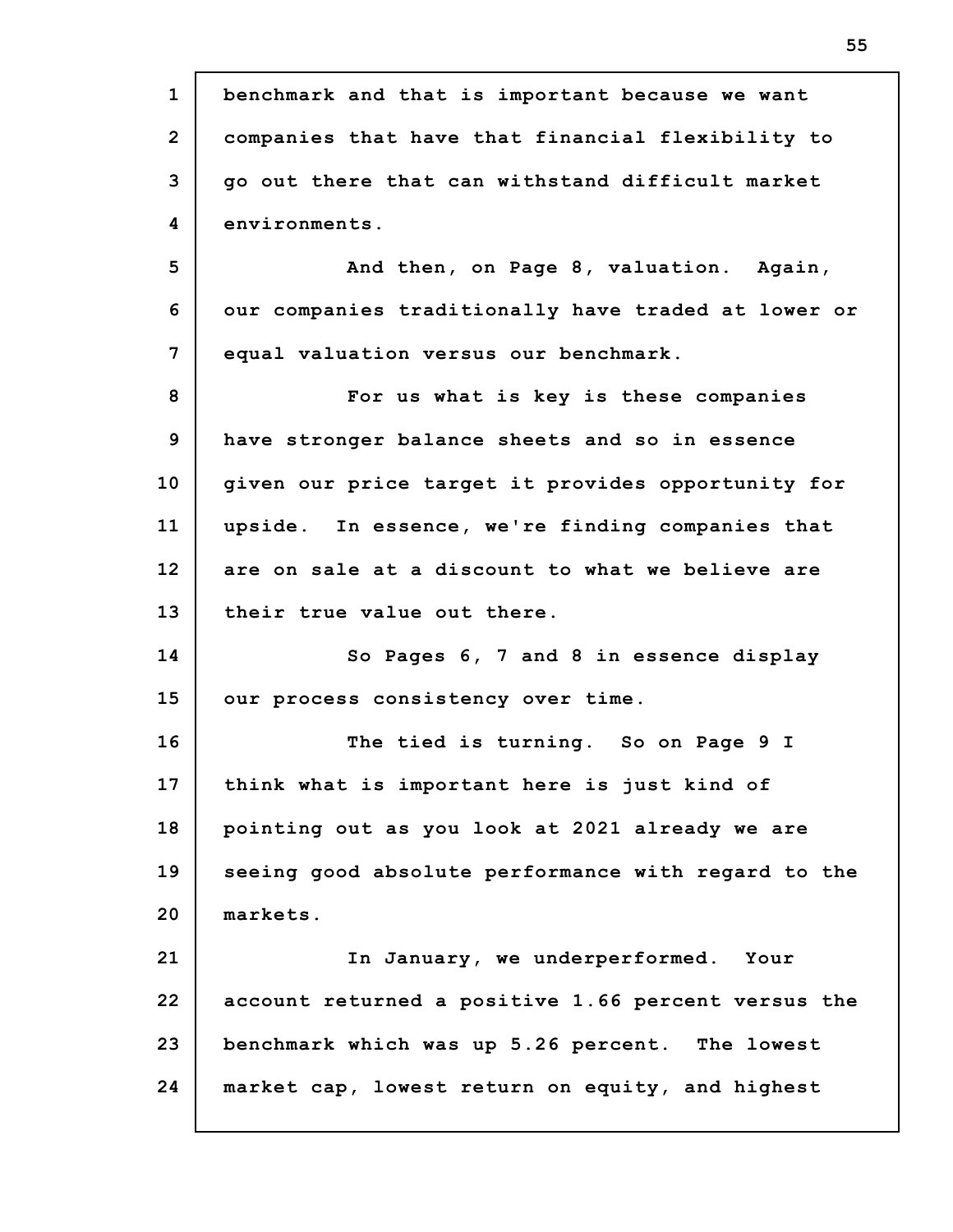**1 2 3 4 5 6 7 8 9 10 11 12 13 14 15 16 17 18 19 20 21 22 23 24 beta stocks outperformed. So you probably heard in January this retail phenomena that occurred. GameStop was one of the banners. GameStop, Bed Bath and Beyond, there are several names out there that relate to this. So they have remained in the news as retail investors have locked into highly shorted controversial names that have been inspired by social media. These are the areas that we are not going to hold or invest in. As an example, in January, GameStop, think about the company, it is a video and board game. They do gaming console in store as well as through digital delivery modes. It is a name that doesn't rate well using our quantitative tools. It has no earnings. Thus a negative 44 percent return on equity, if you look at it from a trailing standpoint. The revenues fell 22 percent in 2019 and another 20 percent last year so they have no earnings there. It would not be a name that we would be interested in. As we looked at the top five performers in our benchmark in January, all five fit that**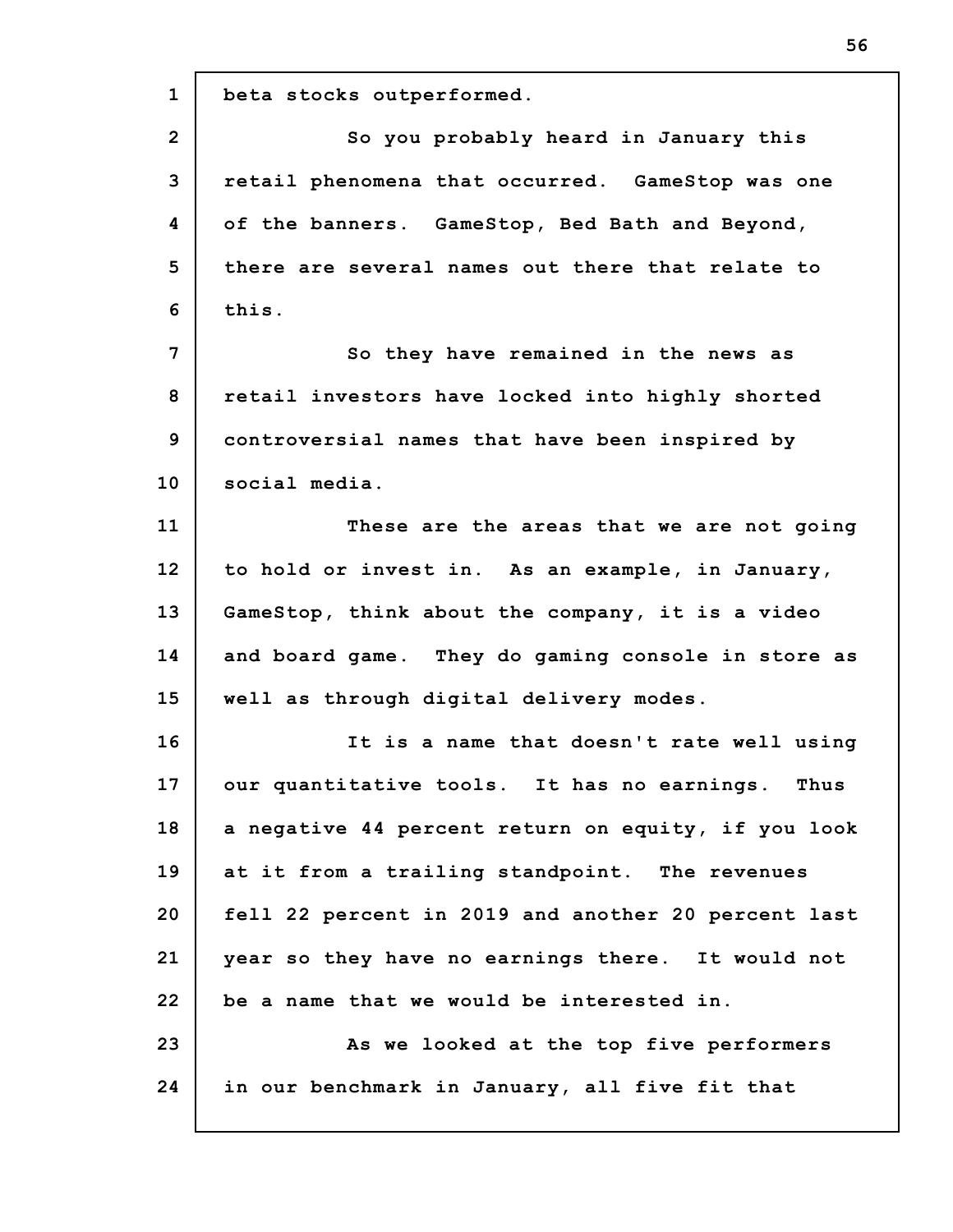| $\mathbf{1}$    | category. They contributed over 224 basis points   |
|-----------------|----------------------------------------------------|
| $\overline{2}$  | to the benchmark return just those five stocks     |
| 3               | alone.                                             |
| 4               | We had our quantitative group take a look          |
| 5               | at what was happening with regard to retail        |
| 6               | investing. When they calculated the top decile     |
| 7               | impact of that on our benchmark, it basically cost |
| 8               | 349 basis points. So that was the key to the       |
| 9               | strength of the Russell 2000 value benchmark in    |
| 10 <sub>1</sub> | January. It was the retail play there.             |
| 11              | Again as we looked at those companies,             |
| 12 <sub>2</sub> | they were low quality companies. They lacked       |
| 13              | earnings. Many of them were very highly leveraged  |
| 14              | and they were controversial. Either good news or   |
| 15              | bad news, they had high controversial scores. So   |
| 16              | very low quality companies and outside of our      |
| 17              | process focus.                                     |
| 18              | In February, we saw a return to                    |
| 19              | rationality there. Fundamentals remained returned  |
| 20              | as a focus for investors.                          |
| 21              | In February, as you can see, we                    |
| 22              | outperformed the benchmark by over 250 basis       |
| 23              | points. You were up 12.15 percent in the month of  |
| 24              | February. The benchmark was up 9.39 percent.       |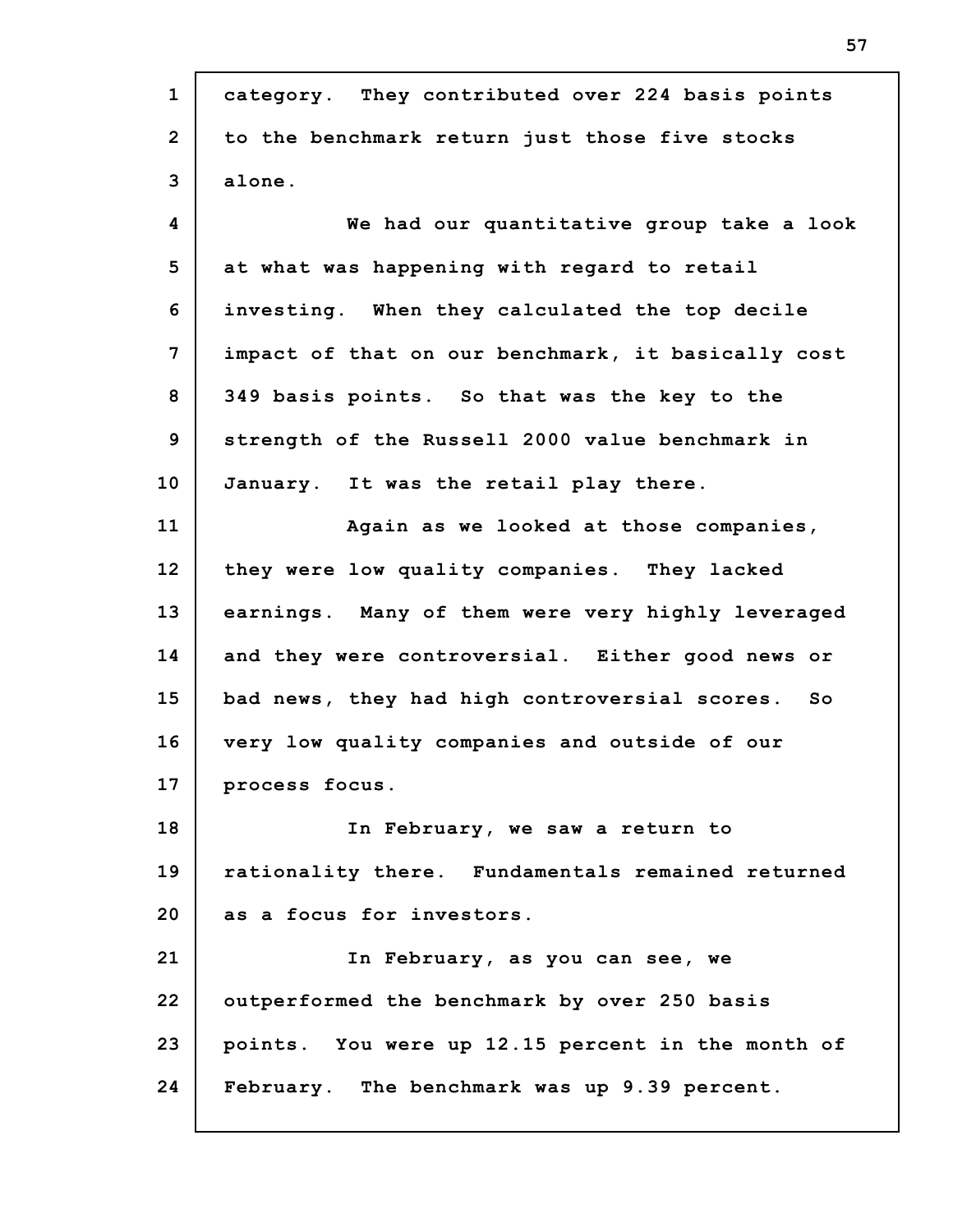| $\mathbf{1}$    | We think that this is good. We do know                |
|-----------------|-------------------------------------------------------|
| $\overline{2}$  | and expect that there will still be some noise from   |
| 3               | retail investors but we do see that more rationale    |
| 4               | investing appear to be returning to the market and    |
| 5               | that is good.                                         |
| 6               | We are adding stocks to the portfolio                 |
| 7               | that we believe will benefit from the reopening of    |
| 8               | the economy. As an example, Thor Industries and       |
| 9               | Dine Brands were both new names that we put into      |
| 10 <sub>1</sub> | the portfolio.                                        |
| 11              | Thor Industries think of it it is a                   |
| 12              | recreational vehicle manufacturer and RV              |
| 13              | manufacturer. They are benefiting from the growth     |
| 14              | aided by outdoor recreation interests as well as      |
| 15              | the growth in millennial purchases.                   |
| 16              | It is a company that has a number one                 |
| 17              | market share here in the U.S. Strong balance          |
| 18              | We continue to see the backlogs remain very<br>sheet. |
| 19              | robust for them and we remain optimistic given        |
| 20              | that. As well as the fact that RV registrations,      |
| 21              | which is something that we track just like auto       |
| 22              | registrations, continues to be extremely strong.      |
| 23              | So for Thor we're very positive about that and it     |
| 24              | has a strong balance sheet as well as free cash       |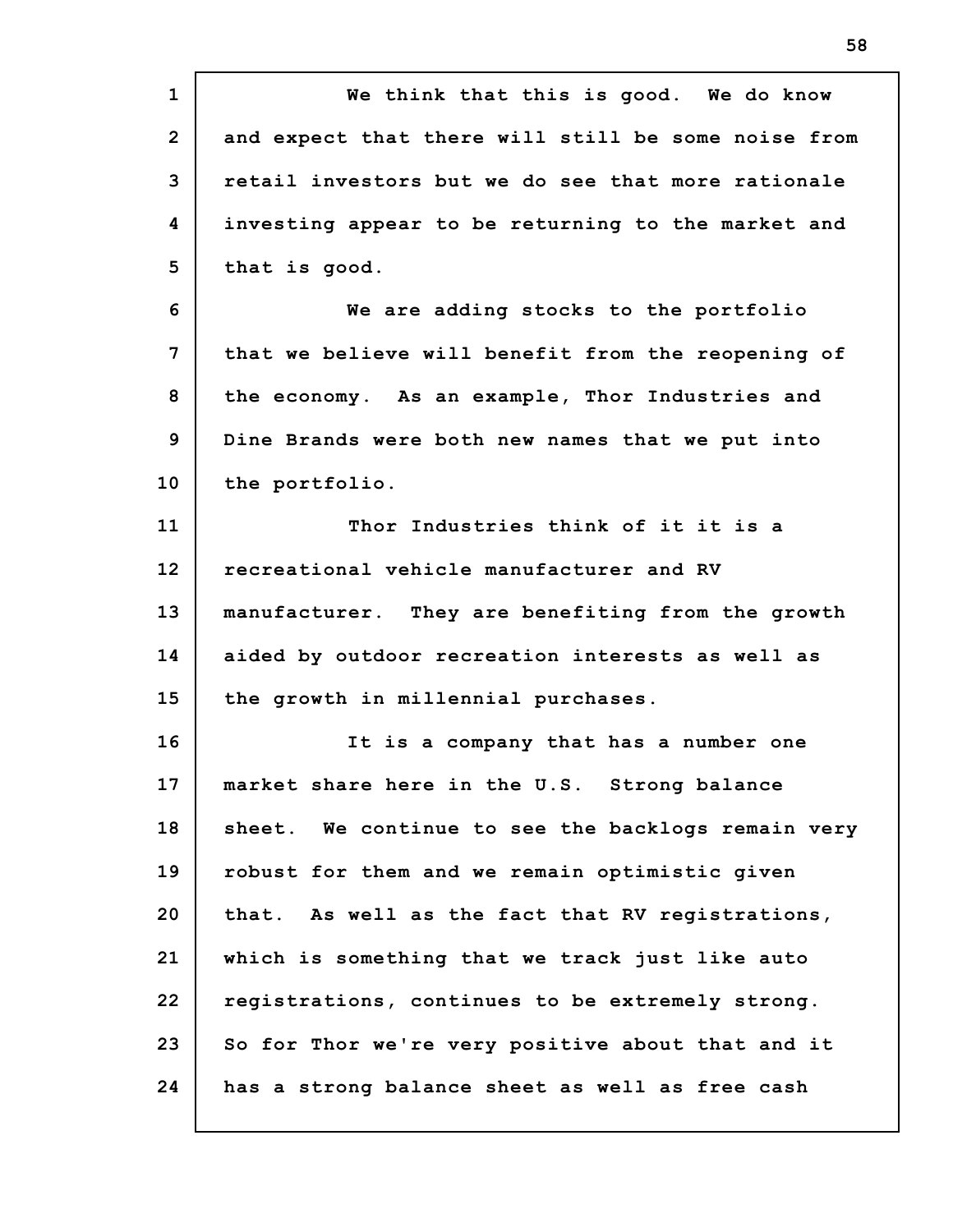**1 2 3 4 5 6 7 8 9 10 11 12 13 14 15 16 17 18 19 20 21 22 23 24 flow strength. Dine Brands, that is another name that we added to the portfolio. Think of Dine Brands it owns Applebee's and IHOP. We see this as a vaccine reopening opportunity. It is aided by -- you know, if you think about the scale, the brand recognition. It is a survivor beneficiary, especially as more independent restaurants face financial difficulty through the pandemic. And so we believe that Dine Brands provides an opportunity, especially as we see more and more markets reopen and capacity increase. I believe Chicago just announced additional capacity with regard to restaurants. So we expect continued movement into value and less speculative stocks, which benefits quality in our strategy. So if you could turn to Page 10, let's talk about 2020, the year of the pandemic. So we entered the year, we were positive that the cycle was going to continue. We were seeing very good economic traction as we started the year. We were invested in companies that we see as beneficiary from an improving economy.**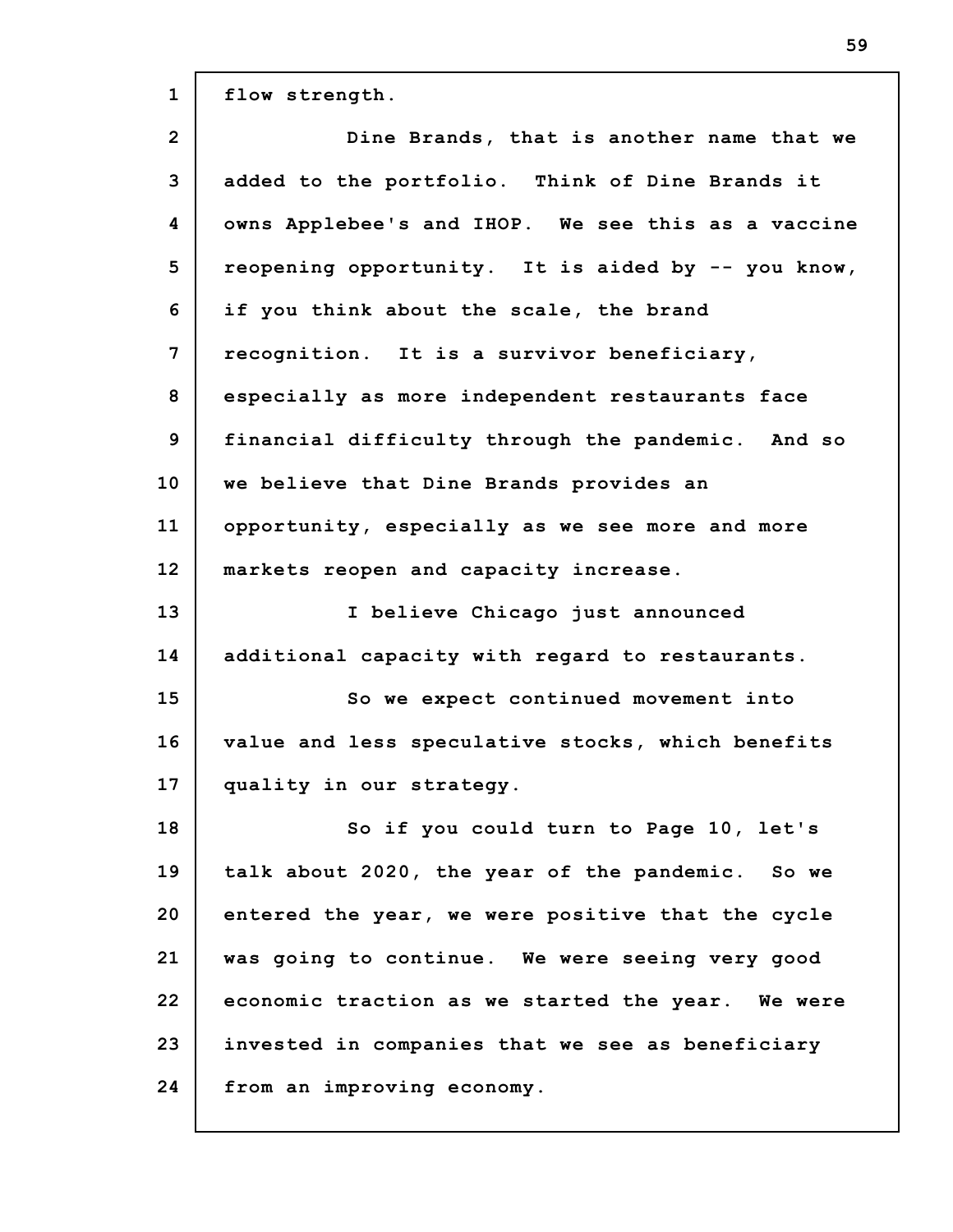**1 2 3 4 5 6 7 8 9 10 11 12 13 14 15 16 17 18 19 20 21 22 23 24 We got hurt when the pandemic shutdown the economy. What we focused on and what we watched was the stimulus that was put into the economy. The Fed and the fiscal stimulus was much bigger and quicker than the 2008/2009 financial crisis. The market is starting and beginning to see more ebbs and flows of positive economic data and those were the things that we were watching as it related to the pandemic as we cautiously watched the Covid case data. In Q1, with the inception of the pandemic, we did take risk in the portfolio. So with the influx of the pandemic and uncertainty, we did lower exposure to our more leveraged energy companies as we expected both global and U.S. demand to decline. We were basically cautious on the key producers' willingness to lower production. In essence, you would face some of the pricing issues. So we exited Callan and SM. We also exited Meredith's Properties. If you think about them, publications and broadcasting firm. They have exposure to central business districts,**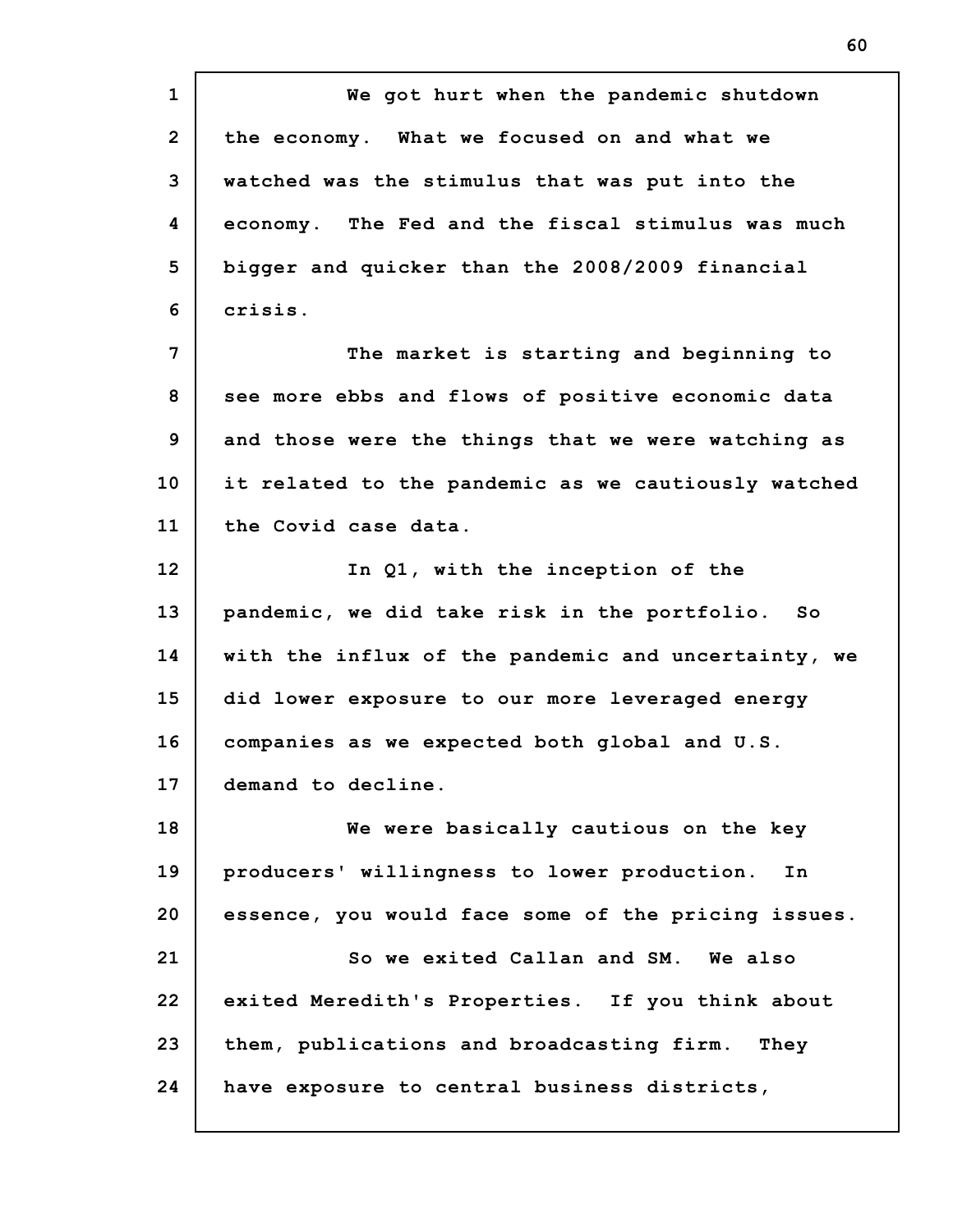**1 2 3 4 5 6 7 8 9 10 11 12 13 14 15 16 17 18 19 20 21 22 23 24 airports. They threw their magazine business and we believe that would be negatively impacted and so we stepped out of that name. The small cap value asset class was hurt more than others given it's more economic sensitivity but in Q4 of 2020, we did see a big upturn. Things were starting to change for the better. So in Q4 the strategy was up over 30 percent in the quarter. If you look at Q4, if you separate it from a monthly standpoint, in October, strong market. There were talks about additional stimulus. We knew that they were actively pursuing the vaccine at that point and the strategy was up strong. It outperformed the benchmark in the month of October. In November, the market was even stronger with the vaccine approval. With that, the Russell 2000 value benchmark rose over 19 percent so it was extremely strong. We were strong but we weren't able to keep up with that because in essence what we saw was a very strong EETF inflow and that lifted the low quality, the microcap names, within the benchmark and those were names that we did not**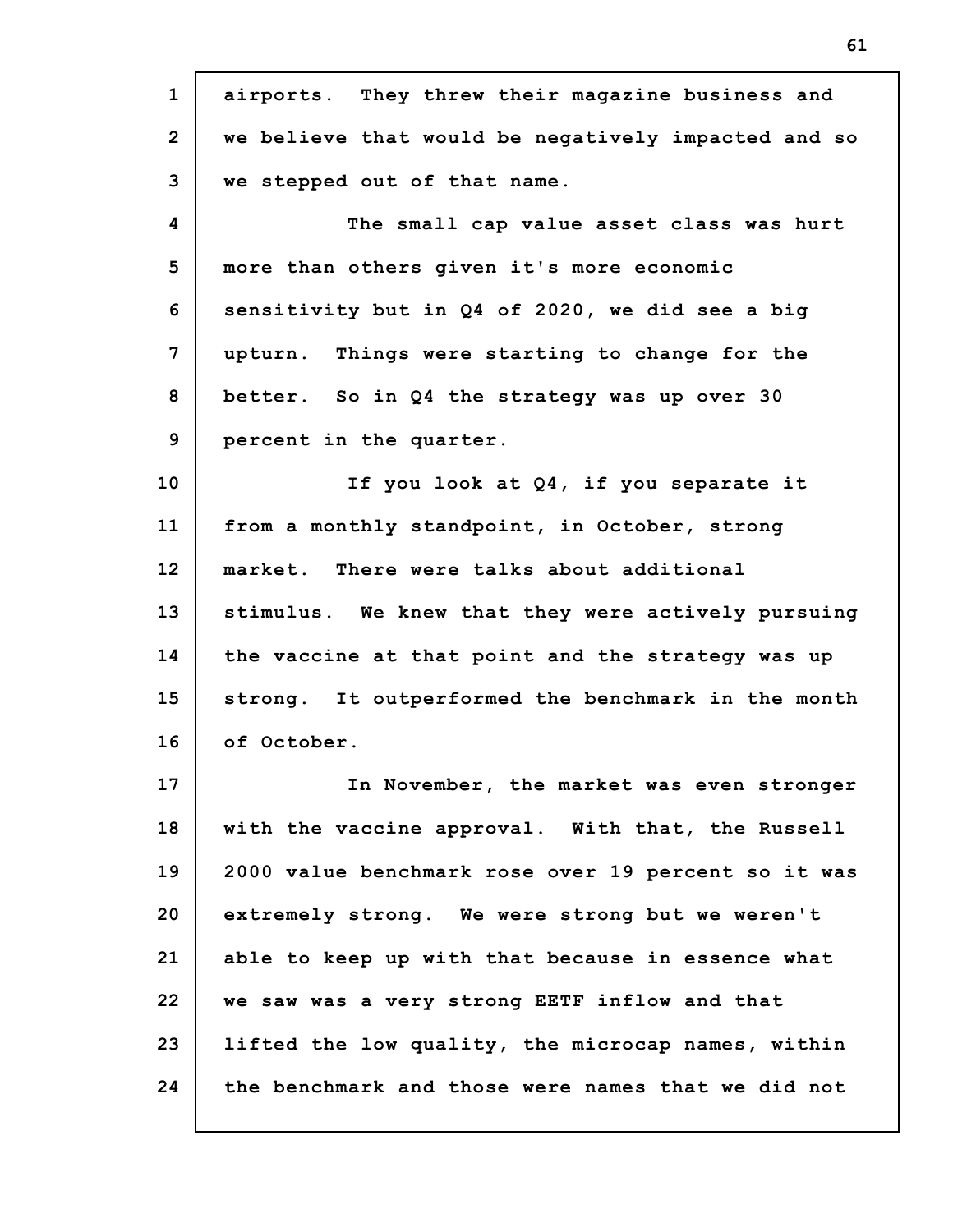**1 2 3 4 5 6 7 8 9 10 11 12 13 14 15 16 17 18 19 20 21 22 23 24 hold. In December, we saw return to rationality there and investors were looking for names that could really outperform and benefit as we pursued reopening and the vaccine strategy. We outperformed in the month of December. Again it was a strong month for the benchmark which was up over 7.9 percent. And so outperforming in October and December. Not being able to keep up with the super strength that we saw in November, which was a low quality rally in essence. Everything that we were seeing was favorable for the U.S. economy but small caps in particular and then cycles, which are a very large component of the small value universe, all favorable for our strategy with the attribution, on Page 11. So on Page 12, let me just mention that since inception of your account we have underperformed versus the benchmark. On Page 12, so we have stayed focused on our process. We show the consistency. We continue to focus on bottom up fundamental research. We**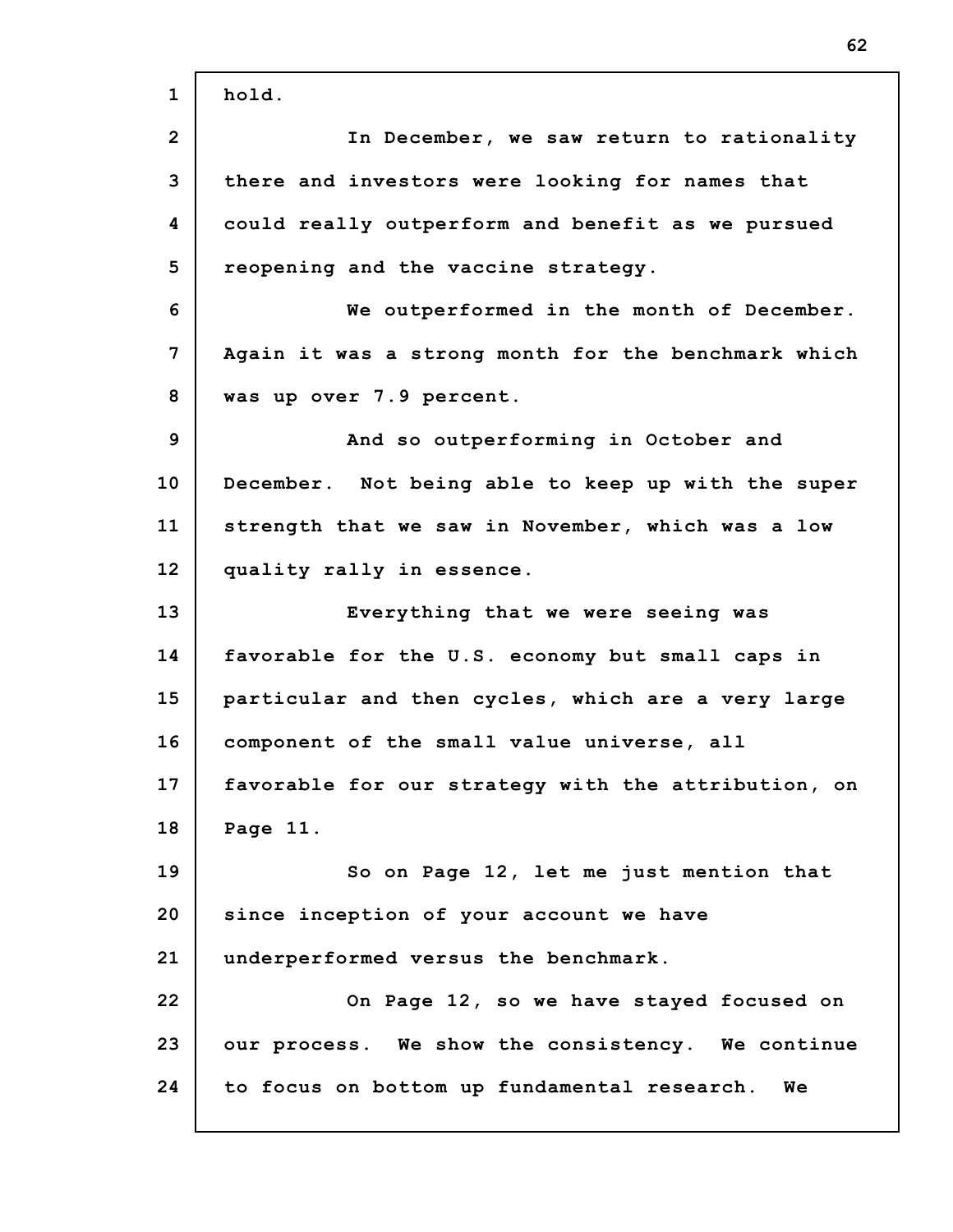**1 2 3 4 5 6 7 8 9 10 11 12 13 14 15 16 17 18 19 20 21 22 23 24 continue to buy names that are higher in quality versus the benchmark. We want names that have that financial flexibility and can take advantage of the opportunities that occur here. And then if we begin a new cycle here, we see in essence 2020 as being the start of a super sharp but mini recession and that we are at the start of a new cycle. So we believe that the market will return to fundamentals and our strategy will be rewarded. But the misstep that we think as we look back is that we hung on to valuation in our cyclical focus. If you look at the past few years, the market has been focused on macro uncertainty with terrorists and trades. The trade policy discussion is out there. In essence, the market was concerned that we were getting close to the end of the cycle and lacked economic growth opportunities. And thus for us that cyclical tilt, and if you think about it, the value side was definitely much more cyclical, you know, that impacted us during this time period. But given that we are starting a new cycle, we do believe that the focus will be on**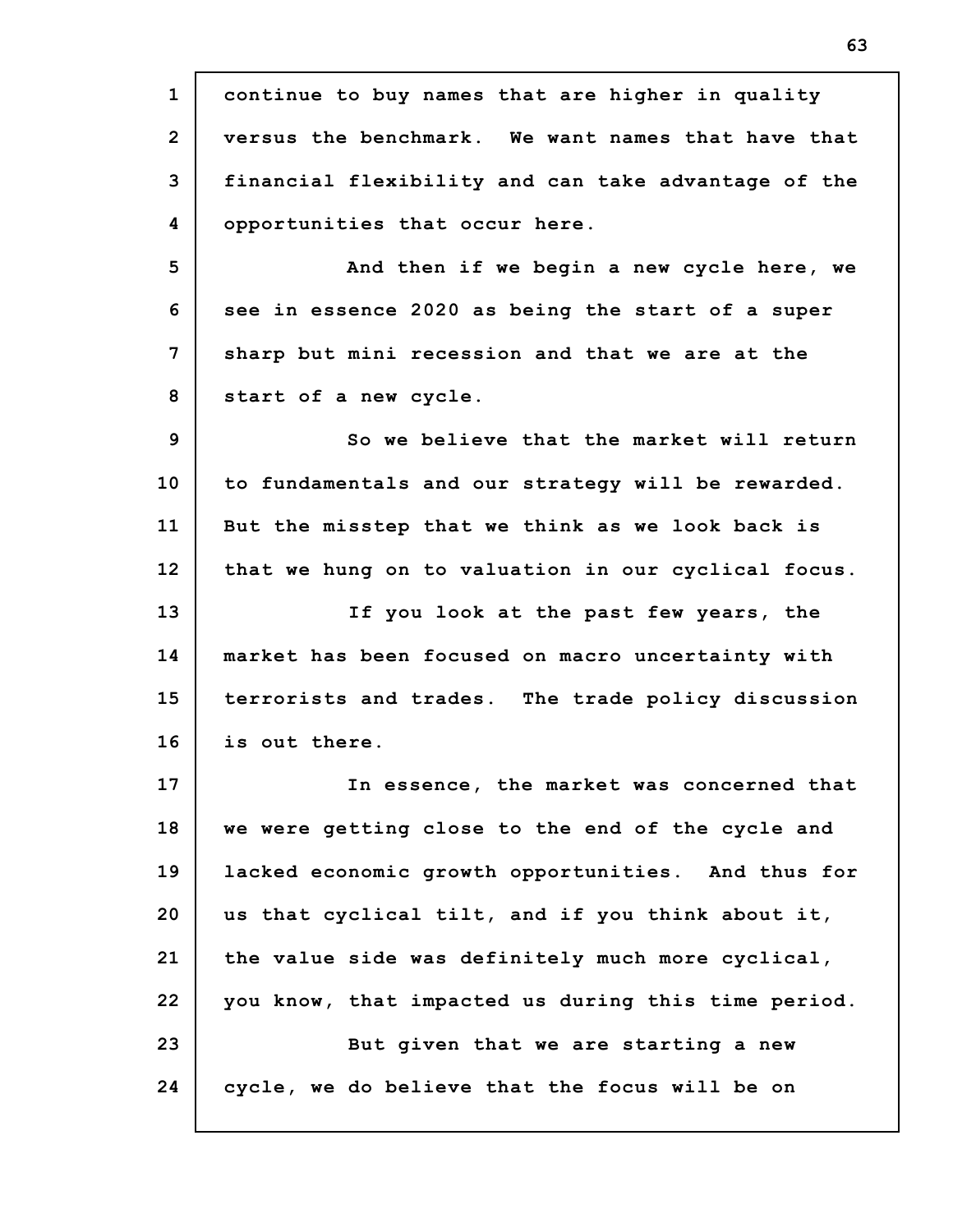| $\mathbf{1}$   | fundamentals. If you look at the past cycle after   |
|----------------|-----------------------------------------------------|
| $\overline{2}$ | the financial crisis in 2007/2008, the market       |
| 3              | became more fundamentally focused as investors      |
| 4              | looked for good companies that could take advantage |
| 5              | of a new cycle.                                     |
| 6              | When you look back on 2009 through 2017,            |
| 7              | it was fundamentally driven; that market. We        |
| 8              | outperformed six of the nine years due to positive  |
| 9              | stock selection.                                    |
| 10             | We believe that we are right here at                |
| 11             | setting up for that sweet spot a more fundamentally |
| 12             | driven economic improvement market.                 |
|                |                                                     |
| 13             | MR. WESNER: Can I jump in real quick and            |
| 14             | ask a question? You talk a little bit about         |
| 15             | waiting for that more cyclical recovery and more    |
| 16             | traditional recovery. We heard that from a lot of   |
| 17             | managers for a while and obviously 2020 was an      |
| 18             | unusual year. But are there any steps that you and  |
| 19             | your team are taking in case this doesn't play out? |
| 20             | We have the idea that we are heading into           |
| 21             | a more traditional recovery but we have heard that  |
| 22             | for a while. If that doesn't play out, what steps   |
| 23             | are you and the team prepared to take to be nimble  |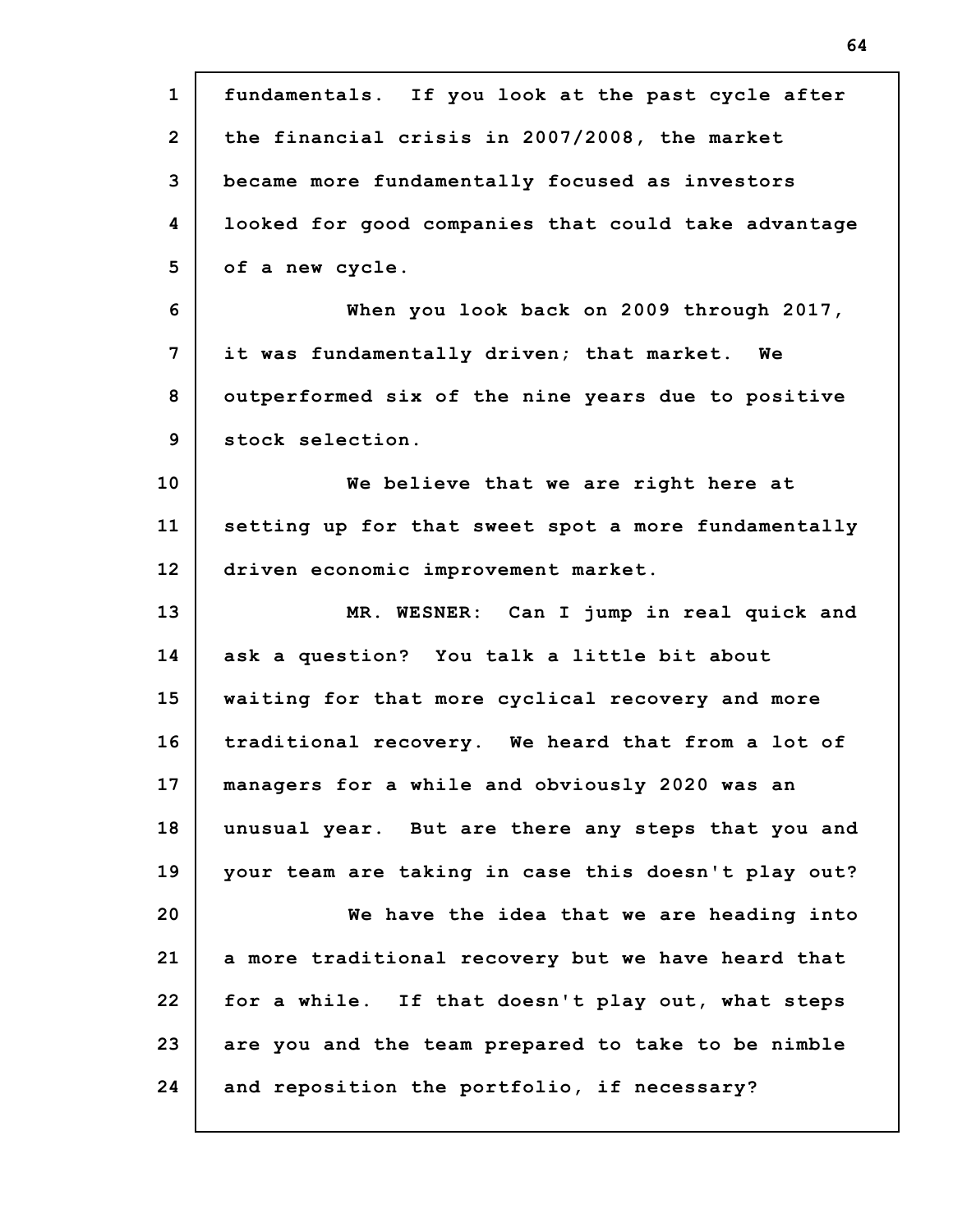**1 2 3 4 5 6 7 8 9 10 11 12 13 14 15 16 17 18 19 20 21 22 23 24 MS. BOWIE: Thank you, Jamie. One of the things that we are doing as it relates to that is just maintaining a balanced approach even within sectors. Within areas like industrials, making sure that we have good cyclic exposure but also making sure that we are balancing that exposure with areas that can benefit from a much more balanced economy. I will mention to you, too, that we keep for us, and what has helped is, our quantitative team continues to keep in front of us a more defensive list of opportunities, that are showing the key things that we look at. Strong balance sheets, free cash flow progression, so the things that we want to see. That is a list that we are constantly watching and looking at for opportunities. The other would be I would mention that we keep this higher return on equity stronger balance sheet and that helps out in much more defensive economies. MS. MARTIN: Let's move onto the outlook. MS. BOWIE: Page 14, let me just mention that this new cycle and its opportunities are**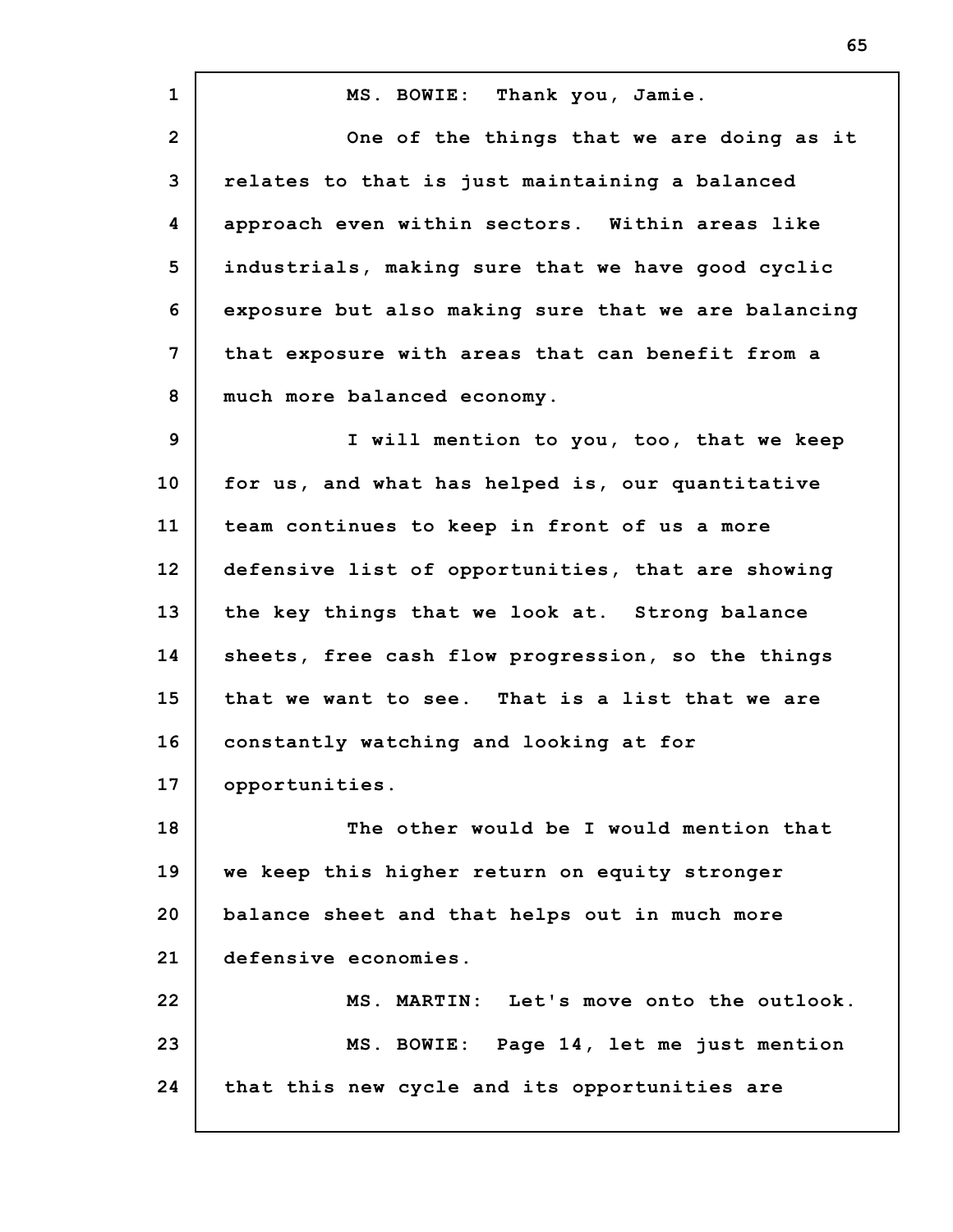| $\mathbf{1}$   | important. We have seen record fiscal and federal  |
|----------------|----------------------------------------------------|
| $\overline{2}$ | stimulus and more it sounds to come here. All of   |
| 3              | which is working its way through economy and       |
| 4              | showing itself in key economic indicators.         |
| 5              | The final major point being health and             |
| 6              | safety to build the confidence and optimism needed |
| 7              | to propel us forward. For us what is key here is   |
| 8              | continuing to watch and monitor the vaccine        |
| 9              | implementation, which we are seeing as we monitor  |
| 10             | cases and the implementation throughout the nation |
| 11             | here.                                              |
| 12             | Going forward value and cyclical should            |
| 13             | benefit. If you think about the economy, value     |
| 14             | remains the most economically sensitive and        |
| 15             | domestic, especially if you are focused on small   |
| 16             | cap.                                               |
| 17             | For us as well, what we continue to watch          |
| 18             | are the policy and allocations coming out of the   |
| 19             | administration. We have exposure to housing.<br>We |
| 20             | have exposure to commercial growth and commercial  |
| 21             | growth opportunities. We are continuing to monitor |
| 22             | the infrastructure progress as well. For us those  |
| 23             | are all positive things out there.                 |
| 24             | The other is that we are seeing the yield          |
|                |                                                    |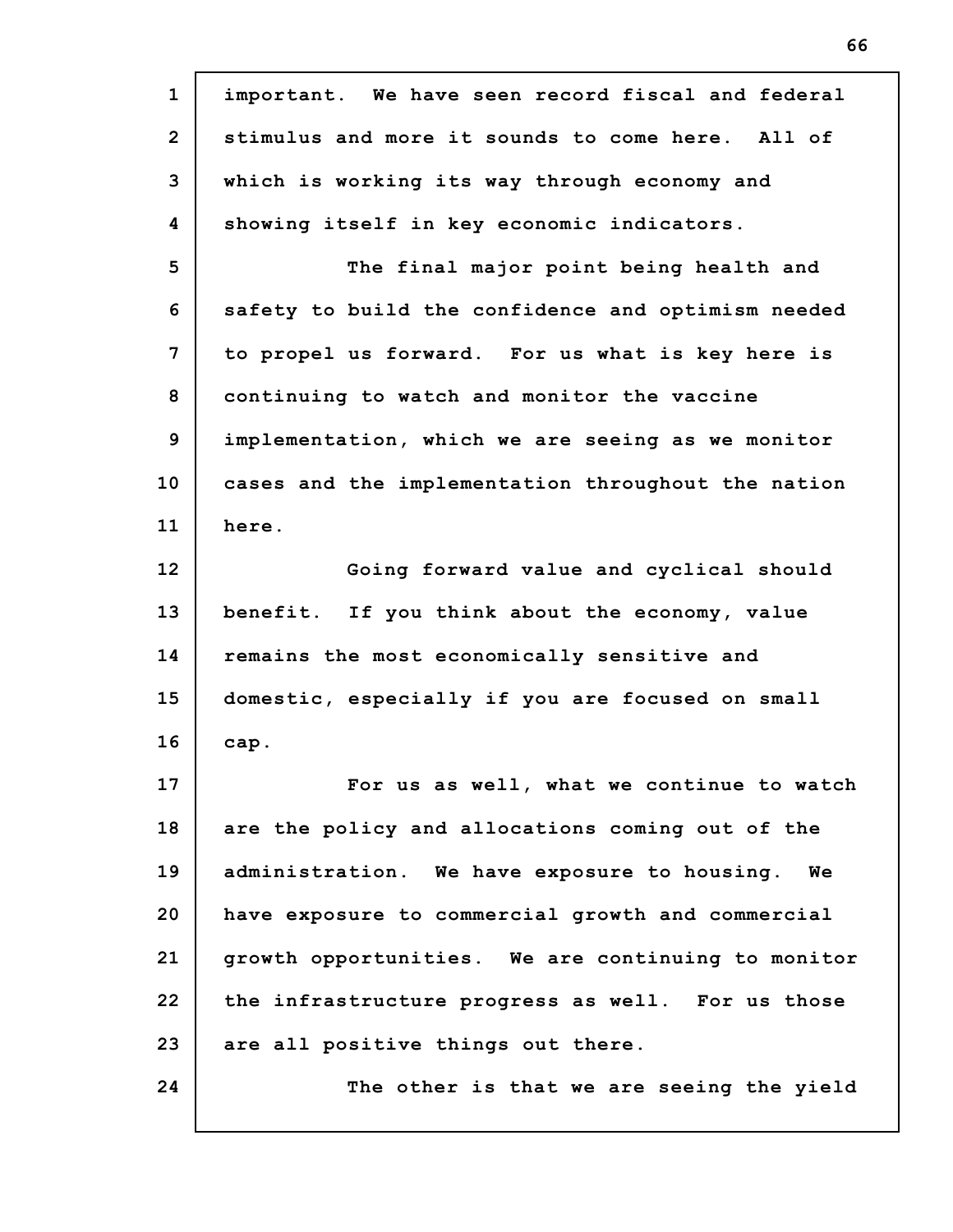| $\mathbf{1}$   | curve steepen. That is very favorable, especially   |
|----------------|-----------------------------------------------------|
| $\overline{2}$ | as we look at the outlook. If you think about       |
| 3              | small value banks. Banks are favored in a           |
| 4              | steepening yield curve. They lend on the long end,  |
| 5              | they borrow on the short end. The short end as      |
| 6              | long as it stays lower than the long end you        |
| 7              | basically yield an attractive spread and this       |
| 8              | environment is starting to benefit them from the    |
| 9              | margin aspect and banks are one of the largest      |
| 10             | components of the Russell 2000 value benchmark.     |
| 11             | The team continues to find great ideas              |
| 12             | and we continue to be positive and see              |
| 13             | opportunities out there.                            |
| 14             | I know it has been frustrating since 2018           |
| 15             | to the present. I feel your frustration and         |
| 16             | understand it but I am positive. I believe that     |
| 17             | the tide is turning in our favor. I believe that    |
| 18             | going forward our strategy will benefit. We see a   |
| 19             | much more fundamentally focused economy and you can |
| 20             | see it turning here, especially within the last     |
| 21             | five months with the vaccine progress that we have  |
| 22             | been making.                                        |
| 23             | We have already seen the signs with more            |
| 24             | quality small cap value names outperforming in      |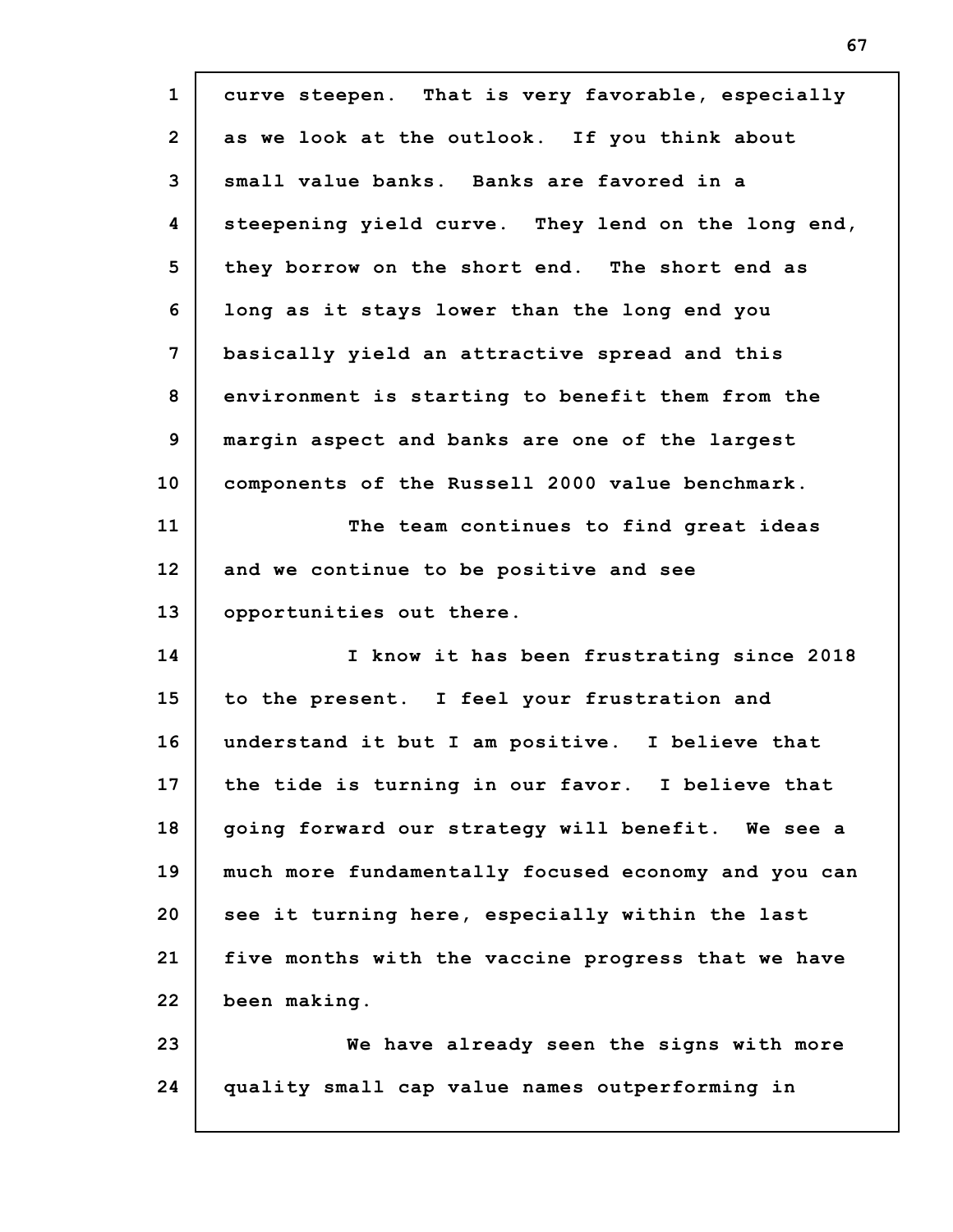**1 2 3 4 5 6 7 8 9 10 11 12 13 14 15 16 17 18 19 20 21 22 23 24 February and into March. Again, thank you for the opportunity to share the process, our strategy and thoughts. Are there any questions that I can answer for you? PRESIDENT JOHNSON: I don't have a question, just a comment. I know similar to the last company Ullico, Nuveen has a very large Chicago presence and that is something that I am always proud to invest in local companies. It is something that I do look forward to you guys, for lack of a better word, say righting the ship or coming around better. It is always bad news usually whenever I hear a firm's name because very rarely do they say a name and it has good information attached to it. So I look forward to not hearing about Nuveen any time soon. It is something that hopefully we can get passed this and when you are investing your strategy works and you pick the right stocks. That's about all I got as a trustee. MS. BOWIE: Thank you. MR. WESNER: One final quick question to wrap up. You were talking about the cyclical environment and the recovery as being good for your**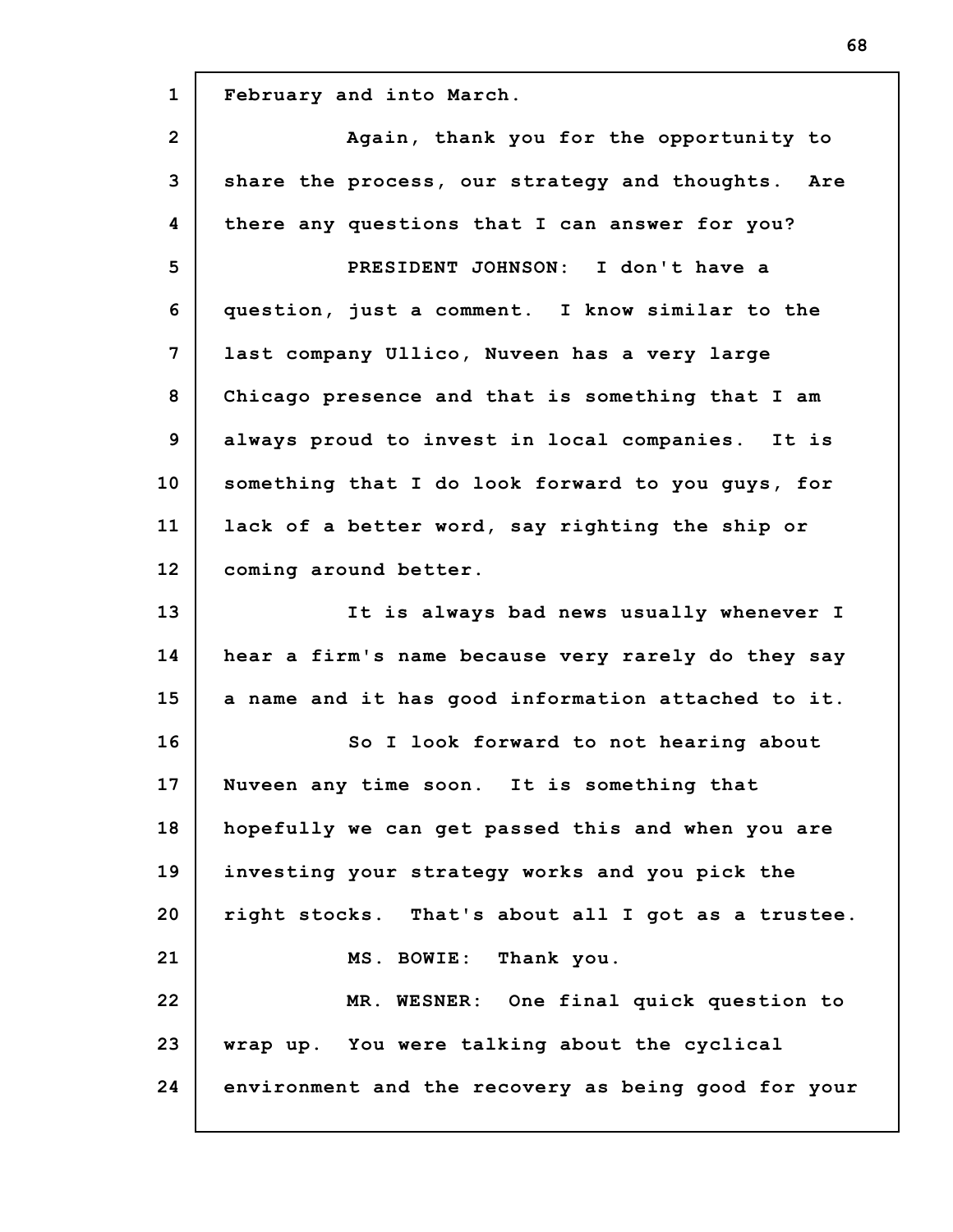| $\mathbf{1}$   | portfolio.                                          |
|----------------|-----------------------------------------------------|
| $\overline{2}$ | You also talked about all the stimuluses            |
| 3              | being put in, government stimulus, monetary         |
| 4              | stimulus. Can you talk about how that could create  |
| 5              | the environment where weaker companies continue to  |
| 6              | outperform?                                         |
| 7              | Again, traditionally you start to see the           |
| 8              | more fundamentally sound do better at the beginning |
| 9              | of the recovery but this is an unusual cycle with   |
| 10             | all the stimuluses being put in. So just again as   |
| 11             | we look at risks, there is not only absolute        |
| 12             | performance but relative performance. Can you talk  |
| 13             | about that; the risk that you continue to           |
| 14             | underperform if those low quality names outperform  |
| 15             | again?                                              |
| 16             | MS. BOWIE: So one of the things that we             |
| 17             | continue to monitor is within our benchmark sector  |
| 18             | by sector the risk seqment of each sector versus    |
| 19             | the quality segment of each sector.                 |
| 20             | One of the things that we are already               |
| 21             | seeing is from an estimate revision standpoint both |
| 22             | sales and earnings, it is the quality cyclicals     |
| 23             | that are seeing the progression there. Meaning, in  |
| 24             | essence, investors, Wall Street analysts, are       |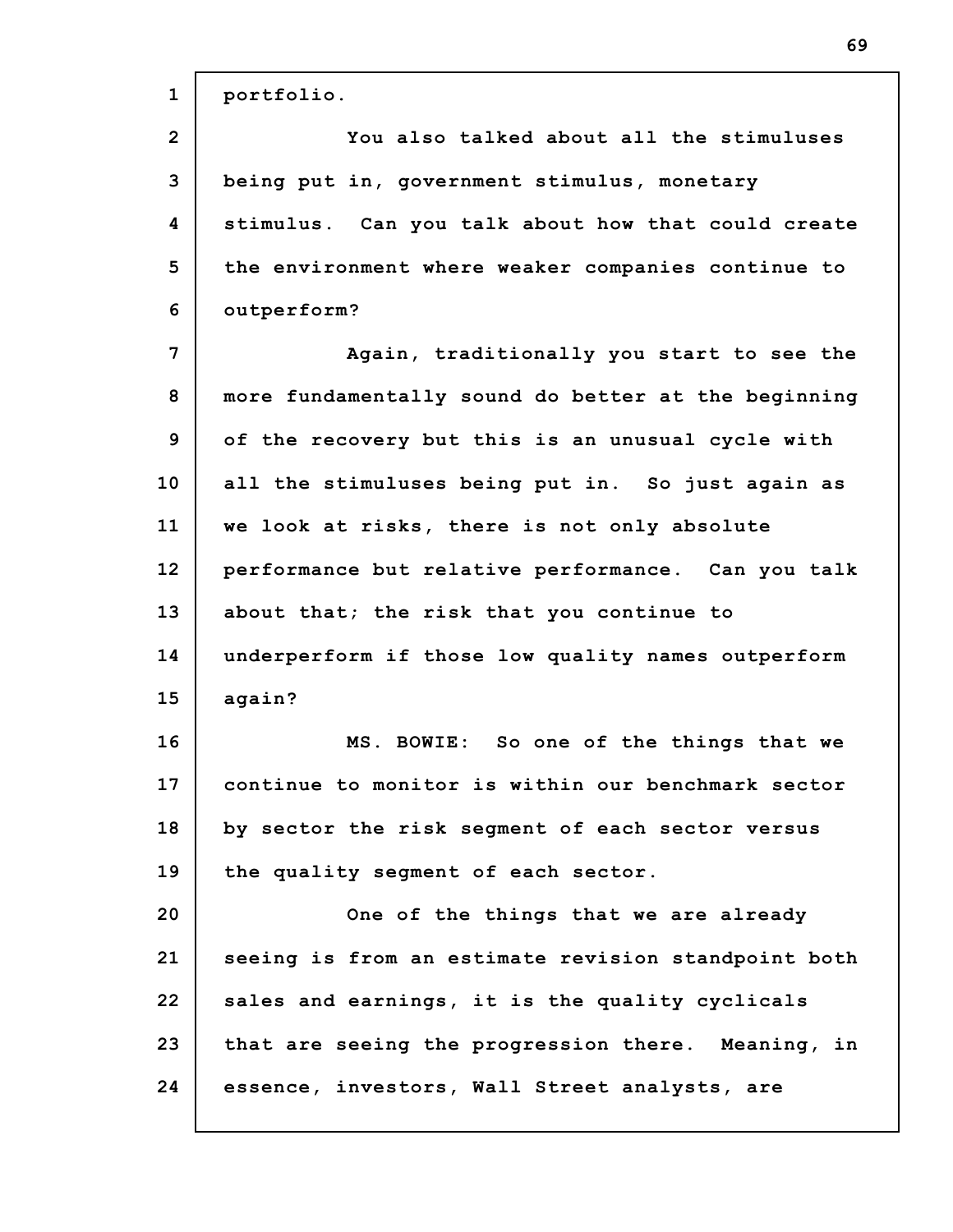**1 2 3 4 5 6 7 8 9 10 11 12 13 14 15 16 17 18 19 20 21 22 23 24 willing to go out and make estimates for those more quality companies because they feel a little bit more confident about those companies' ability to move. For us that is important here but it is something that we watch. Our quant teams let us know how exposed or underexposed we are to the low quality segments in the portfolio and are there any low quality names that in essence could be shifting. So we are watching that and gauging for that overall. But our process is committed to the quality, the strength, because we know over the long-term that that prevails. TRUSTEE CONYEARS-ERVIN: I just want to say good morning to everybody. MR. YOON: If there is no other questions from the trustees or anybody else on the Zoom call, I want to turn it over to Kitty for closing comments. MS. MARTIN: Thank you and thank you again for your time this morning. At the start of our time together, I mentioned that we had three goals, which were to address the performance, to address the underperformance and to provide you with our**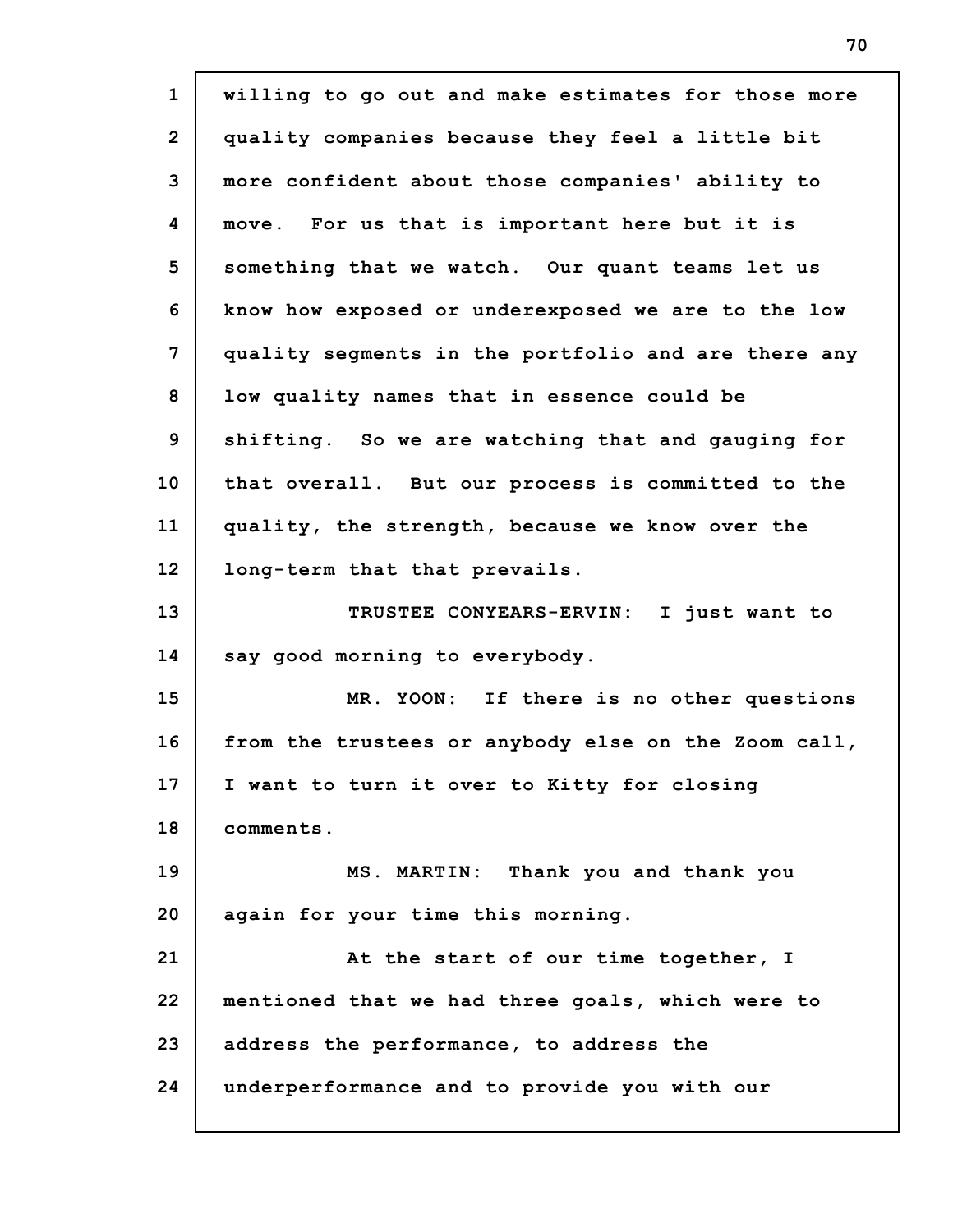| $\mathbf{1}$   | outlook. I hope that we have thoroughly done that   |
|----------------|-----------------------------------------------------|
| $\overline{2}$ | this morning.                                       |
| 3              | We really believe that we've been in a              |
| 4              | period of unusual capital markets and 2020 was an   |
| 5              | anomaly and now that we have turned into 2021 we    |
| 6              | have started to see more favorable markets for our  |
| 7              | strategy.                                           |
| 8              | Karen and her team have conviction in               |
| 9              | that process. Karen has been in the investment      |
| 10             | markets for over 30 years and she's been running    |
| 11             | this strategy for over 10 years and there's been no |
| 12             | change to the process. We believe that is an        |
| 13             | important point.                                    |
| 14             | We recognize that the underperformance of           |
| 15             | our strategy has been an outlier and in             |
| 16             | acknowledgment of that in the fourth quarter we did |
| 17             | proactively offer a fee reduction for a one year    |
| 18             | period.                                             |
| 19             | In conclusion this morning, we ask for              |
| 20             | the opportunity to allow the strategy to play out   |
| 21             | through the end of the year.                        |
| 22             | Again, we know that we have challenged              |
| 23             | the patience of the Board but we would ask you to   |
| 24             | allow us a little more time to demonstrate the      |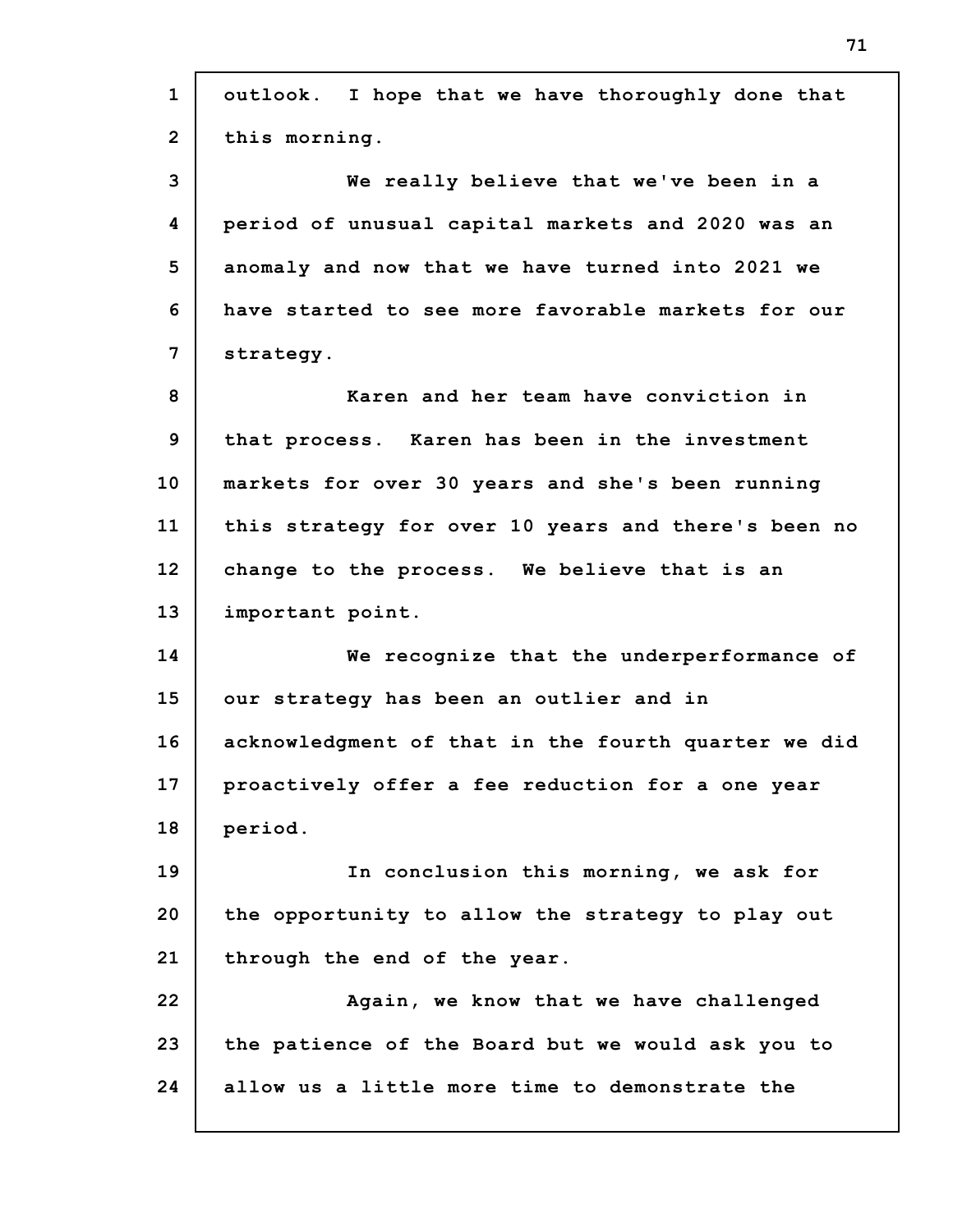| $\mathbf{1}$   | process and to provide performance and to continue  |
|----------------|-----------------------------------------------------|
| $\overline{2}$ | to be your partner in the small cap value space.    |
| 3              | Thank you for your time and enjoy the               |
| 4              | rest of your meeting.                               |
| 5              | PRESIDENT JOHNSON: Thank you, very much.            |
| 6              | MR. YOON: Thank you.                                |
| 7              | The market condition is set nicely for              |
| 8              | small cap value to start to perform but we          |
| 9              | understand the frustration the trustees have with   |
| 10             | the manager underperforming for a period of time    |
| 11             | since inception.                                    |
| 12             | We certainly saw that with one of the               |
| 13             | managers that we recently terminated in Segall      |
| 14             | Bryant Hamill, so we're cognizant of that and we    |
| 15             | are aware of that concern so we are ready to do     |
| 16             | whatever is necessary to do the right thing for our |
| 17             | portfolio.                                          |
| 18             | So with the manager presentations out of            |
| 19             | the way, we have our preliminary asset allocation   |
| 20             | review and the Roadmap for 2021 and we will         |
| 21             | showcase a few portfolio options that we put        |
| 22             | together and discuss some of the portfolios and the |
| 23             | constraints that we face in our cash flow.          |
| 24             | I say preliminary asset allocation                  |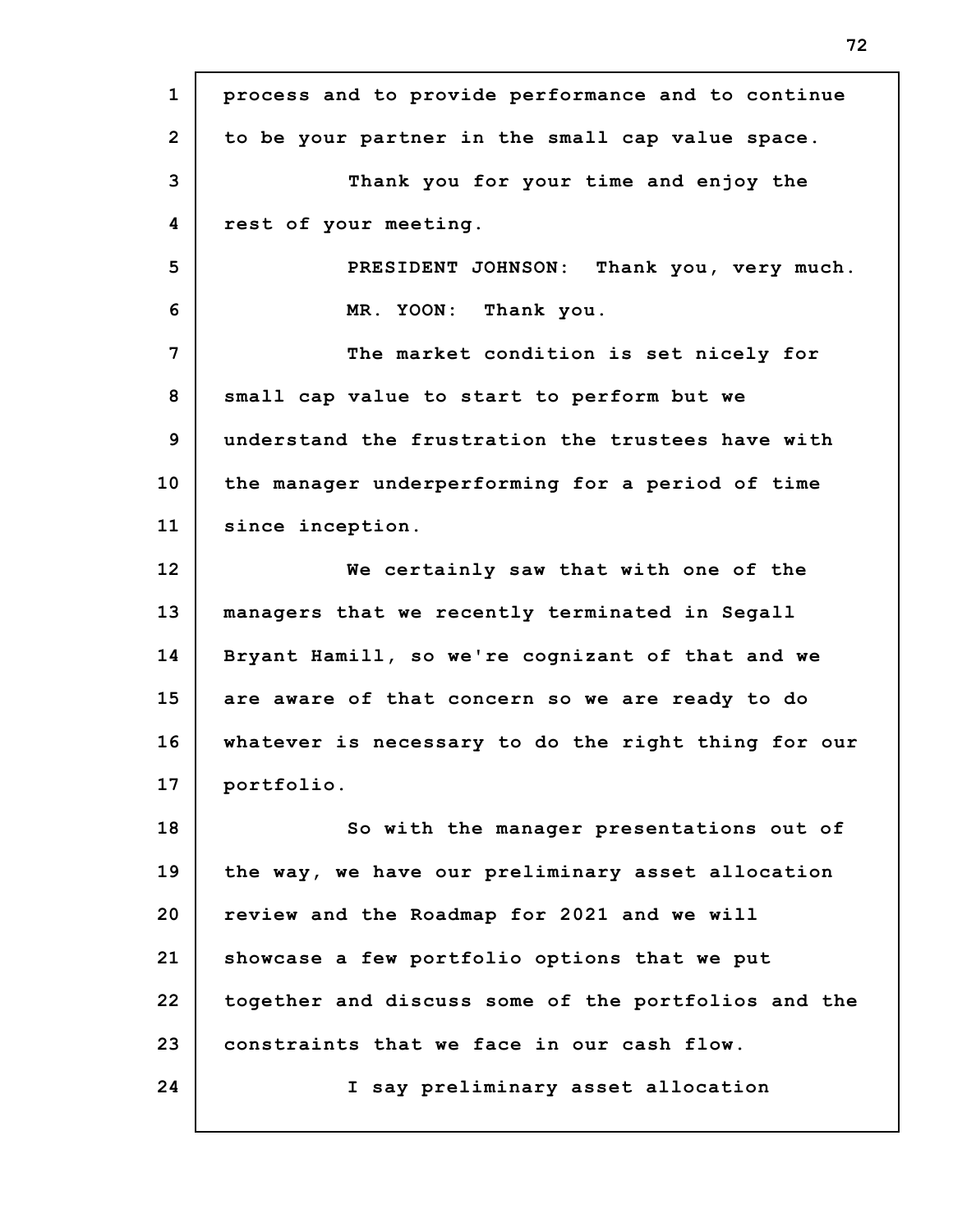| $\mathbf{1}$   | because we wanted to learn more from this           |
|----------------|-----------------------------------------------------|
| $\overline{2}$ | discussion of the trustees the appetite and         |
| 3              | willingness to take the risk as we realize there    |
| 4              | have been quite a turnover in our board members.    |
| 5              | So we want to be cognizant of that and we want to   |
| 6              | get that study done in terms of your willingness    |
| 7              | and appetite to take the risk. And following this   |
| 8              | discussion we will present you with the more robust |
| 9              | option, if that is what the trustees prefer.        |
| 10             | So I will turn it over to Jamie to go               |
| 11             | over the asset allocation and a few other           |
| 12             | presentation materials that we have for you before  |
| 13             | I jump on in and go over my Roadmap.                |
| 14             | MR. WESNER: Thanks, Steve.                          |
| 15             | Good morning, everyone.                             |
| 16             | Real quick, before we get to the asset              |
| 17             | allocation study, to talk about the two managers.   |
| 18             | Specifically Nuveen and the rationale for bringing  |
| 19             | them in.                                            |
| 20             | Obviously, they have had that                       |
| 21             | underperformance since they have come onto your     |
| 22             | account. Again, as Steve mentioned, they are not    |
| 23             | to a three-year track record.                       |
| 24             | One of the things we are trying to avoid            |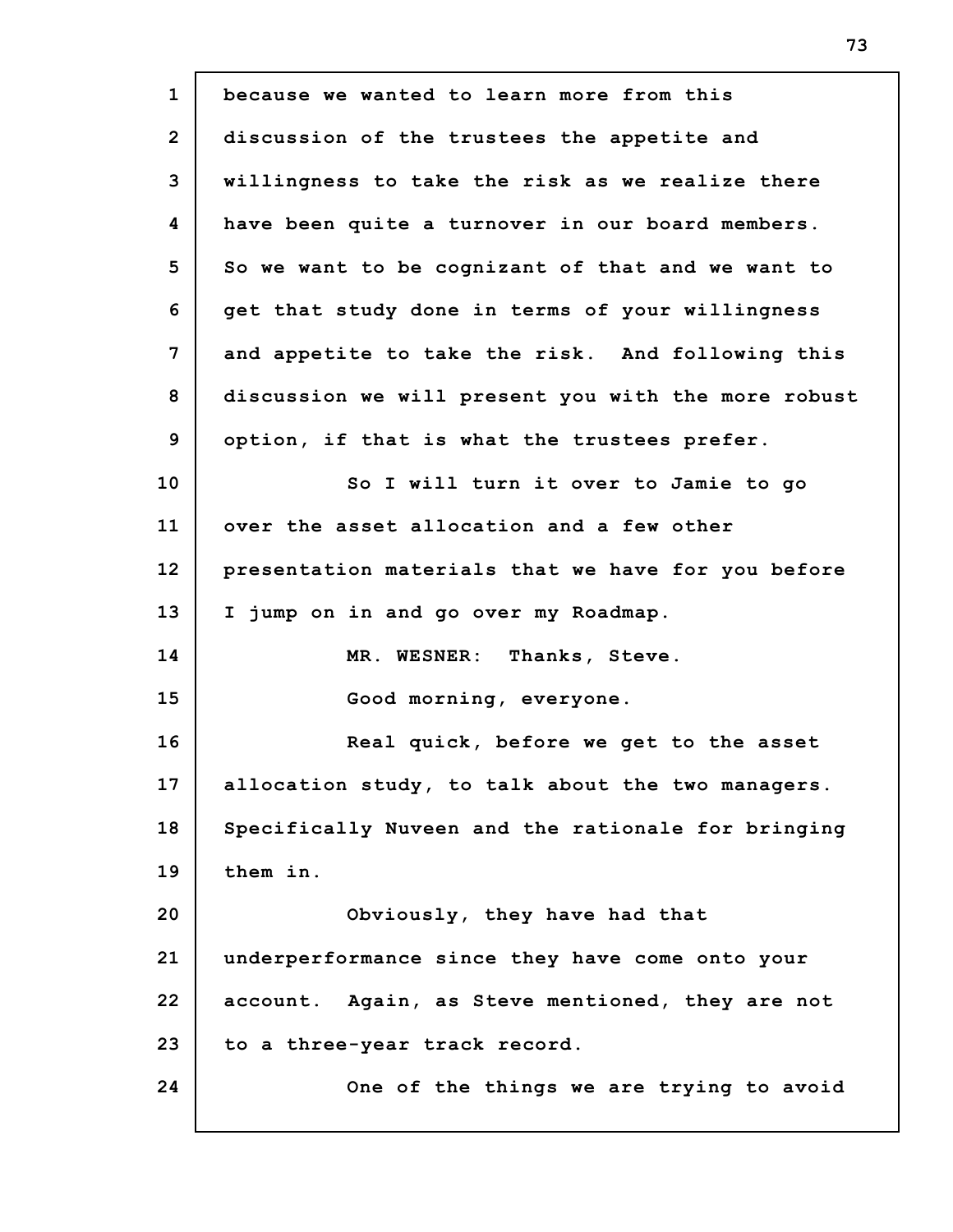**1 2 3 4 5 6 7 8 9 10 11 12 13 14 15 16 17 18 19 20 21 22 23 24 is making sure we don't have a repeat of what we saw with Segall Bryant Hamill in the international small cap space. A manager with a rigid value philosophy that was unable to adapt in a challenging environment for value. And, again, we look at Nuveen, they underperformed versus a value benchmark. We are not comparing them to a core benchmark, it is not that they are being unfairly compared. They have been underperforming to the value benchmark. The goal and the reason we asked them those questions about the cycle changing and are they positioned is because we want to make sure that they have more periods like February. It is a period they should have outperformed. They did outperform but one month does not makeup for two and a half years of underperformance. So we need to see this trend continue. We want to monitor it closely. A fine balance of not terminating the manager too quickly and we not having an opportunity to recover but not holding on indefinitely and having disappointment. Again, I just wanted to tie that issue up. No action today from the board is necessary.**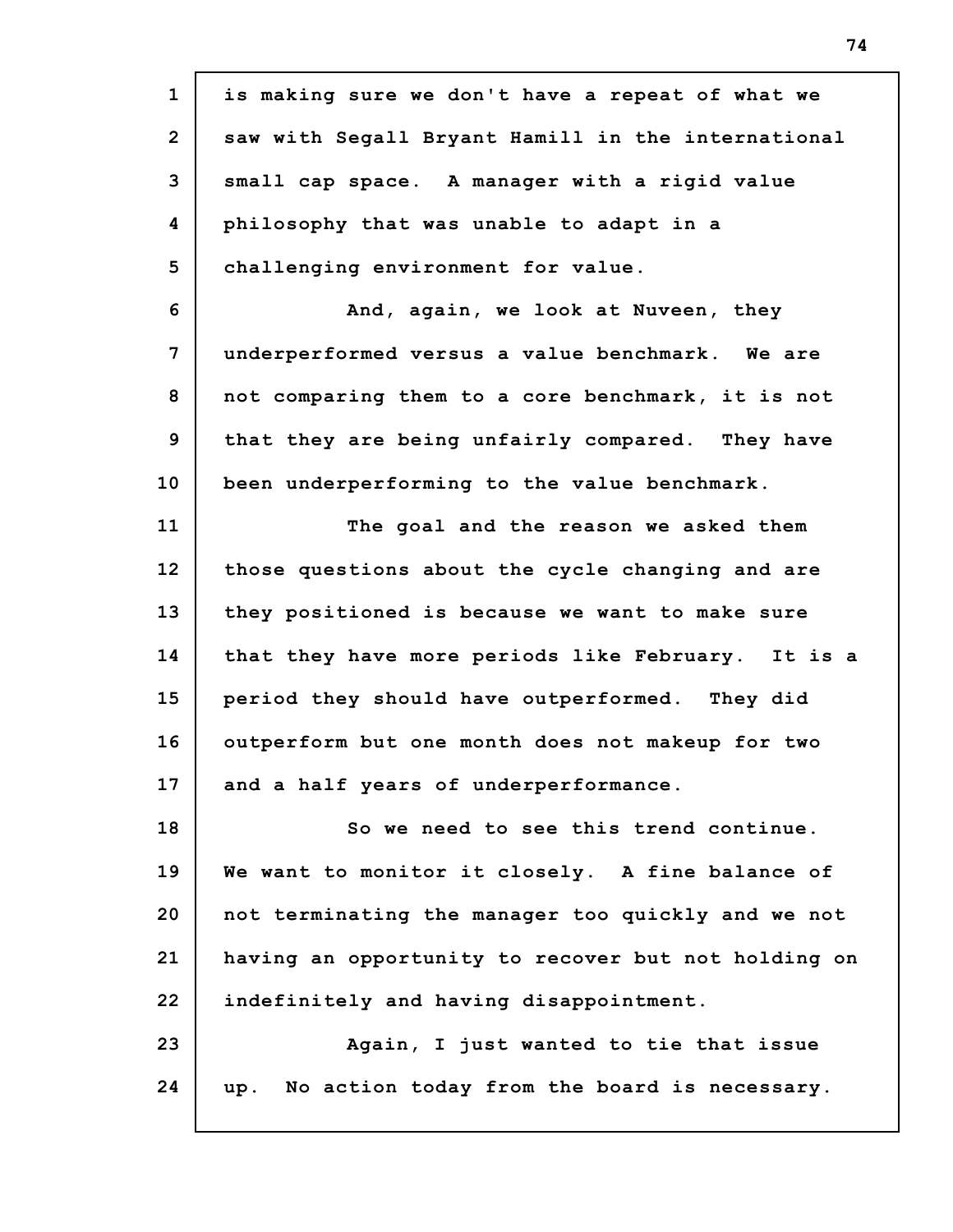**1 2 3 4 5 6 7 8 9 10 11 12 13 14 15 16 17 18 19 20 21 22 23 24 We wanted to make sure we were addressing that and their rationale. TRUSTEE CONYEARS-ERVIN: Jamie, you just summed it up. MR. WESNER: In terms of asset allocation, if you look at the asset allocation discussion, if you recall at the last meeting we were asked to go back and discuss some of the rationale for the underperformance that we have seen in your plan overall for the last three to five years. And your plan for the last three to five years, although absolute performance has been strong, and again you exceeded your target rate of the return for many of those years versus peers versus your broad benchmark, performance has been a bit weak. There are a few factors for that. One, we were talking about active managers underperforming. So Segall Bryant Hamill, which you recently transitioned assets away from, Nuveen had some of that asset underperformance or manager underperformance. What we wanted to talk about a bit more today was in terms of asset allocation. Asset**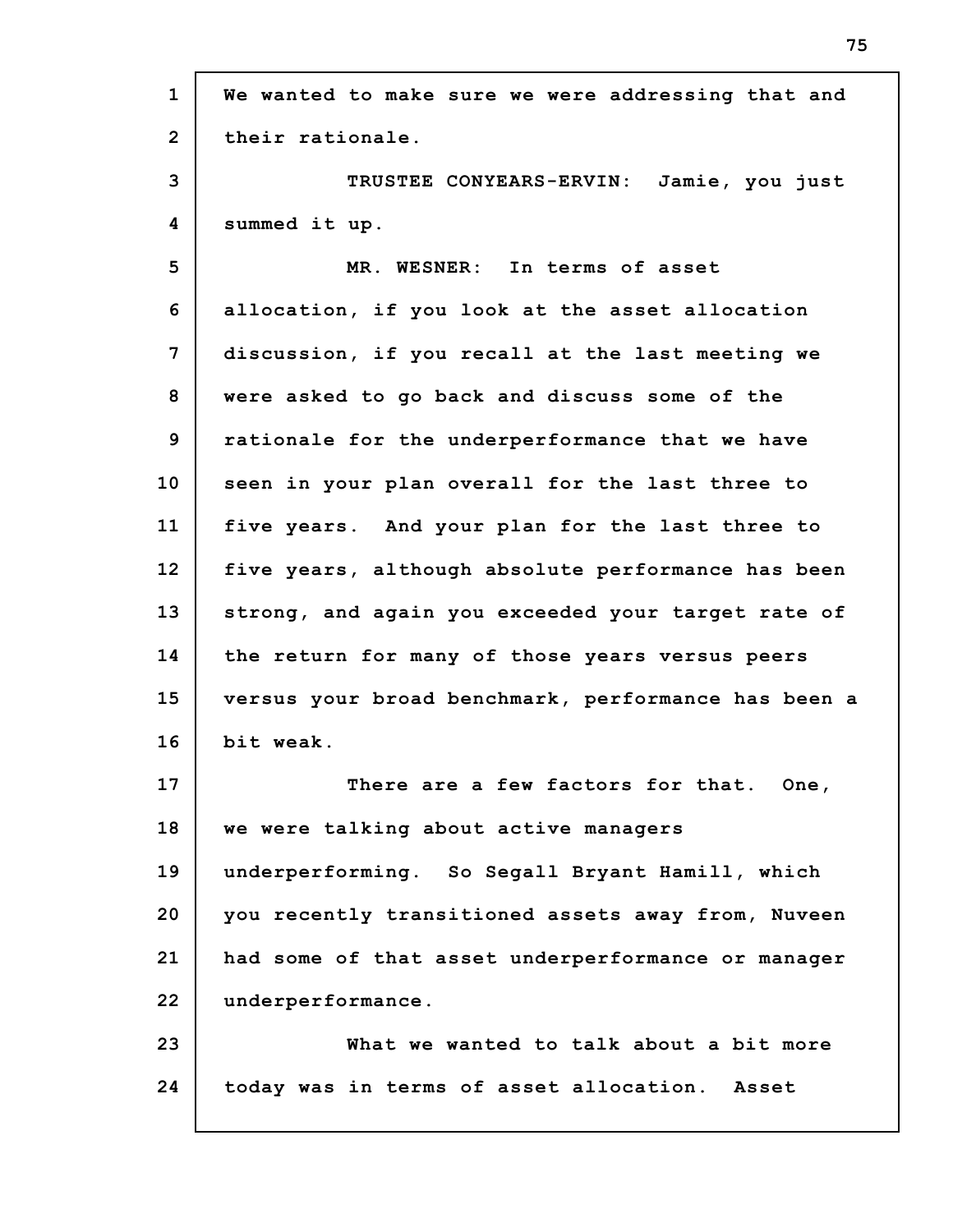**1 2 3 4 5 6 7 8 9 10 11 12 13 14 15 16 17 18 19 20 21 22 23 24 allocation really is the biggest driver for your outperformance or underperformance and also for the volatility of your portfolio. If you have more in equities versus bonds, you're going to have a higher expected rate of return but more volatility. We want to show some different options in there to look that can we adjust the asset allocation to position our portfolio to have a higher expected return going forward without increasing the risk. We all know if we sell your bonds and invest in more stocks you're going to have a higher expected return but you are going to have a lot more volatility. Kind of the balancing act is how do you build the portfolio that increases your expected rate of return but doesn't meaningful change your expected volatility, that is what we want to walkthrough today. Some of the headwinds that this portfolio has faced or maybe a better word some of the limitations this portfolio has faced in the past have been due to your liquidity. We have had more**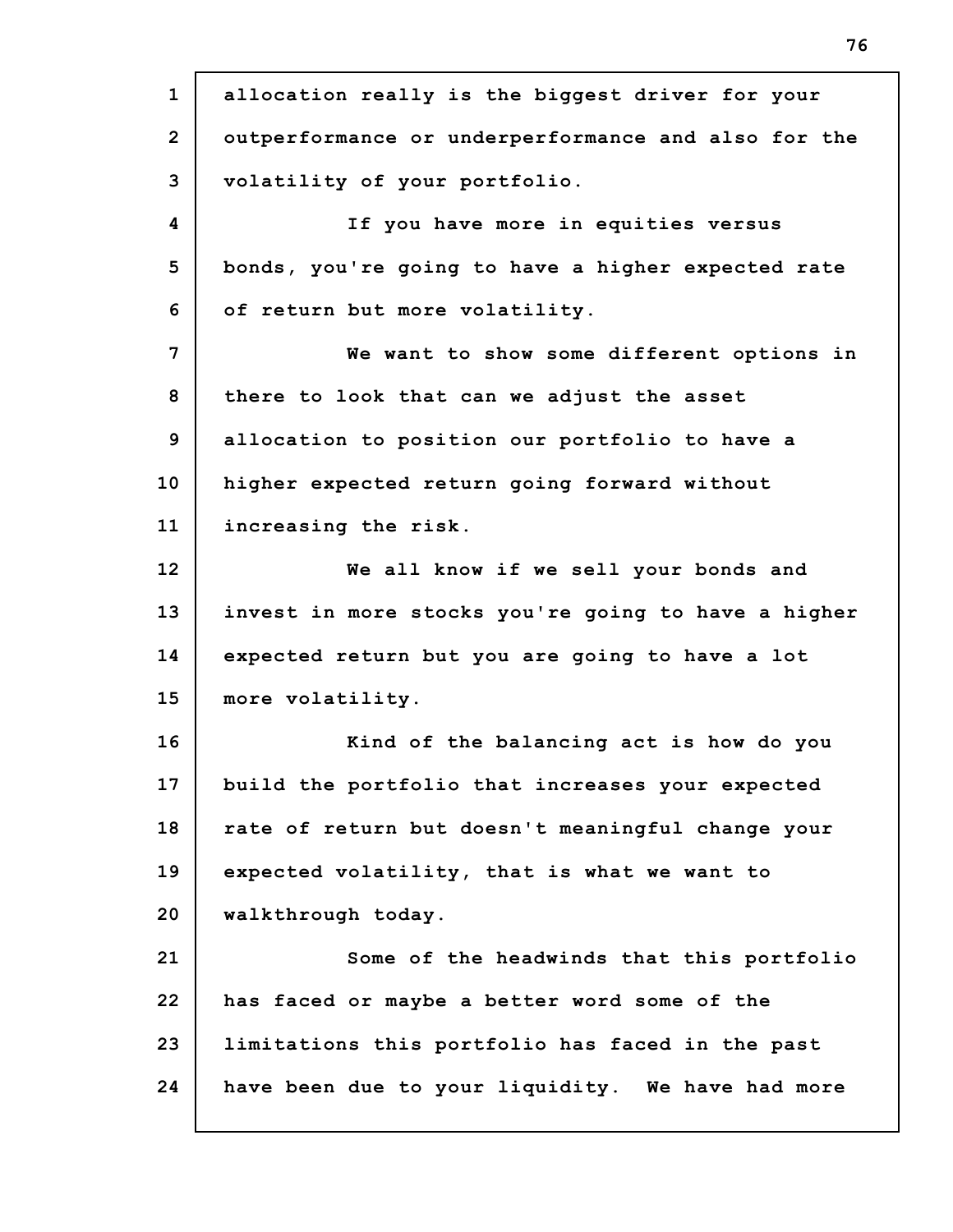| $\mathbf{1}$   | limited liquidity in this portfolio.               |
|----------------|----------------------------------------------------|
| $\overline{2}$ | Steve, you want to pull up the                     |
| 3              | comparison. Perfect.                               |
| 4              | It is really important to highlight your           |
| 5              | portfolio. These are just estimates that are       |
| 6              | pulled from some figures from your actuarial       |
| 7              | reports. But this highlights based on projected    |
| 8              | values, this isn't what was actually realized.     |
| 9              | These are the projected figures.                   |
| 10             | You're kind of averaging between a                 |
| 11             | negative 10 and more likely a negative 12 to 15    |
| 12             | percent negative annual cash flow.                 |
| 13             | So for your portfolio, even though over            |
| 14             | the last seven years you met or exceeded your      |
| 15             | actuarial assumed rate of return of 7 percent or   |
| 16             | even 7 and a quarter percent, your assets have     |
| 17             | declined because we have had negative cash flows   |
| 18             | that have averaged into the low double digits.     |
| 19             | One of the limitations that this places            |
| 20             | on your portfolio is about eight years ago the     |
| 21             | Board decided that there wasn't an appetite for    |
| 22             | continued investment in private assets. So private |
| 23             | equity, private debt, even private real estate,    |
| 24             | that the appetite was not there due to the         |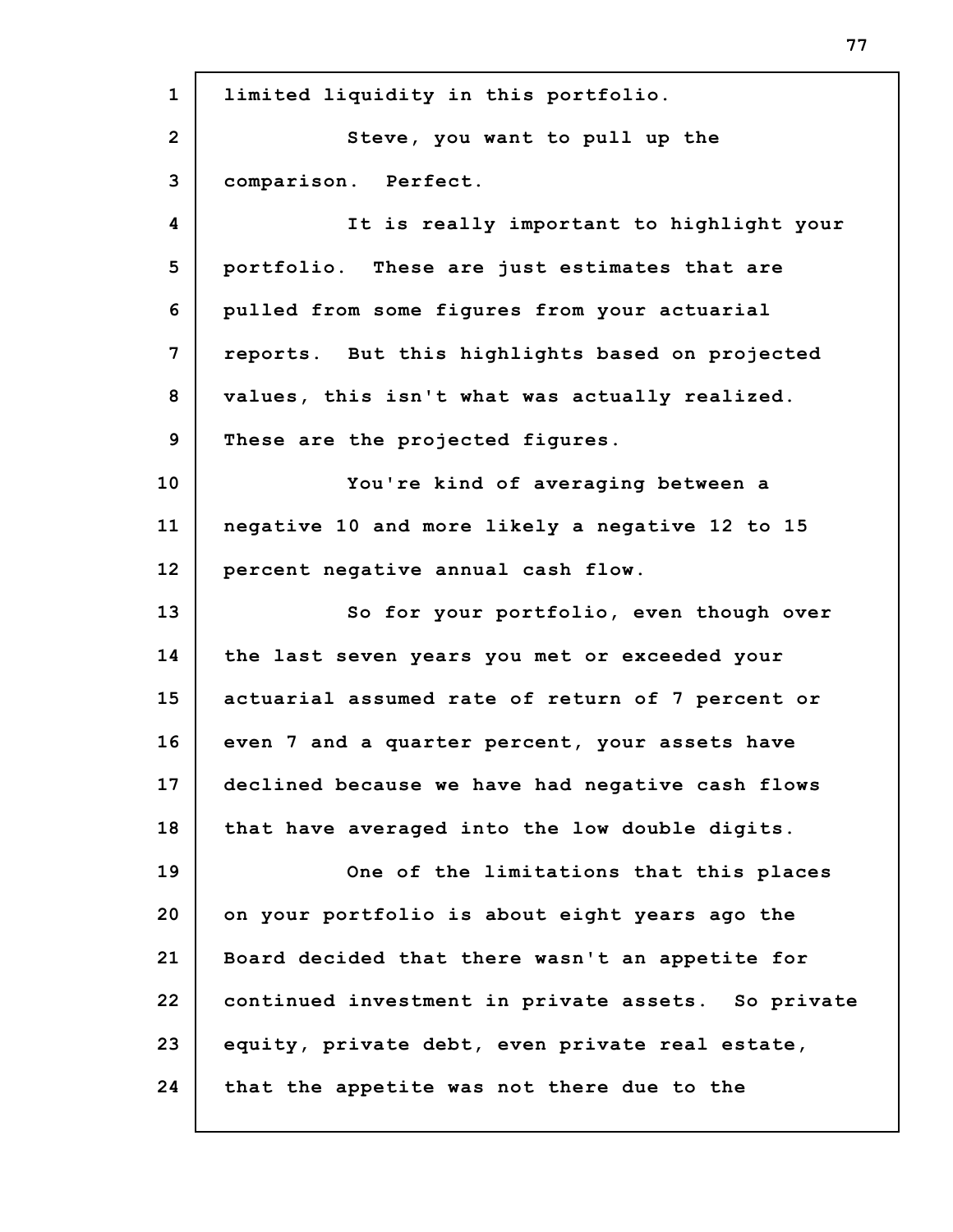**1 2 3 4 5 6 7 8 9 10 11 12 13 14 15 16 17 18 19 20 21 22 23 24 liquidity challenges. As you can see and as you all know, as we move into the ramp which we're in and as we get towards ARC funding as we get into 2023, your liquidity portfolio changes per the actuarial assumptions right now. We all know that a billion dollars or \$930 million contributions to the Municipal plan is a lot of money for the City but what is projected is what is reflected here. So as we go into 2022 and 2023, you're going to have much better liquidity in the portfolio. We will not have to be having the conversation on a monthly basis. Steve won't have to be coming to you with recommendations on where to raise 60 or 70 million dollars in assets. So that is going to change quite a bit, that will be a pleasant change I think we will all appreciate. But what that also does is it gives us the opportunity to invest in some illiquid assets. We are talking about slight increases. 3, 5 percent in liquidity or asset classes. We still have to be very mindful towards liquidity but we are not going to be completely prohibited or**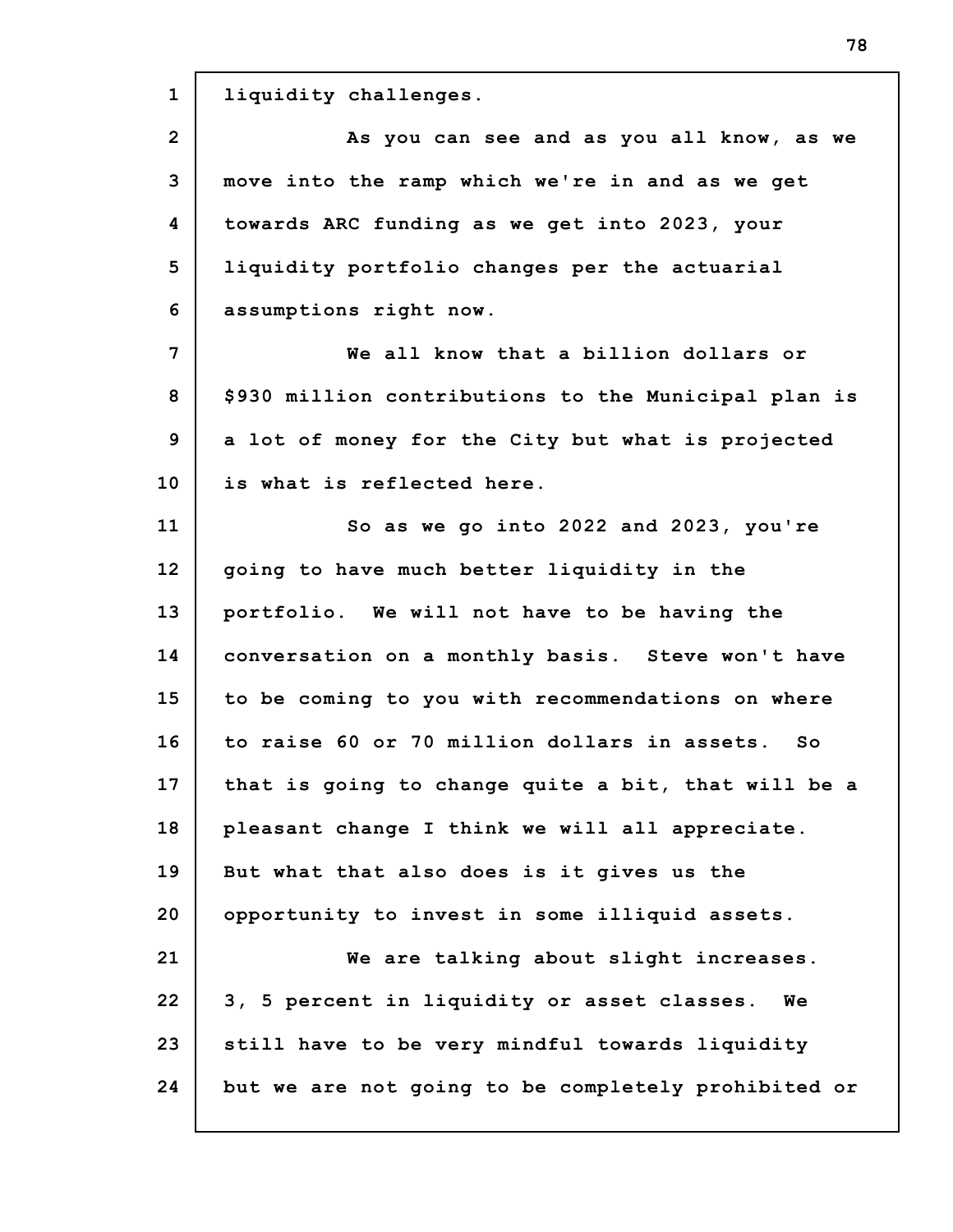| $\mathbf{1}$   | limited from going into that area. Again, just      |
|----------------|-----------------------------------------------------|
| $\overline{2}$ | something to think about as we move going forward.  |
| 3              | I think this chart here really is                   |
| 4              | important in thinking about your ability to take on |
| 5              | a few more illiquid assets.                         |
| 6              | TRUSTEE CONYEARS-ERVIN: To be clear on              |
| 7              | this page, ARC, the ARC for pension funds --        |
| 8              | sometimes I try to remember this. The ARC begins    |
| 9              | in 2021 or 2022 for us?                             |
| 10             | MR. WESNER: It ends up being 2023.                  |
| 11             | TRUSTEE CONYEARS-ERVIN: The ramp started            |
| 12             | this?                                               |
| 13             | MR. WESNER: Exactly. You can see that               |
| 14             | it is slightly improving.                           |
| 15             | When we get to 2023, recent actuary                 |
| 16             | report has a projected contribution from the        |
| 17             | employer of approximately \$930 million. So that is |
| 18             | a big jump in the amount that would be coming into  |
| 19             | this plan to offset the large amounts of monthly    |
| 20             | benefit payments.                                   |
| 21             | TRUSTEE CONYEARS-ERVIN: To be clear,                |
| 22             | Labor and Municipal both started the ramp in 2021   |
| 23             | and both will start the ARC at 2023?                |
| 24             | MS. BOECKMAN: The ramp is actually a                |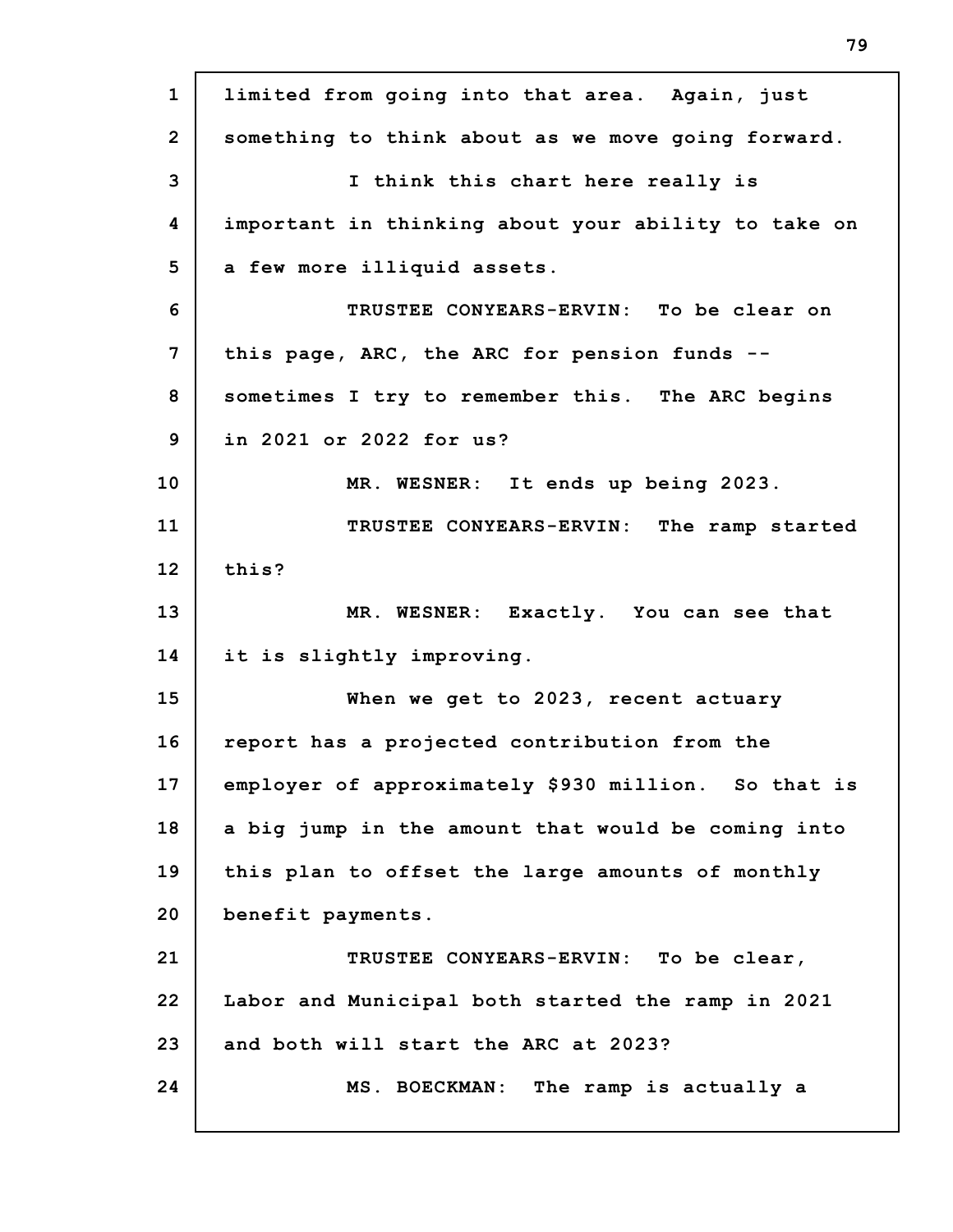| $\mathbf{1}$ | five year ramp, Madam Treasurer. So Muni and        |
|--------------|-----------------------------------------------------|
| $\mathbf{2}$ | Laborers started in 2018 I think.                   |
| 3            | MR. WESNER: That is correct.                        |
| 4            | MS. BOECKMAN: Fire and police actually              |
| 5            | have concluded their static five year ramp and this |
| 6            | is the first year that they will be receiving that  |
| 7            | actuarially based contribution.                     |
| 8            | TRUSTEE CONYEARS-ERVIN: Thank you.                  |
| 9            | MS. BOECKMAN: Of course.                            |
| 10           | MR. WESNER: As we discussed at the last             |
| 11           | meeting, fire and police, and obviously even        |
| 12           | Laborers as is depicted in here, even their funding |
| 13           | ratios are equally challenged. Fire and police      |
| 14           | being in that 20 percent range with Municipal, the  |
| 15           | cash flow portfolios profiles for fire and police   |
| 16           | were much better.                                   |
| 17           | So fire doesn't invest as much in                   |
| 18           | alternatives, but police had the ability to invest  |
| 19           | more in alternatives because their low profit was   |
| 20           | much stronger. They were more in the negative 3 to  |
| 21           | 5 percent annual cash flow level even better than   |
| 22           | what Laborers is depicted here with the dark line.  |
| 23           | Steve, I am not sure if this is file 5C.            |
| 24           | The asset allocation comparison, the assumed rate   |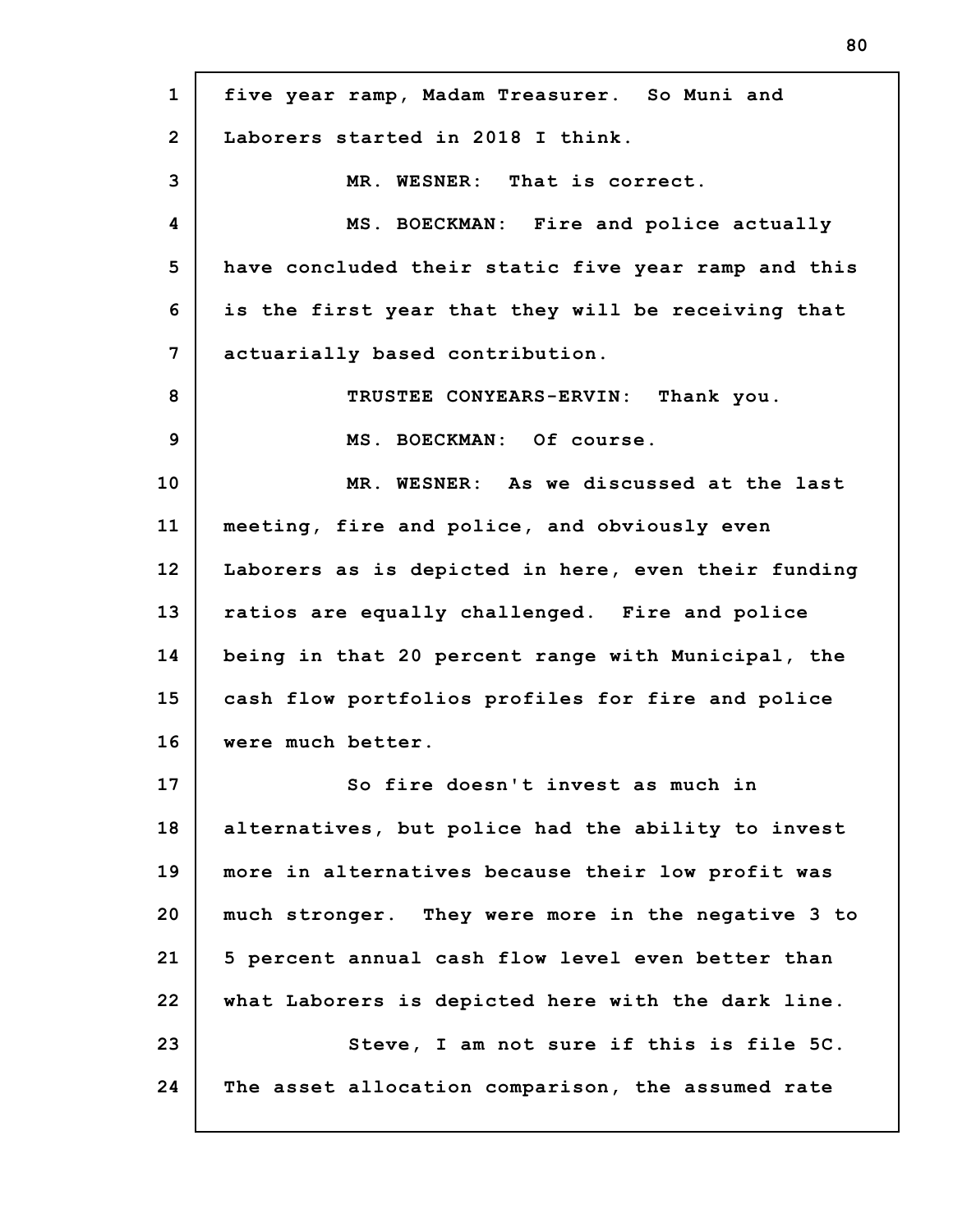| $\mathbf{1}$   | of return comparisons.                              |
|----------------|-----------------------------------------------------|
| $\overline{2}$ | MR. YOON: I don't think we have that                |
| 3              | one.                                                |
| 4              | MR. WESNER: It was the fourth slide.                |
| 5              | But the main driver for this conversation, one of   |
| 6              | the main drivers for the conversation, would be on  |
| 7              | cash flow, is that the assumed rate of returns or   |
| 8              | the expected rate of returns for asset classes      |
| 9              | going forward have changed meaningfully.            |
| 10             | So as you look at or you think about the            |
| 11             | expected rate of return two years ago for fixed     |
| 12             | income, the expected rate of return for investment  |
| 13             | grade fixed income was about 3 and a half percent.  |
| 14             | Right now as we run our asset allocation            |
| 15             | studies today and look at the expected rates of     |
| 16             | return, the expected rate of return for investment  |
| 17             | grade fixed income is about 1.5, 1.7 percent.       |
| 18             | So as we think about building a                     |
| 19             | portfolio, it really is challenging for more        |
| 20             | conservatively positioned plans like Municipal to   |
| 21             | have investment in fixed income. You need it for    |
| 22             | the liquidity but for expected returns it is really |
| 23             | a limiting asset class in terms of hitting the 7    |
| 24             | percent target rate. I just wanted to highlight     |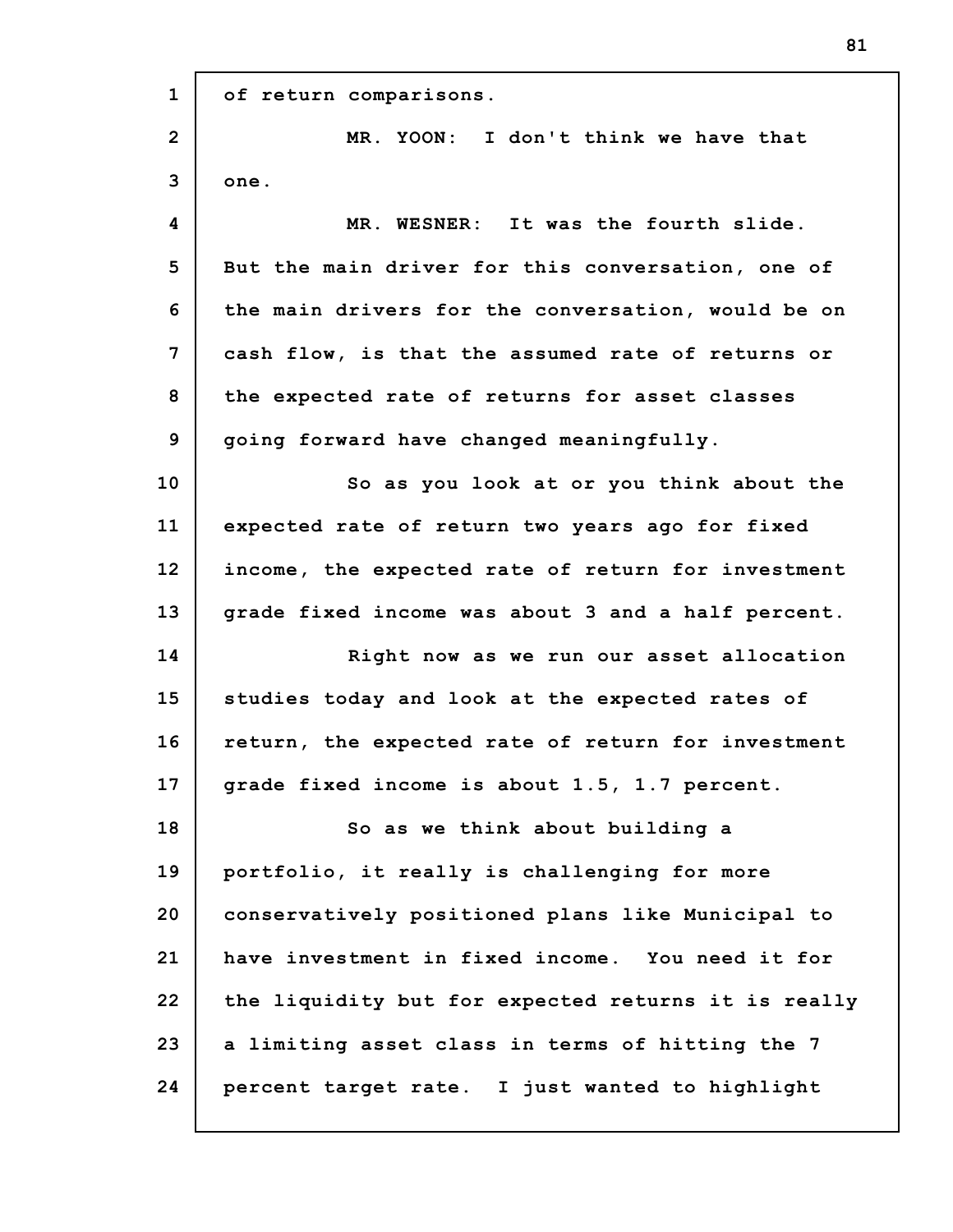| $\mathbf{1}$   | that going forward.                                 |
|----------------|-----------------------------------------------------|
| $\overline{2}$ | Steve, go to the asset allocation.                  |
| 3              | TRUSTEE CONYEARS-ERVIN: Can I say                   |
| 4              | something? I wonder if this is true. Go back to     |
| 5              | the previous slide.                                 |
| 6              | A lot of times when taxpayers hear the              |
| 7              | ramp or ARC and they think about more money that    |
| 8              | has to come out of their pocket towards pension     |
| 9              | funds, I was actually thinking that with the ARC    |
| 10             | enabling us to have more cash flow it enables us to |
| 11             | invest in more illiquid investments which could     |
| 12             | potentially, and I say potentially, provide a       |
| 13             | higher return which can in turn help taxpayers      |
| 14             | because we're trying to help foot the bill here.    |
| 15             | MR. WESNER: That is a perfectly                     |
| 16             | summarized statement about the goals here is to     |
| 17             | take advantage of this improving funding, the ARC   |
| 18             | funding, so we can have a portfolio that can        |
| 19             | generate a higher rate of return to lessen the      |
| 20             | future burden on taxpayers.                         |
| 21             | TRUSTEE CONYEARS-ERVIN: Perfect, thank              |
| 22             | you.                                                |
| 23             | MR. WESNER: And, Steve, if you look at              |
| 24             | the asset allocation and go down about two or three |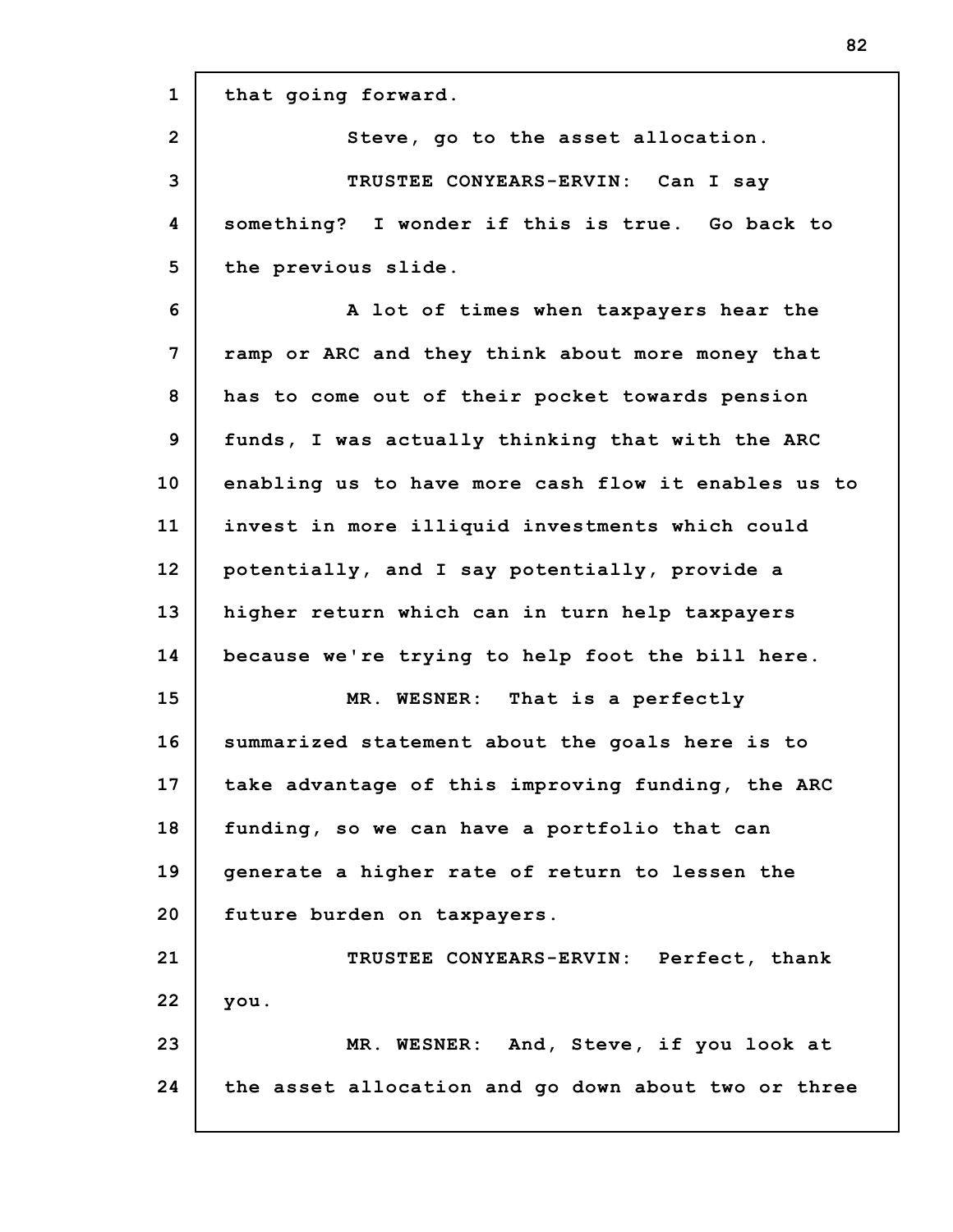| $\mathbf{1}$   | pages to the asset class returns. If we blow this   |
|----------------|-----------------------------------------------------|
| $\overline{2}$ | page up a bit, this will highlight what I was       |
| 3              | talking about.                                      |
| 4              | So these are the assumed rate of returns            |
| 5              | over the next ten years for all the different asset |
| 6              | classes that we use in your portfolio or have at    |
| 7              | least discussed using in your portfolio.            |
| 8              | And if you look at that top line, you               |
| 9              | will see fixed income right where Steve's cursor is |
| 10             | with investment grade fixed income. The expected    |
| 11             | rate of the return for the next ten years is 1.7    |
| 12             | percent. Interest rates are very low right now.     |
| 13             | We have had great task performance from fixed       |
| 14             | income. But when yields are 1 and a half percent,   |
| 15             | it's hard to do much better than that.              |
| 16             | And even areas, if you go down a few more           |
| 17             | lines, bank loans, which historically has been a    |
| 18             | higher yielding part of your fixed income           |
| 19             | portfolio. Ten year projections or estimates are    |
| 20             | about 4.2 percent.                                  |
| 21             | Just two years ago, the expected returns            |
| 22             | for bank loans were over 6 percent so the           |
| 23             | expectations have changed. So it is really going    |
| 24             | to be important to look at modifying your asset     |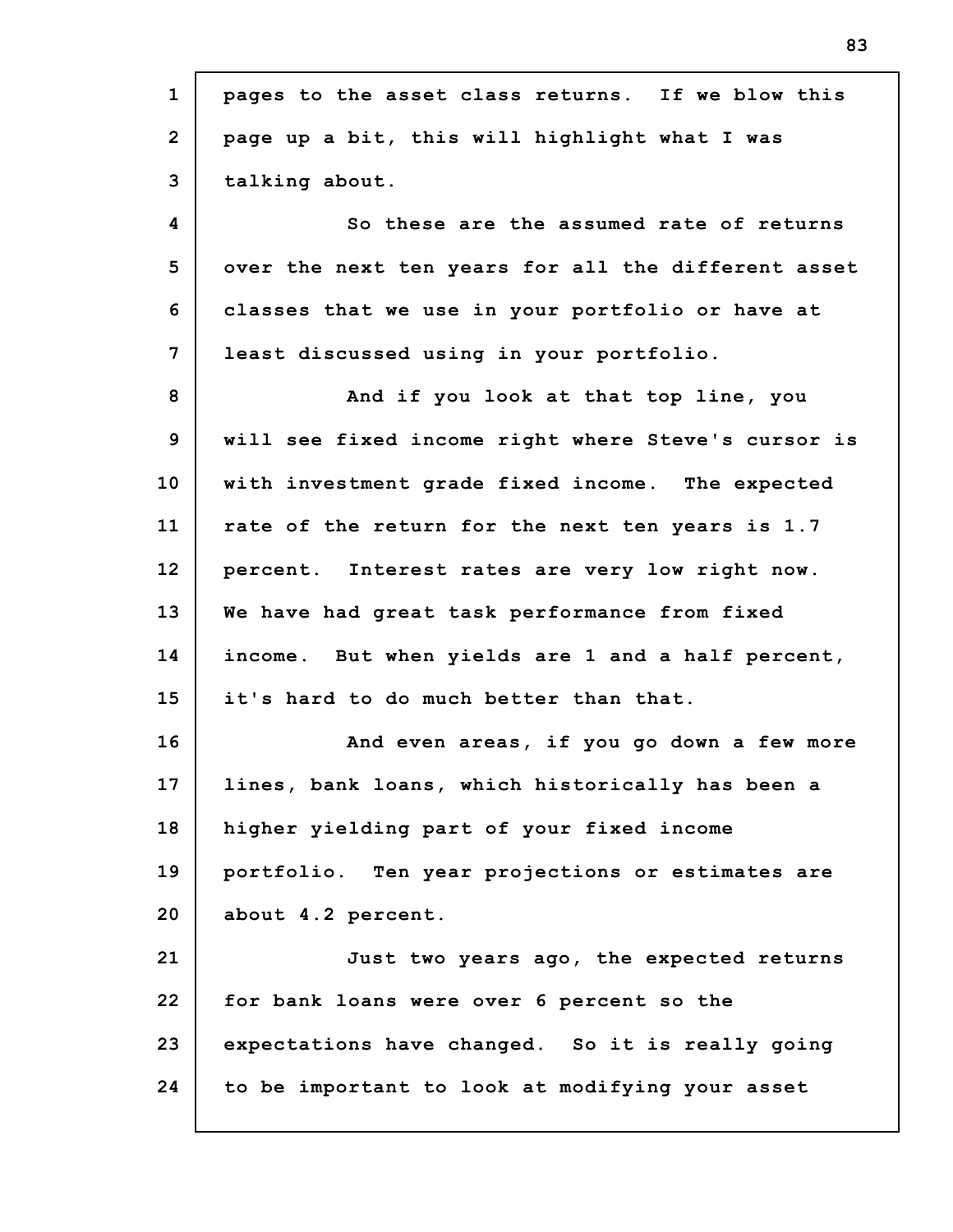| $\mathbf{1}$   | allocation to take advantage of some of the asset   |
|----------------|-----------------------------------------------------|
| $\overline{2}$ | classes towards the bottom, which are the           |
| 3              | illiquids, and you can see those numbers almost     |
| 4              | jump off the page how much higher they are.         |
| 5              | Expected rates of return in the high                |
| 6              | single digits. Kind of even creeping up into the    |
| $\overline{7}$ | 10, 11 percent range. Private equity, private       |
| 8              | debt, even real estate, those would be much better  |
| 9              | rates of return.                                    |
| 10             | Infrastructure, just like Luke and Reed             |
| 11             | were discussing at the beginning of our meeting, we |
| 12             | can have a tradeoff with infrastructure in terms of |
| 13             | fixed income tradeoff to gives is a higher assumed  |
| 14             | rate of return.                                     |
| 15             | All of these discussions points all kind            |
| 16             | of tie together into the discussion of kind of      |
| 17             | reordering our asset allocation and determining can |
| 18             | we begin again to make allocations to these asset   |
| 19             | classes to achieve the objectives that the          |
| 20             | Treasurer just outlined, which are to have higher   |
| 21             | rates of return in the future to reduce the burden  |
| 22             | on taxpayers.                                       |
| 23             | If you look at your investments over the            |
| 24             | long term, we don't have your quarterly report up   |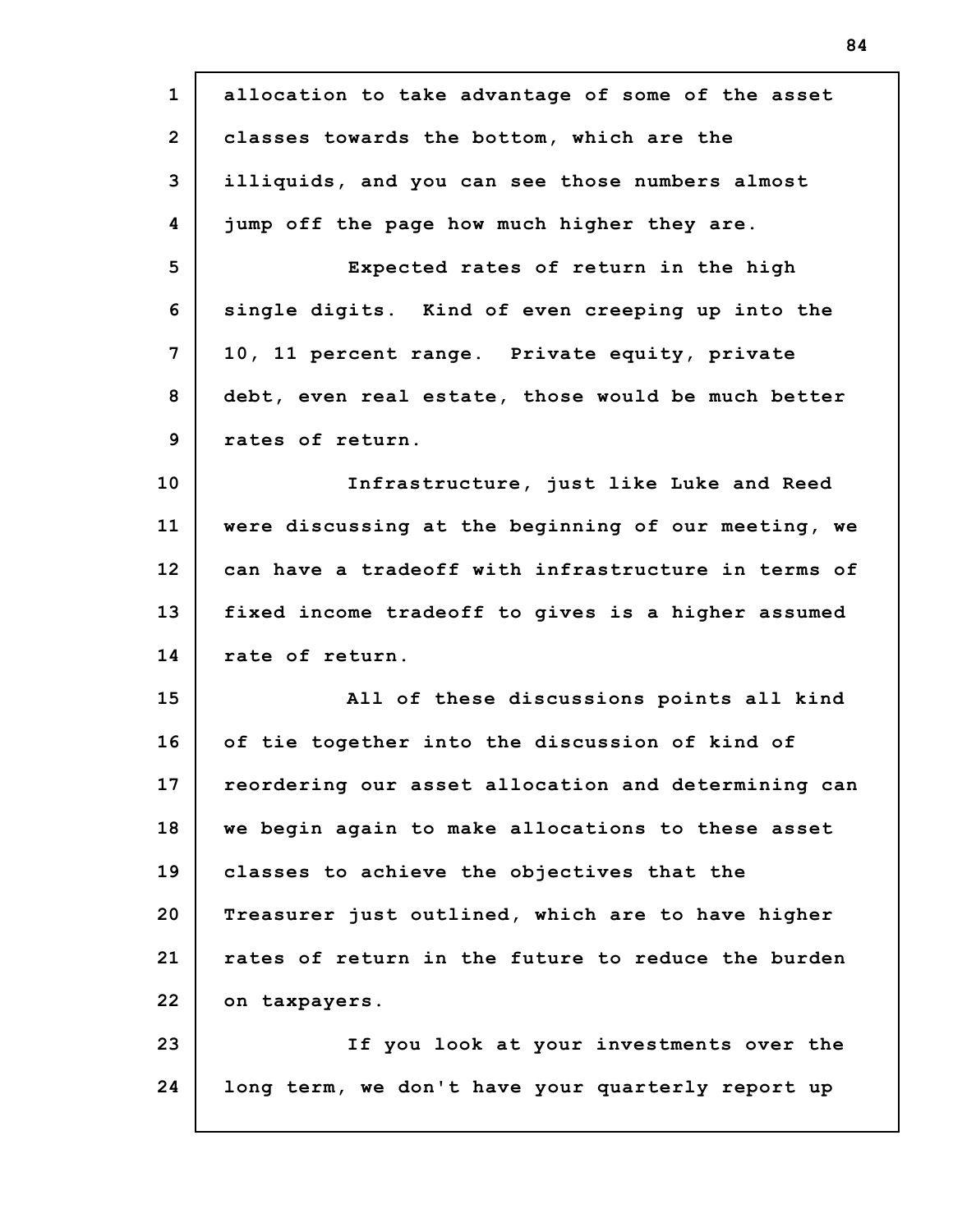| here, but if you were to look at your most recent   |
|-----------------------------------------------------|
| quarterly report, the private equity investments    |
| that this board made seven, nine, ten, eleven years |
| ago that are very mature now, you have rates of     |
| return that were well into the double digits. You   |
| had some funds that returned 35, 40 percent annual  |
| returns. IRR's for private equity. We haven't had   |
| those recently because we haven't made any          |
| commitments. So we need to make a few new           |
| commitments going forward. Figure out what that     |
| balance is and again give us a higher likelihood of |
| reaching your 7 percent assumed greater return.     |
| TRUSTEE CONYEARS-ERVIN: What is the                 |
| difference between analyzed return and volatility?  |
| MR. WESNER: So the annualized return is             |
| the output of the model and what it tells us the    |
| expected valuation increases would be over the next |
| ten years on an annualized basis.                   |
| On the volatility column, which is next             |
| to it, that is telling us what type of volatility   |
|                                                     |
| would be assumed from that asset class.             |
| As you can see, the highest volatility              |
| numbers are in the traditional equity space. U.S.   |
|                                                     |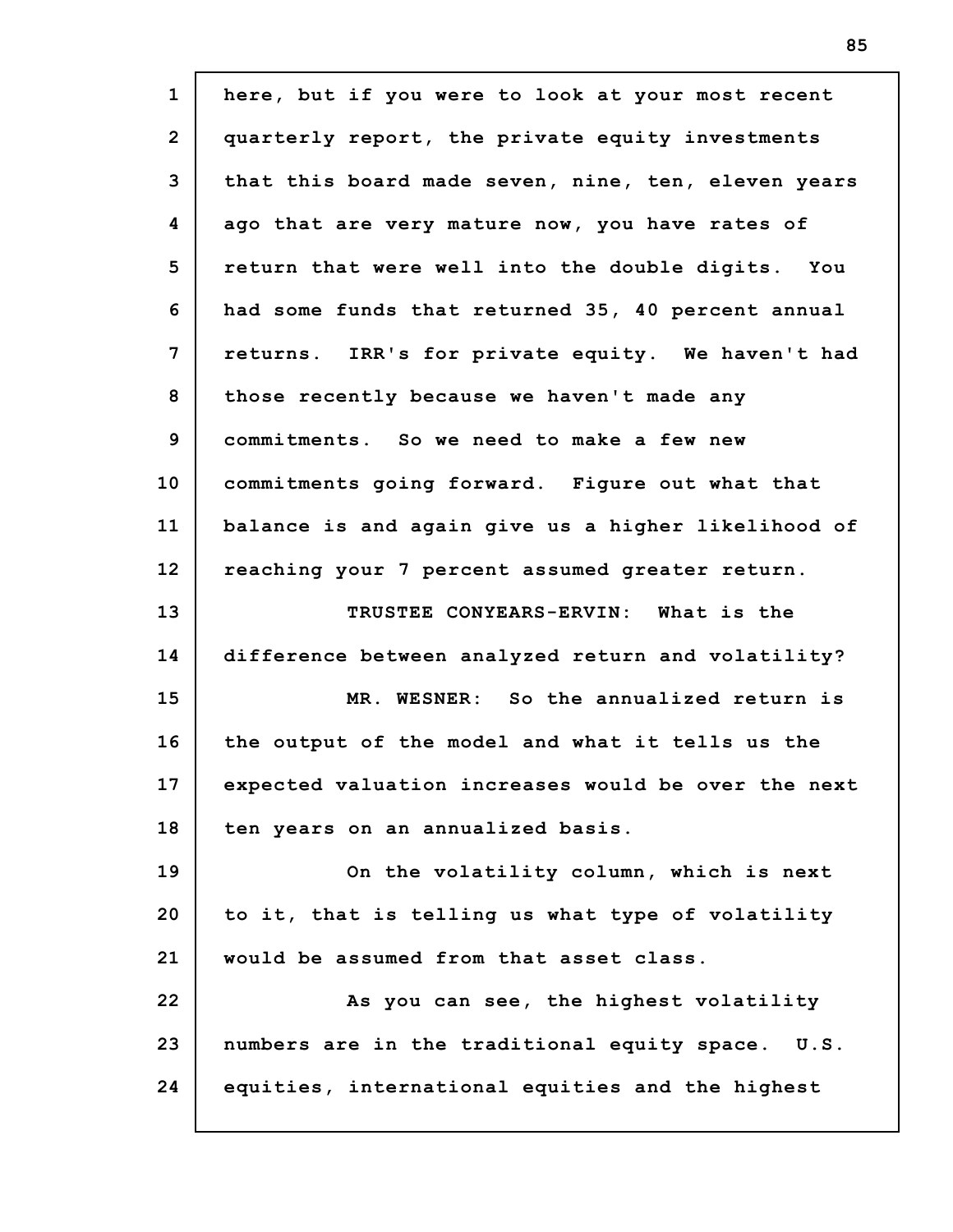| $\mathbf{1}$   | figure there is emerging markets. Those are the     |
|----------------|-----------------------------------------------------|
| $\overline{2}$ | most volatile asset classes.                        |
| 3              | Sometimes I always make the point of                |
| 4              | you're already invested in the most volatile asset  |
| 5              | classes; stocks.                                    |
| 6              | What we are talking about is increasing             |
| 7              | or potentially increasing your allocation to some   |
| 8              | other asset classes that might be less liquid but   |
| 9              | actually have less volatility.                      |
| 10             | So in terms of building a portfolio, they           |
| 11             | are really important tools in the future of         |
| 12             | building a higher returning yet less volatile       |
| 13             | portfolio.                                          |
| 14             | MR. YOON: Another term for volatility is            |
| 15             | risk, Madam Treasurer.                              |
| 16             | TRUSTEE CONYEARS-ERVIN: Thank you, that             |
| 17             | is more clearer, Jamie.                             |
| 18             | MR. WESNER: In the calculation there is             |
| 19             | the standard deviation, the standard deviation risk |
| 20             | figure.                                             |
| 21             | If you go back to the beginning, we can             |
| 22             | take a look at some of the portfolios. And as       |
| 23             | Steve highlighted, the goal today is not to walk    |
| 24             | away with a change to your asset allocation.<br>Wе  |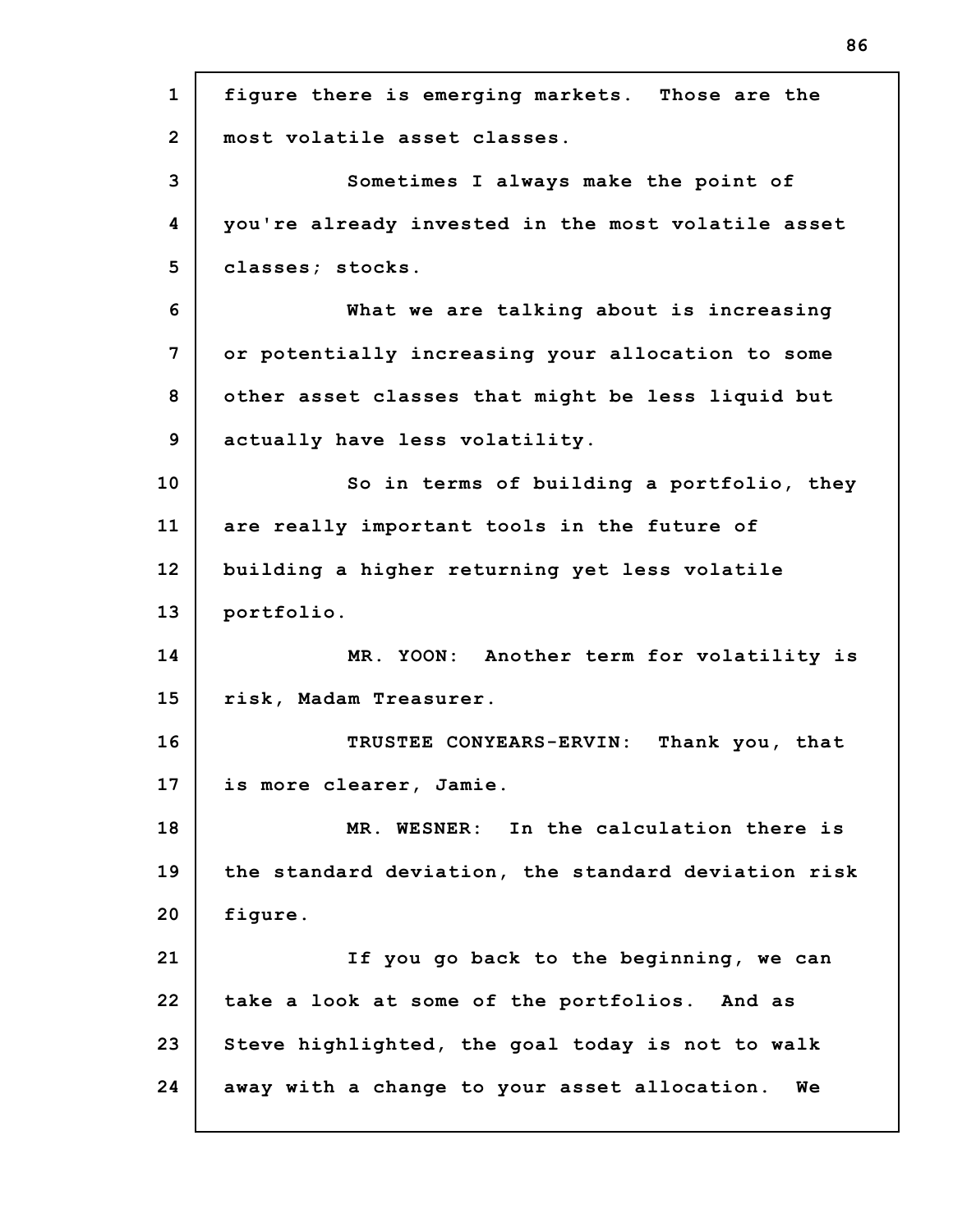| $\mathbf{1}$   | are not looking to approve a new portfolio.         |
|----------------|-----------------------------------------------------|
| $\overline{2}$ | What we want to do is highlight how                 |
| 3              | different changes would affect our outlook and then |
| 4              | be able to come back to you over the next few       |
| 5              | months with real recommendations and realistic      |
| 6              | recommendations and how we can update the asset     |
| 7              | allocation.                                         |
| 8              | What is on this page, you see a lot of              |
| 9              | numbers. I will try to guide you on where to        |
| 10             | focus.                                              |
| 11             | The six columns here have different                 |
| 12             | portfolios. The current portfolio is just that,     |
| 13             | that is your current allocation, based on where     |
| 14             | dollars actually sit in your portfolio and based on |
| 15             | the various asset classes.                          |
| 16             | Portfolio A is a proxy of what your                 |
| 17             | current targets are. So your current approved       |
| 18             | asset allocation is Portfolio A. You will see that  |
| 19             | they differ, especially down in the areas like      |
| 20             | private equity and the illiquid assets towards the  |
| 21             | bottom. We don't have as much in the areas of       |
| 22             | private equity as we have in our current policy     |
| 23             | target because we haven't made those commitments    |
| 24             | over the last several years.                        |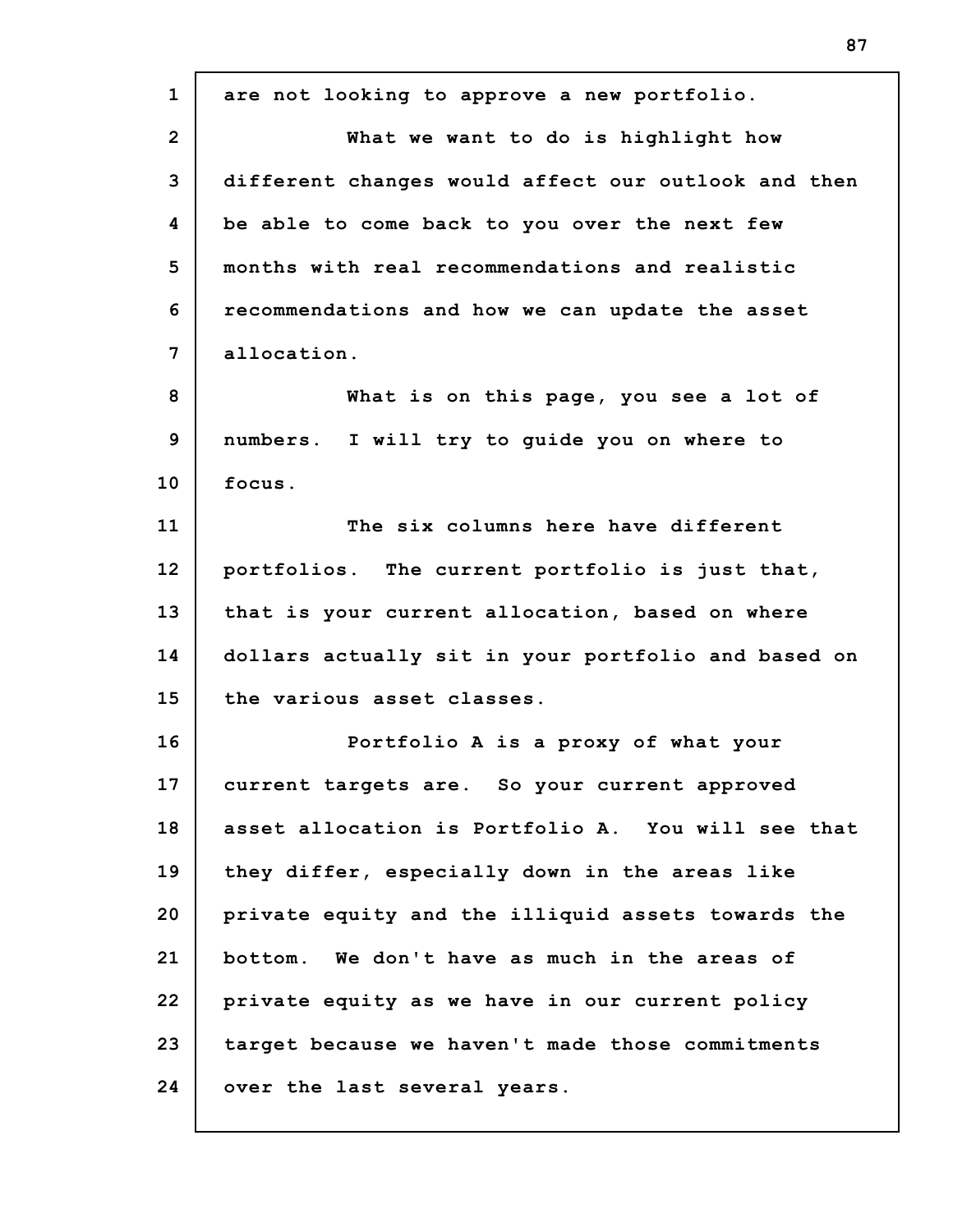**1 2 3 4 5 6 7 8 9 10 11 12 13 14 15 16 17 18 19 20 21 22 23 24 Portfolios B through E, that is just looking at different options. So these are where staff and Marquette had conversations about what portfolios highlight the different leverage that we could pull and then what would the hypothetical outcome be for those going forward. What we wanted to talk about was saying what can we change? What changes can we make right away to your portfolio and what changes would be maybe some longer term changes such as private equity. And as you go from Portfolio B through E, you will see a larger allocation to some of those illiquids. All of those portfolios have a little bit more allocated to, for example, infrastructure. You just heard about the opportunities in infrastructure, it is attractive. We can obviously talk about allocating a bit more capital there potentially over the next several years. It also starts to look at how do we move a little bit of money away from our core bond managers so we don't have as much exposure to the asset class I was just highlighting, that is only likely to give us very low returns, 1, 2 percent,**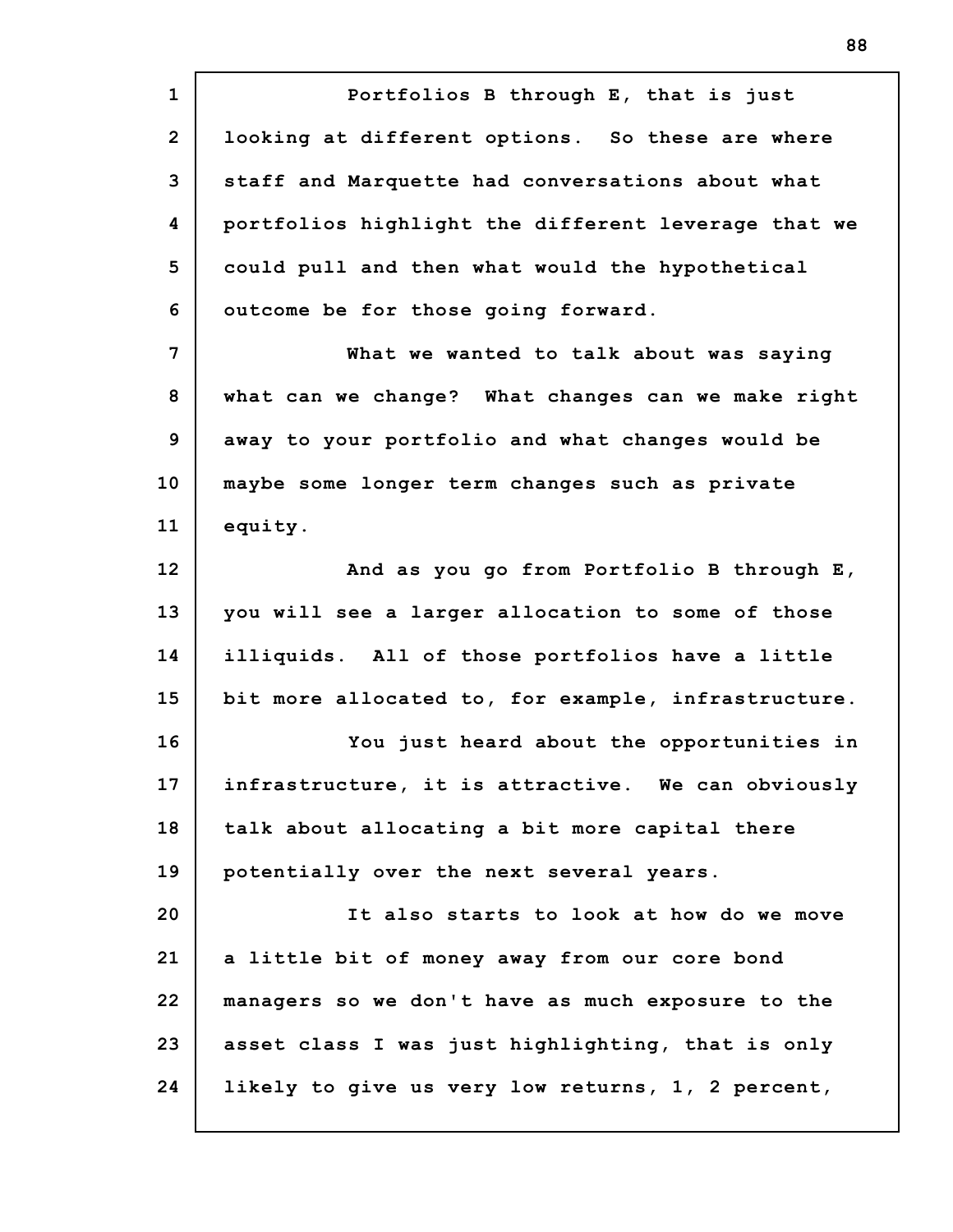**1 2 3 4 5 6 7 8 9 10 11 12 13 14 15 16 17 18 19 20 21 22 23 24 over the next several years. As we go forward to those different portfolios, it's just highlighting what the effects are. In those effects the outcome is in the table below that summary of portfolio characteristics. It shows that when we make these changes to the portfolios, when we run them through our model, it tells us what the potential returns are for the next ten years. Your current portfolio has an expected or potential return of 6.4 percent. The volatility or risk factor of 9.3 approximately. If you go over to Portfolio A, with the little bit more in private equity, and this is your current target, you can see it has a higher expected rate of return and the exact same risk figure. So this almost highlights it better than any other of the potential portfolios. If you just allocate enough back to the private equity space, it is already your current target. You have the potential to create a more efficient portfolio, with a higher return, and actually have basically a zero affect on your risk so it is not going to**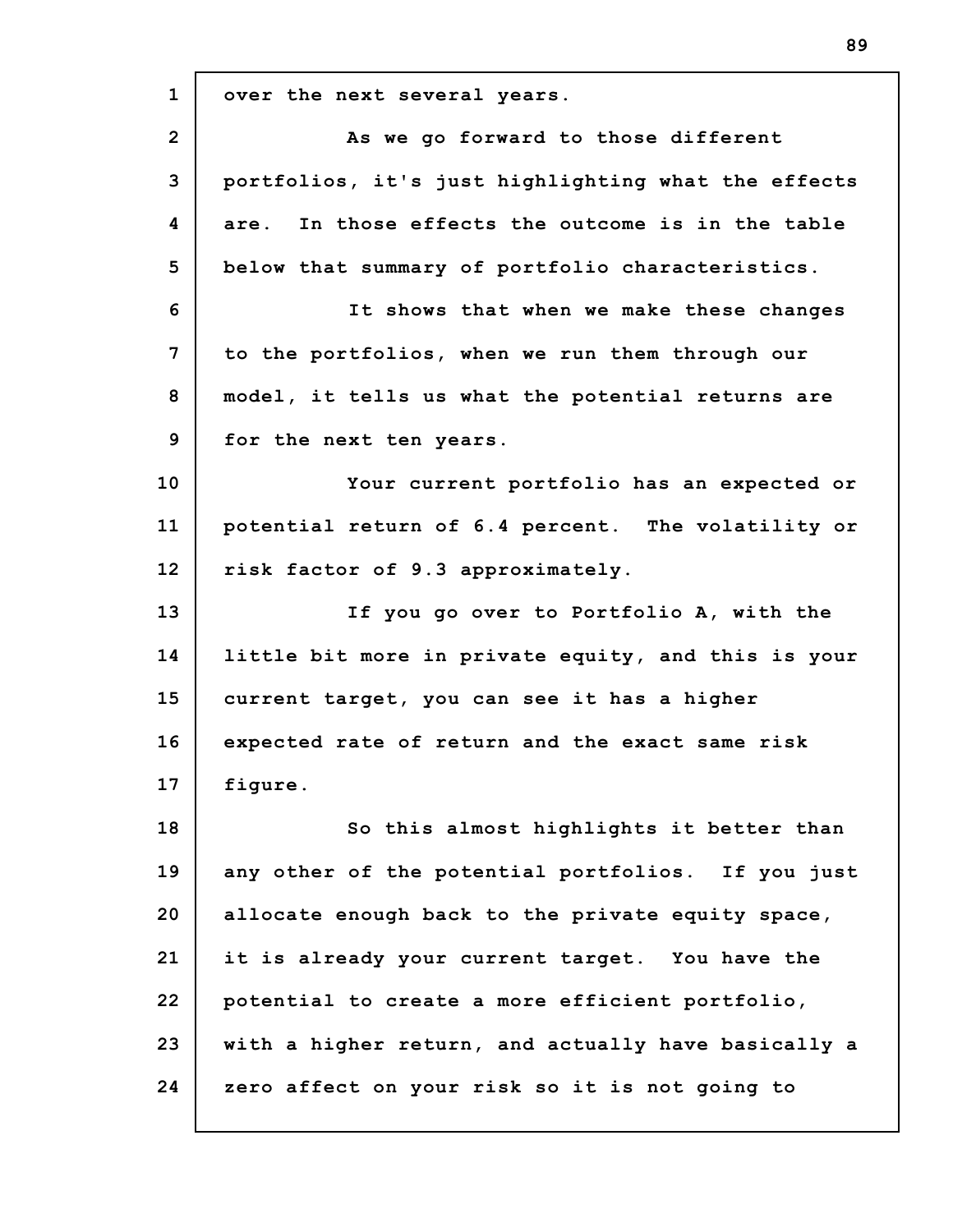**1 2 3 4 5 6 7 8 9 10 11 12 13 14 15 16 17 18 19 20 21 22 23 24 change your risk figure at all. As we look at some of those other portfolios, Portfolios B, C, D, the changes are slight within all of those. The takeaway is as we think about getting a higher rate of return you can always just increase equities. If you look at some of the portfolios, they increase equities on occasion or increase high yield bank loans in the higher income portfolios of fixed income, those are what is done in Portfolios B, C and D. PRESIDENT JOHNSON: Jamie, real quick, going to the portfolio, scroll down a little, with the returns and everything. What is really the biggest difference? Like I see Portfolio E, 6.87, highest number out of there, and the volatility is only slightly increased. I say slightly, from 9.28 to 9.57. What is the really ultimate volatility kind of jump with that and you still get a little bit extra return for your buck there? MR. WESNER: That kind of ratio or difference between return and risk that you were**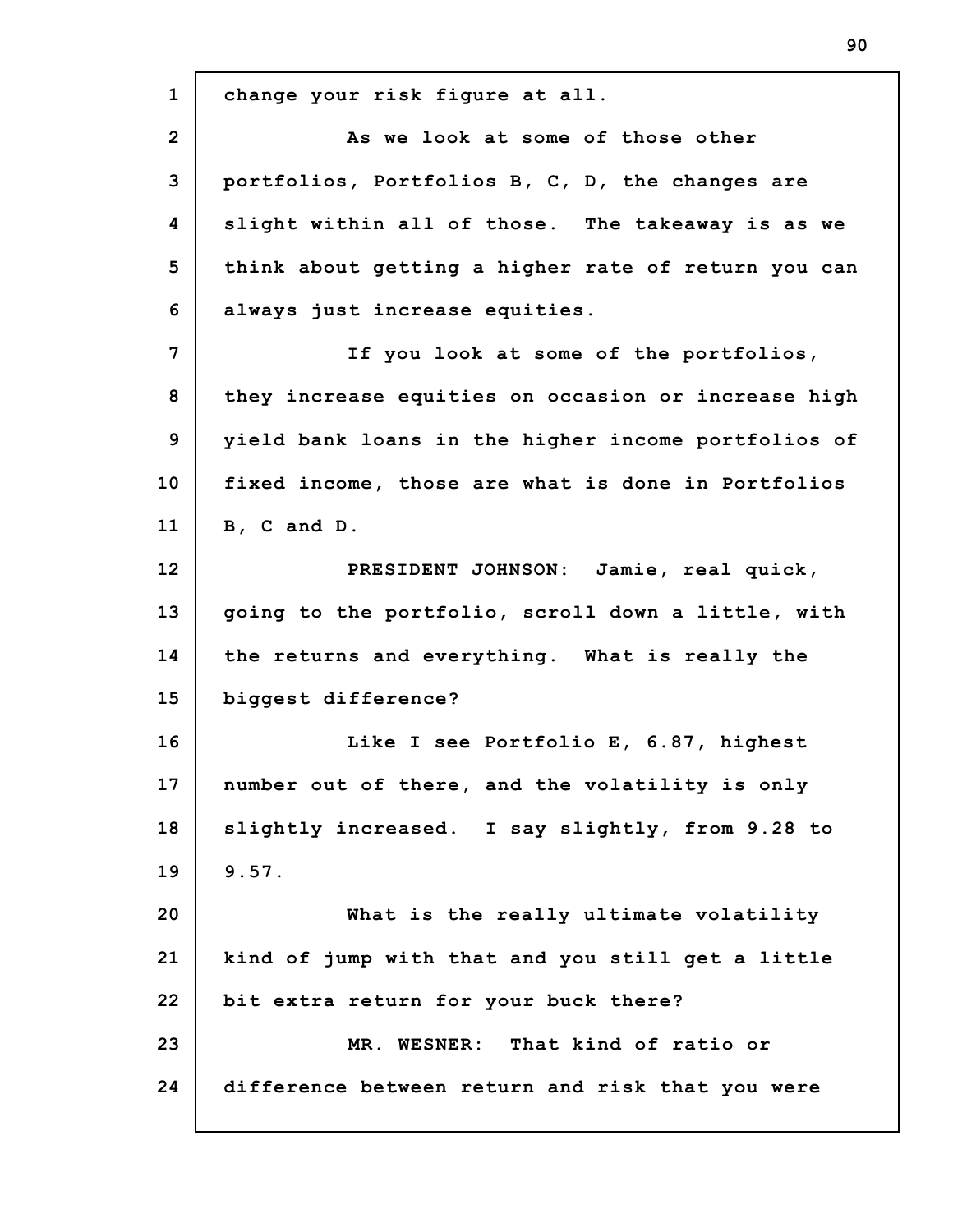| $\mathbf{1}$   | just highlighting is that bottom line there. So     |
|----------------|-----------------------------------------------------|
| $\overline{2}$ | the average return over average volatility, you see |
| 3              | those, that kind of decimal figure. In Portfolio    |
| 4              | E, higher is better in this row. Portfolio E does   |
| 5              | have the highest figure, it is .72. The next        |
| 6              | highest is actually your current target which is    |
| $7\phantom{.}$ | .71.                                                |
| 8              | How we get there and really what drives             |
| 9              | that portfolio -- your current target and Portfolio |
| 10             | E, they both have more in private equity, private   |
| 11             | debt. Portfolio E has a bit more in infrastructure  |
| 12             | and that really drives that risk adjusted return.   |
| 13             | Especially in Portfolio E, that also takes down     |
| 14             | fixed income by 3 percent. That is one of the       |
| 15             | biggest impacts you can have on performance,        |
| 16             | expected performances, is by reducing fixed income. |
| 17             | It is a balancing act because we can't              |
| 18             | reduce fixed income to zero because that is our     |
| 19             | liquidity, that is our kind of anchor of stability. |
| 20             | But when you have assets classes, like              |
| 21             | infrastructure or open-ended real estate, you can   |
| 22             | create other income alternatives, which gives us    |
| 23             | the potential to have that higher rate of return.   |
| 24             | Madam Treasurer, you brought up at the              |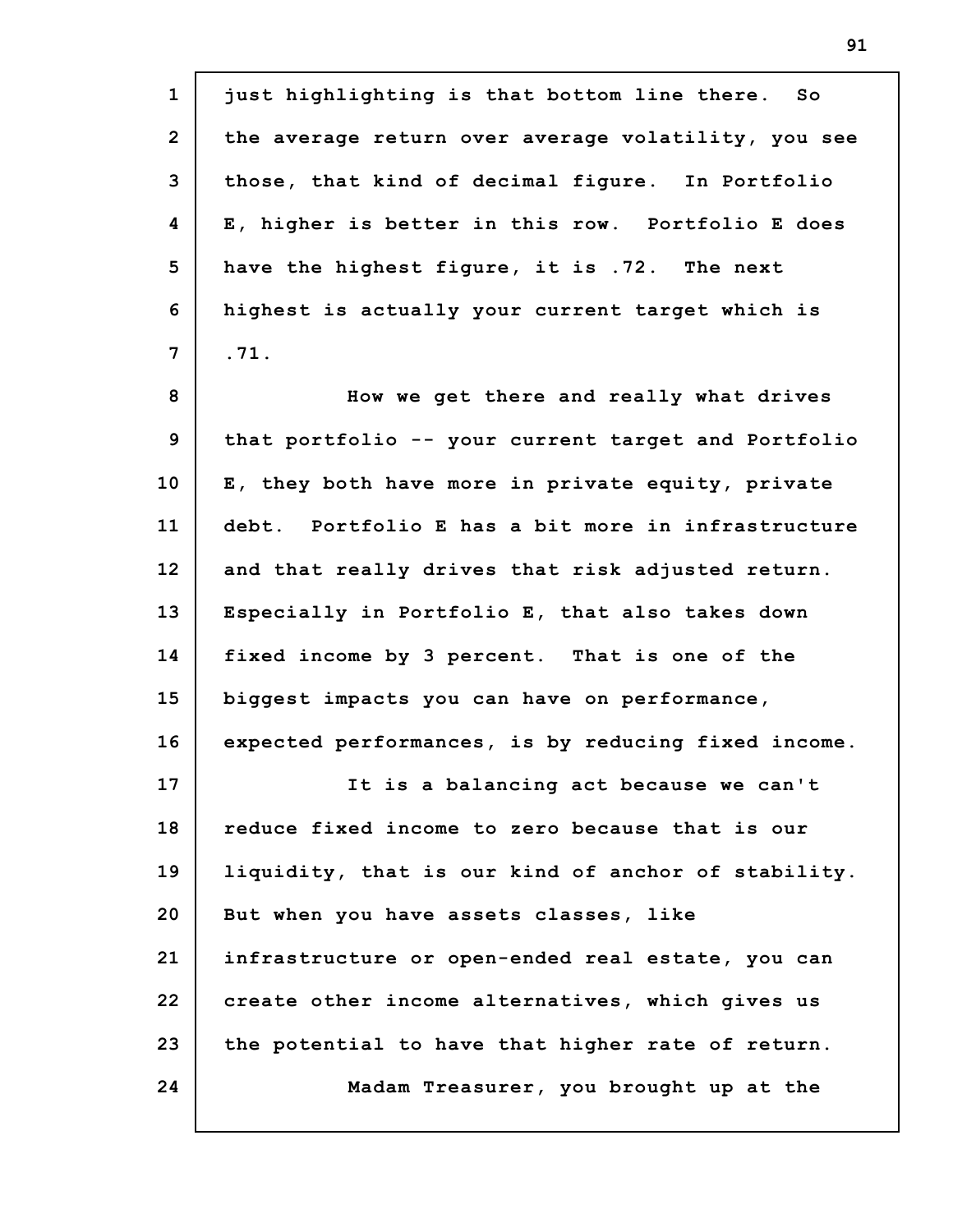| $\mathbf{1}$   | last meeting the comparison to the Laborers Pension |
|----------------|-----------------------------------------------------|
| $\overline{2}$ | Fund. The Laborers Pension Fund would almost be     |
| 3              | Portfolios F, G, H, something further out to the    |
| 4              | right. Where it has even more alternatives, more    |
| 5              | private equity, private debt. Its assumed rate of   |
| 6              | return from the same model for the same time period |
| 7              | is actually 7.4 percent because they take on more   |
| 8              | liquidity. They can do that because they have a     |
| 9              | bit better portfolio.                               |
| 10             | But I think the point that Steve and I              |
| 11             | and the team wanted to present to you today was we  |
| 12             | can go further to the right. We can take on some    |
| 13             | more illiquidity and it will increase your expected |
| 14             | rate of return and not meaningful effect your risk, |
| 15             | which is the ultimate goal of making sure we don't  |
| 16             | have a lot of volatility going forward.             |
| 17             | TRUSTEE CONYEARS-ERVIN: Also answering              |
| 18             | Trustee Johnson's question, if you go down a little |
| 19             | bit, the total illiquid assets do jump from         |
| 20             | 5 percent current, 7 percent, which should be our   |
| 21             | allocation. So let's look at just the 7 percent,    |
| 22             | it jumps from 7 percent to 11 percent. And, again,  |
| 23             | then that is more in the private equity             |
| 24             | infrastructure as you mentioned that Laborers       |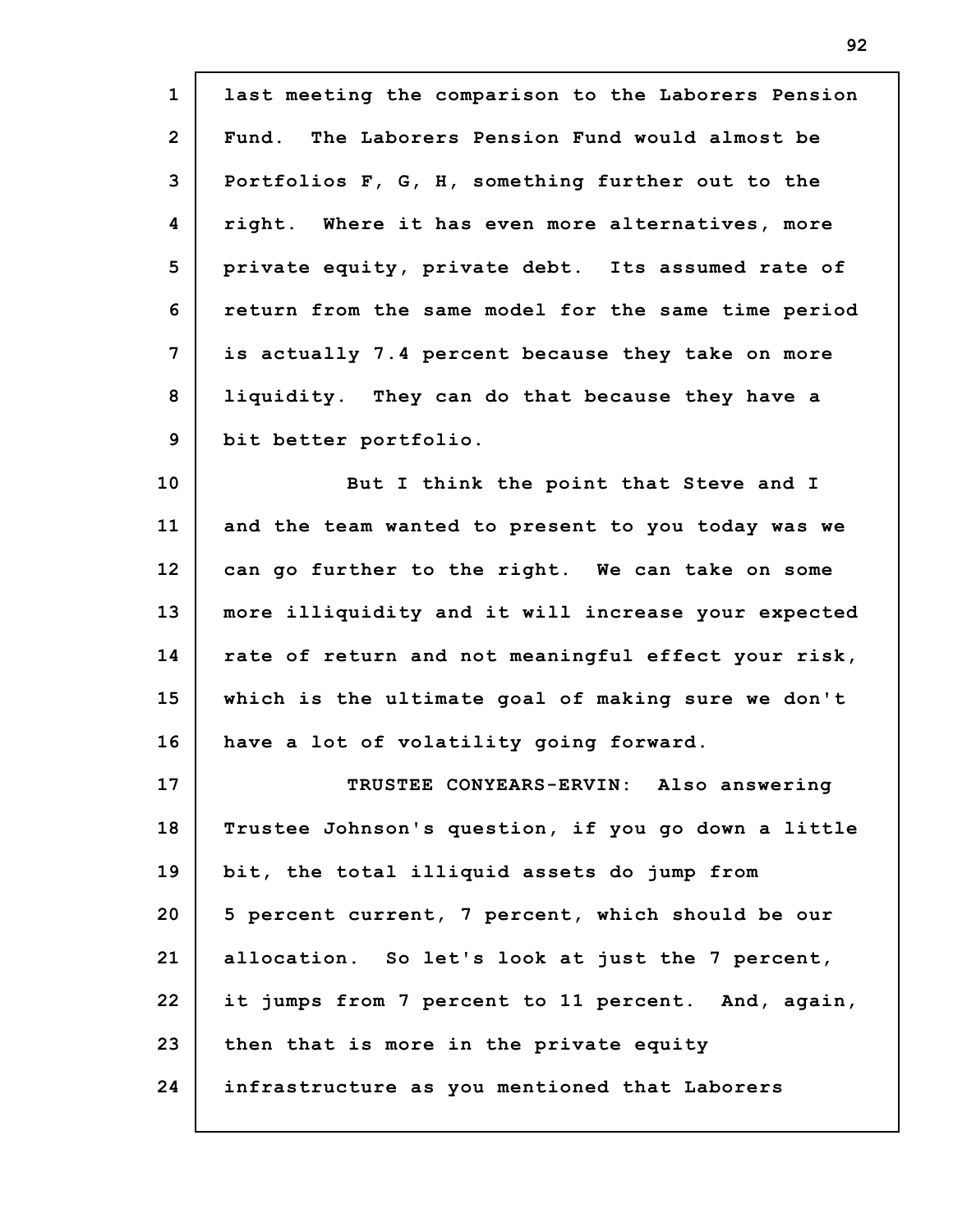**1 2 3 4 5 6 7 8 9 10 11 12 13 14 15 16 17 18 19 20 21 22 23 24 currently has and has even more in. If you look at 11 percent being illiquid assets, we still have -- even if we looked at Portfolio E, you still have over 20 percent in fixed income so you do have that availability for liquidity if need be. MR. WESNER: Under that illiquid section, that 11 percent, not all illiquid assets are created equal. So as you look at infrastructure, once again if you think back to the presentation earlier this morning, it does have a current distribution that you get so you have income. You have liquidity once you get through lockup periods and everything so you have liquidity there. And even private debt, it is different than private equity in that you get a faster return of capital. So the 4 percent private debt there does not necessarily have the exact same liquidity characteristics of private equity. Private equity, that money is invested and could be several years before you get that return of capital. So private debt, infrastructure and some of these other areas, opportunistic credit and some of the hedge funds area, they have equal**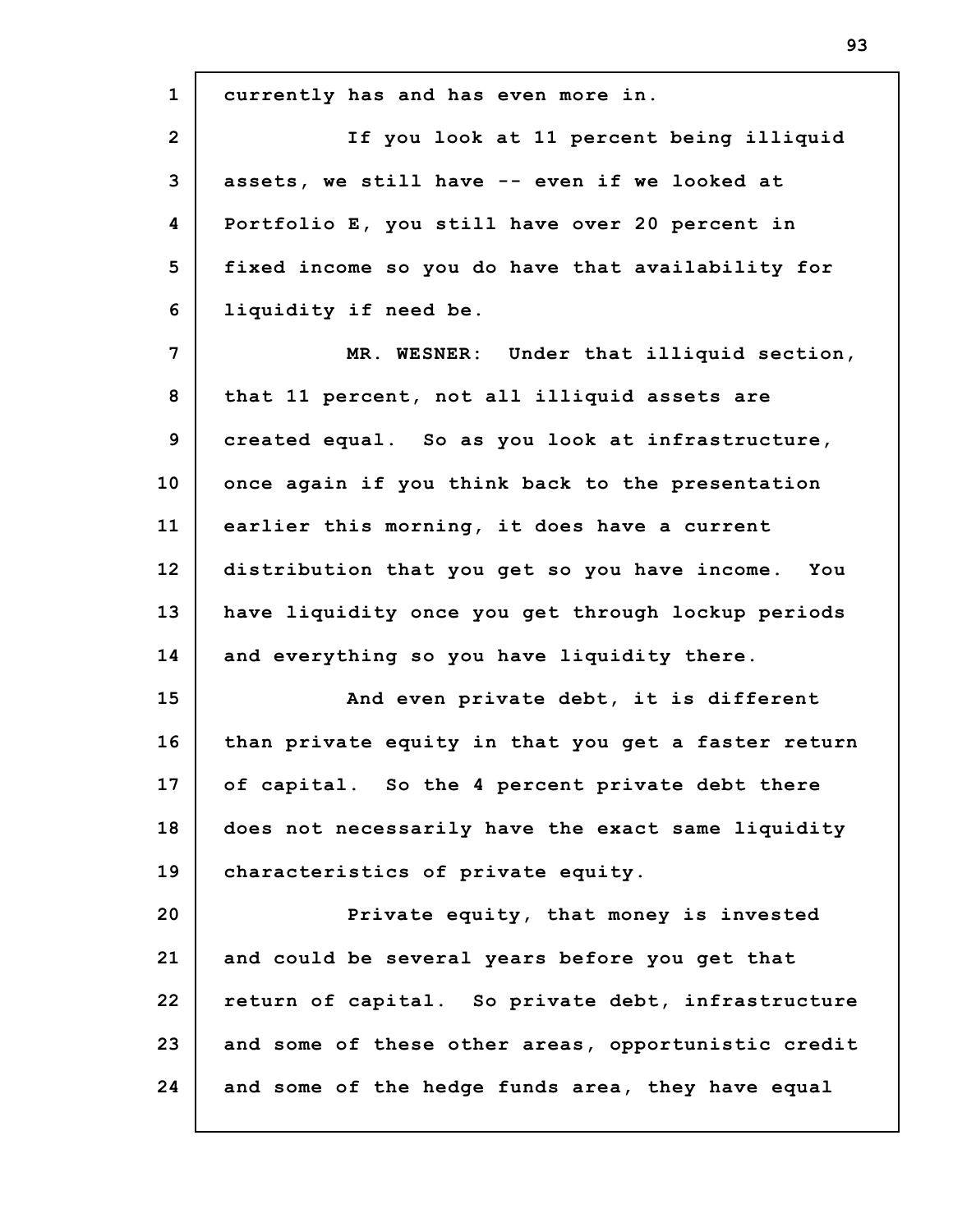| $\mathbf{1}$   | liquidity.                                         |
|----------------|----------------------------------------------------|
| $\overline{2}$ | 11 percent, I think that most people               |
| 3              | would look at 11 percent and say that that is not  |
| 4              | exposure to illiquid assets and it would be        |
| 5              | reasonable, especially with your improving cash    |
| 6              | flow profile.                                      |
| 7              | MR. YOON: Also keep in mind                        |
| 8              | infrastructure, we typically lump that into the    |
| 9              | real assets category. It would effectively be from |
| 10             | 5 percent to 8 percent just to kind of bring down  |
| 11             | the numbers a little bit from the percentage       |
| 12             | perspective. Certainly there is a lot of           |
| 13             | opportunities for us to explore.                   |
| 14             | MR. WESNER: Moving to some of the other            |
| 15             | page, we don't plan to go through all of these     |
| 16             | details.                                           |
| 17             | There is a lot more information on this            |
| 18             | page that highlights the risk. And actually I      |
| 19             | think a good takeaway from this page, I know there |
| 20             | is a lot of bars and numbers on this page, but the |
| 21             | takeaway from this page -- and they all have the   |
| 22             | figures, all the charts are about the same.        |
| 23             | If you wouldn't mind zooming in on one of          |
| 24             | them, either current or Portfolio A. It is that as |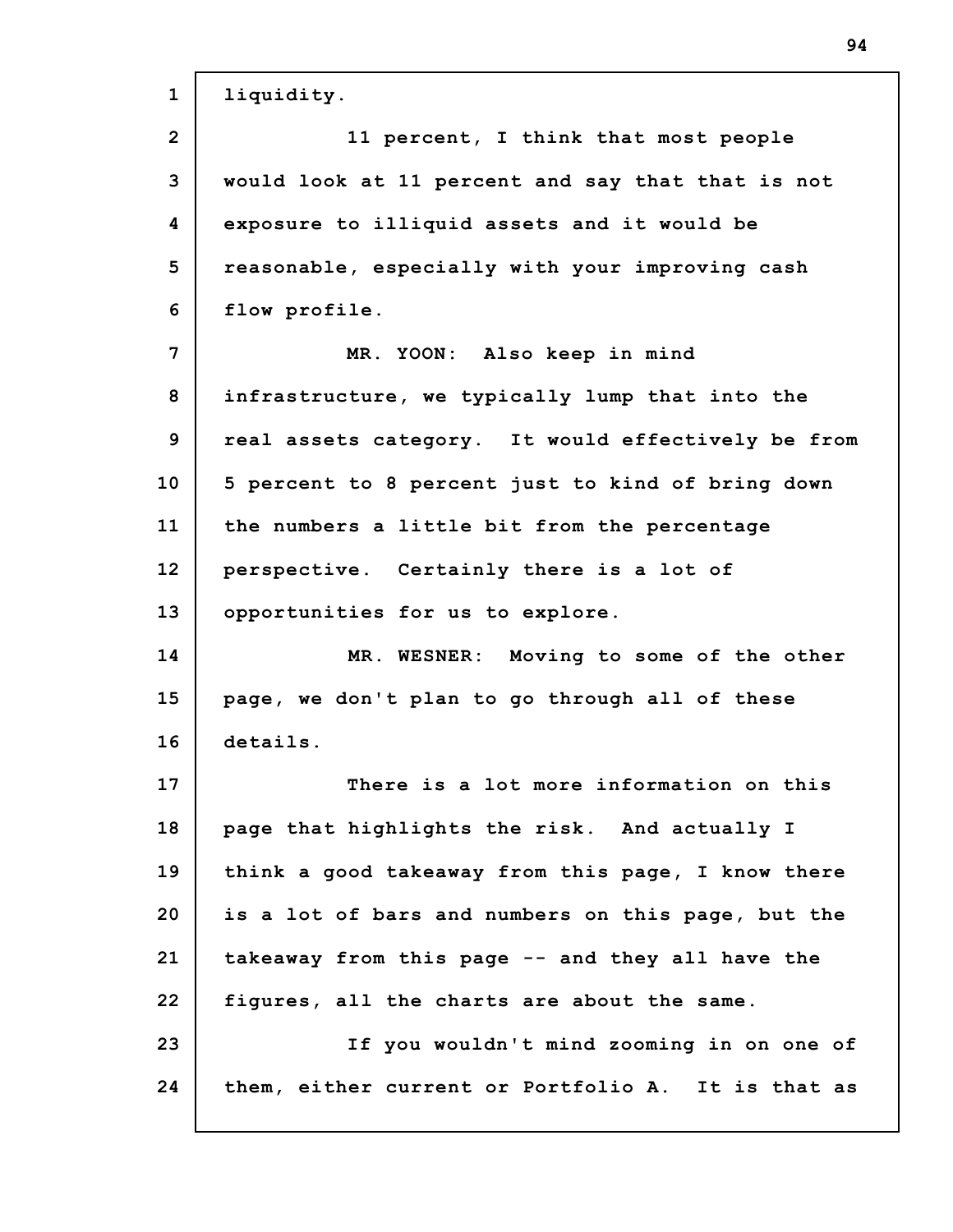| $\mathbf{1}$   | you look at the diamonds, the diamonds are telling  |
|----------------|-----------------------------------------------------|
| $\overline{2}$ | us how much do we have allocated to the asset       |
| 3              | class.                                              |
| 4              | If you look at the current chart, that              |
| 5              | diamond is about 25 percent, 26 percent allocated   |
| 6              | to fixed income. What the bars tells us below that  |
| $\overline{7}$ | diamond is that 20 percent in fixed income in your  |
| 8              | portfolio, it only contributes 8 percent of your    |
| 9              | return, which is the blue bar, and only 3 percent   |
| 10             | of your risk. So you have a big chunk of your       |
| 11             | portfolio, 26 percent, that's not contributing very |
| 12             | much to your portfolio in terms of performance.     |
| 13             | If you look at the two equity sections to           |
| 14             | the right of that, U.S. equity, you have about      |
| 15             | again a 25 percent allocation to U.S. equity. 30    |
| 16             | percent of your portfolio, which creates doing more |
| 17             | work, 25 percent of the assets giving you 30        |
| 18             | percent of your return, but it is generating 45     |
| 19             | percent of your risk.                               |
| 20             | Same thing with international.                      |
| 21             | International is giving you 46 percent of your      |
| 22             | risk. So it's just the point is fixed income        |
| 23             | doesn't give you much return. It also doesn't give  |
| 24             | you much risk. Equity gives you a lot of return     |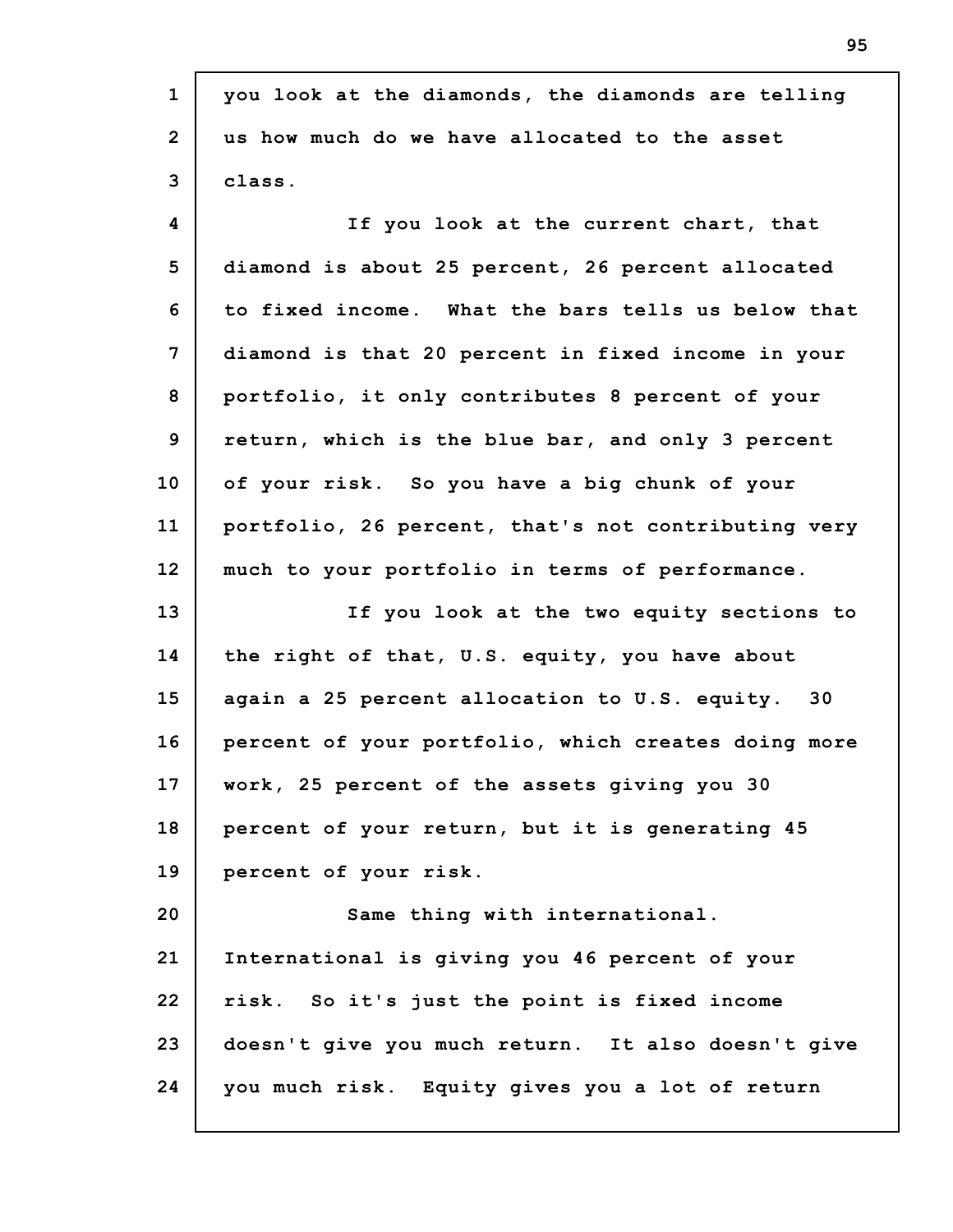| $\mathbf{1}$   | but it gives you a lot of risk as well.             |
|----------------|-----------------------------------------------------|
| $\overline{2}$ | The idea is some of those alternatives,             |
| 3              | especially the private equities, private debts, can |
| 4              | give you more return with less risk. That is one    |
| 5              | of the important things to look at for those asset  |
| 6              | classes.                                            |
| 7              | The takeaway again is if the trustees are           |
| 8              | comfortable with the consultant and staff coming    |
| 9              | back to you with more portfolios that would         |
| 10             | actually be something you could take action upon in |
| 11             | changing your asset allocation and making new       |
| 12             | commitments. Small but meaningful commitments to    |
| 13             | alternative asset classes. We would like the        |
| 14             | opportunity to come back to you and give you those  |
| 15             | recommendations.                                    |
| 16             | PRESIDENT JOHNSON:<br>That is something             |
| 17             | that would be worth looking at.                     |
| 18             | MR. WESNER: As you think about the                  |
| 19             | different portfolios, the goal is to make a more    |
| 20             | efficient portfolio.                                |
| 21             | I will be very straightforward with you.            |
| 22             | In your portfolio, we won't come back with a        |
| 23             | portfolio recommendation to you that is going to    |
| 24             | necessarily look like the fire portfolio because    |
|                |                                                     |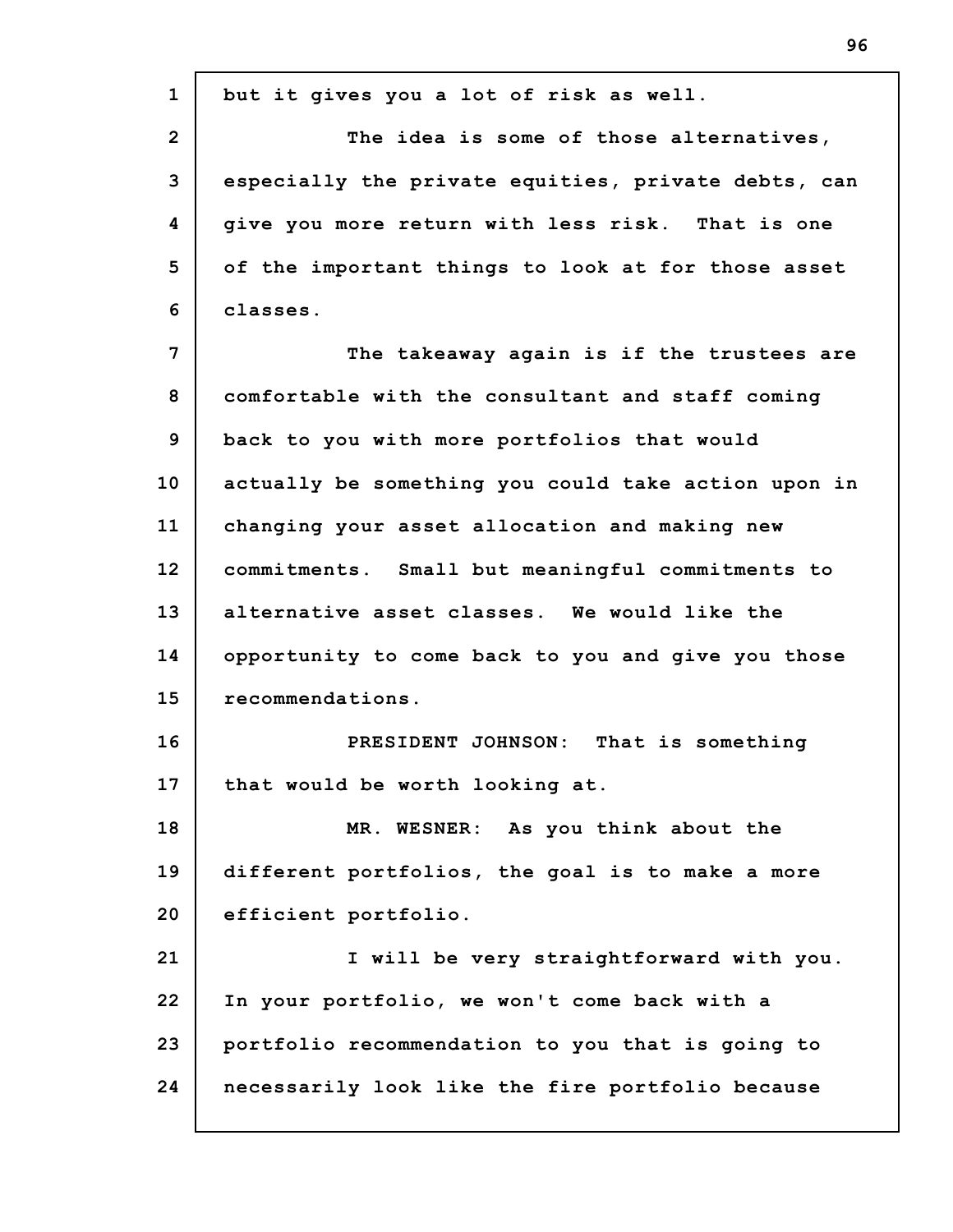| $\mathbf{1}$   | that has a lot of equities. It has a lot more       |
|----------------|-----------------------------------------------------|
| $\overline{2}$ | upside but it has a lot more volatility.            |
| 3              | The focus here is really building a                 |
| 4              | portfolio that maybe looks a bit more like the      |
| 5              | Laborers portfolio, that can have more              |
| 6              | alternatives, more private equity, private debt,    |
| $\overline{7}$ | and just create that bigger upside without changing |
| 8              | your risk.                                          |
| 9              | Again, we want to put you in the position           |
| 10             | where the Municipal Fund is among the top           |
| 11             | performers amongst its sister plans.                |
| 12             | MR. YOON: We will come back with more               |
| 13             | concrete options for the trustees to take a look    |
| 14             | at.                                                 |
| 15             | Just being on this page, we're certainly            |
| 16             | not suggesting that we increase our equity risk     |
| 17             | more than where we are just to look like a fire or  |
| 18             | police.                                             |
| 19             | And I think our portfolio has some room             |
| 20             | for improvement within certain assets classes that  |
| 21             | we have here. Such as fixed income that I will go   |
| 22             | over shortly and other asset classes in private     |
| 23             | markets as well. We will definitely come back to    |
| 24             | you with the options.                               |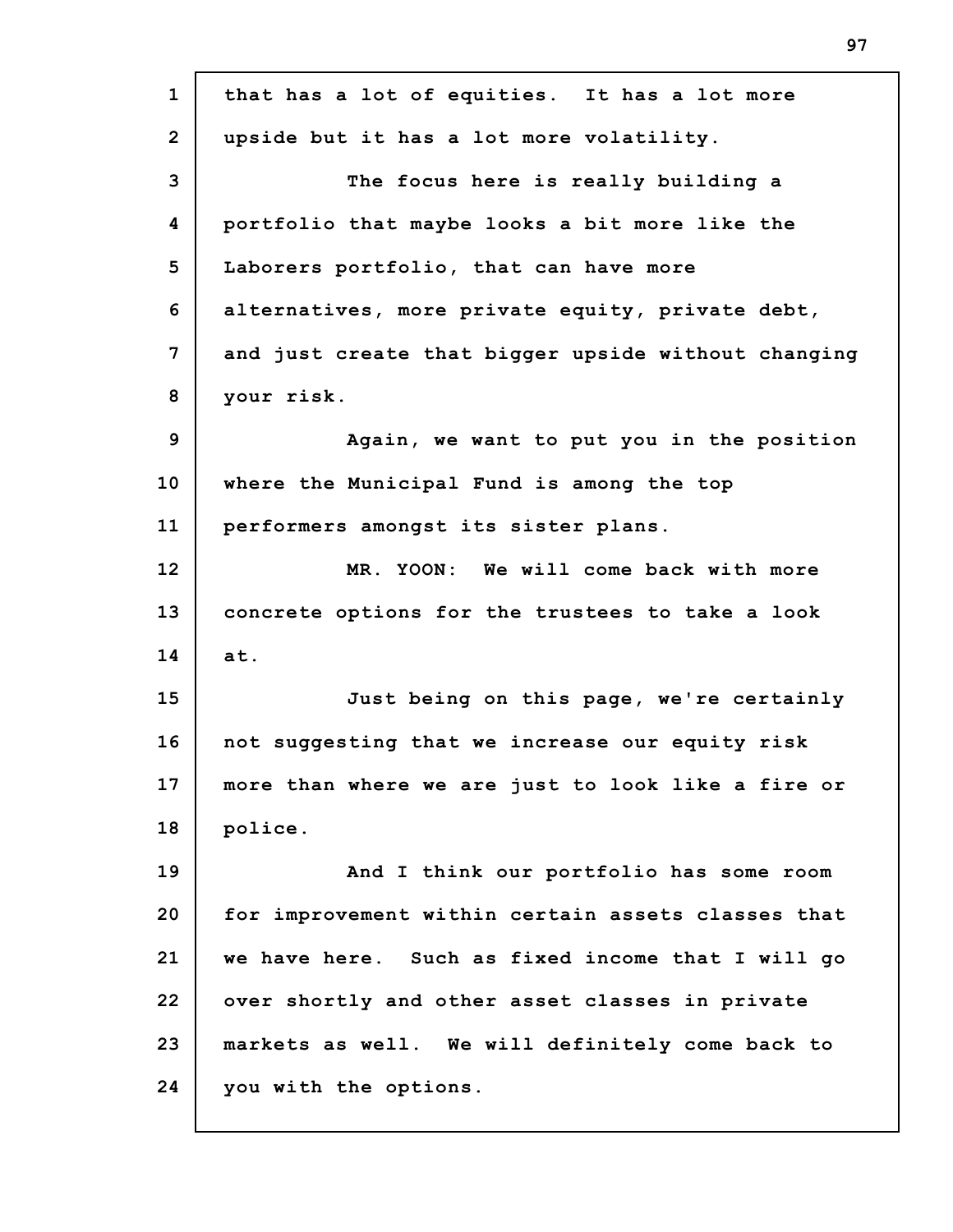**1 2 3 4 5 6 7 8 9 10 11 12 13 14 15 16 17 18 19 20 21 22 23 24 MR. WESNER: The rest of the pages we are not going to go through. Additional pages from the Asset Allocation Study or from our stress test, which is kind of an add-on to the Asset Allocation Study. I want to make sure the trustees realize that there is a lot that goes into this analysis and that we want to make sure we are presenting you with portfolios that don't change your risk portfolio and fit within your cash flow parameters. At the end of the day, we want to give you the highest opportunity to outperform in strong markets. But when we have a down market, we want to make sure we can minimize the downside. We talk a lot about the average, that highlighted bar there, that 50 percent bar, the median. This is saying over the next ten years, with the different portfolios and your cash flows built in, what would be the future value of your portfolio. You can see that Portfolio E is the highest at 4.1 billion. What is important here is that if we have a really poor economic environment, the markets do poorly and we realize the fifth percentile**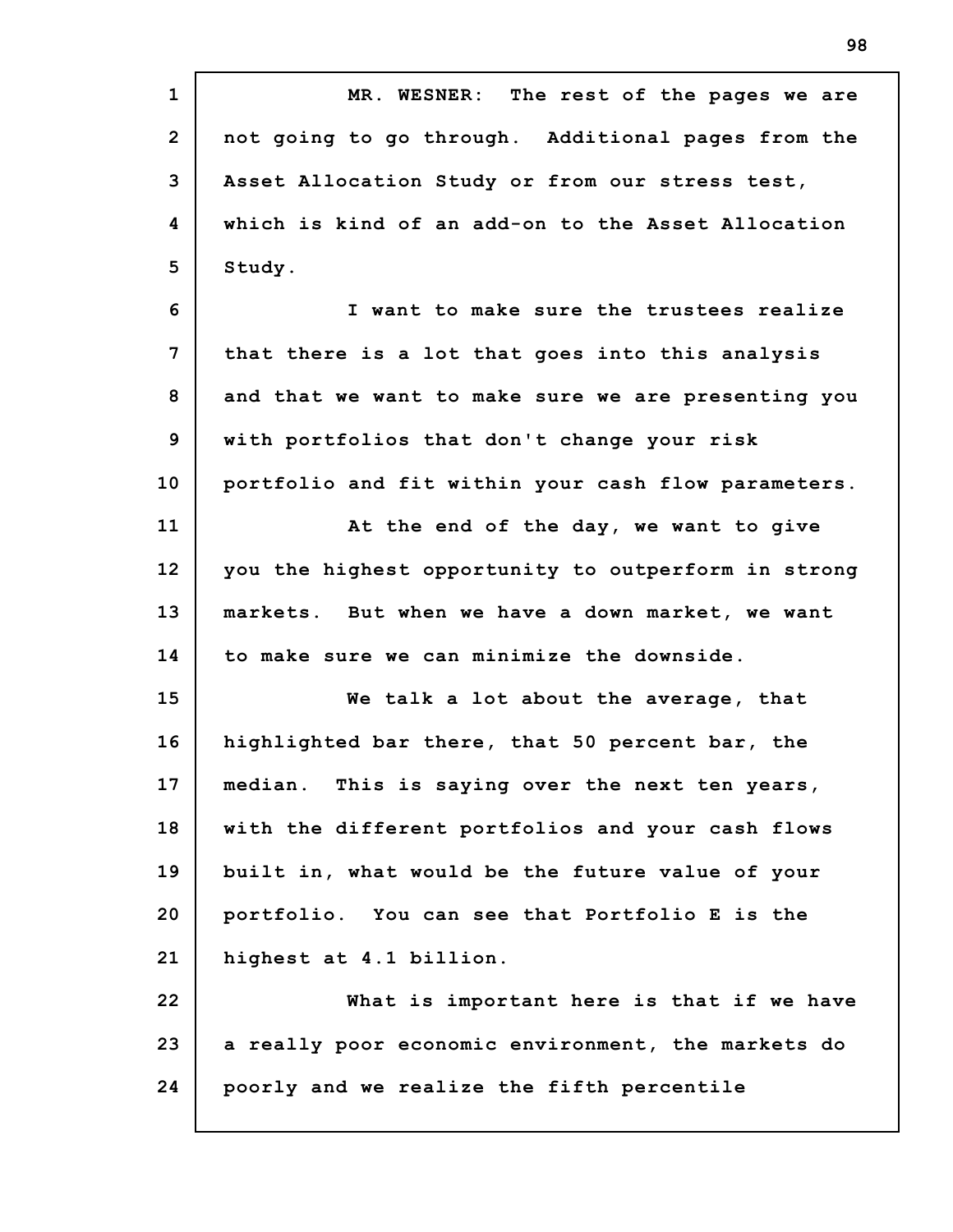| $\mathbf{1}$   | performance. So weak performance over the next ten  |
|----------------|-----------------------------------------------------|
| $\overline{2}$ | years for all asset classes and you are up in that  |
| 3              | row.                                                |
| 4              | Well, the thing is your Portfolio $E_t$             |
| 5              | which has the best outcome on average, also has the |
| 6              | best outcome in a poor environment. That is saying  |
| $\overline{7}$ | that if investments are really weak, Portfolio E is |
| 8              | going to protect on the downsides of that. That is  |
| 9              | what we really want to focus on is a portfolio that |
| 10             | can be more efficient. Do better on average but     |
| 11             | also protect you on the downside.                   |
| 12             | Portfolios C and D, for example, with               |
| 13             | more equities, if you have a poor economic          |
| 14             | environment, those portfolios are going to lose you |
| 15             | another \$250 million compared to Portfolio E. I    |
| 16             | think that is really an important takeaway.         |
| 17             | If you have the equity market is up 20              |
| 18             | percent on average over the next ten years, yeah,   |
| 19             | Portfolio D will also be the best performer, but    |
| 20             | the likelihood of that is relatively low. We want   |
| 21             | to plan for the average, plan for the market. But   |
| 22             | if that situation comes through, you are still      |
| 23             | protected on the downside.                          |
| 24             | So, again, we will review this with                 |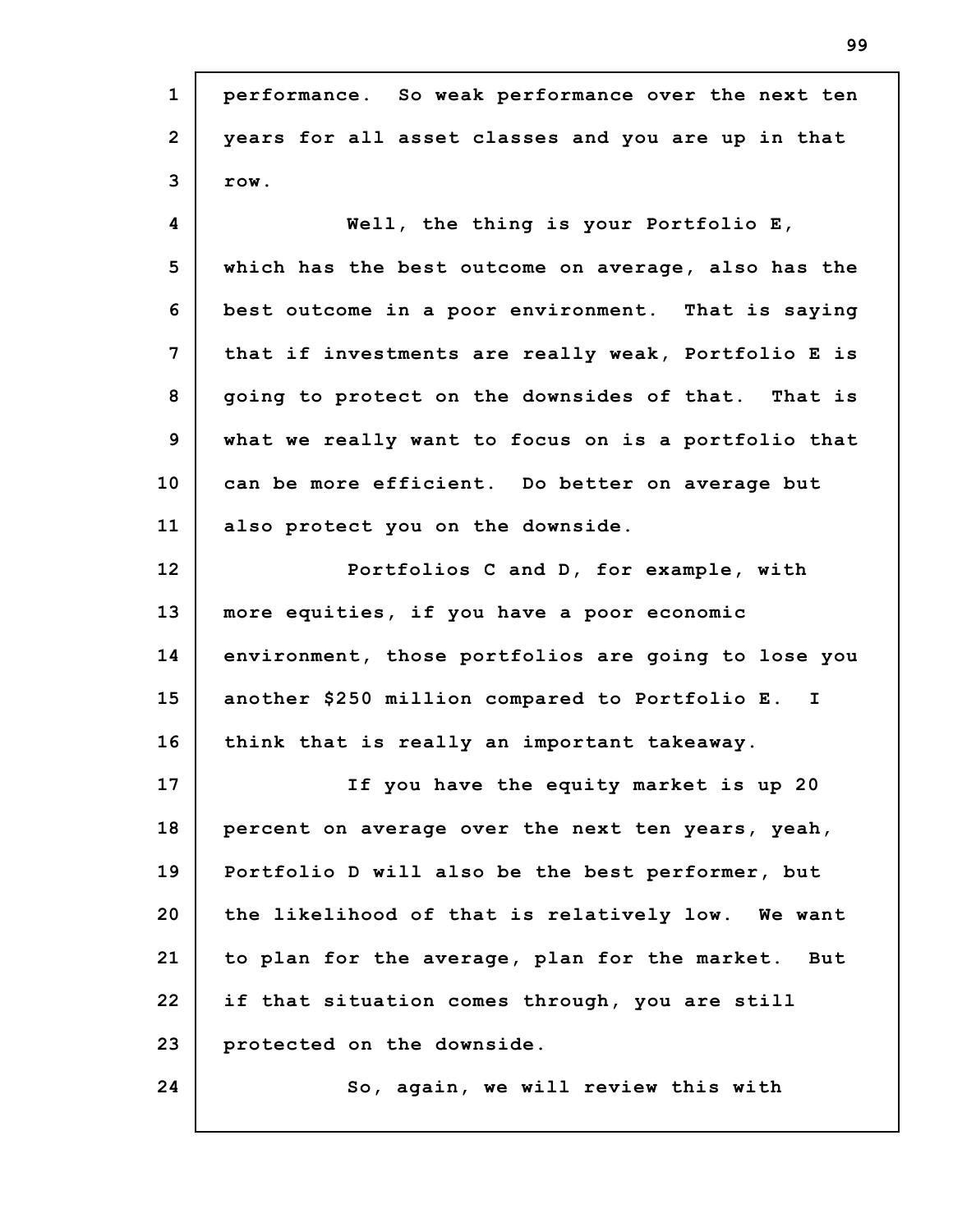**1 2 3 4 5 6 7 8 9 10 11 12 13 14 15 16 17 18 19 20 21 22 23 24 updated portfolios at a future meeting likely into April or May. We won't be doing this at the regularly scheduled meeting in a few weeks. Again, I think we can come back to you with some better options and ways to adjust your portfolio for the future. MR. YOON: Any questions at this point on the asset allocation? MR. PRESIDENT: I don't. I appreciate the work you guys have done on this. MR. YOON: Thank you. The takeaway is that we'll come back within the next couple of months with robust asset allocation options for the trustees to consider. TRUSTEE SONI: Thank you, Steve and Jamie. I think this was extremely informative and it gives us enough details to understand what are the weights in our current portfolio and where we need to concentrate so for me it was very helpful. MR. YOON: Thank you. Trustee Degnan, I know this was a whole new thing for you, if you have any other followup questions, please do reach out to me directly or anybody on this matter.**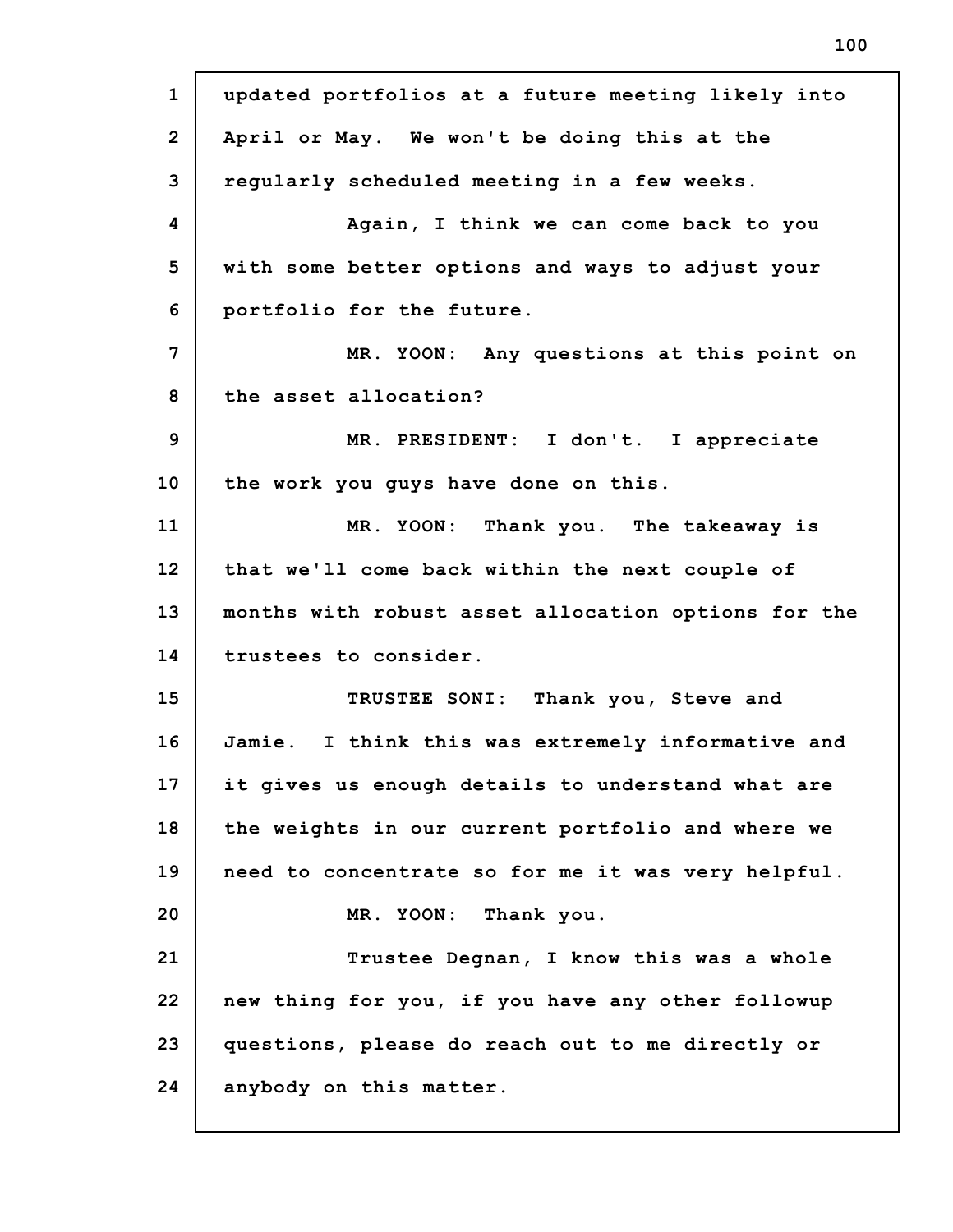| $\mathbf{1}$   | Thank you. I appreciate<br>TRUSTEE DEGNAN:          |
|----------------|-----------------------------------------------------|
| $\overline{2}$ | it.                                                 |
| 3              | MR. YOON: Next we will quickly go over              |
| 4              | the cash flow pro forma that we have here.          |
| 5              | This highlights the February balance that           |
| 6              | we include the first installment of the City        |
| 7              | contributions that we received 60 million early on. |
| 8              | So that 60 million is embedded in this 103 million  |
| 9              | and we received 97 million on the 26th of February. |
| 10             | Then we expect 157 million to come in, in March,    |
| 11             | which is the full amount of the first installment.  |
| 12             | The second installment comes in around August.      |
| 13             | This basically shows you where we are at            |
| 14             | and how soon those monies will dry up. Marquette    |
| 15             | and myself have discussed whether there is an       |
| 16             | opportunity for us to redeploy and put some of      |
| 17             | these money to work but with the uncertainty in the |
| 18             | market and certainly -- I don't know if we are      |
| 19             | going to see another strong market like 2021 coming |
| 20             | out of Covid. We have felt that it was more         |
| 21             | prudent for us to hold that money in a STIFF, which |
| 22             | is a short term investment vehicle, and remain in   |
| 23             |                                                     |
|                | cash balances.                                      |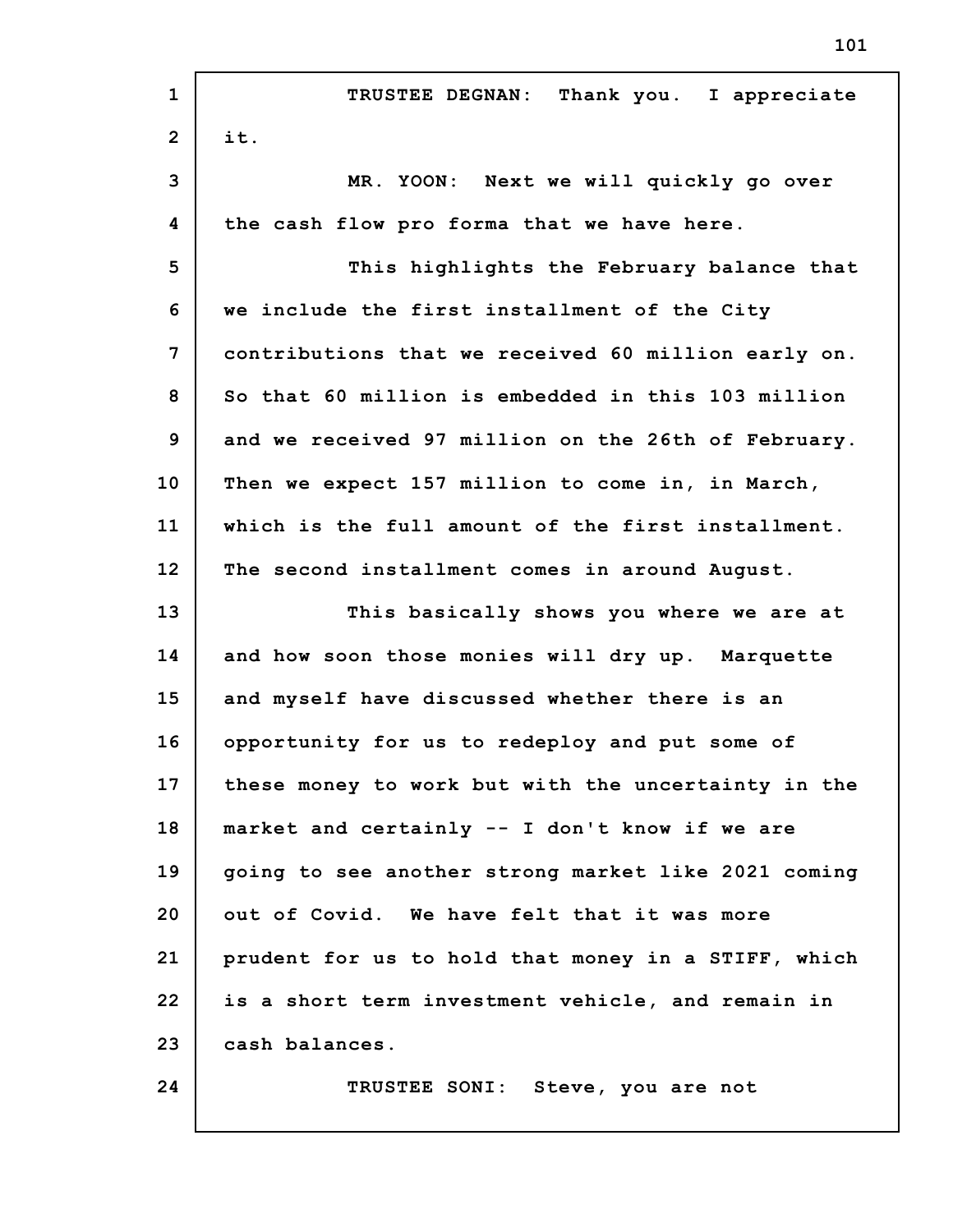**1 2 3 4 5 6 7 8 9 10 11 12 13 14 15 16 17 18 19 20 21 22 23 24 counting any property tax money that would be coming in it looks like. MR. YOON: Is 157 million in March not counting property taxes? TRUSTEE SONI: That should be the amount that we would have -- let me double check. I think that should be the remaining amount that we owe for our current year. What would be helpful, even before we present here, we should probably go through this together just because things keep changing in terms of cash flow and the timing with the Cook County Treasurer's office so I want to make sure that we are on the same page. MR. YOON: Absolutely. TRUSTEE SONI: This amount is not including any property taxes that would be coming. MR. YOON: Understood. We will definitely go back and recapture that and I will have a conversation with you offline. TRUSTEE SONI: I think we should do a regular cadence before the meetings so we should just go through this together so we make sure there's nothing missing since things change. That**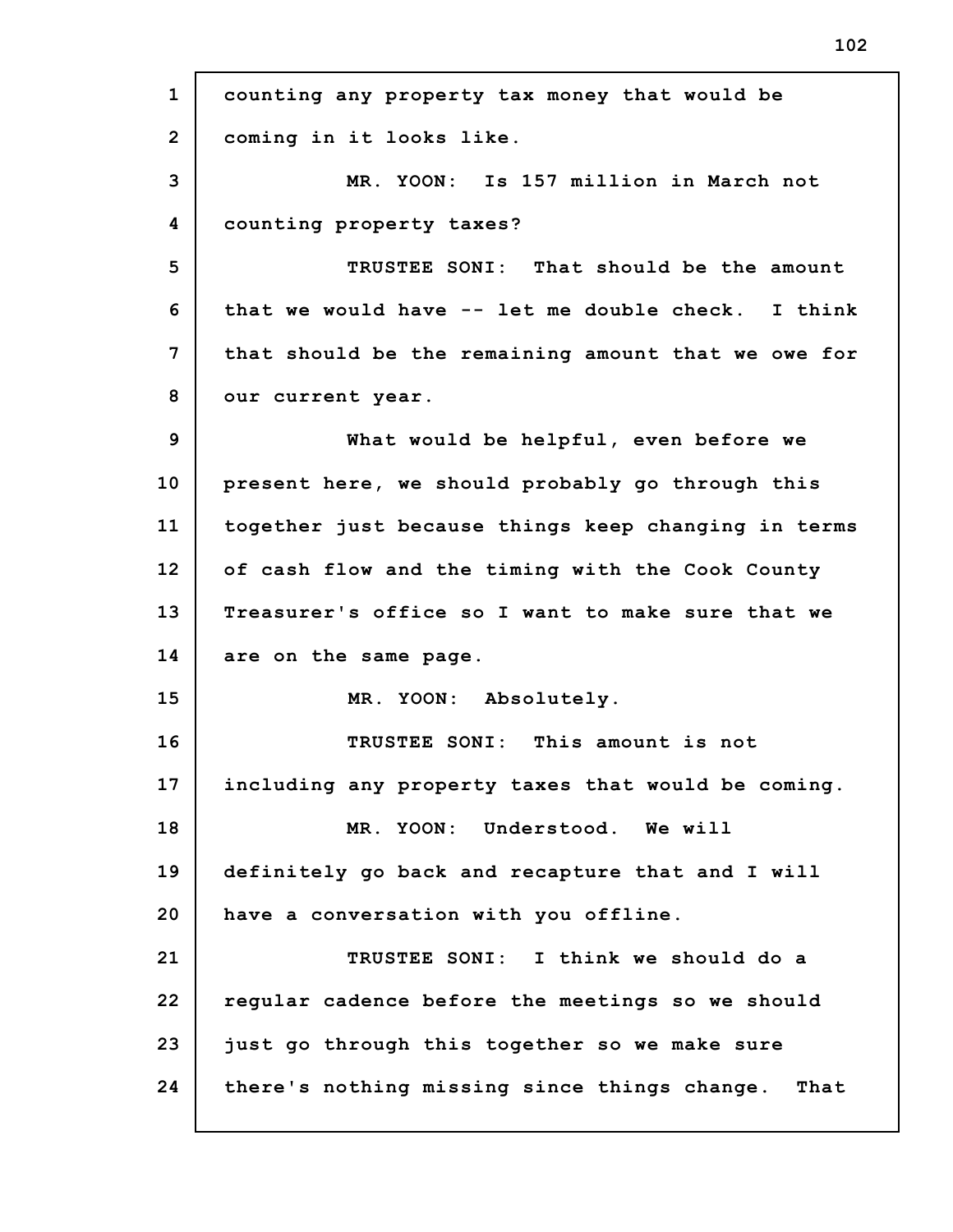| $\mathbf{1}$   | way the whole Fund, the Board, has a full picture   |
|----------------|-----------------------------------------------------|
| $\overline{2}$ | of what is coming down the pipeline.                |
| 3              | MR. YOON: Absolutely. My apologies.                 |
| 4              | TRUSTEE SONI: No, that's fine.                      |
| 5              | MR. YOON: The next slide is my                      |
| 6              | presentation just basically showcasing the Roadmap  |
| 7              | that we have in plan.                               |
| 8              | Obviously, the first item on here is the            |
| 9              | Q3 timeline for small cap strategy. If the Board    |
| 10             | decides to move away from Nuveen Asset Management,  |
| 11             | who has been on watch since last year and who is    |
| 12             | coming up on three years of underperformance or if  |
| 13             | they don't turnaround sooner or if the Board just   |
| 14             | runs out of patience, we have a plan to consider a  |
| 15             | RFP for small cap.                                  |
| 16             | We were thinking of tilting more to a               |
| 17             | core rather than having a value or growth tilt.     |
| 18             | Core eliminates a market timing and provides more   |
| 19             | consistent performance over different market cycles |
| 20             | so we felt it was a more prudent option for our     |
| 21             | portfolio. So that is one item, possibly, if the    |
| 22             | Board decides to go that route.                     |
| 23             | And then Q4 2-21, there are several items           |
| 24             | on here. Multi asset credit strategy is something   |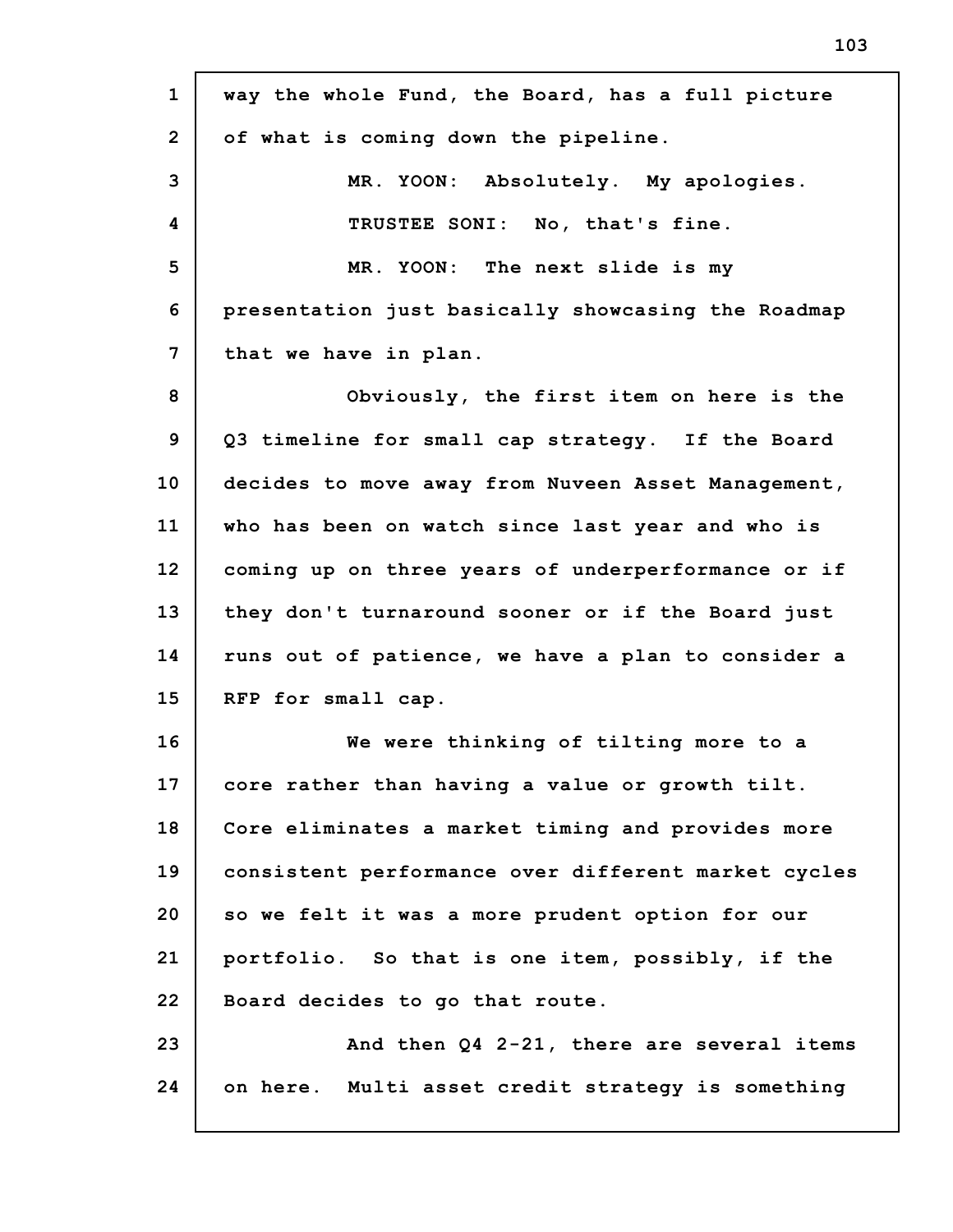| $\mathbf{1}$   | that I have been discussing for some time now. We   |
|----------------|-----------------------------------------------------|
| $\overline{2}$ | felt that this was an appropriate time for us to    |
| 3              | get into it.                                        |
| 4              | We have a, obviously, high amount of                |
| 5              | money in our fixed income ties to our core. It may  |
| 6              | be an opportunity for us to kind of take that down  |
| 7              | or even look at diversifying our credit bucket that |
| 8              | we have.                                            |
| 9              | If you look at our credit bucket, it is             |
| 10             | high yield and bank loans. We have a static         |
| 11             | allocation there. We are not a market timer by any  |
| 12             | means and we want to get that flexibility to rotate |
| 13             | market sectors in different market conditions for   |
| 14             | managers to do and that falls within the            |
| 15             | opportunistic credit bucket that Jamie had          |
| 16             | mentioned earlier within our Asset Allocation       |
| 17             | Study. It has an attractive risk adjusted return    |
| 18             | and it will be attractive in a low yield            |
| 19             | environment.                                        |
| 20             | Alongside of that, and as we were                   |
| 21             | thinking MAC strategy, one thing that I came across |
| 22             | is that Attucks Asset Management, our emerging      |
| 23             | manager managers, their growth has been more on the |
| 24             | fixed income side and more on the credit side.      |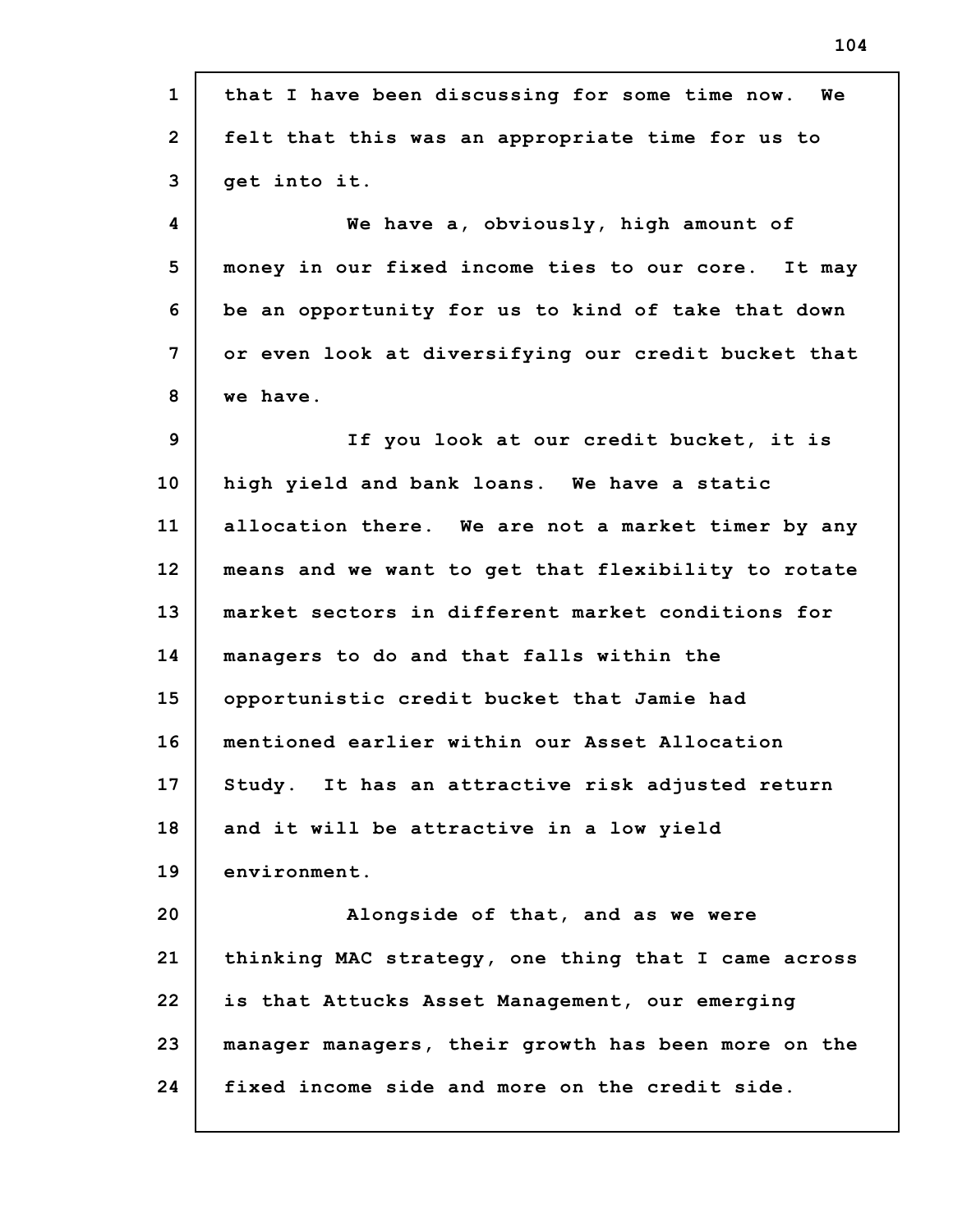**1 2 3 4 5 6 7 8 9 10 11 12 13 14 15 16 17 18 19 20 21 22 23 24 Historically emerging managers have played a lot in the core assets of fixed income but recently there has been a lot of uprise in the outtake in the credit space and there is some opportunities there. If everything works out and everything looks good, with the Board's permission I would like to consider expanding our relationship with Attucks on the EMOM platform to include a possibility of including credit strategies within their emerging manager platform. The next thing is the ultra-short fixed income. This is another different shading product relative to a STIFF. STIFF is what we have with our custodian. It is an overnight fund. We deposit, we earn yields, and then that is essentially our cash balance. We want to utilize something like ultra-short, which is a really, really short duration to possibly get some little yield. Especially when we are looking at our situation like we presented earlier about our cash balances. We're not able to deploy that asset out to equities or any other credit possibilities there so we want**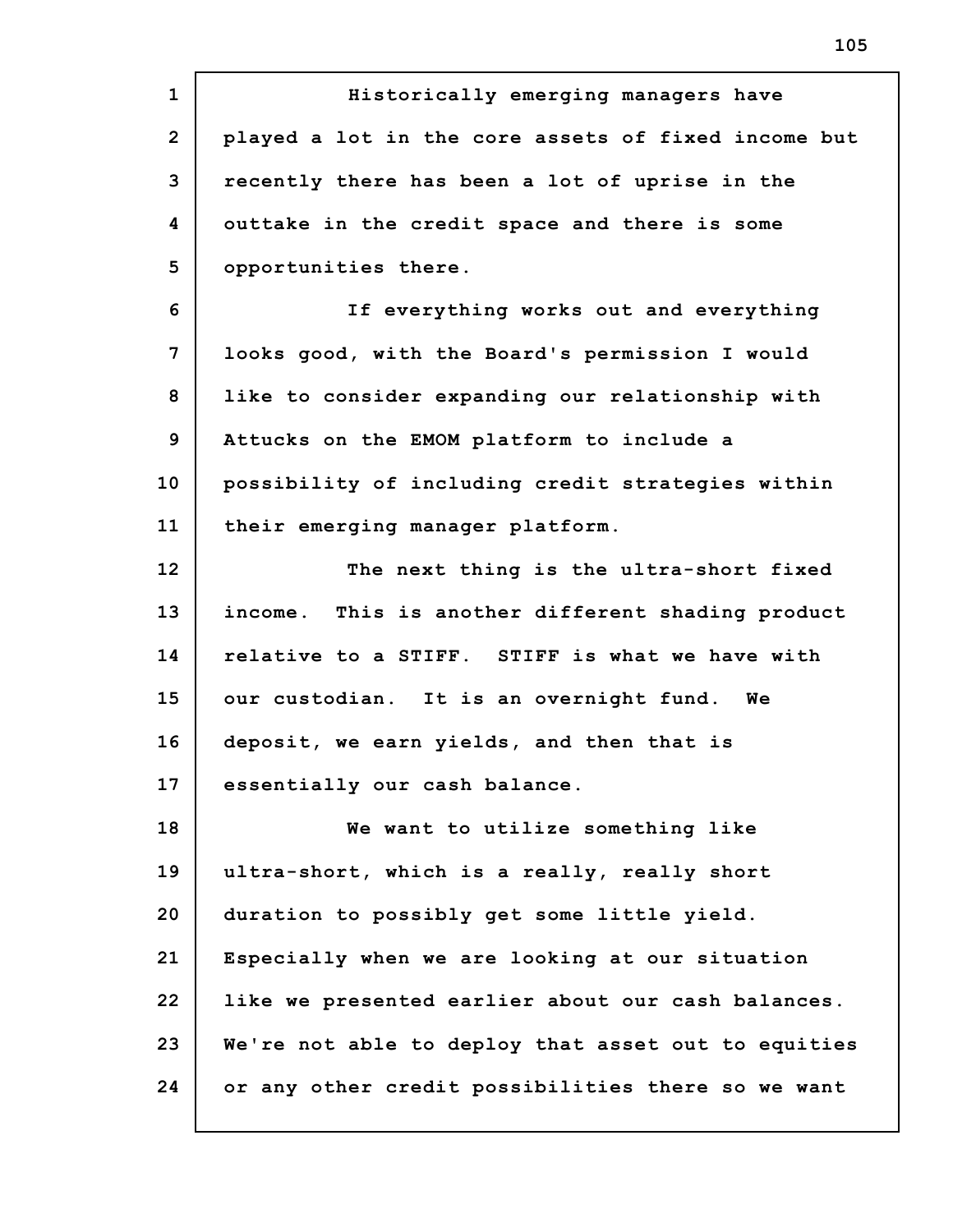| $\mathbf{1}$   | to be able to take some opportunities and look at   |
|----------------|-----------------------------------------------------|
| $\overline{2}$ | if ultra-short makes sense for our portfolio so we  |
| 3              | have that in docket for Q4 2021 or even Q1 2022 as  |
| 4              | well.                                               |
| 5              | One other item not necessarily related to           |
| 6              | investments overall or asset portfolio, I have a    |
| 7              | transition management search that I would like to   |
| 8              | do down the road to bolster our roster. We are      |
| 9              | currently down to three and we are actively         |
| 10             | utilizing two out of the three. Penserra            |
| 11             | effectively stepped out of the transition           |
| 12             | management services. I did find another minority    |
| 13             | owned transition manager and I think it is time for |
| 14             | us to kind of bolster our roster there.             |
| 15             | This just outlines the action plan that             |
| 16             | we have and just kind of showcasing that Marquette  |
| 17             | and I are not just sitting around and twiddling our |
| 18             | thumbs. We want to showcase that we are actively    |
| 19             | thinking about our portfolio, what is best for our  |
| 20             | portfolio.                                          |
| 21             | TRUSTEE CONYEARS-ERVIN: I really want to            |
| 22             | thank both of you for the presentation this         |
| 23             | morning. I thought it was very helpful and we       |
| 24             | already know how hard you all work. And I always    |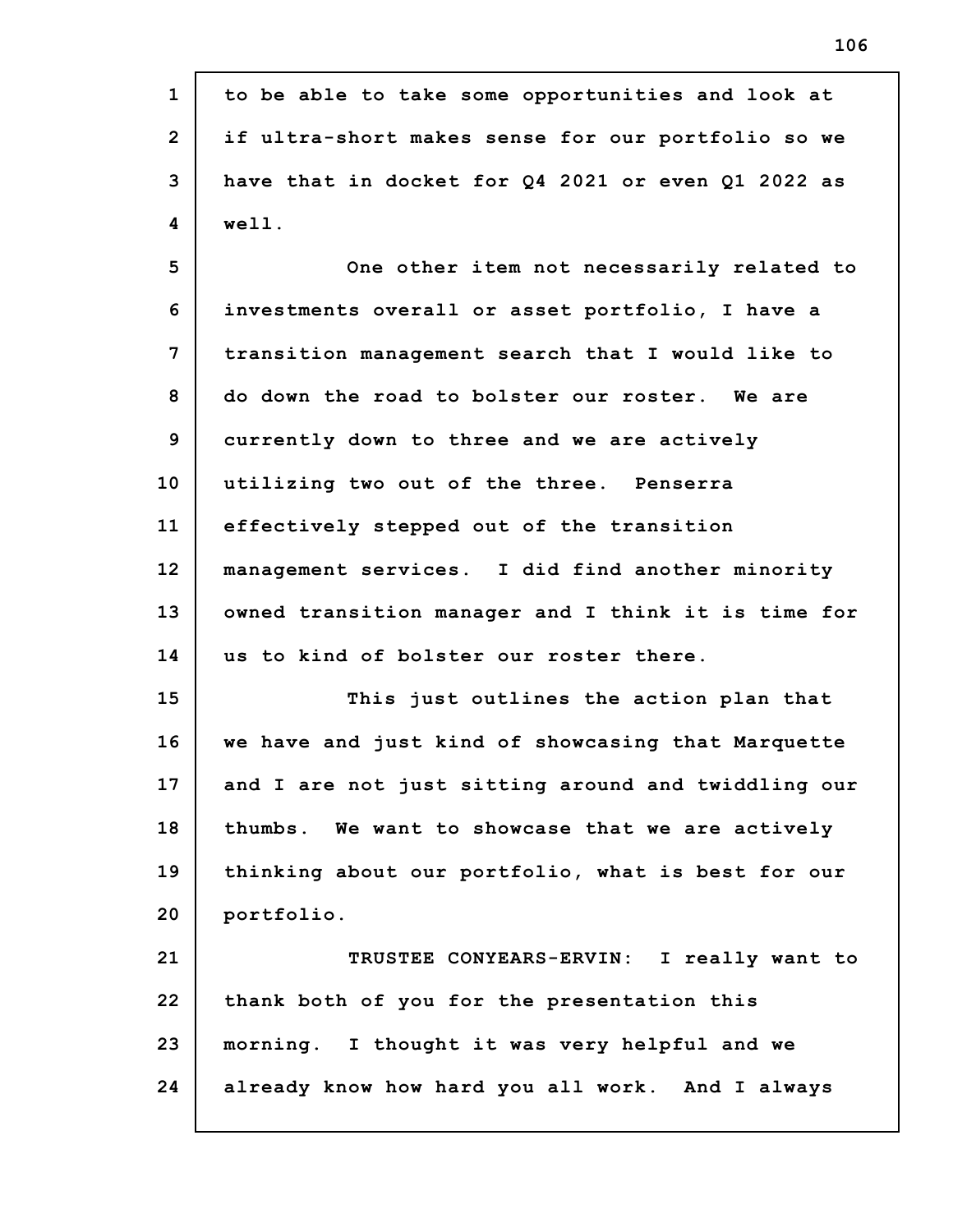| $\mathbf{1}$   | say, Steve, I think you eat, breathe and sleep our  |
|----------------|-----------------------------------------------------|
| $\overline{2}$ | investments but thank you for being cognizant.      |
| 3              | MR. YOON: Thank you so much.                        |
| 4              | TRUSTEE SONI: I agree. Thank you, very              |
| 5              | much for all the hard work.                         |
| 6              | MR. YOON: With that, that wraps up                  |
| 7              | today's investment meeting. I will hand it over to  |
| 8              | Dennis and Stacey, if they have any closing         |
| 9              | comments.                                           |
| 10             | MR. WHITE: Thanks, Steve. Certainly I               |
| 11             | think we really enjoyed and appreciated the remarks |
| 12             | from Ullico and Nuveen. I think it was quite        |
| 13             | informative and I think they also gave us a little  |
| 14             | bit of meat to chew on and digest.                  |
| 15             | I look forward to our future                        |
| 16             | conversations on the direction of the Fund. I       |
| 17             | don't know if any trustees or President Johnson has |
| 18             | any additional comments.                            |
| 19             | I thank everyone for their participation            |
| 20             | and for joining us today.                           |
| 21             | PRESIDENT JOHNSON: Motion to adjourn?               |
| 22             | TRUSTEE THOMPSON: So move.                          |
| 23             | TRUSTEE DEGNAN: Second.                             |
| 24             | PRESIDENT JOHNSON: Motion by Thompson               |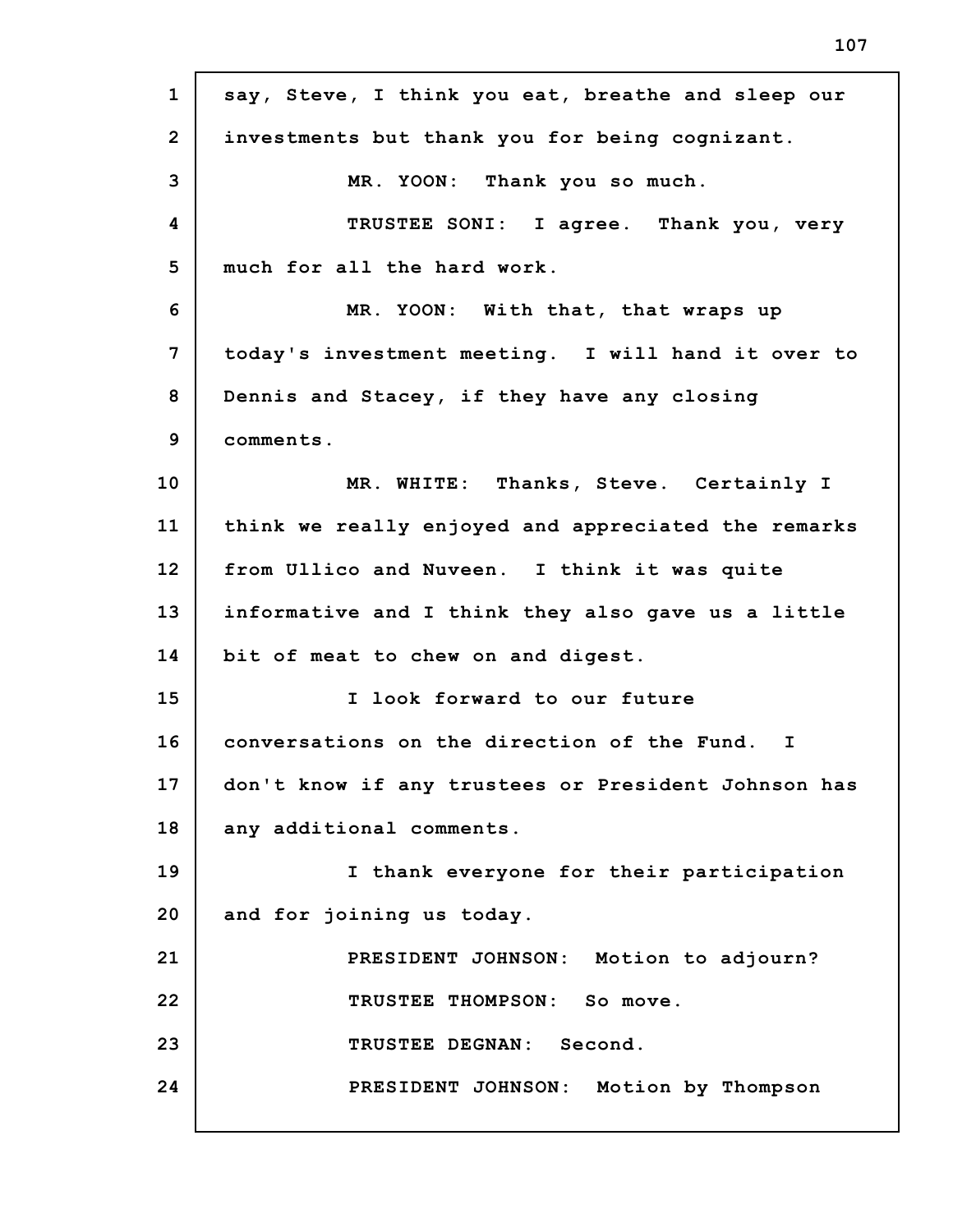**and seconded by Degnan. All in favor? (Chorus of ayes.) (WHICH WERE ALL THE PROCEEDINGS IN THE ABOVE-ENTITLED MEETING AT THIS DATE AND TIME.)**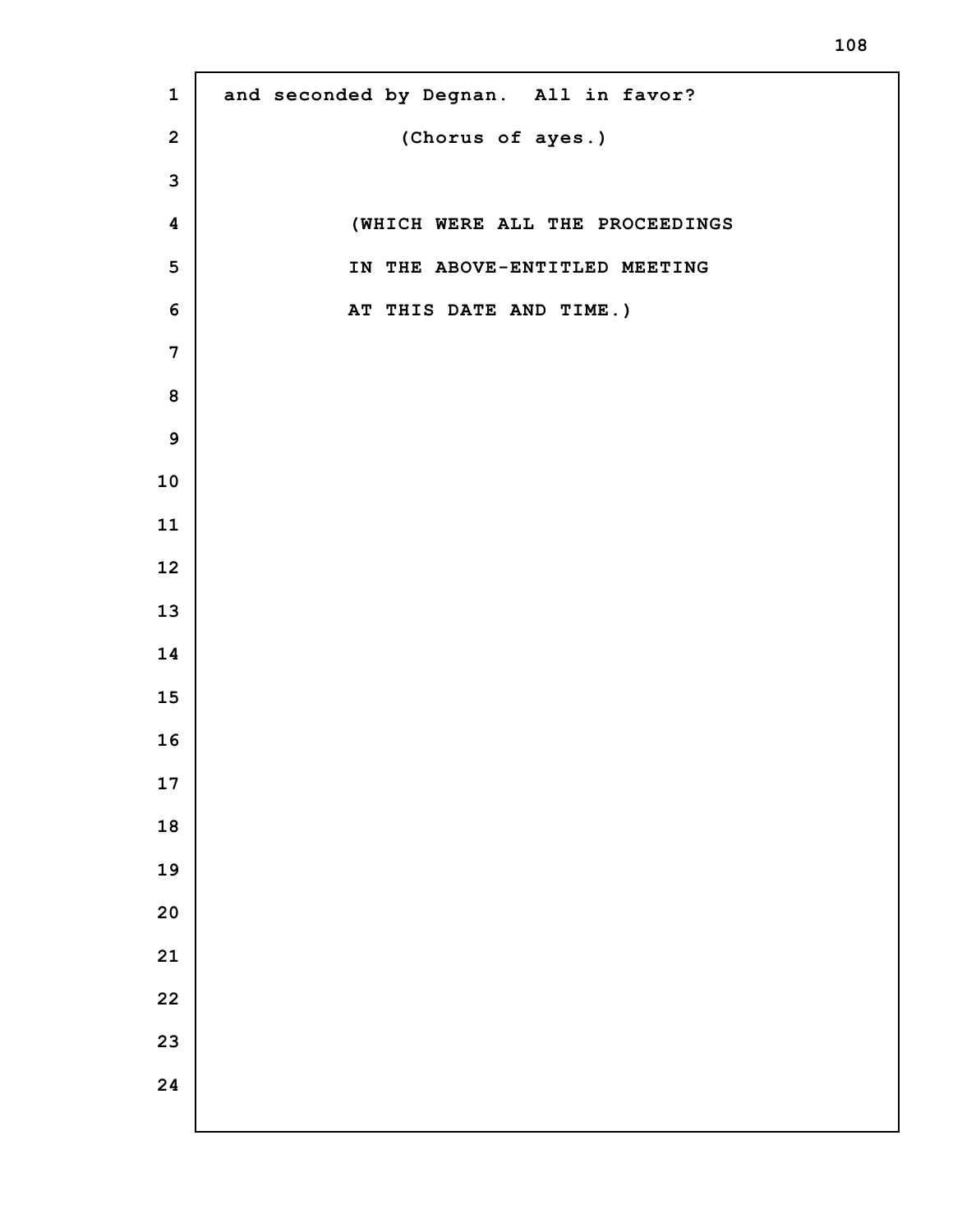**STATE OF ILLINOIS ) ) SS. COUNTY OF DU PAGE ) DEBORAH TYRRELL, being a Certified Shorthand Reporter, on oath says that she is a court reporter doing business in the County of DuPage and State of Illinois, that she reported in shorthand the proceedings given at the taking of said cause and that the foregoing is a true and correct transcript of her shorthand notes so taken as aforesaid; and contains all the proceedings given at said cause.** robbio Turrell **DEBBIE TYRRELL, CSR License No. 084-001078**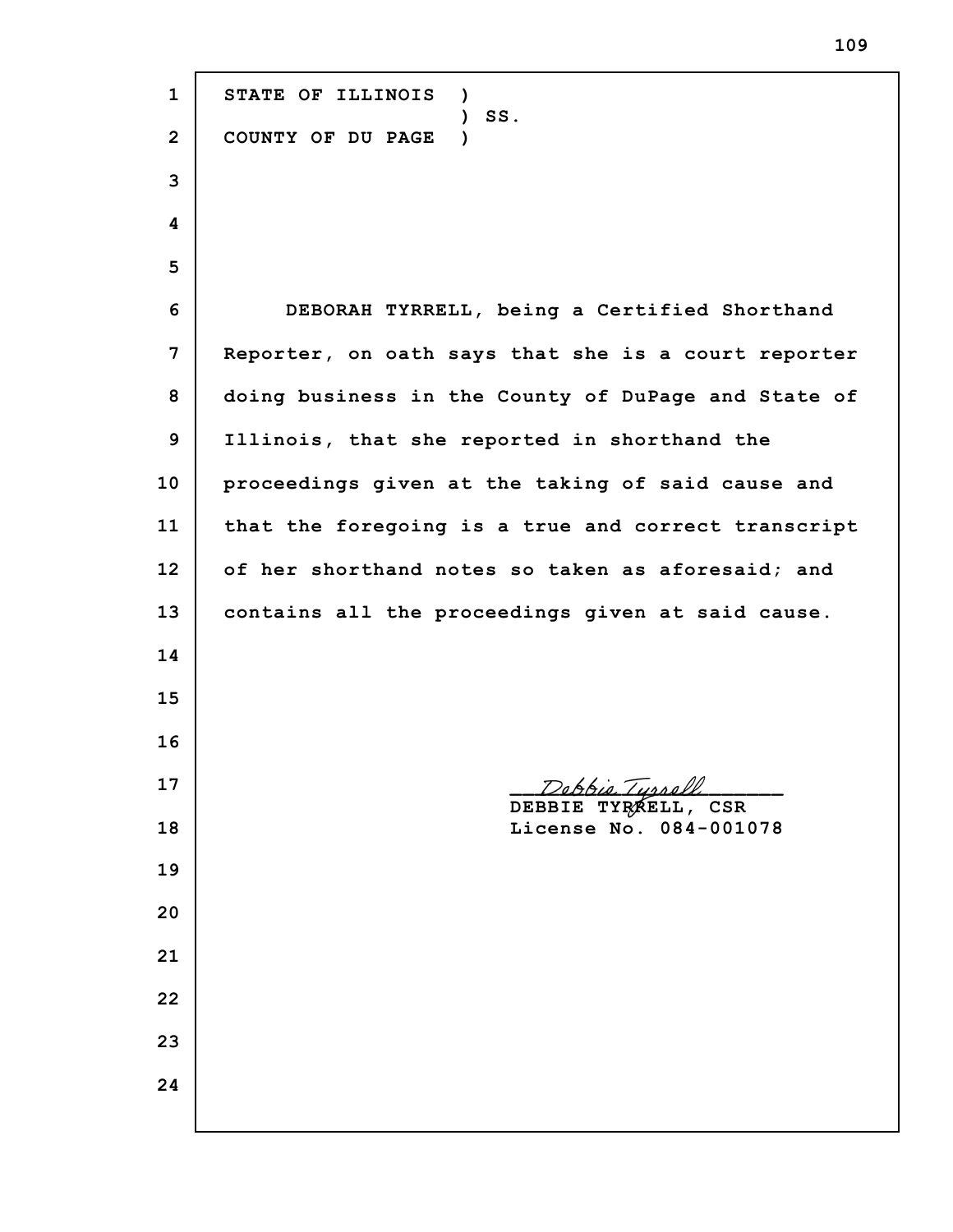| \$                                              | 99:17                                          | 44 [1] - 56:18                      | A                                         | 4:20, 28:22, 48:1,                               |
|-------------------------------------------------|------------------------------------------------|-------------------------------------|-------------------------------------------|--------------------------------------------------|
|                                                 | 20-minute [1] - 47:24                          | 447 [1] - 12:22                     |                                           | 48:18, 48:21, 48:22,                             |
| $$16$ [1] - 24:5                                | $2000$ [4] - 51:1, 57:9,                       | 45 [1] - 95:18                      | a.m [2] - 1:11, 5:15                      | 49:7, 70:23                                      |
| \$250 $[1]$ - 99:15                             | 61:19, 67:10<br><b>2001</b> [1] - 51:17        | 46 [1] - 95:21                      | <b>ability</b> $[5] - 9:22$ ,             | addressing [1] - 75:1<br>adequately [1] - 49:7   |
| $$55$ [1] - 25:5                                | $2005$ [1] - 51:15                             | 5                                   | 39:24, 70:3, 79:4,<br>80:18               | adjourn [1] - 107:21                             |
| $$59$ [1] - 24:6<br>\$72 [1] - 21:20            | $2006$ [3] - 51:16,                            |                                     | able [8] - 8:5, 21:22,                    | adjust [2] - 76:8,                               |
| \$930 [2] - 78:8, 79:17                         | 51:20, 53:8                                    | $5$ [7] - 15:8, 29:14,              | 37:18, 61:21, 62:10,                      | 100:5                                            |
| \$976 $[1] - 25:12$                             | 2007/2008 [1] - 64:2                           | 53:9, 78:22, 80:21,                 | 87:4, 105:23, 106:1                       | adjusted [2] - 91:12,                            |
|                                                 | 2008/2009 [1] - 60:5                           | 92:20, 94:10                        | ABOVE [1] - 108:5                         | 104:17                                           |
|                                                 | $2009$ [1] - 64:6                              | $5.26$ [1] - 55:23                  | above-entitled [1] -                      | administer [1] - 18:3                            |
|                                                 | 2012 [3] - 25:1, 42:14,                        | $5.3$ [1] - 24:13                   | 1:9                                       | administration [1] -                             |
| $'19$ [1] - 24:1                                | 51:21                                          | $50$ [1] - 98:16                    | <b>ABOVE-ENTITLED</b> [1]                 | 66:19                                            |
|                                                 | $2017$ [1] - 64:6                              | 500-year [1] - 35:21                | $-108:5$                                  | administrative [1] -                             |
| $\bf{0}$                                        | $2018$ [3] - 46:21,                            | 5C $[1] - 80:23$                    | <b>absolute</b> [3] - 55:19,              | 14:16                                            |
|                                                 | 67:14, 80:2                                    |                                     | 69:11, 75:12                              | administratively [1] -                           |
| 084-001078[1] -                                 | $2019$ [4] - 21:21,                            | 6                                   | absolutely $[4] - 43.18$ ,                | 14:10                                            |
| 109:18                                          | 23:23, 51:19, 56:20                            | 6 [3] - 24:16, 55:14,               | 43:23, 102:15, 103:3                      | advantage [4] - 63:3,                            |
|                                                 | 2020 [8] - 23:21, 24:7,                        | 83:22                               | $\arcces$ $[2] - 43:20,$                  | 64:4, 82:17, 84:1                                |
| 1                                               | 24:19, 59:19, 61:6,                            | $6.4$ [1] - 89:11                   | 43:21                                     | Advisors [1] - 21:16                             |
| 1 [2] - 83:14, 88:24                            | 63.6, 64.17, 71.4                              | 6.87 $[1]$ - 90:16                  | accommodate [1] -<br>34:15                | advocate $[1] - 7:3$<br>affect [3] - 16:7, 87:3, |
| $1.5$ [1] - 81:17                               | $2021$ [10] - 1:10, 3:2,<br>38:7, 55:18, 71:5, | 60 [3] - 78:16, 101:7,              | accordance [1] - 4:6                      | 89:24                                            |
| $1.66$ [1] - 55:22                              | 72:20, 79:9, 79:22,                            | 101:8                               | $account [4] - 38:13,$                    | affected [1] - 15:7                              |
| 1.7 $[2] - 81:17, 83:11$                        | 101:19, 106:3                                  |                                     | 55:22, 62:20, 73:22                       | aforesaid [1] - 109:12                           |
| <b>10</b> [5] - 37:4, 59:18,                    | 2022 [3] - 78:11, 79:9,                        | $\overline{7}$                      | achieve [1] - 84:19                       | <b>AFSCME</b> [4] - 16:14,                       |
| 71:11, 77:11, 84:7                              | 106:3                                          |                                     | acknowledgment [1] -                      | 17:21, 18:8, 19:17                               |
| 100 $[1] - 42.8$                                | $2023$ [5] - 78:4, 78:11,                      | 7 [10] - 36:1, 54:19,               | 71:16                                     | AFSCME's [1] - 16:11                             |
| 100-year [1] - 35:21                            | 79:10, 79:15, 79:23                            | 55:14, 77:15, 77:16,                | acquisition $[1]$ - 44:3                  | aging $[5] - 34.3$ ,                             |
| 101-0640 $[2] - 3:15$                           | $212$ [1] - 5:5                                | 81:23, 85:12, 92:20,                | acquisitions [1] -                        | 34:12, 34:24, 35:4,                              |
| 3:23                                            | 22 [1] - 56:20                                 | 92:21, 92:22                        | 22:19                                     | 35:9                                             |
| $103$ [1] - 101:8                               | $224$ [1] - 57:1                               | $7.4$ [1] - 92:7                    | Acquisitions [1] -                        | <b>ago</b> թ. - 8:24, 11:2,                      |
| 11 [8] - 38:5, 62:18,                           | $232$ [1] - 8:7                                | $7.9$ [1] - 62:8                    | 22:8                                      | 15:6, 34:13, 35:2,                               |
| 84:7, 92:22, 93:2,                              | $25$ [4] - 36.9, 95:5,                         | $70$ [1] - 78:16                    | act [2] - 76:16, 91:17                    | 77:20, 81:11, 83:21,                             |
| 93.8, 94.2, 94.3                                | 95:15, 95:17                                   | $700$ [1] - 1:10<br>$71$ [1] - 91:7 | Act $[5] - 3:15, 3:17,$                   | 85.4                                             |
| 110 $[1] - 42:2$                                | $250$ [1] - 57:22                              | $72$ [1] - 91:5                     | 3:22, 4:7, 4:12                           | agree [3] - 20:15,                               |
| $12$ [6] - 16:24, 24:7,<br>29:23, 62:19, 62:22, | 26 [2] - 95:5, 95:11                           | $72.5$ [1] - 24:11                  | acted [1] - 3:18                          | 20:21, 107:4                                     |
| 77:11                                           | 26th [1] - 101:9                               | $73$ [1] - 42:18                    | action [3] - 74:24,                       | agreed [1] - 20:8                                |
| $12-31$ [1] - 25:10                             |                                                | $766$ [1] - 16:9                    | 96:10, 106:15                             | agreement [1] - 40:14                            |
| <b>12.15</b> [1] - 57:23                        | 3                                              |                                     | active [4] - 17:10,<br>19:3, 22:2, 75:18  | agreements $[1]$ - $38:8$<br>aid $[1] - 50:7$    |
| $14$ [1] - 65:23                                | $3$ [8] - 15:7, 41:24,                         | 8                                   | actively [4] - 51:20,                     | aided [3] - 51:6, 58:14,                         |
| $15$ [3] - 13:7, 27:7,                          | 51:12, 78:22, 80:20,                           |                                     | 61:13, 106.9, 106:18                      | 59:5                                             |
| 77:11                                           | 81:13, 91:14, 95.9                             | 8 [6] - 13:1, 37:4, 55:5,           | actual $[1] - 18:18$                      | <b>airports</b> $[2] - 39:20$ ,                  |
| <b>150</b> [1] - 42:19                          | $3.2$ [1] - 25:11                              | 55:14, 94:10, 95:8                  | actuarial $[3] - 77.6$ .                  | 61:1                                             |
| 157 [2] - 101:10, 102:3                         | $3.5$ [1] - 24:13                              | $8.5$ [1] - 25:2                    | 77:15, 78:5                               | aligned [1] - 38:20                              |
| <b>18</b> [1] - 16:24                           | 30 [4] - 61:8, 71:10,                          | $80$ [1] - 51:5                     | actuarially $[1]$ - 80:7                  | ALL $[1] - 108.4$                                |
| <b>19</b> [1] - 61:19                           | 95:15, 95:17                                   |                                     | <b>actuaries</b> $[1] - 7:21$             | <b>allocate</b> $[2] - 7:1$ ,                    |
| 1977 [1] - 42:12                                | 30th $[1]$ - 24:19                             | 9                                   | actuary $[1]$ - 79:15                     | 89:20                                            |
| <b>1st</b> [3] - $25:4$ , $52:2$                | 321 $[1] - 1.9$                                | $9$ [4] - 27:24, 28:6,              | adapt [1] - 74:4                          | <b>allocated</b> $[3] - 88:15$ ,                 |
|                                                 | 349 $[1] - 57.8$                               | 42:17, 55:16                        | add $[4] - 9.12, 20.13,$                  | 95:2, 95:5                                       |
| $\mathbf{2}$                                    | $35$ [1] - 85:6                                | $9.28$ [1] - 90:18                  | 44.5, 98.4                                | allocating $[1]$ - 88:18                         |
| $2$ [2] - 21:19, 88:24                          |                                                | $9.3$ [1] - 89:12                   | add-on [1] - 98:4                         | <b>allocation</b> [29] - 21:15,                  |
| $2 - 21$ [1] - 103:23                           | 4                                              | $9.39$ [1] - 57:24                  | <b>added</b> $[1] - 59.3$                 | 46:14, 72:19, 72:24,                             |
| $2.1$ [1] - 24:19                               | 4 [5] - 1:10, 3:2, 23:16,                      | $9.57$ [1] - 90:19                  | adding $[1] - 58.6$                       | 73:11, 73:17, 75:6,                              |
| $2.4$ [1] - 24:20                               | 53:1, 93:17                                    | 91-0715 $[1] - 4.12$                | addition [1] - 52:16                      | 75:24, 76:1, 76:9,<br>80.24, 81.14, 82.2,        |
| 20 [9] - 22:22, 50:2,                           | 4.1 $[1] - 98.21$                              | $97$ [1] - 101:9                    | additional $[7] - 6.16$ ,                 | 82:24, 84:1, 84:17,                              |
| 51:7, 53:4, 56:20,                              | 4.2 $[1] - 83:20$                              | $9:00$ [1] - 1:11                   | 7:2, 32:16, 59:14,<br>61:12, 98:2, 107:18 | 86:7, 86:24, 87:7,                               |
| 80:14, 93:4, 95:7,                              | 40 [2] - 42:13, 85:6                           |                                     | <b>address</b> $[10] - 4.16$ ,            | 87:13, 87:18, 88:13,                             |
|                                                 |                                                |                                     |                                           |                                                  |
|                                                 |                                                | DEBBIE TYRRELL REPORTING SERVICE    |                                           |                                                  |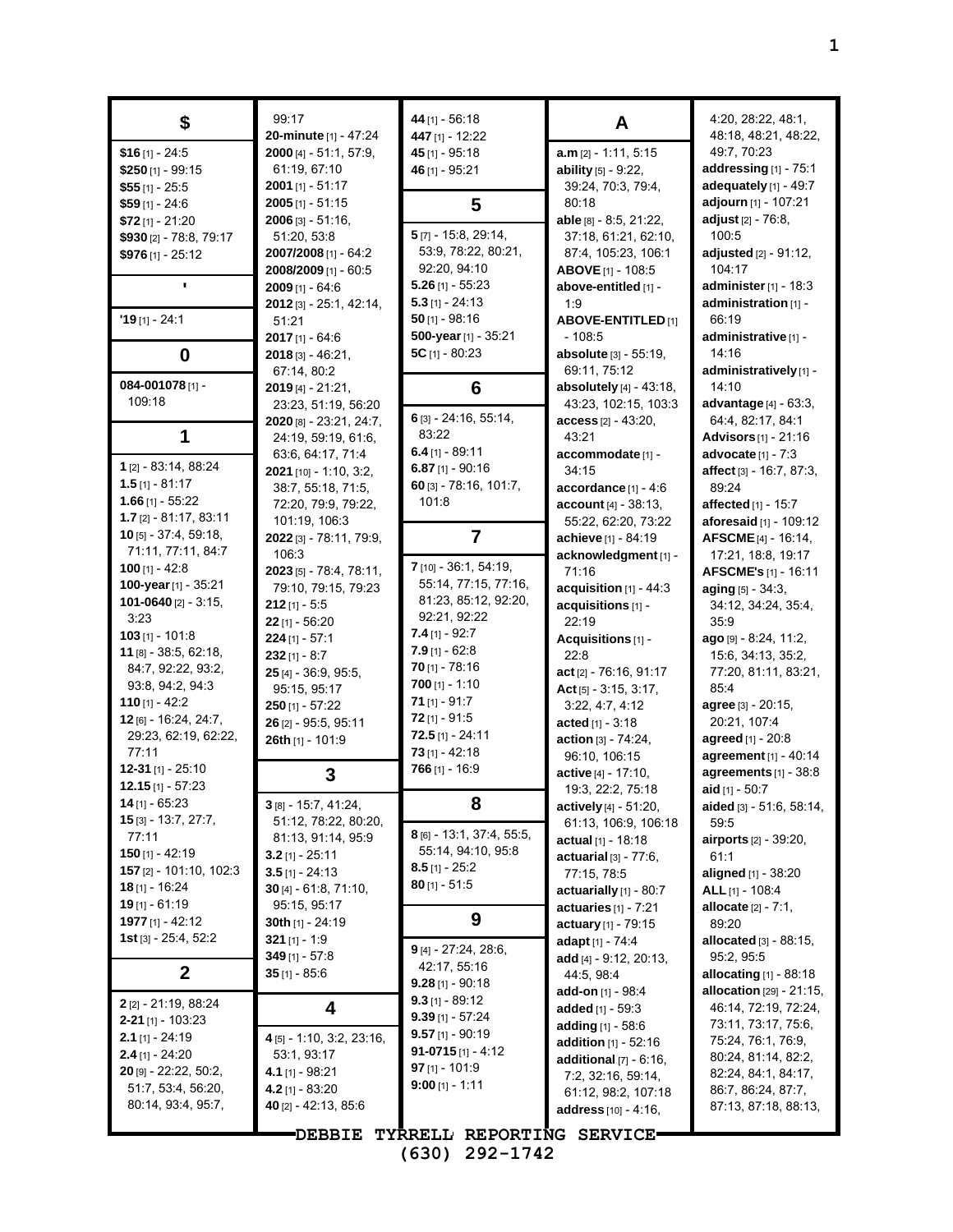92:21, 95:15, 96:11, 100:8, 100:13, 104:11 **Allocation** [3] - 98:3, 98:4, 104:16 **allocations** [2] - 66:18, 84:18 **allow** [3] - 18:14, 71:20, 71:24 **allowed** [1] - 5:19 **allowing** [1] - 5:2 **allows** [2] - 3:15, 51:8 **almost** [4] - 36:5, 84:3, 89:18, 92:2 **alone** [1] - 57:3 **alongside** [1] - 104:20 **ALSO** [1] - 2:7 **alternative** [2] - 31:11, 96:13 **alternatives** [8] - 31:12, 36:24, 80:18, 80:19, 91:22, 92:4, 96:2, 97:6 **amendment** [1] - 19:23 **America** [2] - 21:17, 42:2 **amount** [7] - 22:14, 79:18, 101:11, 102:5, 102:7, 102:16, 104:4 **amounts** [1] - 79:19 **analysis** [1] - 98:7 **analyst** [2] - 51:18, 52:13 **analysts** [3] - 51:23, 52:12, 69:24 **analyzed** [1] - 85:14 **anchor**[1] - 91:19 **AND** [3] - 1:3, 2:6, 108:6 **Andrew** [3] - 52:3, 52:4, 52:7 **announced** [1] - 59:13 **annual** [3] - 77:12, 80:21, 85:6 **annualized** [2] - 85:15, 85:18 **annuitants** [1] - 10:9 **ANNUITY**[1] - 1:3 **anomaly** [1] - 71:5 **answer**[3] - 22:24, 49:13, 68:4 **answering** [1] - 92:17 **anticipate** [2] - 8:21, 45:4 **anxious** [1] - 38:1 **apologies** [1] - 103:3 **appear**[1] - 58:4 **APPEARANCES**[1] - 2:1

**appetite** [5] - 6:15, 73:2, 73:7, 77:21, 77:24 **Applebee's** [1] - 59:4 **apples** [1] - 12:6 **appreciate** [12] - 5:1, 21:1, 22:15, 22:21, 23:2, 45:18, 48:13, 48:17, 49:11, 78:18, 100:9, 101:1 **appreciated** [1] - 107:11 **appreciation** [1] - 30:12 **approach** [3] - 51:3, 53:3, 65:4 **approaching** [1] - 46:22 **appropriate** [1] -  $104.2$ **approval** [3] - 3:21, 4:9, 61:18 **approvals** [2] - 25:16, 40:19 **approve** [1] - 87:1 **approved** [1] - 87:17 **April** [1] - 100:2 **ARC** [8] - 78:4, 79:7, 79:8, 79:23, 82:7, 82:9, 82:17 **area** [6] - 27:10, 36:18, 42:4, 53:14, 79:1, 93:24 **areas** [9] - 27:20, 39:6, 56:11, 65:4, 65:7, 83:16, 87:19, 87:21, 93:23 **Article** [4] - 13:1, 13:7, 15:7, 15:8 **aspect** [1] - 67:9 **aspects** [1] - 32:16 **assault** [1] - 9:1 **asset** [59] - 21:15, 22:6, 23:12, 27:21, 29:16, 29:20, 29:21, 29:24, 30:14, 33:1, 33:4, 44:2, 46:8, 46:14, 46:19, 61:4, 72:19, 72:24, 73:11, 73:16, 75:5, 75:6, 75:21, 75:24, 76:8, 78:22, 80:24, 81:8, 81:14, 81:23, 82:2, 82:24, 83:1, 83:5, 83:24, 84:1, 84:17, 84:18, 85:21, 86:2, 86:4, 86:8, 86:24, 87:6, 87:15, 87:18, 88:23, 95:2, 96:5,

96:11, 96:13, 97:22, 99:2, 100:8, 100:13, 103:24, 105:23, 106:6 **Asset**[8] - 2:13, 2:14, 2:14, 98:3, 98:4, 103:10, 104:16, 104:22 **assets** [27] - 21:20, 23:7, 24:20, 28:20, 29:8, 32:14, 33:8, 34:21, 35:12, 39:19, 44:15, 75:20, 77:16, 77:22, 78:16, 78:20, 79:5, 87:20, 91:20, 92:19, 93:3, 93:8, 94:4, 94:9, 95:17, 97:20, 105:2 **Associates** [3] - 2:10, 2:11, 2:11 **assumed** [8] - 77:15, 80:24, 81:7, 83:4, 84:13, 85:12, 85:21, 92:5 **assumptions** [1] - 78:6 **AT** [1] - 108:6 **attached** [1] - 68:15 **Attorney**[2] - 13:10, 13:24 **ATTORNEYS**[1] - 2:5 **attractive** [4] - 67:7, 88:17, 104:17, 104:18 **attributed** [1] - 47:4 **attribution** [1] - 62:17 **Attucks** [2] - 104:22, 105:9 **audio** [3] - 1:9, 3:16,  $4.2$ **August** [1] - 101:12 **auto** [1] - 58:21 **auxiliary** [1] - 16:11 **availability** [1] - 93:5 **available** [6] - 4:9, 17:11, 31:19, 43:16, 45:22, 54:14 **average** [8] - 50:23, 91:2, 98:15, 99:5, 99:10, 99:18, 99:21 **averaged** [1] - 77:18 **averaging** [1] - 77:10 **avoid** [2] - 53:12, 73:24 **avoiding** [1] - 50:8 **aware** [5] - 6:7, 13:10, 14:3, 20:10, 72:15 **ayes** [1] - 108:2

**B backlogs** [1] - 58:18 **bad** [2] - 57:15, 68:13 **balance** [11] - 24:11, 50:24, 55:9, 58:17, 58:24, 65:13, 65:20, 74:19, 85:11, 101:5, 105:17 **balanced** [2] - 65:3, 65:8 **balances** [2] - 101:23, 105:22 **balancing** [3] - 65:6, 76:16, 91:17 **bank** [4] - 83:17, 83:22, 90:9, 104:10 **Bank** [1] - 42:2 **banks** [3] - 67:3, 67:9 **banners** [1] - 56:4 **Banuelos** [1] - 2:12 **bar**[3] - 95:9, 98:16 **bargaining** [1] - 17:16 **barge** [1] - 29:2 **bars** [2] - 94:20, 95:6 **base** [2] - 11:3, 43:5 **based** [5] - 32:2, 77:7, 80:7, 87:13, 87:14 **basis** [5] - 57:1, 57:8, 57:22, 78:14, 85:18 **Bath** [1] - 56:4 **battery** [1] - 34:4 **battle** [1] - 19:19 **became** [2] - 53:7, 64:3 **Bed** [1] - 56:4 **BEFORE** [1] - 1:1 **begin** [3] - 23:20, 63:5, 84:18 **beginning** [5] - 40:18, 60:7, 69:8, 84:11, 86:21 **begins** [1] - 79:8 **behalf** [2] - 10:9, 48:8 **behind** [1] - 35:16 **BELLO** [18] - 4:24, 6:17, 8:1, 11:7, 11:21, 11:24, 12:11, 12:21, 13:6, 15:5, 16:4, 16:8, 17:20, 18:4, 18:22, 19:14, 20:24, 21:10 **Bello** [3] - 2:10, 4:23, 19:12 **below** [3] - 37:4, 89:5, 95:6 **benchmark** [23] - 51:2, 54:11, 55:1, 55:7, 55:23, 56:24, 57:2, 57:7, 57:9,

57:22, 57:24, 61:15, 61:19, 61:24, 62:7, 62:21, 63:2, 67:10, 69:17, 74:7, 74:8, 74:10, 75:15 **beneficial** [1] - 33:18 **beneficiary** [2] - 59:7, 59:23 **BENEFIT** [1] - 1:3 **benefit** [7] - 58:7, 62:4, 65:7, 66:13, 67:8, 67:18, 79:20 **benefiting** [1] - 58:13 **benefits** [4] - 9:19, 25:7, 28:18, 59:16 **best** [12] - 7:3, 7:7, 7:13, 8:11, 9:18, 10:9, 20:17, 50:16, 99:5, 99:6, 99:19, 106:19 **bet** [1] - 26:16 **beta** [1] - 56:1 **better**[17] - 10:17, 54:1, 61:8, 68:11, 68:12, 69:8, 76:22, 78:12, 80:16, 80:21, 83:15, 84:8, 89:18, 91:4, 92:9, 99:10, 100:5 **between** [4] - 32:4, 77:10, 85:14, 90:24 **Beyond** [1] - 56:4 **big** [3] - 61:6, 79:18, 95:10 **bigger** [3] - 16:2, 60:5, 97:7 **biggest** [3] - 76:1, 90:15, 91:15 **Bill** [4] - 5:5, 8:7, 12:22, 16:9 **bill** [17] - 5:6, 8:9, 8:18, 9:14, 9:21, 10:7, 10:18, 12:12, 12:23, 13:21, 14:8, 14:20, 14:24, 15:10, 16:5, 18:14, 82:14 **billion** [6] - 24:19, 24:21, 25:11, 41:24, 78:7, 98:21 **bills** [3] - 8:4, 20:4, 20:9 **bit** [24] - 17:8, 23:6, 23:9, 24:16, 29:15, 29:17, 54:3, 64:14, 70:2, 75:16, 75:23, 78:17, 83:2, 88:15, 88:18, 88:21, 89:14, 90:22, 91:11, 92:9, 92:19, 94:11, 97:4, 107:14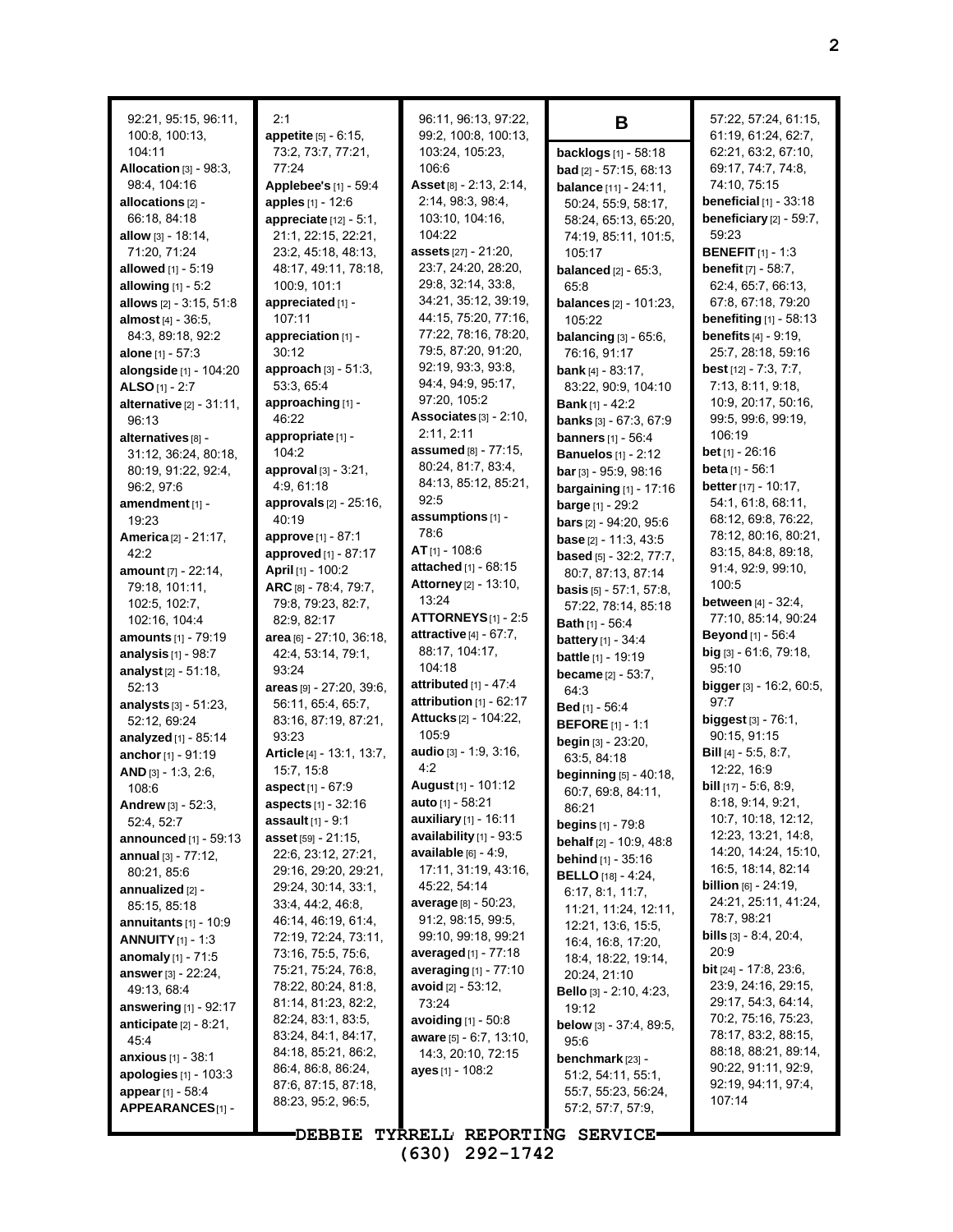| <b>blanket</b> [1] - 18:24           | Bryant [3] - 72:14,             | capacity [2] - 59:12,                             | 71:12, 76:18, 78:17,                            | 81:23, 83:1, 85:21,             |
|--------------------------------------|---------------------------------|---------------------------------------------------|-------------------------------------------------|---------------------------------|
| <b>blind</b> $[5] - 18:11$ ,         | 74:2, 75:19                     | 59:14                                             | 78:18, 86:24, 88:8,                             | 88:23, 95:3                     |
| 18:17, 18:18, 18:24,                 | <b>buck</b> $[1]$ - 90:22       | capital [21] - 21:23.                             | 90:1, 98:9, 102:24                              | classes [16] - 29:21,           |
|                                      |                                 |                                                   |                                                 |                                 |
| 19:7                                 | <b>bucket</b> [3] - 104:7,      | 22:15, 23:24, 24:3,                               | changed $[2] - 81:9$ ,                          | 78:22, 81:8, 83:6,              |
| <b>blow</b> $[1]$ - 83:1             | 104:9, 104:15                   | 24:14, 24:18, 24:21,                              | 83:23                                           | 84:2, 84:19, 86:2,              |
| <b>blue</b> $[1]$ - 95:9             | <b>build</b> [3] - 34:10, 66:6, | 25:10, 25:11, 30:1,                               | changes [8] - 47:1,                             | 86:5, 86:8, 87:15,              |
| <b>Blue</b> [1] - 26:24              | 76:17                           | 35:11, 39:19, 40:24,                              | 78:5, 87:3, 88:8,                               | 91:20, 96:6, 96:13,             |
| <b>board</b> [4] - 56:14,            | <b>build-out</b> [1] - 34:10    | 41:21, 44:9, 45:3,                                | 88:9, 88:10, 89:6,                              | 97:20, 97:22, 99:2              |
| 73:4, 74:24, 85:3                    | <b>Building</b> [3] - 26:6,     | 45.5, 71.4, 88.18,                                | 90.3                                            | clear [3] - 12:18, 79:6,        |
| <b>BOARD</b> $[2]$ - 2:1, 2:5        | 26.7, 42.3                      | 93:17, 93:22                                      | changing [4] - 74:12,                           | 79:21                           |
| <b>Board</b> [18] - $3:2, 4:13$      | <b>building</b> [6] - 26:23,    | capitalizations [1] -                             | 96:11, 97:7, 102:11                             | clearer [1] - 86:17             |
| 4:14, 4:17, 4:20,                    | 27:1, 81:18, 86:10,             | 54:11                                             | characteristic [1] -                            | clearly $[1] - 3:19$            |
|                                      |                                 | capitalized [1] - 34:7                            | 36:22                                           | Client [2] - 47:14,             |
| 8:10, 8:16, 13:14,                   | 86:12, 97:3                     |                                                   |                                                 |                                 |
| 42:19, 47:21, 48:2,                  | <b>buildings</b> [8] - 25:24,   | <b>Capps</b> $[1] - 2:11$                         | characteristics [4] -                           | 48:10                           |
| 49:1, 71:23, 77:21,                  | 27:8, 27:9, 38:17,              | caps $[1] - 62:14$                                | 31:13, 50:19, 89:5,                             | clients [4] - 12:1, 14:6,       |
| 103:1, 103:9,                        | 42:3, 42:7, 42:9                | case [3] - 7:7, 60:11,                            | 93:19                                           | 43.1, 43.3                      |
| 103:13, 103:22                       | <b>built</b> [3] - 34:13, 35:2, | 64:19                                             | charged $[1]$ - 13:11                           | climate [1] - 35:14             |
| <b>Board's</b> [1] - 105:7           | 98:19                           | <b>cases</b> $[3] - 31:3$                         | chart [2] - 79:3, 95:4                          | close $[1] - 63:18$             |
| <b>boarded</b> [1] - 46:21           | <b>Bukola [8] - 2:10,</b>       | 32:14, 66:10                                      | charts [1] - 94:22                              | closed [1] - 37:15              |
| <b>boarding</b> [1] - 21:24          | 4:22, 7:16, 9:16,               | cash $[21] - 30.2, 30.9,$                         | check [2] - 54:15,                              | closely [2] - 48:10,            |
| <b>body</b> [1] - 6:7                | 10:4, 15:1, 20:8,               | 36:11, 46:13, 58:24,                              | 102:6                                           | 74:19                           |
| <b>body's</b> $[1]$ - 12:3           | 21:9                            | 65:14, 72:23, 77:12,                              | chew [1] - 107:14                               | closing $[3] - 38.9$ ,          |
| BOECKMAN <sub>[12]</sub> -           | <b>burden</b> [2] - 82:20,      | 77:17, 80:15, 80:21,                              | <b>CHICAGO</b> [1] - 1:3                        | 70:17, 107:8                    |
|                                      | 84:21                           | 81:7, 82:10, 94:5,                                |                                                 | $CO$ [1] - 51:16                |
| 2:6, 9:13, 11:23,                    |                                 |                                                   | Chicago [24] - 1:10,                            |                                 |
| 13:20, 15:18, 16:1,                  | <b>BURKE</b> [1] - 2:6          | 98:10, 98:18, 101:4,                              | 8:19, 8:20, 15:8,                               | co-PM [1] - 51:16               |
| 18:15, 19:6, 20:3,                   | <b>BURNS</b> $[1] - 2:6$        | 101:23, 102:12,                                   | 25:23, 26:1, 26:18,                             | coal $[1] - 34:2$               |
| 79:24, 80:4, 80:9                    | bus [2] - 29:2, 37:11           | 105:17, 105:22                                    | 26:19, 26:21, 27:8,                             | cognizant $[3]$ - $72:14$ ,     |
| <b>bolster</b> $[2] - 106.8$ ,       | buses $[1] - 37:19$             | catalyst <sub>[1]</sub> - 53:6                    | 27:10, 39:1, 40:7,                              | 73:5, 107:2                     |
| 106:14                               | <b>business</b> [14] - 23:2,    | catalysts $[2] - 50.5$ ,                          | 40:19, 41:4, 41:15,                             | collaboration [1] -             |
| <b>bond</b> $[1]$ - 88:21            | 26:17, 26:18, 37:8,             | 54:16                                             | 41.18, 41.24, 42.4,                             | 52:17                           |
| <b>bonds</b> $[2] - 76:5$ ,          | 37:12, 37:21, 38:15,            | catch $[2] - 13:23, 14:2$                         | 45:23, 45:24, 48:8,                             | collection $[1]$ - 50:16        |
|                                      |                                 |                                                   |                                                 |                                 |
| 76:12                                | 39.4, 39.5, 45.12,              | category [3] - 31:8,                              | 59:13, 68:8                                     | collective [1] - 17:16          |
|                                      | 53:17, 60:24, 61:1,             | 57:1, 94:9                                        | children [2] - 8:13,                            |                                 |
| borrow [2] - 42:6, 67:5              | 109.8                           | causing $[1] - 35:18$                             | 10:16                                           | column [1] - 85:19              |
| <b>bottom</b> [7] - 24:10,           |                                 |                                                   |                                                 | columns [1] - 87:11             |
| 51:3, 53:3, 62:24,                   | businesses [4] -                | cautious [3] - 9:21,                              | chilled [5] - 25:21,                            | comfortable [1] - 96:8          |
| 84:2, 87:21, 91:1                    | 30:18, 30:23, 31:7,             | 10:7, 60:18                                       | 26:3, 26:12, 27:6,                              | coming [17] - 5:17,             |
| <b>Bowie</b> $[3] - 2:13$ ,          | 44:24                           | cautiously $[1]$ - $60:10$                        | 38:16                                           | 6:1, 6:8, 28:24, 29:8,          |
| 47:13, 48.6                          | <b>busses</b> $[2] - 37:14$ ,   | Center [1] - 44:21                                | choose [2] - 7:1,                               | 39:16, 42:15, 66:18,            |
| <b>BOWIE</b> $[5] - 49:10$ ,         | 38:2                            | centers [2] - 27:15,                              | 17:13                                           | 68:12, 78:15, 79:18,            |
| 65:1, 65:23, 68:21,                  | busy [1] - 21:22                | 44:24                                             | Chorus [1] - 108:2                              | 96:8, 101:19, 102:2,            |
| 69.16                                | buy [2] - 32:11, 63:1           | central [3] - 27:10,                              | chunk [1] - 95:10                               | 102:17, 103:2,                  |
| <b>box</b> [1] - 54:15               | $BY$ [1] - 2:6                  | 40:10, 60:24                                      | <b>circulated</b> $[3]$ - 12:23,                | 103:12                          |
| <b>brand</b> $[1]$ - 59.6            |                                 | <b>certain</b> $[2] - 48:1$ ,                     | 13:8, 16:10                                     | commencing [1] -                |
| <b>Brands</b> $[4] - 58.9$ ,         | C                               | 97:20                                             | cities $[2] - 25:22$ ,                          | 1:11                            |
| 59:2, 59:3, 59:10                    |                                 | certainly [9] - 7:20,                             | 26:19                                           | <b>comment</b> [1] - 68:6       |
| <b>breathe</b> $[1] - 107:1$         | cadence [1] - 102:22            | 9:11, 34:17, 43:21,                               | City [15] - 1:10, 2:4,                          | <b>comments</b> [4] - 13:18,    |
| <b>Brian</b> [2] - 2:10, 43:24       | calculated $[1] - 57:6$         | 72:12, 94:12, 97:15,                              | 2.4, 2.12, 6.24,                                | 70:18, 107:9, 107:18            |
| <b>brief</b> $[3] - 4.16$ , $23.5$ , | calculation $[1]$ - 86:18       | 101:18, 107:10                                    | 16:16, 17:18, 20:18,                            |                                 |
|                                      | Callan [1] - 60:21              | <b>Certified</b> $[1]$ - 109:6                    | 40 6, 40 19, 41 15,                             | <b>Comments</b> [1] - 4:11      |
| 40:5                                 |                                 |                                                   | 41:18, 43:2, 78:9,                              | commercial $[3]$ - 27:8,        |
| briefly [1] - 38:10                  | CalPERS [2] - 38:13,<br>38:20   | chair $[1] - 5.24$<br><b>Chairman</b> $[1] - 5:1$ | 101:6                                           | 66:20                           |
| <b>bring</b> $[7] - 5.2$ , 13.14,    |                                 |                                                   |                                                 | commitment $[1]$ - 24:8         |
| 28:24, 35:11, 46:6,                  | campuses $[1]$ - 38:17          | chairman $[3] - 5:10$ ,                           | civilian $[1]$ - 15:23<br>clarification $[2]$ - | commitments [5] -               |
| 46.16, 94.10                         | cannot [1] - 19:20              | 5:13, 5:18                                        |                                                 | 85.9, 85.10, 87:23,             |
| <b>bringing</b> $[2] - 39:19$ ,      | <b>cap</b> [19] - 46:18, 47:2,  | challenged [2] -                                  | 10:17, 11:5                                     | 96:12                           |
| 73:18                                | 48:7, 49:1, 49:15,              | 71:22, 80:13                                      | clarify $[2] - 11.24, 13.9$                     | committed [6] - 21:23,          |
| <b>broad</b> [1] - $75:15$           | 50:15, 50:18, 52:13,            | challenges $[1]$ - 78:1                           | <b>Clark</b> $[1] - 1:9$                        | 24:10, 25:10, 25:11,            |
| $b$ roadcasting $[1]$ -              | 53:11, 54:19, 55:24,            | challenging [2] - 74:5,                           | class $[15] - 22:6$ ,                           | 38:8, 70:10                     |
| 60:23                                | 61.4, 66.16, 67.24,             | 81:19                                             | 23:13, 27:22, 29:16,                            | Committee $[2] - 5:7$ ,         |
| <b>brought</b> [2] - 52:12,          | 72:2, 72:8, 74:3,               | chance [1] - 10:14                                | 29:20, 29:24, 30:14,                            | 8.9                             |
| 91:24                                | 103:9, 103:15                   | change $[10] - 61.7$ ,                            | 33.2, 46.9, 61.4,                               | <b>committee</b> $[5] - 5:21$ , |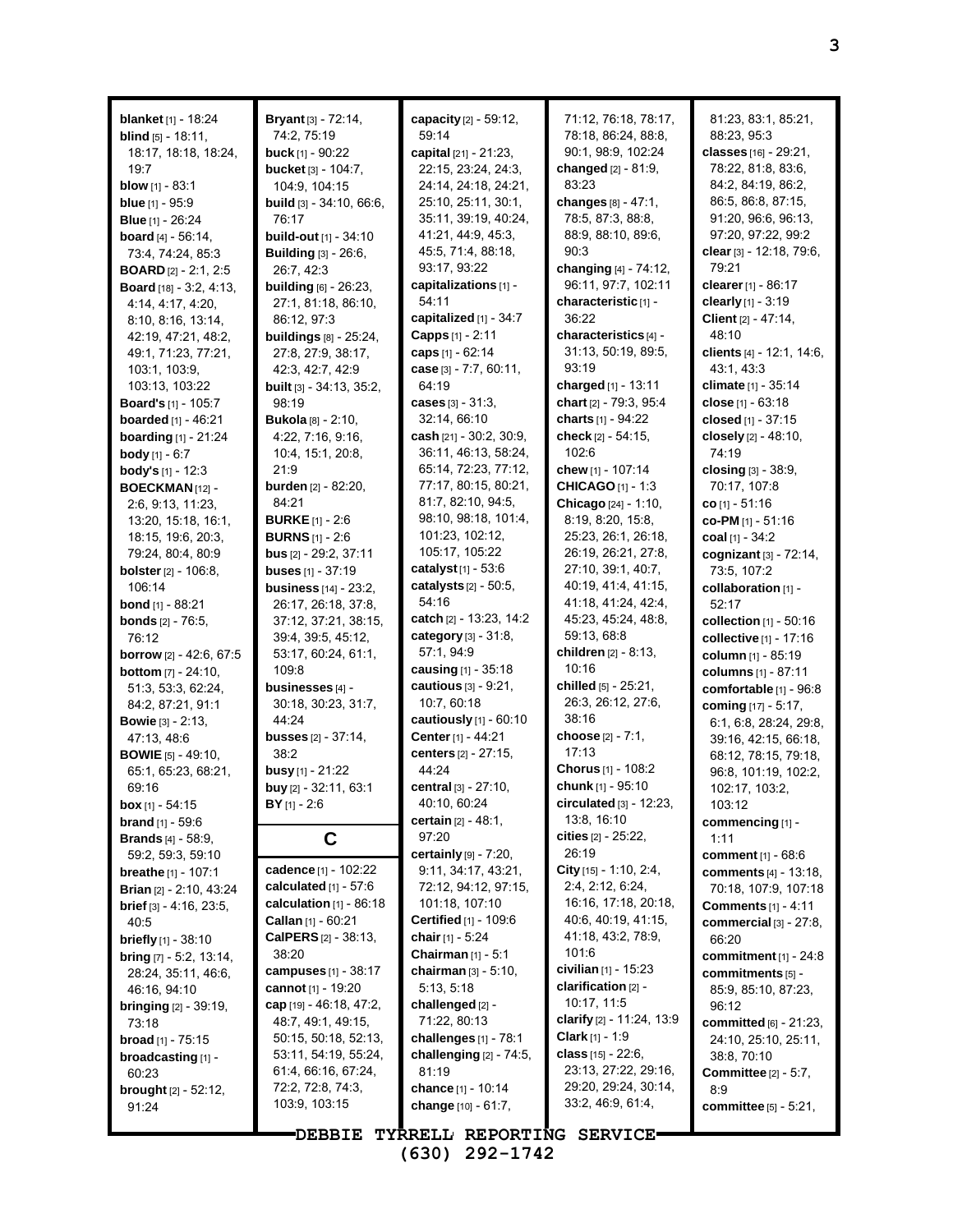5:24, 6:2, 8:8, 12:11 **committees** [1] - 4:15 **committing** [1] - 40:24 **communicate** [1] - 48:12 **communities** [1] - 43:7 **community** [2] - 43:4, 43:5 **commuting** [1] - 36:19 **companies** [29] - 8:12, 8:13, 8:14, 9:1, 10:11, 10:15, 11:9, 32:8, 45:1, 49:21, 49:24, 50:21, 53:2, 54:6, 54:10, 54:18, 55:2, 55:6, 55:8, 55:11, 57:11, 57:12, 57:16, 59:23, 60:16, 64:4, 68:9, 69:5, 70:2 **companies'** [1] - 70:3 **Company** [1] - 38:12 **company** [8] - 27:14, 29:2, 29:3, 32:13, 44:23, 56:13, 58:16, 68:7 **compared** [2] - 74:9, 99:15 **comparing** [1] - 74:8 **comparison** [3] - 77:3, 80:24, 92:1 **comparisons** [1] - 81:1 **compensation** [1] - 11:13 **complete** [1] - 24:8 **completely** [1] - 78:24 **component** [1] - 62:16 **components** [1] - 67:10 **concentrate** [1] - 100:19 **concern** [6] - 17:12, 17:15, 17:20, 17:21, 20:1, 72:15 **concerned** [2] - 19:16, 63:17 **concerning** [1] - 9:24 **concerns** [5] - 14:8, 14:16, 19:15, 19:16, 20:10 **concluded** [1] - 80:5 **conclusion** [1] - 71:19 **concrete** [1] - 97:13 **condition** [2] - 47:5, 72:7 **conditions** [1] - 104:13 **conducted** [1] - 3:16

**conference** [3] - 1:9, 3:16, 4:2 **confidence** [2] - 49:1, 66:6 **confident** [1] - 70:3 **confirm** [1] - 47:23 **confusion** [1] - 13:1 **congested** [1] - 36:18 **consensus** [1] - 16:4 **conservative**[1] - 54:3 **conservatively**[1] - 81:20 **consider**[4] - 3:21, 100:14, 103:14, 105:8 **consideration** [1] - 17:23 **considered** [1] - 15:19 **considering** [1] - 6:21 **consistency** [2] - 55:15, 62:23 **consistent** [7] - 3:22, 4:11, 28:4, 30:2, 53:7, 54:3, 103:19 **consistently** [1] - 28:15 **console** [1] - 56:14 **constantly** [1] - 65:16 **constituents** [1] - 11:14 **constraints** [2] - 4:12, 72:23 **constructed** [1] - 33:22 **construction** [2] - 41:23, 42:6 **consultant** [1] - 96:8 **Consulting** [1] - 2:10 **consumer**[4] - 30:3, 30:17, 52:8, 52:15 **contact** [2] - 18:18, 18:19 **contains** [1] - 109:13 **continue** [19] - 4:3, 22:1, 30:9, 36:5, 36:6, 40:1, 44:9, 44:12, 58:18, 59:21, 62:23, 63:1, 66:17, 67:12, 69:5, 69:13, 69:17, 72:1, 74:18 **continued** [4] - 30:8, 30:9, 59:15, 77:22 **continues** [3] - 58:22, 65:11, 67:11 **continuing** [4] - 39:15, 39:22, 66:8, 66:21 **contract** [1] - 8:12 **contracted** [2] - 10:16, 36:4

**contracts** [3] - 30:24, 31:1, 34:23 **contributed** [2] - 47:8, 57:1 **contributes** [1] - 95:8 **contributing** [1] - 95:11 **contribution** [2] - 79:16, 80:7 **contributions** [2] - 78:8, 101:7 **control** [2] - 22:9, 47:16 **controversial** [3] - 56:9, 57:14, 57:15 **convene** [1] - 3:1 **conversation** [7] - 8:17, 15:5, 15:17, 78:14, 81:5, 81:6, 102:20 **conversations** [4] - 5:9, 12:24, 88:3, 107:16 **convert** [1] - 39:12 **conviction** [1] - 71:8 **convictions** [1] - 50:17 **Conyears** [1] - 2:4 **CONYEARS**[12] - 70:13, 75:3, 79:6, 79:11, 79:21, 80:8, 82:3, 82:21, 85:13, 86:16, 92:17, 106:21 **Conyears-Ervin** [1] -  $2.4$ **CONYEARS-ERVIN** [12] - 70:13, 75:3, 79:6, 79:11, 79:21, 80:8, 82:3, 82:21, 85:13, 86:16, 92:17, 106:21 **Cook** [3] - 1:10, 13:24, 102:12 **cooling** [1] - 26:12 **core** [7] - 36:4, 74:8, 88:21, 103:17, 103:18, 104:5, 105:2 **correct** [5] - 13:3, 18:10, 26:5, 80:3, 109:11 **correlated** [1] - 30:2 **corridor**[2] - 36:18, 36:20 **cost** [4] - 27:4, 45:3, 45:5, 57:7 **costs** [2] - 37:19, 37:22 **counsel** [2] - 9:10, 20:3 **counting** [2] - 102:1,

102:4 **country** [5] - 35:1, 35:17, 37:24, 38:18,  $45.1$ **COUNTY** [1] - 109:2 **County** [4] - 1:10, 13:24, 102:12, 109:8 **couple** [4] - 11:2, 23:7, 24:1, 100:12 **coupled** [1] - 35:8 **course** [1] - 80:9 **court** [1] - 109:7 **covered** [1] - 52:7 **Covid** [10] - 22:5, 23:13, 29:4, 29:17, 36:5, 37:4, 39:23, 60:11, 101:20 **Craig** [1] - 2:4 **create** [5] - 43:5, 69:4, 89:22, 91:22, 97:7 **created** [1] - 93:9 **creates** [1] - 95:16 **creating** [1] - 43:4 **credit** [10] - 31:1, 93:23, 103:24, 104:7, 104:9, 104:15, 104:24, 105:4, 105:10, 105:24 **creeping** [1] - 84:6 **crisis** [2] - 60:6, 64:2 **Cross** [1] - 26:24 **crosscheck** [1] - 51:9 **CSR** [1] - 109:17 **curious** [1] - 41:9 **current** [17] - 10:12, 87:12, 87:13, 87:17, 87:22, 89:10, 89:15, 89:21, 91:6, 91:9, 92:20, 93:11, 94:24, 95:4, 100:18, 102:8 **cursor**[1] - 83:9 **curve** [2] - 67:1, 67:4 **custodian** [1] - 105:15 **cutting** [1] - 25:16 **cycle** [15] - 30:5, 50:14, 53:19, 53:22, 53:23, 59:20, 63:5, 63:8, 63:18, 63:24, 64:1, 64:5, 65:24, 69:9, 74:12 **cycles** [4] - 53:17, 53:18, 62:15, 103:19 **cyclic** [1] - 65:5 **cyclical** [6] - 63:12, 63:20, 63:21, 64:15, 66:12, 68:23 **cyclicals** [1] - 69:22

**D**

**Daley** [1] - 26:2 **dance** [1] - 6:10 **dark** [1] - 80:22 **Data** [1] - 44:21 **data** [5] - 44:24, 51:9, 60:8, 60:11 **database** [1] - 52:11 **date** [3] - 23:21, 25:4, 52:3 **DATE**[1] - 108:6 **David** [1] - 51:16 **days** [1] - 31:23 **deal** [2] - 39:15, 42:5 **deals** [1] - 22:2 **DEBBIE** [1] - 109:17 **DEBORAH** [1] - 109:6 **debt** [13] - 33:12, 33:14, 41:20, 41:22, 42:11, 77:23, 84:8, 91:11, 92:5, 93:15, 93:17, 93:22, 97:6 **debts** [1] - 96:3 **decades** [3] - 34:13, 35:2, 45:13 **December**[3] - 62:2, 62:6, 62:10 **decided** [1] - 77:21 **decides** [2] - 103:10, 103:22 **decile** [1] - 57:6 **decimal** [1] - 91:3 **decisions** [1] - 9:23 **decline** [1] - 60:17 **declined** [1] - 77:17 **dedicated** [1] - 51:17 **deep** [2] - 50:10, 53:19 **defensive** [2] - 65:12, 65:21 **defer**[2] - 9:8, 17:13 **define** [1] - 12:15 **defining** [2] - 10:19, 11:9 **definitely** [4] - 27:19, 63:21, 97:23, 102:19 **definitions** [1] - 12:14 **DEGNAN** [5] - 20:15, 43:14, 43:22, 101:1, 107:23 **Degnan** [5] - 2:3, 3:6, 42:19, 100:21, 108:1 **delivering** [2] - 30:19, 39:2 **delivery** [1] - 56:15 **demand** [2] - 42:8, 60:17 **demonstrate** [1] - 71:24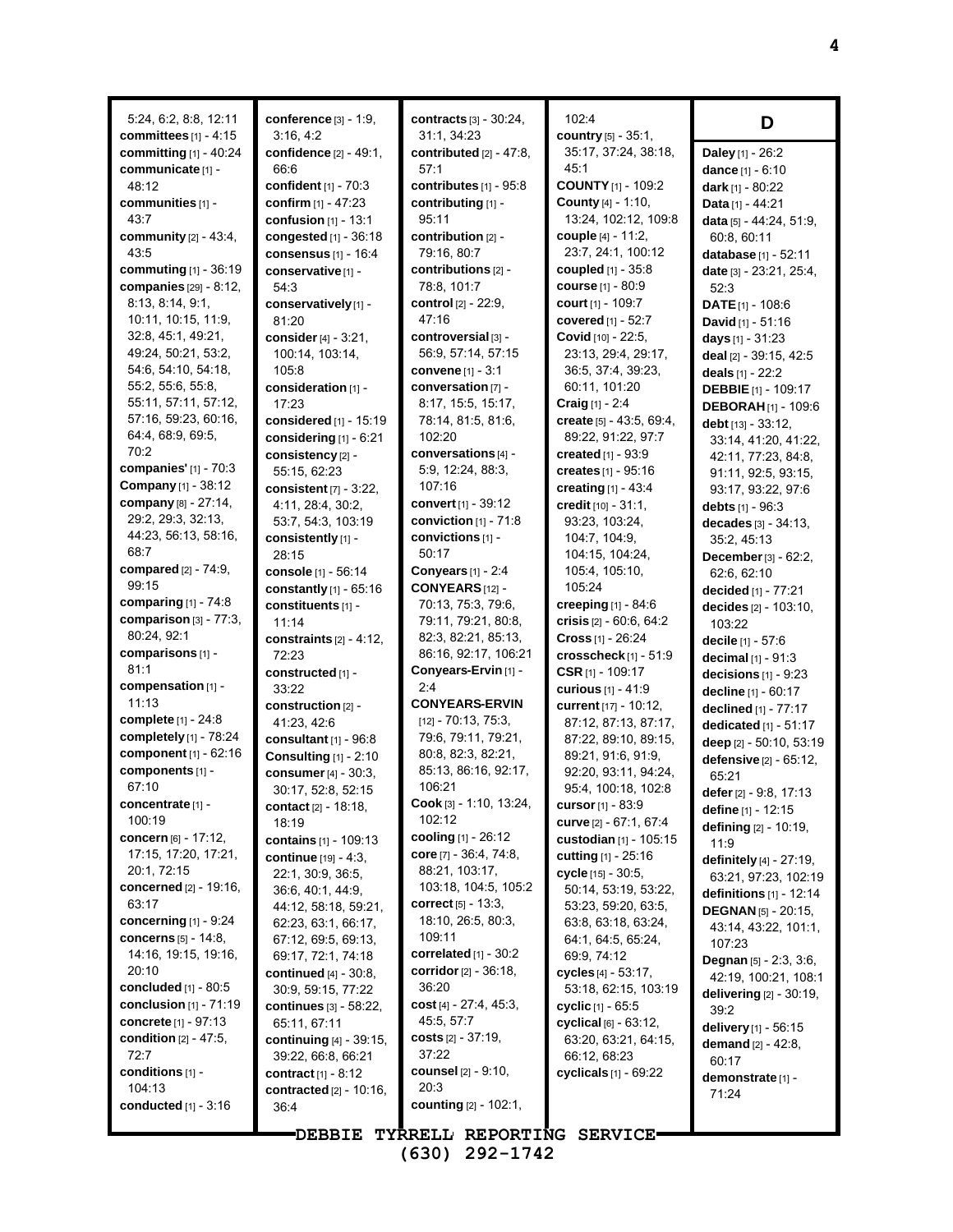| <b>Dennis</b> [10] - 2:8, 9:13,<br>12:24, 13:3, 13:16,<br>15:20, 21:5, 21:6,<br>47:22, 107:8<br>Dennis' [2] - 14:13,<br>15:1<br>departure [1] - 52:8<br>depicted [2] - 80:12,<br>80:22<br>deploy [1] - 105:23<br>deporting $[1]$ - 47:2<br><b>deposit</b> [1] - 105:16<br>Deputy [2] - 2:4, 2:8<br>designed [2] - 29:21,<br>30:14<br><b>detail</b> [1] - 27:18<br>details [2] - 94:16,<br>100:17<br>determined $[1] - 4:13$<br>determining [1] -<br>84:17<br>develop [1] - 48:12<br>developed [1] - 34:3<br>developer [1] - 40:14<br>developers $[1] - 41:21$<br>development [1] -<br>40.6<br>deviation $[2] - 86:19$<br>diamond $[2] - 95.5$ ,<br>95:7<br>diamonds $[2] - 95:1$<br>differ [1] - 87:19<br>difference [4] - 32:4,<br>85:14, 90:15, 90:24<br>differences $[1]$ - 50:13<br>different [15] - 18:17,<br>25:22, 76:7, 83:5,<br>87:3, 87:11, 88:2, | Director [7] - 2:8, 2:8,<br>3:24, 5:16, 22:7,<br>47:13<br>disappointing [1] -<br>47:3<br>disappointment [1] -<br>74:22<br>discount $[4] - 49:24$ ,<br>50:2, 53:4, 55:12<br>discretionary [1] -<br>30:17<br>discuss $[5] - 17:7$ ,<br>46:15, 49:13, 72:22,<br>75:8<br>discussed $[4]$ - $20:5$ ,<br>80.10, 83.7, 101.15<br>discussing [2] -<br>84:11, 104:1<br>discussion $[6]$ - 49:6,<br>63.15, 73.2, 73.8,<br>75:7, 84:16<br>discussions [1] -<br>84:15<br>display $[1]$ - 55:14<br>disposal $[2] - 9:22$ ,<br>46:2<br>disqualifying [1] -<br>13:12<br>distinctive $[1]$ - 26:22<br>distribute $[3]$ - 27:5,<br>27:6, 30:9<br>distributed $[2] - 8:15$ ,<br>25:5<br>distribution $[4]$ - 22:2,<br>27:15, 31:10, 93:12<br>distributions [5] -<br>25:3, 26:2, 31:15,<br>36.7, 40.1 | 45:24, 82:24, 83:16,<br>87:19, 90:13, 91:13,<br>92:18, 94:10, 98:13,<br>103:2, 104:6, 106:8,<br>106:9<br>downs [2] - 31:21,<br>32:18<br>downside [3] - 98:14,<br>99:11, 99:23<br>downsides [1] - 99:8<br>downstate [1] - 15:8<br>Downtown [6] - 25:23,<br>25:24, 26:10, 26:18,<br>41:12, 42:3<br>downturn $[1] - 37:2$<br>drift $[1] - 53:12$<br>drill $[1]$ - 23:9<br>Drive [2] - 40:11, 46:1<br>driven $[4] - 32:23$ ,<br>51:4, 64:7, 64:12<br>driver [2] - 76:1, 81:5<br>drivers $[2] - 35:15$ ,<br>81:6<br>drives [2] - 91:8, 91:12<br>dry $[1] - 101:14$<br>DU [1] - 109:2<br>due $[7] - 4.3, 34.12,$<br>34:14, 46:24, 64:8,<br>76:24, 77:24<br>DuPage [1] - 109:8<br>duration [1] - 105:20<br>during [2] - 27:5,<br>63:22<br>duty [2] - 9:18, 10:5<br>Е<br>early [1] - 101:7 | 53:21, 58:8, 59:24,<br>60.2, 60.4, 62.14,<br>65:8, 66:3, 66:13,<br>67:19<br>educate [2] - 5:21,<br>7:14<br><b>EETF</b> $[1] - 61:22$<br>effect $[3] - 32:21$ ,<br>32:22, 92:14<br>effectively [2] - 94:9,<br>106:11<br>effects [2] - 89:3, 89:4<br>efficient [4] - 39:13,<br>89:22, 96:20, 99:10<br><b>efforts</b> [1] - 8:11<br>eight $[3]$ - 25:22,<br>26:19, 77:20<br>Eisenhower [2] - 26:5,<br>26:22<br>either $[4] - 11:11$ ,<br>34:21, 57:14, 94:24<br>electric $[1] - 31.4$<br>electricity $[4]$ - 27:3,<br>27:4, 30:21, 34:11<br>eleven [1] - 85:3<br>eliminates [1] -<br>103:18<br>email [1] - 7:20<br>embedded [1] - 101:8<br>emerging [4] - 86:1,<br>104:22, 105:1,<br>105:11<br><b>EMOM</b> $[1]$ - 105:9<br>employees [1] - 17:18<br><b>EMPLOYEES'</b> $[1] - 1:2$<br>employer $[2] - 5.5$ ,<br>79:17<br>enables [1] - 82:10 | <b>ENTITLED</b> $[1]$ - 108:5<br>environment [9] -<br>53:23, 67:8, 68:24,<br>69:5, 74:5, 98:23,<br>99:6, 99:14, 104:19<br>environments [1] -<br>55:4<br>envision $[1]$ - 16:2<br>equal [5] - 50:21, 54:6,<br>55:7, 93:9, 93:24<br>equally [1] - 80:13<br>equates [1] - 21:20<br>equipment $[1] - 31:9$<br>equities $[9] - 76:4$ ,<br>85:24, 90:6, 90:8,<br>96:3, 97:1, 99:13,<br>105:23<br>equity [31] - 32:15,<br>41:22, 45:2, 50:24,<br>54:22, 55:24, 56:18,<br>65:19, 77:23, 84:7,<br>85:2, 85:7, 85:23,<br>87:20, 87:22, 88:11,<br>89:14, 89:20, 91:10,<br>92:5, 92:23, 93:16,<br>93:19, 93:20, 95:13,<br>95:14, 95:15, 95:24,<br>97:6, 97:16, 99:17<br><b>Eric</b> [3] - 2:14, 47:14,<br>48:9<br><b>ERVIN</b> [12] - 70:13,<br>75:3, 79:6, 79:11,<br>79.21, 80.8, 82.3,<br>82:21, 85:13, 86:16,<br>92:17, 106:21<br><b>Ervin</b> $[1] - 2:4$<br><b>especially</b> $[14] - 6:13$ ,<br>37:9, 39:10, 52:14, |
|-------------------------------------------------------------------------------------------------------------------------------------------------------------------------------------------------------------------------------------------------------------------------------------------------------------------------------------------------------------------------------------------------------------------------------------------------------------------------------------------------------------------------------------------------------------------------------------------------------------------------------------------------------------------------------------------------------------------------------------------------------------------------------------------------------------------------------------------------------------|------------------------------------------------------------------------------------------------------------------------------------------------------------------------------------------------------------------------------------------------------------------------------------------------------------------------------------------------------------------------------------------------------------------------------------------------------------------------------------------------------------------------------------------------------------------------------------------------------------------------------------------------------------------------------------------------------------------------------------------------------------------------------------|------------------------------------------------------------------------------------------------------------------------------------------------------------------------------------------------------------------------------------------------------------------------------------------------------------------------------------------------------------------------------------------------------------------------------------------------------------------------------------------------------------------------------------------------------------------------------------------------------------------------------------------------------------------------------------------------------------------------------------------------------------------------------------|-------------------------------------------------------------------------------------------------------------------------------------------------------------------------------------------------------------------------------------------------------------------------------------------------------------------------------------------------------------------------------------------------------------------------------------------------------------------------------------------------------------------------------------------------------------------------------------------------------------------------------------------------------------------------------------------------------------------------------------------------------------------------------------------------------------------------------------------|---------------------------------------------------------------------------------------------------------------------------------------------------------------------------------------------------------------------------------------------------------------------------------------------------------------------------------------------------------------------------------------------------------------------------------------------------------------------------------------------------------------------------------------------------------------------------------------------------------------------------------------------------------------------------------------------------------------------------------------------------------------------------------------------------------------------------------------------------------------------------------------------------------------|
| 88.4, 89.2, 93.15,                                                                                                                                                                                                                                                                                                                                                                                                                                                                                                                                                                                                                                                                                                                                                                                                                                          | <b>districts</b> $[1] - 60:24$                                                                                                                                                                                                                                                                                                                                                                                                                                                                                                                                                                                                                                                                                                                                                     | earn [1] - 105:16                                                                                                                                                                                                                                                                                                                                                                                                                                                                                                                                                                                                                                                                                                                                                                  | enabling [1] - 82:10                                                                                                                                                                                                                                                                                                                                                                                                                                                                                                                                                                                                                                                                                                                                                                                                                      | 59:8, 59:11, 66:15,                                                                                                                                                                                                                                                                                                                                                                                                                                                                                                                                                                                                                                                                                                                                                                                                                                                                                           |
| 96.19, 98.18,                                                                                                                                                                                                                                                                                                                                                                                                                                                                                                                                                                                                                                                                                                                                                                                                                                               | diversifying [1] -                                                                                                                                                                                                                                                                                                                                                                                                                                                                                                                                                                                                                                                                                                                                                                 | earnings [5] - 50:23,                                                                                                                                                                                                                                                                                                                                                                                                                                                                                                                                                                                                                                                                                                                                                              | end [11] - 25:19,                                                                                                                                                                                                                                                                                                                                                                                                                                                                                                                                                                                                                                                                                                                                                                                                                         | 67:1, 67:20, 87:19,                                                                                                                                                                                                                                                                                                                                                                                                                                                                                                                                                                                                                                                                                                                                                                                                                                                                                           |
| 103:19, 104:13,                                                                                                                                                                                                                                                                                                                                                                                                                                                                                                                                                                                                                                                                                                                                                                                                                                             | 104:7                                                                                                                                                                                                                                                                                                                                                                                                                                                                                                                                                                                                                                                                                                                                                                              | 56:17, 56:21, 57:13,                                                                                                                                                                                                                                                                                                                                                                                                                                                                                                                                                                                                                                                                                                                                                               | 26:17, 38:9, 53:23,                                                                                                                                                                                                                                                                                                                                                                                                                                                                                                                                                                                                                                                                                                                                                                                                                       | 91:13, 94:5, 96:3,                                                                                                                                                                                                                                                                                                                                                                                                                                                                                                                                                                                                                                                                                                                                                                                                                                                                                            |
| 105:13                                                                                                                                                                                                                                                                                                                                                                                                                                                                                                                                                                                                                                                                                                                                                                                                                                                      | divesting $[2]$ - 8:23,                                                                                                                                                                                                                                                                                                                                                                                                                                                                                                                                                                                                                                                                                                                                                            | 69:22                                                                                                                                                                                                                                                                                                                                                                                                                                                                                                                                                                                                                                                                                                                                                                              | 63:18, 67:4, 67:5,                                                                                                                                                                                                                                                                                                                                                                                                                                                                                                                                                                                                                                                                                                                                                                                                                        | 105:21                                                                                                                                                                                                                                                                                                                                                                                                                                                                                                                                                                                                                                                                                                                                                                                                                                                                                                        |
| differentiators [1] -                                                                                                                                                                                                                                                                                                                                                                                                                                                                                                                                                                                                                                                                                                                                                                                                                                       | 9:1                                                                                                                                                                                                                                                                                                                                                                                                                                                                                                                                                                                                                                                                                                                                                                                | easier [2] - 11:19,                                                                                                                                                                                                                                                                                                                                                                                                                                                                                                                                                                                                                                                                                                                                                                | 67:6, 71:21, 98:11                                                                                                                                                                                                                                                                                                                                                                                                                                                                                                                                                                                                                                                                                                                                                                                                                        | <b>essence</b> $[13] - 23:11,$                                                                                                                                                                                                                                                                                                                                                                                                                                                                                                                                                                                                                                                                                                                                                                                                                                                                                |
| 49:23                                                                                                                                                                                                                                                                                                                                                                                                                                                                                                                                                                                                                                                                                                                                                                                                                                                       | divestiture $[1]$ - 8:9                                                                                                                                                                                                                                                                                                                                                                                                                                                                                                                                                                                                                                                                                                                                                            | 20:20                                                                                                                                                                                                                                                                                                                                                                                                                                                                                                                                                                                                                                                                                                                                                                              | End $[3] - 26.7, 31.8,$                                                                                                                                                                                                                                                                                                                                                                                                                                                                                                                                                                                                                                                                                                                                                                                                                   | 51:10, 54:2, 55:9,                                                                                                                                                                                                                                                                                                                                                                                                                                                                                                                                                                                                                                                                                                                                                                                                                                                                                            |
| difficult $[5] - 9:7$ ,                                                                                                                                                                                                                                                                                                                                                                                                                                                                                                                                                                                                                                                                                                                                                                                                                                     | docket [1] - 106:3                                                                                                                                                                                                                                                                                                                                                                                                                                                                                                                                                                                                                                                                                                                                                                 | easiest [2] - 7:13,                                                                                                                                                                                                                                                                                                                                                                                                                                                                                                                                                                                                                                                                                                                                                                | 38:15                                                                                                                                                                                                                                                                                                                                                                                                                                                                                                                                                                                                                                                                                                                                                                                                                                     | 55:11, 55:14, 60:20,                                                                                                                                                                                                                                                                                                                                                                                                                                                                                                                                                                                                                                                                                                                                                                                                                                                                                          |
| 31:24, 35:5, 40:2,                                                                                                                                                                                                                                                                                                                                                                                                                                                                                                                                                                                                                                                                                                                                                                                                                                          | documents $[2]$ -                                                                                                                                                                                                                                                                                                                                                                                                                                                                                                                                                                                                                                                                                                                                                                  | 20:14                                                                                                                                                                                                                                                                                                                                                                                                                                                                                                                                                                                                                                                                                                                                                                              | ended $[3] - 21:18$ ,                                                                                                                                                                                                                                                                                                                                                                                                                                                                                                                                                                                                                                                                                                                                                                                                                     | 61:21, 62:12, 63:6,                                                                                                                                                                                                                                                                                                                                                                                                                                                                                                                                                                                                                                                                                                                                                                                                                                                                                           |
| 55:3                                                                                                                                                                                                                                                                                                                                                                                                                                                                                                                                                                                                                                                                                                                                                                                                                                                        | 23:23, 24:2                                                                                                                                                                                                                                                                                                                                                                                                                                                                                                                                                                                                                                                                                                                                                                        | eat $[1] - 107:1$                                                                                                                                                                                                                                                                                                                                                                                                                                                                                                                                                                                                                                                                                                                                                                  | 44.8, 91.21                                                                                                                                                                                                                                                                                                                                                                                                                                                                                                                                                                                                                                                                                                                                                                                                                               | 63:17, 69:24, 70:8                                                                                                                                                                                                                                                                                                                                                                                                                                                                                                                                                                                                                                                                                                                                                                                                                                                                                            |
| difficulty $[2] - 29:22$ ,                                                                                                                                                                                                                                                                                                                                                                                                                                                                                                                                                                                                                                                                                                                                                                                                                                  | dollars $[3] - 78.7$ ,                                                                                                                                                                                                                                                                                                                                                                                                                                                                                                                                                                                                                                                                                                                                                             | ebbs $[1] - 60.8$                                                                                                                                                                                                                                                                                                                                                                                                                                                                                                                                                                                                                                                                                                                                                                  | ending $[1] - 24:11$                                                                                                                                                                                                                                                                                                                                                                                                                                                                                                                                                                                                                                                                                                                                                                                                                      | <b>essential</b> $[2] - 30:16$ ,                                                                                                                                                                                                                                                                                                                                                                                                                                                                                                                                                                                                                                                                                                                                                                                                                                                                              |
| 59.9                                                                                                                                                                                                                                                                                                                                                                                                                                                                                                                                                                                                                                                                                                                                                                                                                                                        | 78:16, 87:14                                                                                                                                                                                                                                                                                                                                                                                                                                                                                                                                                                                                                                                                                                                                                                       | <b>economic</b> $[12] - 29:22$                                                                                                                                                                                                                                                                                                                                                                                                                                                                                                                                                                                                                                                                                                                                                     | ends $[1]$ - 79:10                                                                                                                                                                                                                                                                                                                                                                                                                                                                                                                                                                                                                                                                                                                                                                                                                        | 36:22                                                                                                                                                                                                                                                                                                                                                                                                                                                                                                                                                                                                                                                                                                                                                                                                                                                                                                         |
| <b>dig</b> [1] - 6:2                                                                                                                                                                                                                                                                                                                                                                                                                                                                                                                                                                                                                                                                                                                                                                                                                                        | <b>domestic</b> [1] - 66:15                                                                                                                                                                                                                                                                                                                                                                                                                                                                                                                                                                                                                                                                                                                                                        | 30:3, 40:2, 59:22,                                                                                                                                                                                                                                                                                                                                                                                                                                                                                                                                                                                                                                                                                                                                                                 | energy $[7] - 25:20,$                                                                                                                                                                                                                                                                                                                                                                                                                                                                                                                                                                                                                                                                                                                                                                                                                     | essentially $[5] - 8:10$ ,                                                                                                                                                                                                                                                                                                                                                                                                                                                                                                                                                                                                                                                                                                                                                                                                                                                                                    |
| digest [1] - 107:14                                                                                                                                                                                                                                                                                                                                                                                                                                                                                                                                                                                                                                                                                                                                                                                                                                         | done $[9] - 6:10, 29:19,$                                                                                                                                                                                                                                                                                                                                                                                                                                                                                                                                                                                                                                                                                                                                                          | 60.8, 61.5, 63.19,                                                                                                                                                                                                                                                                                                                                                                                                                                                                                                                                                                                                                                                                                                                                                                 | 33.24, 34.8, 35.3,                                                                                                                                                                                                                                                                                                                                                                                                                                                                                                                                                                                                                                                                                                                                                                                                                        | 13.9, 15.15, 105.17                                                                                                                                                                                                                                                                                                                                                                                                                                                                                                                                                                                                                                                                                                                                                                                                                                                                                           |
| digital $[1]$ - 56:15                                                                                                                                                                                                                                                                                                                                                                                                                                                                                                                                                                                                                                                                                                                                                                                                                                       | 40.22, 41:24, 42.3,                                                                                                                                                                                                                                                                                                                                                                                                                                                                                                                                                                                                                                                                                                                                                                | 64:12, 66:4, 98:23,                                                                                                                                                                                                                                                                                                                                                                                                                                                                                                                                                                                                                                                                                                                                                                | 39:18, 60:15                                                                                                                                                                                                                                                                                                                                                                                                                                                                                                                                                                                                                                                                                                                                                                                                                              | <b>estate</b> [5] $-41:20$ ,                                                                                                                                                                                                                                                                                                                                                                                                                                                                                                                                                                                                                                                                                                                                                                                                                                                                                  |
| digits [3] - 77:18,                                                                                                                                                                                                                                                                                                                                                                                                                                                                                                                                                                                                                                                                                                                                                                                                                                         | 71:1, 73:6, 90:10,                                                                                                                                                                                                                                                                                                                                                                                                                                                                                                                                                                                                                                                                                                                                                                 | 99:13                                                                                                                                                                                                                                                                                                                                                                                                                                                                                                                                                                                                                                                                                                                                                                              | <b>enjoy</b> [1] - 72:3                                                                                                                                                                                                                                                                                                                                                                                                                                                                                                                                                                                                                                                                                                                                                                                                                   | 42:11, 77:23, 84:8,                                                                                                                                                                                                                                                                                                                                                                                                                                                                                                                                                                                                                                                                                                                                                                                                                                                                                           |
| 84:6, 85:5                                                                                                                                                                                                                                                                                                                                                                                                                                                                                                                                                                                                                                                                                                                                                                                                                                                  | 100:10                                                                                                                                                                                                                                                                                                                                                                                                                                                                                                                                                                                                                                                                                                                                                                             | economically [2] -                                                                                                                                                                                                                                                                                                                                                                                                                                                                                                                                                                                                                                                                                                                                                                 | enjoyed [1] - 107:11                                                                                                                                                                                                                                                                                                                                                                                                                                                                                                                                                                                                                                                                                                                                                                                                                      | 91:21                                                                                                                                                                                                                                                                                                                                                                                                                                                                                                                                                                                                                                                                                                                                                                                                                                                                                                         |
| <b>Dine</b> $[4]$ - 58:9, 59:2,                                                                                                                                                                                                                                                                                                                                                                                                                                                                                                                                                                                                                                                                                                                                                                                                                             | <b>Donna</b> $[1] - 2:9$                                                                                                                                                                                                                                                                                                                                                                                                                                                                                                                                                                                                                                                                                                                                                           | 39:7, 66:14                                                                                                                                                                                                                                                                                                                                                                                                                                                                                                                                                                                                                                                                                                                                                                        | enter [1] - 53:5                                                                                                                                                                                                                                                                                                                                                                                                                                                                                                                                                                                                                                                                                                                                                                                                                          | <b>estimate</b> $[1]$ - 69:21                                                                                                                                                                                                                                                                                                                                                                                                                                                                                                                                                                                                                                                                                                                                                                                                                                                                                 |
| 59:3, 59:10                                                                                                                                                                                                                                                                                                                                                                                                                                                                                                                                                                                                                                                                                                                                                                                                                                                 | <b>double</b> $[3] - 77:18$ ,                                                                                                                                                                                                                                                                                                                                                                                                                                                                                                                                                                                                                                                                                                                                                      | economies $[1] - 65:21$                                                                                                                                                                                                                                                                                                                                                                                                                                                                                                                                                                                                                                                                                                                                                            | <b>entered</b> [1] - 59:20                                                                                                                                                                                                                                                                                                                                                                                                                                                                                                                                                                                                                                                                                                                                                                                                                | estimates $\lbrack 3\rbrack$ - 70:1,                                                                                                                                                                                                                                                                                                                                                                                                                                                                                                                                                                                                                                                                                                                                                                                                                                                                          |
| <b>direction</b> $[2] - 12:3$ ,                                                                                                                                                                                                                                                                                                                                                                                                                                                                                                                                                                                                                                                                                                                                                                                                                             | 85:5, 102:6                                                                                                                                                                                                                                                                                                                                                                                                                                                                                                                                                                                                                                                                                                                                                                        | economists [1] -                                                                                                                                                                                                                                                                                                                                                                                                                                                                                                                                                                                                                                                                                                                                                                   | entering $[1] - 53:19$                                                                                                                                                                                                                                                                                                                                                                                                                                                                                                                                                                                                                                                                                                                                                                                                                    | 77:5, 83:19                                                                                                                                                                                                                                                                                                                                                                                                                                                                                                                                                                                                                                                                                                                                                                                                                                                                                                   |
| 107:16                                                                                                                                                                                                                                                                                                                                                                                                                                                                                                                                                                                                                                                                                                                                                                                                                                                      | down [21] - 6:2, 23:9,                                                                                                                                                                                                                                                                                                                                                                                                                                                                                                                                                                                                                                                                                                                                                             | 31:24                                                                                                                                                                                                                                                                                                                                                                                                                                                                                                                                                                                                                                                                                                                                                                              | <b>entities</b> [2] - 32:10,                                                                                                                                                                                                                                                                                                                                                                                                                                                                                                                                                                                                                                                                                                                                                                                                              | <b>events</b> $[3] - 34:16$ ,                                                                                                                                                                                                                                                                                                                                                                                                                                                                                                                                                                                                                                                                                                                                                                                                                                                                                 |
| directly $[3] - 18:20$ ,                                                                                                                                                                                                                                                                                                                                                                                                                                                                                                                                                                                                                                                                                                                                                                                                                                    | 25:17, 28:20, 30:5,                                                                                                                                                                                                                                                                                                                                                                                                                                                                                                                                                                                                                                                                                                                                                                | economy $[14] - 30.4$ ,                                                                                                                                                                                                                                                                                                                                                                                                                                                                                                                                                                                                                                                                                                                                                            | 32:11                                                                                                                                                                                                                                                                                                                                                                                                                                                                                                                                                                                                                                                                                                                                                                                                                                     | 35:15, 35:21                                                                                                                                                                                                                                                                                                                                                                                                                                                                                                                                                                                                                                                                                                                                                                                                                                                                                                  |
| 43:19, 100:23                                                                                                                                                                                                                                                                                                                                                                                                                                                                                                                                                                                                                                                                                                                                                                                                                                               | 37:1, 37:10, 44:2,                                                                                                                                                                                                                                                                                                                                                                                                                                                                                                                                                                                                                                                                                                                                                                 | 33:4, 33:18, 47:11,                                                                                                                                                                                                                                                                                                                                                                                                                                                                                                                                                                                                                                                                                                                                                                | <b>entitled</b> $[1] - 1.9$                                                                                                                                                                                                                                                                                                                                                                                                                                                                                                                                                                                                                                                                                                                                                                                                               | eventually $[1]$ - 24:22                                                                                                                                                                                                                                                                                                                                                                                                                                                                                                                                                                                                                                                                                                                                                                                                                                                                                      |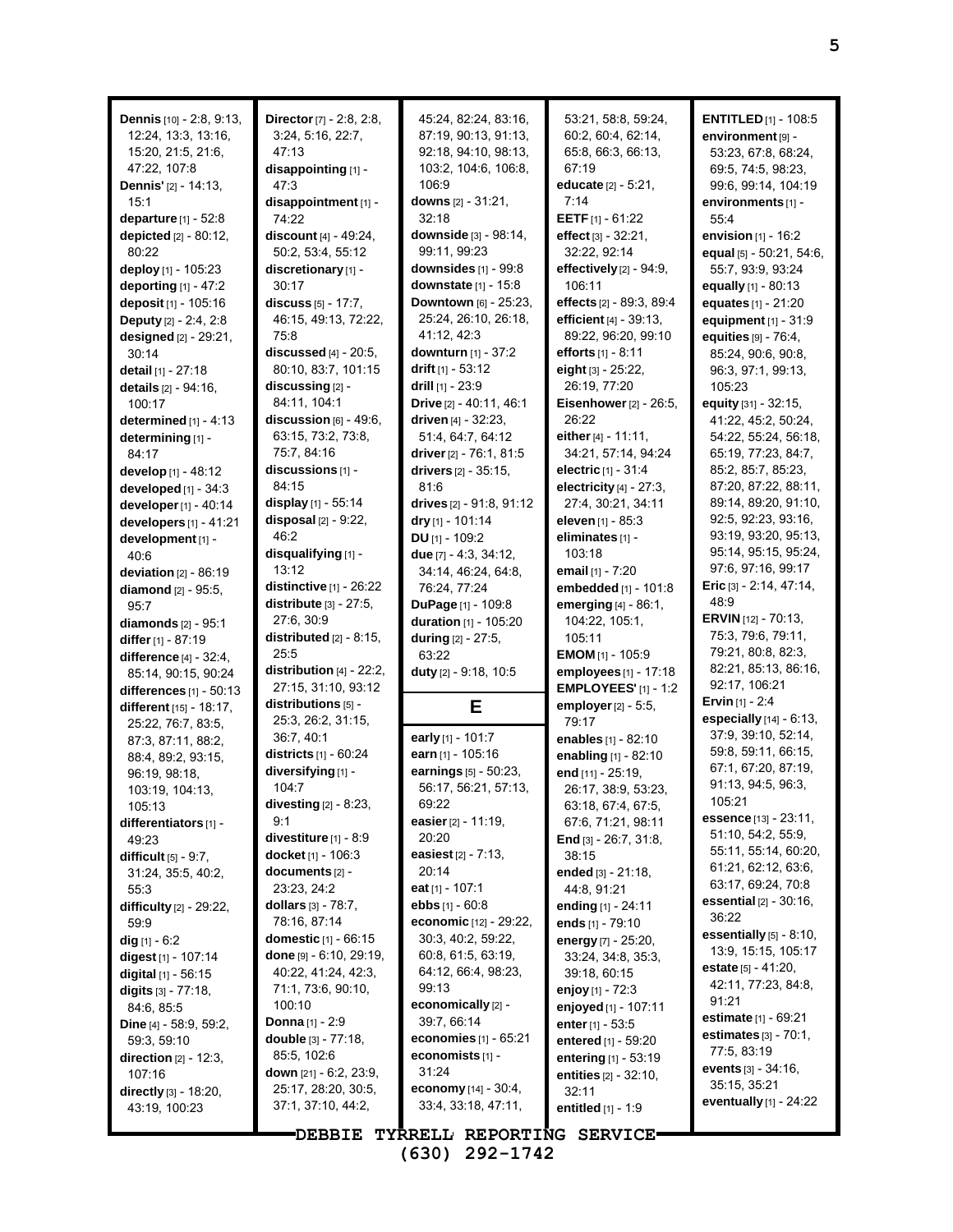| everyday $[1]$ - 30:16<br>everywhere [1] -           | face $[3] - 59.8, 60.20,$<br>72:23 | 16:10<br>final [2] - 66:5, 68:22      | 63:12, 63:24, 87:10,<br>97:3, 99:9  | 22:20, 23:17, 24:9,<br>24:12, 24:24, 25:6, |
|------------------------------------------------------|------------------------------------|---------------------------------------|-------------------------------------|--------------------------------------------|
| 41:17                                                | faced [2] - 76:22,                 | finalize $[1] - 40:23$                | focused [8] - 21:17,                | 29:18, 30:7, 32:13,                        |
| exact [2] - 89:16,                                   | 76:23                              | financed $[3] - 33:11$ ,              | 53:15, 60:2, 62:22,                 | 32.17, 34:6, 35:24,                        |
| 93:18                                                | facilities [3] - 25:23,            | 35:13, 39:21                          | 63.14, 64:3, 66:15,                 | 36.2, 36.3, 36.9,                          |
| exactly [2] - 28:8,                                  | 26:9                               | financial $[5] - 55:2$ ,              | 67:19                               | 39:24, 40:4, 41:1,                         |
| 79:13                                                | facility [2] - 25:20,              | 59.9, 60.5, 63.3,                     | focuses $[1] - 54:20$               | 41:20, 42:1, 42:11,                        |
| <b>example</b> $[4] - 56:12$ ,                       | 26:5                               | 64:2                                  | <b>follow</b> $[1] - 40.9$          | 42:12, 42:13, 42:14,                       |
| 58:8, 88:15, 99:12                                   | fact $[3] - 5.4, 6.5$ ,            | financing $[2] - 40:21$ ,             | following [1] - 73:7                | 44.9, 45.20, 46.12,                        |
| <b>exceeded</b> [2] - 75:13,                         | 58:20                              | 40:23                                 | followup $[3] - 24.4$ ,             | 105:15                                     |
| 77:14                                                | factor $[1] - 89:12$               | fine [4] - 13:13, 13:21,              | 24:6, 100:22                        | <b>Fund's</b> $[2] - 4:1, 4:10$            |
| excellent [2] - 12:21,                               | factors [2] - 47:4,                | 74:19, 103:4                          | foot [1] - 82:14                    | fundamental [3] -                          |
| 16:8                                                 | 75:17                              | fire $[8] - 43.9, 80.4$ ,             | footprint [1] - 39:6                | 51:4, 51:22, 62:24                         |
| <b>excited</b> $[1] - 38:19$                         | fairly $[1] - 39.7$                | 80:11, 80:13, 80:15,                  | FOR $[1]$ - 2:5                     | fundamentally [6] -                        |
| exciting [1] - 40:12                                 | falls [3] - 31:8, 36:21,           | 80:17, 96:24, 97:17                   | for-profit $[2] - 8:12$ ,           | 51:3, 64:3, 64:7,                          |
| Executive $[3] - 2.8$ ,                              | 104:14                             | firm $[4]$ - 10:2, 46:19,             | 10:15                               | 64:11, 67:19, 69:8                         |
| 2:8, 3:23                                            | family $[1] - 52.6$                | 51:19, 60:23                          | foregoing [1] - 109:11              | fundamentals [5] -                         |
| exercise <sup>[1]</sup> - 11:1                       | fantastic [1] - 44:17              | firm's $[1] - 68:14$                  | foremost [1] - 48:15                | 49:22, 53:3, 57:19,                        |
| existing [1] - 33:15                                 | far $[2] - 5.22$ , 24:18           | first $[14] - 4.21, 8.7$ ,            | forfeiture [2] - 12:23,             | 63:10, 64:1                                |
| exited $[2] - 60:21$ ,                               | faster $[1]$ - 93:16               | 21:16, 23:1, 23:21,                   | 14.9                                | funded [1] - 25:14                         |
| 60:22                                                | fastest $[1] - 7:13$               | 23:24, 24:3, 24:5,                    | forma [1] - 101:4                   | funding [11] - 5:5,                        |
| expand $[1] - 16:12$                                 | favor [5] - 47:7, 49:18,           | 41:14, 48:15, 80:6,                   | formal [1] - 20:11                  | 5:22, 6:16, 7:6, 7:10,                     |
| expanded [1] - 15:11                                 | 49:19, 67:17, 108:1                | 101.6, 101.11, 103.8                  | forth $[1]$ - 32:10                 | 9:20, 10:6, 78:4,                          |
| expanding [2] - 39:23,                               | favorable [4] - 62:14,             | fiscal [2] - 60:4, 66:1               | fortunately [1] - 37:18             | 80.12, 82.17, 82.18                        |
| 105:8                                                | 62.17, 67.1, 71.6                  | fit [2] - 56:24, 98:10                | forward $[23] - 23:14$ ,            | funds [14] - 6:19, 7:2,                    |
| expect $[4] - 12:15$ ,                               | favored $[1] - 67:3$               | five [13] - 15:24,                    | 33.8, 35.23, 39:15,                 | 8:21, 8:22, 13:10,                         |
| 58:2, 59:15, 101:10                                  | feature [1] - 13:21                | 26:17, 28:13, 38:24,                  | 40:17, 41:2, 46:2,                  | 13:13, 14:17, 14:18,                       |
| expectations [4] -                                   | February [9] - 23:23,              | 39.3, 56.23, 56:24,                   | 46.9, 50:22, 66:7,                  | 34:20, 35:11, 79:7,<br>82.9, 85.6, 93.24   |
| 48.16, 48.17, 83.23                                  | 47:9, 57:18, 57:21,                | 57:2, 67:21, 75:11,                   | 66:12, 67:18, 68:10,                | <b>future</b> $[10] - 33.6$ ,              |
| expected [20] - 60:16,                               | 57:24, 68:1, 74:14,                | 75:12, 80:1, 80:5                     | 68:16, 76:10, 79:2,                 | 40:15, 45:6, 82:20,                        |
|                                                      | 101:5, 101:9                       | fixed $[24] - 33.12$ ,                |                                     |                                            |
| 76:5, 76:10, 76:14,                                  |                                    |                                       | 81.9, 82.1, 85.10,                  |                                            |
| 76:17, 76:19, 81:8,                                  | Fed [1] - 60:4                     | 33:14, 81:11, 81:13,                  | 88.6, 89.2, 92.16,                  | 84:21, 86:11, 98:19,                       |
| 81:11, 81:12, 81:15,                                 | federal [3] - 7:2, 31:5,           | 81:17, 81:21, 83:9,                   | 107:15                              | 100:1, 100:6, 107:15                       |
| 81:16, 81:22, 83:10,                                 | 66:1                               | 83:10, 83:13, 83:18,                  | fossil [3] - 33:24, 34:5,           |                                            |
| 83:21, 84:5, 85:17,                                  | fee [1] - 71:17                    | 84:13, 90:10, 91:14,                  | 34:8                                | G                                          |
| 89.10, 89.16, 91.16,                                 | feed $[1] - 31:13$                 | 91:16, 91:18, 93:5,                   | <b>fourth</b> $[2] - 71.16, 81.4$   | game [2] - 45:8, 56:14                     |
| 92:13                                                | fell [1] - 56:20                   | 95:6, 95:7, 95:22,                    | free [3] - 49:5, 58:24,             | GameStop [3] - 56:3,                       |
| expensive [1] - 31:12                                | felonies [1] - 14:1                | 97:21, 104:5,                         | 65:14                               | 56:4, 56:13                                |
| experienced [1] -                                    | felony [4] - 12:23,                | 104:24, 105:2,<br>105:12              | freedom [1] - 10:8                  | gaming [1] - 56:14                         |
| 51:13                                                | 13:11, 13:23, 14:9                 |                                       | freight [2] - 36:19,                | <b>GARP</b> $[2] - 50:12$ ,                |
| expertise [1] - 52:12                                | felt $[3]$ - 101:20,               | flexibility [3] - 55:2,               | 37:8                                | 53:24                                      |
| explain $[1] - 31:24$                                | 103:20, 104:2                      | 63:3, 104:12<br>flexible $[1] - 7.18$ | <b>Friday</b> $[2] - 8.8, 12.12$    | gas [7] - 27:15, 30:21,                    |
| explore [1] - 94:13                                  | few [16] - 21:23, 31:11,           | flip [3] - 24:16, 27:24,              | front $[1] - 65:11$                 | 31:4, 34:2, 38:24,                         |
| exposed $[1] - 70.6$                                 | 35:23, 36:23, 38:4,                | 35:23                                 | frustrating $[1]$ - 67:14           | 39:2, 39:13                                |
| <b>exposure</b> [12] - 10:10,<br>11:3, 33:15, 36:10, | 47:4, 54:8, 63:13,                 | flow $[13] - 39.16, 59.1,$            | frustration $[2] - 67:15$ ,<br>72:9 | <b>Gas</b> [1] - 39:1                      |
| 60:15, 60:24, 65:6,                                  | 72:21, 73:11, 75:17,               | 65:14, 72:23, 77:12,                  |                                     | gauging [1] - 70:9                         |
| 65:7, 66:19, 66:20,                                  | 79.5, 83.16, 85.9,<br>87:4, 100:3  | 80:15, 80:21, 81:7,                   | fuel $[2] - 34:5, 39:13$            | <b>GDP</b> $[1] - 30:3$                    |
| 88:22, 94:4                                          | fiduciaries $[1]$ - 9:18           | 82:10, 94:6, 98:10,                   | fuels [3] - 33:24, 34:8,<br>37:9    | geared [1] - 42:24                         |
| <b>expressed</b> [1] - 5:13                          | fiduciary $[3] - 9.4$ ,            | 101:4, 102:12                         | full $[3] - 24.8, 101.11,$          | Gene $[2] - 51:18$ ,                       |
| externally $[1]$ - 48:13                             | 10:5, 20:3                         | flowing $[1] - 52:21$                 | 103:1                               | 51:19                                      |
| <b>extra</b> [1] - 90:22                             | <b>Field</b> [1] - 40:11           | flows $[5] - 36.11$ ,                 | fully $[2] - 24:10, 24:24$          | general [1] - 34:24                        |
| extremely $[7]$ - 18:2,                              | <b>fifth</b> $[1]$ - 98:24         | 46:13, 60:8, 77:17,                   | function [2] - 14:21,               | generally [3] - 30:8,                      |
| 46:13, 52:23, 52:24,                                 | figure [7] - 85:10,                | 98:18                                 | 16:20                               | 31:18, 39:6                                |
| 58:22, 61:20, 100:16                                 | 86:1, 86:20, 89:17,                | fluctuations $[1]$ -                  | <b>FUND</b> $[1] - 1:3$             | generate [4] - 36:6,                       |
| eyebrows $[1] - 9.6$                                 | 90.1, 91:3, 91:5                   | 33:16                                 | Fund [10] - 7:15, 10:2,             | 44:13, 45:6, 82:19                         |
|                                                      | <b>figures</b> $[4] - 22:15$ ,     | focus $[15] - 23:12,$                 | 17:3, 23:7, 28:14,                  | <b>generating</b> [1] - 95:18              |
| F                                                    | 77:6, 77:9, 94:22                  | 23:18, 27:20, 27:21,                  | 92:2, 97:10, 103:1,                 | generation $[2] - 34:1$ ,                  |
|                                                      | file $[1]$ - 80:23                 | 29:24, 30:15, 42:24,                  | 107:16                              | 52:23                                      |
| <b>F.O.P</b> $[1]$ - 13:5                            | filed [3] - 11:12, 15:7,           | 57:17, 57:20, 62:24,                  | fund [30] - 7:11, 16:18,            | gentlemen [1] - 46:5                       |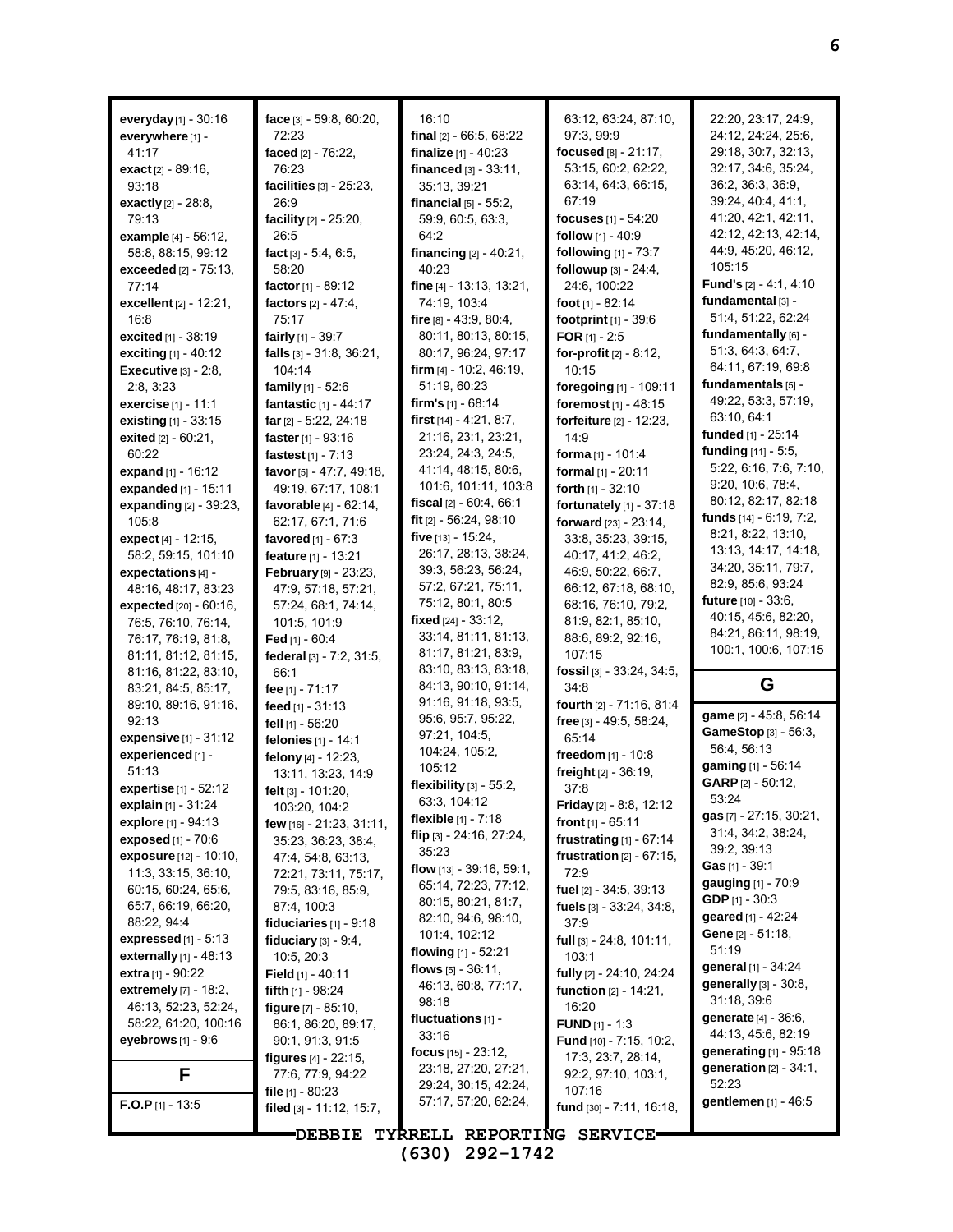| geographic [1] - 39:6<br>given [6] - 55:10,<br>58:19, 61:5, 63:23, | head [1] - 49:14<br>heading [1] - 64:20<br>headwinds $[1]$ - 76:21 | 101:5<br>highly [2] - 56:8,<br>57:13              | illiquidity $[1]$ - 92:13<br>illiquids $[2] - 84:3$ ,<br>88:14 | indicators $[1]$ - 66:4<br>individual $[1]$ - 31:18<br>industrial $[2]$ - 52:8, |
|--------------------------------------------------------------------|--------------------------------------------------------------------|---------------------------------------------------|----------------------------------------------------------------|---------------------------------------------------------------------------------|
| 109:10, 109:13                                                     | health $[2] - 52:5, 66:5$                                          | <b>highs</b> $[1]$ - 28:16                        | immediate $[1]$ - 37:2                                         | 52:17                                                                           |
| glad $[1]$ - 45:20                                                 | healthcare [2] - 52:8,                                             | Historically [1] - 105:1                          | impact [7] - 10:12,                                            | industrials $[1]$ - $65:5$                                                      |
| glance [1] - 24:17                                                 | 52:14                                                              | historically [6] - 34:1,                          | 33:7, 36:5, 36:12,                                             | Industries $[2] - 58.8$ ,                                                       |
| global [1] - 60:16                                                 | healthy [1] - 22:1                                                 | 35:12, 39:20, 53:20,                              | 37:17, 37:20, 57:7                                             | 58:11                                                                           |
| goal [4] - 74:11, 86:23,                                           | hear [2] - 68:14, 82:6                                             | 54:23, 83:17                                      | impacted [6] - 15:3,                                           | industries $[1]$ - 31:4                                                         |
| 92:15, 96:19                                                       | heard $[7] - 8:20$ ,                                               | hit $[2]$ - 28.5, 33.19                           | 28:21, 29:4, 37:7,                                             | <b>industry</b> $[1]$ - 53:17                                                   |
| <b>goals</b> $[3] - 48.21$ ,                                       | 20:16, 40:9, 56:2,                                                 | <b>hitting</b> $[1] - 81:23$                      | 61:2, 63:22                                                    | inflation [1] - 46:11                                                           |
| 70.22, 82.16                                                       | 64:16, 64:21, 88:16                                                | hold [7] - 5:10, 44:11,                           | <b>impacts</b> [2] - 15:14,                                    | inflow $[1] - 61:22$                                                            |
| government $[3] - 27:9$ ,                                          | <b>hearing</b> $[6] - 5.11$ ,                                      | 45:7, 45:13, 56:12,                               | 91:15                                                          | influenced $[1]$ - 32:18                                                        |
| 53:21, 69:3                                                        | 7:12, 11:18, 21:3,                                                 | 62:1, 101:21                                      | implement [1] - 14:11                                          | <b>influx</b> $[1] - 60:14$                                                     |
| governments [1] -                                                  | 68:16                                                              | holding $[1]$ - 74:21                             | implementation [3] -                                           | information $[12] - 7:5$ ,                                                      |
| 35.6                                                               | Hearthstone [2] -                                                  | holdings [1] - 10:12                              | 11:14, 66:9, 66:10                                             | 12.9, 12.10, 17:11,                                                             |
| Governor's [1] - 12:17<br>grade [4] - 31:1,                        | 27:13, 38:23                                                       | <b>home</b> $[2] - 37.13$ ,<br>37:23              | <b>importance</b> [1] - $34:17$<br>important [16] - 53:5,      | 17:17, 18:16, 18:19,                                                            |
| 81:13, 81:17, 83:10                                                | heating [3] - 39:11,<br>39:12, 39:14                               | <b>homes</b> $[4] - 39:2$ ,                       | 53:12, 53:16, 54:14,                                           | 18:20, 19:18, 21:2,<br>68:15, 94:17                                             |
| grateful [1] - 45:19                                               | hedge [1] - 93:24                                                  | 39:11, 39:12, 39:14                               | 55:1, 55:17, 66:1,                                             | informative [2] -                                                               |
| great [10] - 5:20,                                                 | hedging $[1] - 46:11$                                              | hope [2] - 48:24, 71:1                            | 70.4, 71.13, 77.4,                                             | 100:16, 107:13                                                                  |
| 21.10, 33.4, 38.3,                                                 | heightened [2] -                                                   | hopefully [4] - 24:23,                            | 79:4, 83:24, 86:11,                                            | informed $[1]$ - 51:24                                                          |
| 41:3, 45:14, 47:9,                                                 | 33:20, 35:7                                                        | 37:23, 46:2, 68:18                                | 96:5, 98:22, 99:16                                             | Infrastructure [1] -                                                            |
| 47:19, 67:11, 83:13                                                | held [1] - 1:9                                                     | hoping [1] - 8:5                                  | $improvement$ [2] -                                            | 21:12                                                                           |
| greater [2] - 54:10,                                               | help [7] - 32:3, 48:11,                                            | hot [3] - 25:21, 27:5,                            | 64:12, 97:20                                                   | infrastructure [38] -                                                           |
| 85:12                                                              | 51:9, 52:10, 52:11,                                                | 38:16                                             | improving $[6]$ - 49:22,                                       | 21:17, 22:5, 22:20,                                                             |
| grid [3] - 34:8, 34:15,                                            | 82:13, 82:14                                                       | hour $[1] - 1:11$                                 | 53:2, 59:24, 79:14,                                            | 23:12, 23:17, 27:21,                                                            |
| 34:18                                                              | helped $[2] - 52:20$ ,                                             | hours [2] - 27:3, 27:4                            | 82:17, 94:5                                                    | 29:20, 30:18, 31:10,                                                            |
| gross $[1] - 24:13$                                                | 65:10                                                              | <b>House</b> $[5] - 7.9, 8.7$ ,                   | IN [1] - 108:5                                                 | 32.5, 32.10, 32.21,                                                             |
| group [3] - 22:19,                                                 | helpful [4] - 13:22,                                               | 8:8, 12:22, 16:9                                  | in-person [1] - 46:3                                           | 33:10, 33:18, 34:12,                                                            |
| 23:24, 57:4                                                        | 100:19, 102:9,                                                     | housing [1] - 66:19                               | inception [11] - 23:22,                                        | 35:1, 35:2, 35:4,                                                               |
| grow $[1] - 44.9$                                                  | 106:23                                                             | Howe [5] - 2:12, 22:6,                            | 24:12, 24:22, 25:1,<br>28:1, 28:8, 28:15,                      | 35.9, 35.19, 35.20,<br>36.4, 38.21, 39.18,                                      |
| growth [11] - 30:3,<br>39:7, 53:23, 54:3,                          | helping [1] - 52:14<br>helps [2] - 43:5, 65:20                     | 22:18, 26:4, 45:17<br><b>HOWE</b> $[9] - 22:11$ , | 42:1, 60:12, 62:20,                                            | 42.14, 45:23, 46:8,                                                             |
| 58:13, 58:15, 63:19,                                               | hereby $[1] - 3:1$                                                 | 26:7, 26:14, 27:13,                               | 72:11                                                          | 66:22, 84:10, 84:12,                                                            |
| 66.20, 66.21,                                                      | hesitancy $[1]$ - 17:8                                             | 40.5, 41.5, 41.19,                                | include $[3] - 8:13$ ,                                         | 88:15, 88:17, 91:11,                                                            |
| 103:17, 104:23                                                     | high $[9] - 41:13, 45:3,$                                          | 42:24, 45:18                                      | 101:6, 105:9                                                   | 91:21, 92:24, 93:9,                                                             |
| Growth [1] - 53:24                                                 | 47:6, 57:15, 84:5,                                                 | huge [2] - 30:11, 35:3                            | including [3] - 26:20,                                         | 93:22, 94:8                                                                     |
| guardrails [1] - 53:10                                             | 90.8, 104.4, 104.10                                                | hung $[1] - 63:12$                                | 102:17, 105:10                                                 | <b>innovated</b> $[1] - 40:12$                                                  |
| <b>guess</b> $[1] - 16.6$                                          | high-rise $[1] - 41:13$                                            | hurt [2] - 60:1, 61:4                             | income $[28] - 43.6$ ,                                         | inspired [1] - 56:9                                                             |
| guide [1] - 87:9                                                   | higher [22] - 33:6,                                                | hypothetical [1] - 88:5                           | 46:12, 81:12, 81:13,                                           | installment [3] -                                                               |
| guys [5] - 24:23, 41:6,                                            | 50:17, 54:24, 63:1,                                                |                                                   | 81:17, 81:21, 83.9,                                            | 101:6, 101:11,                                                                  |
| 42:22, 68:10, 100:10                                               | 65:19, 76:5, 76:10,                                                |                                                   | 83:10, 83:14, 83:18,                                           | 101:12                                                                          |
|                                                                    | 76:13, 82:13, 82:19,                                               |                                                   | 84:13, 90:9, 90:10,<br>91:14, 91:16, 91:18,                    | institutional [2] -                                                             |
| H                                                                  | 83:18, 84:4, 84:13,                                                | ICE $[1] - 11:1$                                  | 91:22, 93:5, 93:12,                                            | 28:10, 31:20<br><b>insure</b> $[1]$ - 49:7                                      |
| half [5] - 22:12, 25:17,                                           | 84:20, 85:11, 86:12,<br>89:15, 89:23, 90:5,                        | ice $[3] - 26:12, 27:2,$<br>27:6                  | 95:6, 95:7, 95:22,                                             | <b>intend</b> [1] - 17:1                                                        |
| 74:17, 81:13, 83:14                                                | 90.9, 91.4, 91.23                                                  | idea [4] - 28:3, 52:23,                           | 97:21, 104:5,                                                  | intention $[1] - 5.8$                                                           |
| <b>Hamill</b> [3] - $72:14$ ,                                      | highest [8] - 55:24,                                               | 64:20, 96:2                                       | 104:24, 105:2,                                                 | interactive $[1] - 49.6$                                                        |
| 74:2, 75:19                                                        | 85:22, 85:24, 90:16,                                               | ideas $[3] - 50.16$ ,                             | 105:13                                                         | <b>interest</b> $[8] - 33.2$ ,                                                  |
| <b>hammer</b> $[1] - 8.5$                                          | 91:5, 91:6, 98:12,                                                 | 52:21, 67:11                                      | increase [6] - 59:12,                                          | 33.3, 33.6, 33.11,                                                              |
| <b>hand</b> $[1]$ - 107:7                                          | 98:21                                                              | identifiable $[1]$ - 50:4                         | 90:6, 90:8, 92:13,                                             | 33:16, 45:10, 46:10,                                                            |
| <b>Hansen</b> $[3] - 2:9, 3:3,$                                    | <b>highlight</b> $[5] - 77.4$ ,                                    | <b>identify</b> $[1] - 8:11$                      | 97:16                                                          | 83:12                                                                           |
| 4:18                                                               | 81.24, 83.2, 87.2,                                                 | <b>IHOP</b> [1] - 59:4                            | <b>increased</b> $[1]$ - 90:18                                 | interested $[1]$ - 56:22                                                        |
| <b>HANSEN</b> [6] - 3:4, 3:6,                                      | 88.4                                                               | <b>ILLINOIS</b> [1] - 109:1                       | increases [3] - 76:17,                                         | $interesting_{[1]} - 27:12$                                                     |
| 3.8, 3.10, 3.12, 4.19                                              | highlighted [2] -                                                  | Illinois [3] - 1:10, 8:16,                        | 78.21, 85.17                                                   | <b>interests</b> $[1]$ - 58:14                                                  |
| happy $[4] - 22.23$ ,                                              | 86.23, 98.16                                                       | 109:9                                             | increasing $[3]$ - 76:11,                                      | interfere $[1]$ - $9.5$                                                         |
| 27:18, 29.6, 41:8                                                  | highlighting [3] -                                                 | <b>illiquid</b> [9] - 78:20,                      | 86.6, 86.7<br>indefinitely $[1]$ - 74:22                       | internally [2] - 17:6,                                                          |
| <b>hard</b> $[3] - 83:15$ ,                                        | 88:23, 89:3, 91:1                                                  | 79:5, 82:11, 87:20,                               | independent $[1]$ - 59:8                                       | 48:13                                                                           |
| 106:24, 107:5<br><b>hats</b> $[2] - 42:16, 42:21$                  | highlights [5] - 29:15,<br>77:7, 89:18, 94:18,                     | 92:19, 93:2, 93:7,                                | index $[1] - 51:2$                                             | International [1] -                                                             |
|                                                                    |                                                                    | 93:8, 94:4                                        |                                                                | 95:21                                                                           |
|                                                                    | <b>"DEBBIE</b>                                                     | TYRRELL REPORTING SERVICE                         |                                                                |                                                                                 |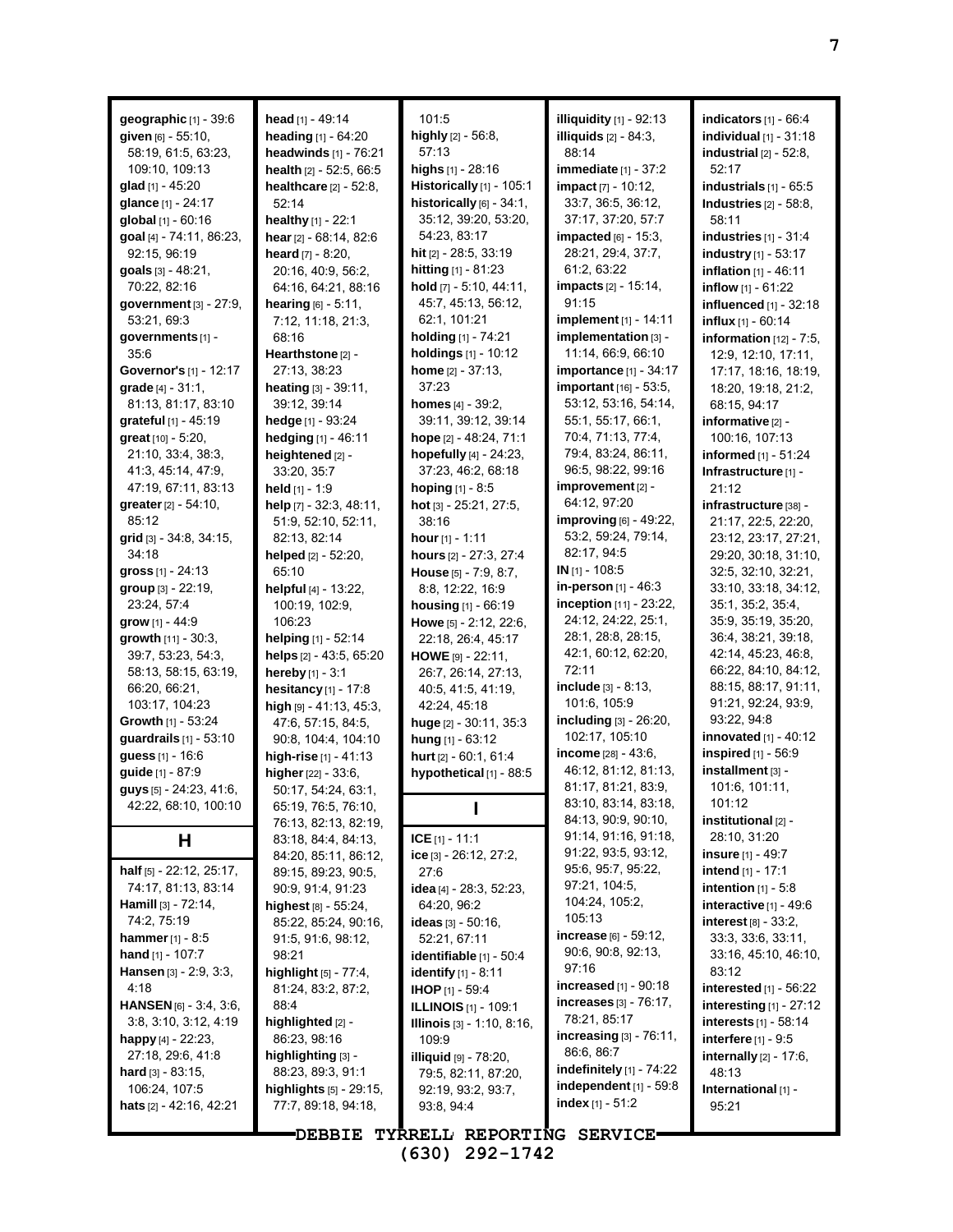| international [3] -<br>74:2, 85:24, 95:20   | <b>itself</b> $[1] - 66.4$                 | <b>key</b> [6] $-55.8$ , 57:8,<br>60:18, 65:13, 66:4, | leads $[2] - 50.17, 54.5$<br>learn $[1] - 73:1$   | 41:24, 42:6, 83:17,<br>83:22, 90:9, 104:10             |
|---------------------------------------------|--------------------------------------------|-------------------------------------------------------|---------------------------------------------------|--------------------------------------------------------|
| intrinsic $[1]$ - 50.2                      | J                                          | 66:7                                                  | least [6] - 25:17, 50:2,                          | <b>lobbyist</b> $[2] - 16:14$ ,                        |
| introduced [2] -                            |                                            | <b>kick</b> $[1] - 41.4$                              | 51:5, 53:4, 53:14,                                | 17:21                                                  |
| 11:13, 14:19                                | <b>James</b> [1] - 2:11                    | <b>kids</b> $[2] - 37:23, 38:1$                       | 83.7                                              | <b>local</b> $[3] - 35.6$ , 46:18,                     |
| <b>invest</b> $[16] - 31.16$ ,              | Jamie [7] - 65:1,<br>73:10, 75:3, 86:17,   | kind [20] - 6:10, 6:12,                               | <b>leave</b> $[1] - 52:1$                         | 68.9                                                   |
| 40.14, 41:3, 49:21,                         | 90:12, 100:16,                             | 28:3, 43:10, 55:17,                                   | leaves [1] - 25:12                                | <b>Local</b> [1] - 42:17                               |
| 50:9, 50:10, 50:11,<br>53:2, 53:9, 56:12,   | 104:15                                     | 76:16, 77:10, 84:6,<br>84:15, 84:16, 90:21,           | left $[1] - 23:20$                                | locked [2] - 37:1, 56:8<br>lockup $[1] - 93:13$        |
| 68.9, 76.13, 78.20,                         | January [6] - 25:4,                        | 90:23, 91:3, 91:19,                                   | legal $[1] - 9:10$<br>legislation $[6]$ - 7:9,    | $long-term$ [9] - 28:11,                               |
| 80:17, 80:18, 82:11                         | 55:21, 56:2, 56:12,                        | 94:10, 98:4, 104:6,                                   | 8:24, 10:1, 10:12,                                | 28:12, 30:24, 33:14,                                   |
| invested [3] - 59:23,                       | 56:24, 57:10                               | 106:14, 106:16                                        | 15:6, 40:20                                       | 34:22, 37:24, 38:21,                                   |
| 86:4, 93:20                                 | <b>Jeff</b> [1] - 43:15                    | <b>kinds</b> [1] - 22:13                              | legislative $[1] - 4:22$                          | 70:12                                                  |
| investing $[9]$ - 23:8,                     | Jeffrey [1] - 2:2                          | Kitty [7] - 2:14, 47:13,                              | legislators $[2] - 7:14$ ,                        | <b>look</b> [49] - 10:15,                              |
| 30.15, 34:6, 41:11,                         | job $[1] - 41:12$                          | 47:16, 48:5, 49:11,                                   | 10:5                                              | 13:17, 43:17, 46:2,                                    |
| 50:21, 54:6, 57:6,                          | jobs [2] - 42:20, 43:4                     | 49:14, 70:17                                          | legislature [1] - 19:19                           | 50:19, 50:24, 51:8,                                    |
| 58:4, 68:19                                 | <b>JOHNSON</b> [32] - 3:1,                 | knowledge [2] -                                       | lend [1] - 67:4                                   | 55:18, 56:18, 57:4,                                    |
| investment $[28] - 8.15$ ,                  | 3.5, 3.13, 4.21, 6.9,                      | 13:16, 18:5                                           | $less$ [6] - 46.10, 59.16,                        | 61:10, 63:11, 63:13,                                   |
| 9:23, 10:8, 23:6,                           | 11:19, 12:6, 12:20,                        | knows [2] - 7:22, 33:5                                | 86.8, 86.9, 86.12,                                | 64:1, 64:6, 65:13,                                     |
| 23:17, 26:1, 28:3,                          | 13.4, 15.21, 16.6,                         | <b>Kurzweg</b> [3] - 2:14,                            | 96:4                                              | 67:2, 68:10, 68:16,                                    |
| 31:1, 33:13, 38:11,                         | 18:10, 19:5, 19:8,                         | 47:14, 48:9                                           | lessen [1] - 82:19                                | 69:11, 74:6, 75:6,                                     |
| 38:21, 42:23, 44:10,                        | 19:12, 20:12, 20:18,                       |                                                       | level [1] - 80:21                                 | 76:8, 81:10, 81:15,                                    |
| 44:19, 44:21, 44:22,<br>44:23, 45:5, 45:10, | 20:23, 21:8, 21:11,<br>26:4, 26:11, 27:11, | L                                                     | levels [3] - 9:20, 10:6,                          | 82:23, 83:8, 83:24,<br>84:23, 85:1, 86:22,             |
| 50:14, 71:9, 77:22,                         | 41.9, 42.16, 43.11,                        | labeled $[1] - 38:22$                                 | 37:5                                              | 88:20, 90:2, 90:7,                                     |
| 81:12, 81:16, 81:21,                        | 68:5, 72:5, 90:12,                         | Labor [1] - 79:22                                     | leverage [1] - 88:4                               | 92.21, 93.2, 93.9,                                     |
| 83:10, 101:22, 107:7                        | 96:16, 107:21,                             | labor [1] - 42:9                                      | <b>leveraged</b> [2] - 57:13,                     | 94:3, 95:1, 95:4,                                      |
| <b>INVESTMENT</b> $[1]$ - 1:4               | 107:24                                     | Laborers [7] - 80:2,                                  | 60.15                                             | 95:13, 96:5, 96:24,                                    |
| Investment $[3]$ - 2:9,                     | <b>Johnson</b> [12] - 2:2,                 | 80:12, 80:22, 92:1,                                   | License [1] - 109:18<br>life [1] - 44:11          | 97:13, 97:17, 104:7,                                   |
| 21:16, 38:12                                | 3:4, 5:1, 7:17, 15:20,                     | 92:2, 92:24, 97:5                                     | <b>lifted</b> $[1] - 61:23$                       | 104:9, 106:1, 107:15                                   |
| <b>Investments</b> $[1] - 8:16$             | 18:16, 18:23, 19:4,                        | $lack [1] - 68:11$                                    | likelihood [2] - 85:11,                           | <b>looked</b> $[5] - 10.13$ ,                          |
| investments $[24] - 9:3$ ,                  | 21.7, 26.8, 51.16,                         | lacked $[2] - 57:12$ ,                                | 99:20                                             | 56:23, 57:11, 64:4,                                    |
| 25:13, 25:18, 25:19,                        | 107:17                                     | 63:19                                                 | likely [4] - 5:12, 77:11,                         | 93:3                                                   |
| 28:23, 29:18, 30:7,                         | <b>Johnson's [1] - 92:18</b>               | Lake [1] - 40:10                                      | 88:24, 100:1                                      | looking [9] - 15:23,                                   |
| 31:17, 32:1, 32:2,                          | join [1] - 16:22                           | language [5] - 13:1,                                  | $limitations 31 - 14.4,$                          | 26:23, 50:7, 62:3,                                     |
| 33:11, 34:20, 35:24,                        | joining [1] - 107:20                       | 13:8, 14:19, 16:10,                                   | 76:23, 77:19                                      | 65:16, 87:1, 88:2,                                     |
| 36.9, 36:15, 38:6,                          | Juan $[2] - 36:17, 36:20$                  | 16:13                                                 | limited [3] - 33:15,                              | 96:17, 105:21                                          |
| 44:12, 45:12, 82:11,                        | jump [8] - 26:16,                          | $large_{[8]} - 18.24,$                                | 77:1, 79:1                                        | looks [3] - 97:4, 102:2,<br>105:7                      |
| 84:23, 85:2, 99:7,<br>106:6, 107:2          | 45:11, 64:13, 73:13,                       | 25:18, 31:20, 52:11,                                  | limiting [1] - 81:23                              | lose [1] - 99:14                                       |
| <b>investor</b> [1] - 32:9                  | 79:18, 84:4, 90:21,<br>92:19               | 52:13, 62:15, 68:7,<br>79:19                          | line [4] - 9:11, 80:22,                           | $loss$ [1] - 30:13                                     |
| <b>investors</b> $[14] - 25:1$ ,            | <b>jumps</b> [1] - 92:22                   | larger [1] - 88:13                                    | 83.8, 91.1                                        | <b>loudly</b> $[1] - 7.4$                              |
| 25:3, 25:5, 28:10,                          | June $[3] - 25.14$ ,                       | largest <sub>[2]</sub> - 37:13,                       | lines [3] - 8:23, 9:2,                            | <b>low</b> $[15] - 27:4$ , 33:3,                       |
| 28:11, 31:20, 32:19,                        | 46:21, 46:22                               | 67.9                                                  | 83:17                                             | 57:12, 57:16, 61:23,                                   |
| 54:2, 56:8, 57:20,                          | <b>junior</b> [1] - 47:1                   | last $[25] - 6:11, 15:17,$                            | links [1] - 50:20                                 | 62:11, 69:14, 70:6,                                    |
| 58:3, 62:3, 64:3,                           | <b>junk</b> [1] - 47:4                     | 16:9, 20:9, 25:3,                                     | liquid [2] - 37:9, 86:8<br>liquidity [17] - 25:8, | 70:8, 77:18, 80:19,                                    |
| 69:24                                       | jurisdiction [2] - 4:17,                   | 27:23, 29:23, 30:5,                                   | 54:12, 76:24, 77:1,                               | 83:12, 88:24, 99:20,                                   |
| involved [2] - 7:23,                        | 14:2                                       | 33:1, 35:14, 36:13,                                   | 78:1, 78:5, 78:12,                                | 104:18                                                 |
| 16:16                                       |                                            | 36:16, 37:11, 38:4,                                   | 78:22, 78:23, 81:22,                              | lower [8] - 45:5, 50:22,                               |
| involvement [1] -                           | Κ                                          | 56:20, 67:20, 68:7,                                   | 91:19, 92:8, 93:6,                                | 53:23, 54:7, 55:6,                                     |
| 41:15                                       |                                            | 75:7, 75:10, 75:11,                                   | 93:13, 93:14, 93:18,                              | 60.15, 60.19, 67:6                                     |
| <b>Iran</b> [1] - 10:21                     | $K-12$ [1] - 37:23                         | 77:14, 80:10, 87:24,                                  | 94:1                                              | <b>lowest</b> $[2] - 55:23$ ,                          |
| <b>IRR's</b> [1] - 85:7                     | <b>Karen</b> [9] - $2:13$ ,                | 92:1, 103:11                                          | <b>list</b> $[4] - 8.14, 10.20,$                  | 55:24                                                  |
| <b>issue</b> [1] - 74:23                    | 47:13, 48:6, 48:11,                        | <b>lastly</b> $[1]$ - 38:4                            | 65:12, 65:15                                      | <b>lows</b> $[1] - 28.16$                              |
| <b>issues</b> $[5] - 13:15$ ,               | 49:4, 49:9, 71:8,                          | <b>latest</b> [1] - 42:2                              | <b>listed</b> $[4] - 32.5, 32.7,$                 | <b>LTD</b> $[1]$ - 2:6                                 |
| 14:5, 20:19, 52:5,<br>60:20                 | 71:9<br>keep [9] - 22:22, 48:3,            | <b>law</b> $[1]$ - 18:20                              | 32:10, 32:15                                      | <b>Luke</b> $[7] - 2:12, 22:6,$<br>22:17, 29:13, 37:6, |
| <b>item</b> $[3] - 103.8$ ,                 | 61:21, 62:10, 65:9,                        | $LDC$ [1] - 38:22                                     | <b>lists</b> $[1] - 10:23$                        | 43:24, 84:10                                           |
| 103:21, 106:5                               | 65:11, 65:19, 94:7,                        | <b>Lead</b> $[1] - 51:15$<br>lead $[1] - 53:7$        | live [2] - 30:20, 40:8                            | <b>lump</b> $[1] - 94.8$                               |
| <b>items</b> $[1]$ - 103:23                 | 102:11                                     | leadership [1] - 6:18                                 | lives [2] - 30:16, 45:24                          |                                                        |
|                                             |                                            |                                                       | <b>loans</b> $[7] - 41:23$ ,                      |                                                        |
|                                             |                                            |                                                       |                                                   |                                                        |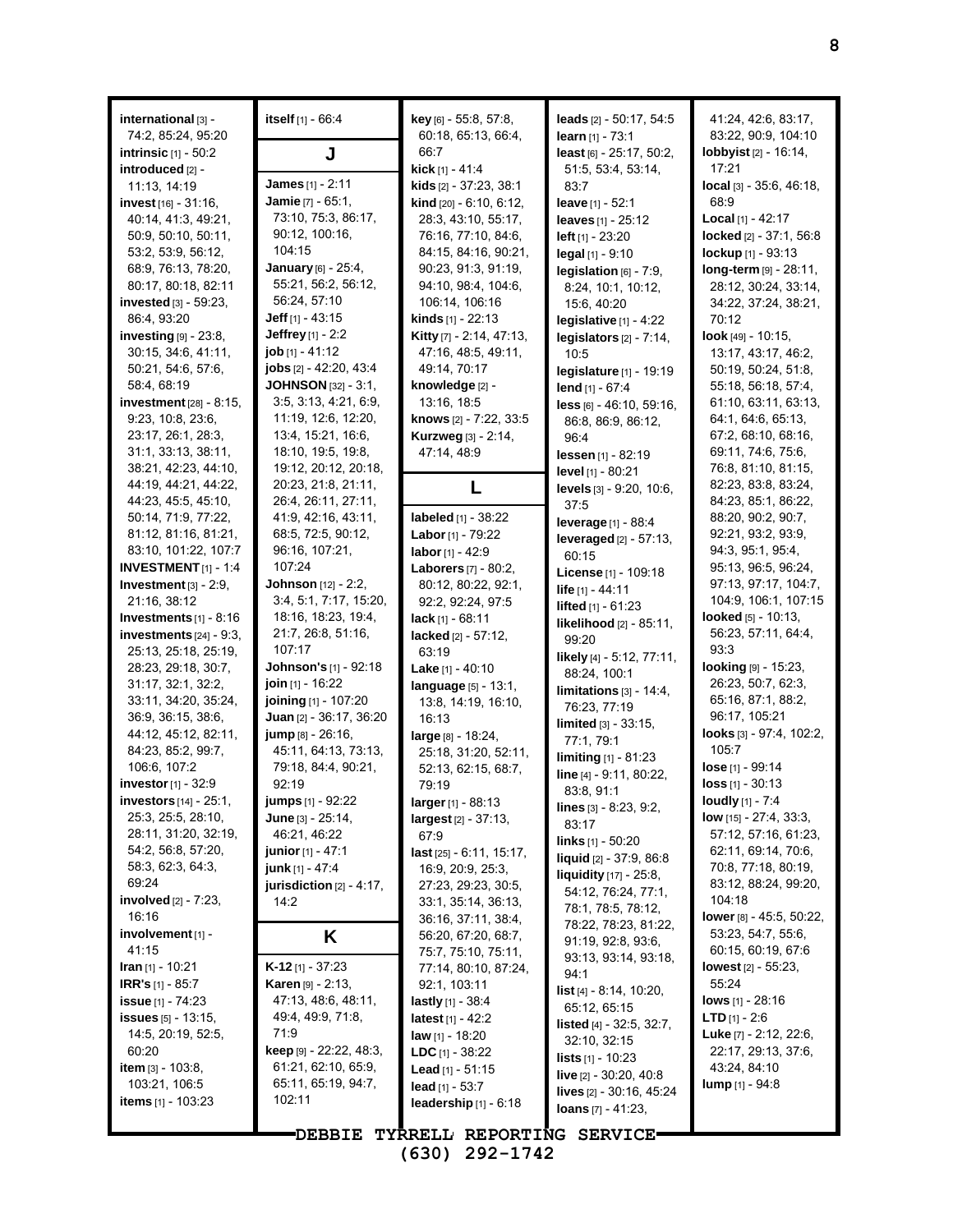| M                                           | 58:17, 60:7, 61:12,<br>61:17, 63:9, 63:14,   | Melissa $[1] - 2.4$<br>melts $[1] - 27:6$ | 38:4<br>missing [1] - 102:24                | 32:7, 40:5, 40:7,<br>41:5, 41:19, 42:24,  |
|---------------------------------------------|----------------------------------------------|-------------------------------------------|---------------------------------------------|-------------------------------------------|
| <b>M.A.I</b> [1] - 2:10                     | 63:17, 64:2, 64:7,                           | member [10] - 13:5,                       | mission $[1]$ - 38:20                       | 43:13, 43:18, 43:23,                      |
| $ma'am$ [1] - 3:5                           | 64:12, 72:7, 98:13,                          | 14:14, 15:4, 15:15,                       | misstep [1] - 63:11                         | 43.24, 44:8, 45:14,                       |
| MAC [1] - 104:21                            | 99:17, 99:21,                                | 15:22, 17:9, 42:18,                       | mode $[1] - 44:3$                           | 45:15, 45:18, 46:5,                       |
| macro $[1] - 63:14$                         | 101:18, 101:19,                              | 42:19, 52:1                               | model [3] - 85:16,                          | 64:13, 68:22, 70:15,                      |
| <b>Madam</b> $[3] - 80:1$ ,                 | 103:18, 103:19,                              | members $[8] - 4:15$ ,                    | 89.8, 92:6                                  | 72:6, 73:14, 75:5,                        |
| 86:15, 91:24                                | 104:11, 104:13                               | 15:3, 15:19, 17:19,                       | moderate [1] - 36:12                        | 79:10, 79:13, 80:3,                       |
| magazine [1] - 61:1                         | <b>markets</b> [14] - 31:22,                 | 18:13, 23:3, 48:11,                       | modes $[1] - 56:15$                         | 80:10, 81:2, 81:4,                        |
| Maggie [1] - 26:2                           | 31:23, 32:12, 32:17,                         | 73:4                                      | modifying [1] - 83:24                       | 82:15, 82:23, 85:15,                      |
| mailer [6] - 16:21,                         | 32:20, 55:20, 59:12,                         | <b>MEMBERS</b> $[1]$ - 2:1                | monetary [1] - 69:3                         | 86:14, 86:18, 90:23,                      |
| 16:22, 18:12, 18:17,                        | 71:4, 71:6, 71:10,                           | membership [2] -                          | monetized [1] - 44:20                       | 93:7, 94:7, 94:14,                        |
| 18:18, 18:24                                | 86:1, 97:23, 98:13,                          | 19:2, 43:1                                | money $[13] - 6:1$ ,                        | 96:18, 97:12, 98:1,                       |
| mailers [1] - 16:13                         | 98:23                                        | <b>mention</b> $[9] - 15:1$ ,             | 18:11, 18:12, 21:24,                        | 100:7, 100:9,                             |
| mailing $[1] - 19:7$                        | Marquette [8] - 2:10,                        | 35:14, 49:20, 51:13,                      | 42:6, 78:9, 82:7,                           | 100:11, 100:20,                           |
| mailings $[2] - 16.17$ ,                    | 2:11, 2:11, 47:21,                           | 52:19, 62:19, 65:9,                       | 88:21, 93:20,                               | 101:3, 102:3,                             |
| 16:24                                       | 48:3, 88:3, 101:14,                          | 65:18, 65:23                              | 101:17, 101:21,                             | 102:15, 102:18,                           |
| main [2] - 81:5, 81:6                       | 106:16                                       | mentioned [13] - 6:11,                    | 102:1, 104:5                                | 103:3, 103:5, 107:3,<br>107:6, 107:10     |
| maintain [2] - 30:10,                       | Mart [1] - 26:24                             | 6:22, 32:6, 37:6,                         | monies [1] - 101:14                         | $MS$ <sub>[44]</sub> - 2:6, 3:4, 3:6,     |
| 39:24                                       | MARTIN [3] - 47:19,                          | 46:10, 49:11, 49:14,                      | monitor [5] - 66:8,                         | 3.8, 3.10, 3.12, 4.19,                    |
| maintaining $[1]$ - 65:3                    | 65:22, 70:19                                 | 53:9, 53:13, 70:22,                       | 66:9, 66:21, 69:17,                         | 4:24, 6:17, 8:1, 9:13,                    |
| major $[2] - 41:3, 66:5$                    | <b>Martin</b> $[3] - 2:14$ ,                 | 73:22, 92:24, 104:16                      | 74:19                                       | 11:7, 11:21, 11:23,                       |
| majority [2] - 30:6.                        | 47:13, 48:6<br>materials $[1]$ - $73:12$     | Merchandise <sub>[1]</sub> -              | monopolies [1] - 31:9                       | 11:24, 12:11, 12:21,                      |
| 38:14                                       |                                              | 26:23                                     | monopolistic [1] -                          | 13.6, 13:20, 15:5,                        |
| makeup [1] - 74:16                          | matter [9] - 1:9, 3:18,<br>3:20, 5:10, 5:11, | merchant [1] - 36:11                      | 34:22                                       | 15:18, 16:1, 16:4,                        |
| manage [2] - 21:19,                         | 7:12, 12:7, 21:3,                            | Meredith's [1] - 60:22                    | monopoly $[1]$ - 36:22                      | 16.8, 17:20, 18.4,                        |
| 48.8                                        | 100:24                                       | met [2] - 48:16, 77:14                    | month $[6] - 6:11$ ,                        | 18:15, 18:22, 19:6,                       |
| Management [5] -                            | <b>matters</b> $[1] - 4:17$                  | metrics $[1] - 51:1$                      | 57:23, 61:15, 62:6,                         | 19:14, 20:3, 20:24,                       |
| 2:13, 2:14, 2:14,                           | <b>mature</b> [1] - 85:4                     | Metropistas <sub>[1]</sub> -<br>36:14     | 62:7, 74:16                                 | 21:10, 47:19, 49:10,                      |
| 103:10, 104:22                              | matures [1] - 44:4                           | Metropolitan [1] -                        | $\text{month}$ [3] - 61:11,                 | 65:1, 65:22, 65:23,                       |
| management [7] -                            | Mauricio [1] - 2:12                          | 36:17                                     | 78:14, 79:19                                | 68:21, 69:16, 70:19,                      |
| 24:20, 46:19, 51:10,                        | maximize [2] - 9:24,                         | microcap <sup>[1]</sup> - $61:23$         | months $[8] - 17:1$ ,<br>21:23, 24:1, 24:7, | 79:24, 80:4, 80:9                         |
| 54:13, 54:17, 106:7,                        | 10:6                                         | microphones [1] -                         | 29:23, 67:21, 87:5,                         | multi [1] - 103:24                        |
| 106:12                                      | <b>MCMAHON</b> $[1]$ - 3:7                   | 3:19                                      | 100:13                                      | <b>multiple</b> [2] - 26:9,               |
| manager [13] - 21:14,                       | mean [2] - 19:3, 20:19                       | mid $[1] - 52:13$                         | morning [16] - 4:24,                        | 42:3                                      |
| 21:18, 46:17, 49:2,                         | meaning $[1] - 69.23$                        | $mid-cap_{[1]} - 52:13$                   | 7:16, 21:13, 22:17,                         | Muni [1] - 80:1                           |
| 53:11, 72:10, 72:18,<br>74.3, 74.20, 75:21, | meaningful [5] -                             | Midwest [1] - 40:6                        | 22:21, 23:5, 29:12,                         | Municipal [6] - 48:9,                     |
| 104:23, 105:11,                             | 30:13, 49:24, 76:18,                         | might [5] - 14:14,                        | 45:21, 47:20, 70:14,                        | 78:8, 79:22, 80:14,                       |
| 106:13                                      | 92:14, 96:12                                 | 18:2, 44:20, 45:4,                        | 70:20, 71:2, 71:19,                         | 81:20, 97:10                              |
| <b>Manager</b> [6] - 2:9,                   | meaningfully [1] -                           | 86:8                                      | 73:15, 93:11, 106:23                        | municipal $[1]$ - 43:2                    |
| 47:14, 47:15, 48:10,                        | 81.9                                         | <b>migrant</b> $[2] - 8:13$ ,             | $most$ [9] - 33:9, 36:2,                    | <b>MUNICIPAL</b> $[1]$ - 1:2              |
| 49:15, 51:15                                | <b>means</b> $[2] - 6:6$ ,                   | 10:16                                     | 37:20, 45:12, 66:14,                        |                                           |
| managers $[9] - 46:6$ ,                     | 104:12                                       | miles $[1] - 27:7$                        | 85:1, 86:2, 86:4,                           | N                                         |
| 64:17, 72:13, 73:17,                        | <b>meant</b> $[1] - 19.6$                    | millennial [1] - 58:15                    | 94:2                                        |                                           |
| 75.18, 88.22,                               | measurable $[1]$ - 50:5                      | million $[16] - 21:20$ ,                  | motion $[2] - 107:21$ ,                     | name [9] - 22:17, 48:5,                   |
| 104:14, 104:23,                             | meat [1] - 107:14                            | 24:5, 24:6, 24:11,                        | 107:24                                      | 53:5, 56:16, 56:22,<br>59:2, 61:3, 68:14, |
| 105:1                                       | <b>media</b> [1] - 56:10                     | 25:5, 25:12, 78:8,                        | move [10] - 8:3, 40:17,                     | 68:15                                     |
| <b>Managing</b> $[3] - 22:6$ ,              | median $[1]$ - 98:17                         | 78:16, 79:17, 99:15,                      | 53:22, 65:22, 70:4,                         | <b>names</b> $[17] - 50:1$ ,              |
| 22:7, 47:13                                 | meet $[3] - 35.20$ ,                         | 101:7, 101:8, 101:9,                      | 78:3, 79:2, 88:20,                          | 50:10, 50:11, 50:12,                      |
| manufacturer <sub>[2]</sub> -               | 45:21, 46:3                                  | 101:10, 102:3                             | 103:10, 107:22                              | 53:20, 53:24, 56:5,                       |
| 58:12, 58:13                                | <b>MEETING</b> $[2] - 1.4$ ,                 | mind [3] - 48.21, 94:7,                   | movement $[1]$ - 59:15                      | 56.9, 58.9, 61.23,                        |
| <b>March</b> $[7] - 1.10, 3.2,$             | 108:5                                        | 94:23                                     | moves $[1] - 41:2$                          | 61.24, 62.3, 63.1,                        |
| 24:6, 37:2, 68:1,                           | meeting $[15] - 1.9, 3.2,$                   | <b>mindful</b> $[1]$ - 78:23              | moving $[2] - 23:14$ ,                      | 63.2, 67.24, 69.14,                       |
| 101:10, 102:3                               | 3:14, 3:15, 4:6, 4:7,                        | <b>mini</b> $[1]$ - 63:7                  | 94:14                                       | 70:8                                      |
| <b>margin</b> $[1] - 67.9$                  | 4:14, 72:4, 75:7,                            | minimize [1] - 98:14                      | $MR$ [66] - 3:11, 7:16,                     | <b>nation</b> $[1] - 66:10$               |
| <b>Market</b> [1] - 21:12                   | 80:11, 84:11, 92:1,                          | <b>Minnesota</b> [1] - 46:20              | 9:10, 10:14, 13:18,                         | national [1] - 31:9                       |
| $market$ [28] - 22:3,                       | 100:1, 100:3, 107:7                          | <b>minority</b> $[4] - 36:8$ ,            | 17:24, 21:13, 22:11,                        | <b>natural</b> $[6] - 27:15$ ,            |
| 47:5, 54:10, 54:19,                         | Meetings $[1] - 4:7$                         | 38:10, 38:15, 106:12                      | 26:7, 26:14, 26:16,                         | 30:21, 36:22, 38:24,                      |
| 55.3, 55.24, 58.4,                          | meetings $[1]$ - 102:22                      | minutes $[2] - 22:23$ ,                   | 27:13, 29:12, 32:3,                         |                                           |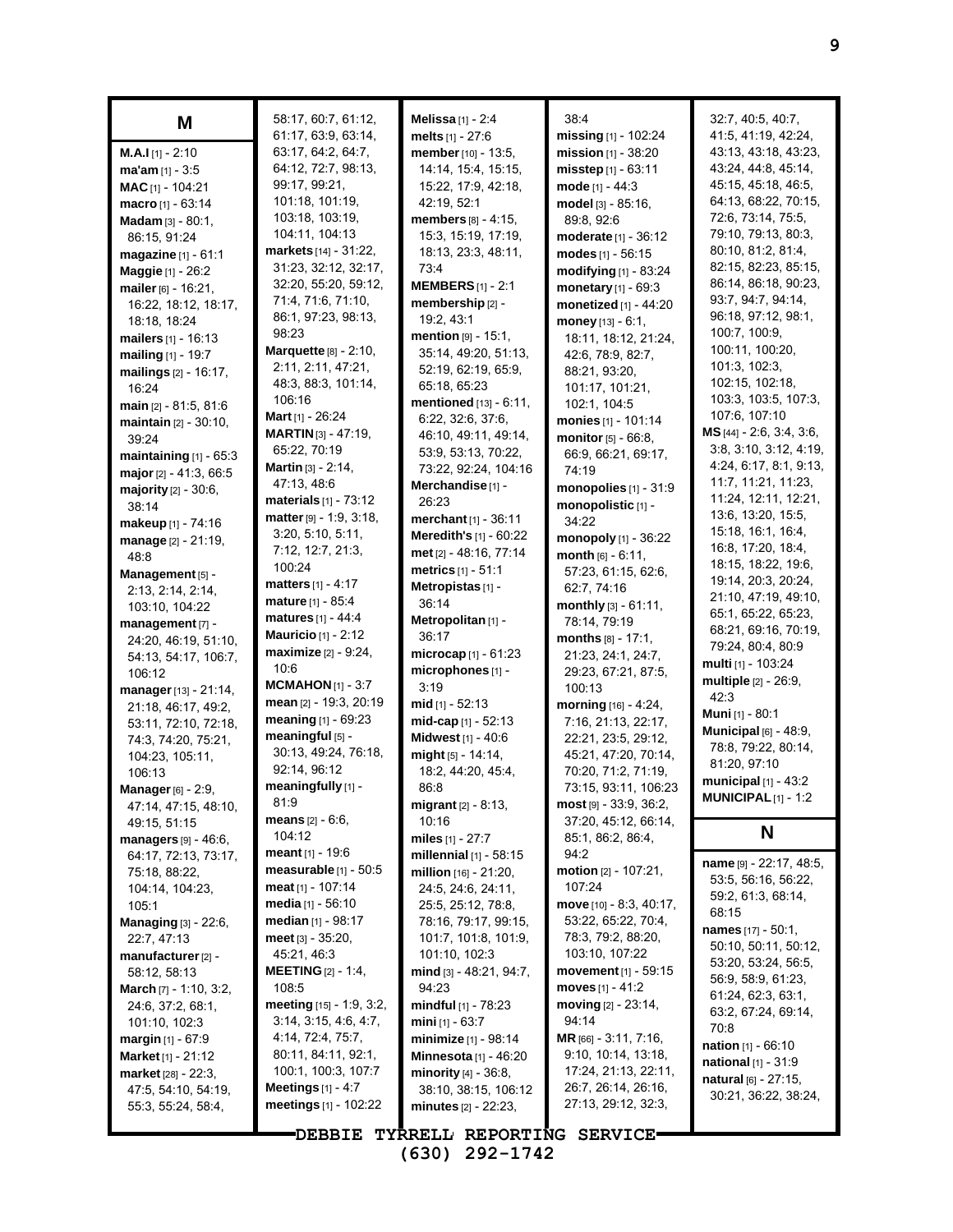| 39:2, 39:13<br>near [2] - 40:11, 45:6<br>necessarily [4] -<br>30:11, 93:18, 96:24,<br>106:5<br>necessary [3] - 64:24,<br>72.16, 74.24<br>need [18] - 6:19, 7:14,<br>10:17, 11:21, 17:22,<br>21:5, 28:12, 28:18, | non-sworn [1] - 15:23<br>North [2] - 21:17, 42:2<br>northeast [1] - 39:10<br>northern [1] - 36:19<br><b>Northwest</b> [2] - 29:3,<br>37:8<br>$note$ [3] - 3:23, 14:6,<br>14:15<br>notes $[1]$ - 109:12<br>nothing [1] - 102:24 | 45:24, 46:20, 102:13<br>Office $[2] - 2.9, 2.12$<br>officer [1] - 14:14<br>Officer [1] - 2:9<br>officers $[3] - 13:2$ ,<br>14:7, 15:20<br>official [1] - 52:3<br>officials $[1]$ - 43:2<br>offline [1] - 102:20<br>offset [2] - 37:21, | 35:10, 44:16, 45:9,<br>63.4, 63.19, 65.12,<br>65:17, 65:24, 66:21,<br>67:13, 88:16, 94:13,<br>105:5, 106:1<br>opportunity [22] -<br>5:21, 13:17, 23:2,<br>34.6, 34.19, 39.12,<br>41.3, 44.17, 45.20,<br>48:18, 49:11, 55:10, | overlay [1] - 35:5<br>overnight [2] - 27:3,<br>105:15<br>overview [1] - 23:5<br>owe [1] - 102:7<br>own [1] - 18:12<br>owned [2] - 32:9,<br>106:13<br>owner [2] - 38:14,<br>38:15 |
|-----------------------------------------------------------------------------------------------------------------------------------------------------------------------------------------------------------------|--------------------------------------------------------------------------------------------------------------------------------------------------------------------------------------------------------------------------------|----------------------------------------------------------------------------------------------------------------------------------------------------------------------------------------------------------------------------------------|------------------------------------------------------------------------------------------------------------------------------------------------------------------------------------------------------------------------------|----------------------------------------------------------------------------------------------------------------------------------------------------------------------------------|
| 29:1, 35:3, 35:8,<br>36:23, 39:17, 74:18,<br>81:21, 85:9, 93:6,                                                                                                                                                 | notice [2] - 4:5, 54:9<br>noticed [1] - 41:10                                                                                                                                                                                  | 79:19<br>often [3] - 30:23,<br>31:24, 34:21                                                                                                                                                                                            | 59:5, 59:11, 68:2,<br>71:20, 74:21, 78:20,<br>96:14, 98:12,                                                                                                                                                                  | owns [2] - 44:23, 59:4                                                                                                                                                           |
| 100:19                                                                                                                                                                                                          | notification [1] - 52:23<br>Novack [1] - 51:18                                                                                                                                                                                 | oil $[2] - 39.11, 39.12$                                                                                                                                                                                                               | 101:16, 104:6                                                                                                                                                                                                                | P                                                                                                                                                                                |
| <b>needed</b> $[1] - 66.6$                                                                                                                                                                                      | November [4] - 24:21,                                                                                                                                                                                                          | on-boarded [1] -                                                                                                                                                                                                                       | oppose [1] - 9.7                                                                                                                                                                                                             | Pacific [2] - 29:3, 37:8                                                                                                                                                         |
| needs [2] - 34:13,<br>34:19                                                                                                                                                                                     | 52:2, 61:17, 62:11<br>number $[7] - 5.4$ ,                                                                                                                                                                                     | 46:21<br>on-boarding [1] -                                                                                                                                                                                                             | opposed [2] - 17:5,<br>19.1                                                                                                                                                                                                  | package [1] - 6:14<br>Page [15] - 23:16,                                                                                                                                         |
| negative [6] - 56:18,                                                                                                                                                                                           | 16:16, 25:24, 29:7,                                                                                                                                                                                                            | 21:24                                                                                                                                                                                                                                  | opt [5] - 16:19, 16:20,                                                                                                                                                                                                      | 24:16, 27:24, 28:6,                                                                                                                                                              |
| 77:11, 77:12, 77:17,                                                                                                                                                                                            | 33:17, 58:16, 90:17                                                                                                                                                                                                            | once $[7] - 7.5, 11.5,$                                                                                                                                                                                                                | 18:1, 18:5, 19:23                                                                                                                                                                                                            | 51:12, 53:1, 53:9,                                                                                                                                                               |
| 80:20                                                                                                                                                                                                           | numbers [9] - 28:8,                                                                                                                                                                                                            | 15:24, 21:5, 24:23,                                                                                                                                                                                                                    | <b>optimism</b> $[1] - 66:6$                                                                                                                                                                                                 | 54:19, 55:5, 55:16,                                                                                                                                                              |
| negatively $[1]$ - $61:2$<br>Neil [1] - 2:11                                                                                                                                                                    | 28:13, 28:19, 84:3,                                                                                                                                                                                                            | 93:10, 93:13<br>One [1] - 65:2                                                                                                                                                                                                         | <b>optimistic</b> [3] - 28:23,<br>49:17, 58:19                                                                                                                                                                               | 59:18, 62:18, 62:19,<br>62.22, 65.23                                                                                                                                             |
| net [2] - 24:13, 25:1                                                                                                                                                                                           | 85:23, 87:9, 94:11,<br>94:20                                                                                                                                                                                                   | one [53] - 5:4, 12:22,                                                                                                                                                                                                                 | <b>option</b> $[4] - 16.19$ ,                                                                                                                                                                                                | <b>PAGE</b> $[1]$ - 109:2                                                                                                                                                        |
| network [3] - 26:20,                                                                                                                                                                                            | <b>Nuveen</b> [14] - 2:13,                                                                                                                                                                                                     | 13:4, 14:15, 15:4,                                                                                                                                                                                                                     | 25:6, 73:9, 103:20                                                                                                                                                                                                           | page [12] - 23:19,                                                                                                                                                               |
| 27:7, 44:23                                                                                                                                                                                                     | 2:14, 2:14, 46:17,                                                                                                                                                                                                             | 15:14, 16:9, 16:11,                                                                                                                                                                                                                    | options [9] - 5:22,                                                                                                                                                                                                          | 79:7, 83:2, 84:4,                                                                                                                                                                |
| networks [2] - 31:10,                                                                                                                                                                                           | 46:18, 49:15, 52:11,                                                                                                                                                                                                           | 16:16, 18:7, 20:6,                                                                                                                                                                                                                     | 18:5, 72:21, 76:7,                                                                                                                                                                                                           | 87:8, 94:15, 94:18,                                                                                                                                                              |
| 38:17                                                                                                                                                                                                           | 68.7, 68.17, 73.18,                                                                                                                                                                                                            | 26:2, 26:8, 26:20,                                                                                                                                                                                                                     | 88:2, 97:13, 97:24,<br>100:5, 100:13                                                                                                                                                                                         | 94:19, 94:20, 94:21,<br>97:15, 102:14                                                                                                                                            |
| neutral [19] - 8:19,<br>8:20, 8:22, 11:20,                                                                                                                                                                      | 74:6, 75:20, 103:10,<br>107:12                                                                                                                                                                                                 | 26:23, 27:13, 27:23,<br>28:19, 29:6, 31:11,                                                                                                                                                                                            | oranges $[1] - 12.6$                                                                                                                                                                                                         | pages [5] - 49:5, 54:8,                                                                                                                                                          |
| 12.2, 12.4, 12.5,                                                                                                                                                                                               |                                                                                                                                                                                                                                | 32:16, 33:23, 35:15,                                                                                                                                                                                                                   | order $[1]$ - $9:19$                                                                                                                                                                                                         | 83.1, 98.1, 98.2                                                                                                                                                                 |
| 12:8, 12:13, 14:23,                                                                                                                                                                                             | O                                                                                                                                                                                                                              | 36:14, 36:15, 37:6,                                                                                                                                                                                                                    | organizational [1] -                                                                                                                                                                                                         | Pages [1] - 55:14                                                                                                                                                                |
| 16.5, 16.7, 17.4,                                                                                                                                                                                               |                                                                                                                                                                                                                                | 37:11, 38:22, 40:9,                                                                                                                                                                                                                    | 47.1                                                                                                                                                                                                                         | <b>paid</b> $[1] - 33:7$                                                                                                                                                         |
| 20:2, 20:7, 20:13,                                                                                                                                                                                              | oath [1] - 109:7                                                                                                                                                                                                               | 42:1, 42:2, 44:19,                                                                                                                                                                                                                     | organizations [1] -                                                                                                                                                                                                          | pandemic [11] - 4:4,                                                                                                                                                             |
| 20:16, 20:20                                                                                                                                                                                                    | object [1] - 14:22                                                                                                                                                                                                             | 47:1, 56:3, 58:16,                                                                                                                                                                                                                     | 42:10<br><b>outcome</b> [4] - 88:6,                                                                                                                                                                                          | 28:5, 28:20, 33:19,                                                                                                                                                              |
| never $[1]$ - 18:18<br>New [1] - 26:5                                                                                                                                                                           | objection $[1] - 13:22$<br>objective [1] - 51:24                                                                                                                                                                               | 67.9, 68.22, 69.16,<br>69:20, 71:17, 72:12,                                                                                                                                                                                            | 89:4, 99:5, 99:6                                                                                                                                                                                                             | 35:7, 59:9, 59:19,<br>60.1, 60.10, 60.13,                                                                                                                                        |
| new [19] - 10:24, 23:7,                                                                                                                                                                                         | objectives $[2] - 40.4$ ,                                                                                                                                                                                                      | 73:24, 74:16, 75:17,                                                                                                                                                                                                                   | outdoor [1] - 58:14                                                                                                                                                                                                          | 60:14                                                                                                                                                                            |
| 25:13, 28:24, 34:3,                                                                                                                                                                                             | 84:19                                                                                                                                                                                                                          | 77:19, 81:3, 81:5,                                                                                                                                                                                                                     | outlier [1] - 71:15                                                                                                                                                                                                          | parameters [1] - 98:10                                                                                                                                                           |
| 35.4, 36.15, 42.19,                                                                                                                                                                                             | obligation $[2] - 9.4$ ,                                                                                                                                                                                                       | 91:14, 94:23, 96:4,                                                                                                                                                                                                                    | outlined [1] - 84:20                                                                                                                                                                                                         | Park [1] - 26:2                                                                                                                                                                  |
| 53:19, 58:9, 63:5,                                                                                                                                                                                              | 9.5                                                                                                                                                                                                                            | 103:21, 104:21,                                                                                                                                                                                                                        | outlines [1] - 106:15                                                                                                                                                                                                        | part [6] - 34:7, 34:11,                                                                                                                                                          |
| 63.8, 63.23, 64.5,                                                                                                                                                                                              | <b>Obviously</b> [1] - 37:15                                                                                                                                                                                                   | 106.5                                                                                                                                                                                                                                  | <b>Outlook</b> [1] - 21:12                                                                                                                                                                                                   | 34:13, 38:11, 39:9,                                                                                                                                                              |
| 65:24, 85:9, 87:1,                                                                                                                                                                                              | obviously [11] - 9:8,                                                                                                                                                                                                          | one-year $[1]$ - 28:19                                                                                                                                                                                                                 | outlook [7] - 22:6,                                                                                                                                                                                                          | 83:18                                                                                                                                                                            |
| 96:11, 100:22<br>news [5] - 40:9, 56:7,                                                                                                                                                                         | 13:23, 28:19, 29:6,<br>47:24, 64:17, 73:20,                                                                                                                                                                                    | ones $[1] - 28.24$<br><b>online</b> $[2] - 28:24$ ,                                                                                                                                                                                    | 23:14, 48:23, 65:22,<br>67:2, 71:1, 87:3                                                                                                                                                                                     | participants $[2]$ - 9:19,<br>9:24                                                                                                                                               |
| 57:14, 57:15, 68:13                                                                                                                                                                                             | 80:11, 88:17, 103:8,                                                                                                                                                                                                           | 29:5                                                                                                                                                                                                                                   | outperform [5] - 62:4,                                                                                                                                                                                                       | participation [1] -                                                                                                                                                              |
| <b>Next</b> [1] - $21:11$                                                                                                                                                                                       | 104:4                                                                                                                                                                                                                          | onus $[1] - 16.17$                                                                                                                                                                                                                     | 69.6, 69.14, 74.16,                                                                                                                                                                                                          | 107:19                                                                                                                                                                           |
| next [22] - 5:14, 7:18,                                                                                                                                                                                         | occasion $[1]$ - $90:8$                                                                                                                                                                                                        | <b>Open</b> [1] - 4:6                                                                                                                                                                                                                  | 98:12                                                                                                                                                                                                                        | particular $[2] - 7:15$ ,                                                                                                                                                        |
| 12:22, 25:17, 46:17,                                                                                                                                                                                            | occur $[3] - 32:19$ ,                                                                                                                                                                                                          | open [5] - 4:15, 21:18,                                                                                                                                                                                                                | outperformance [1] -                                                                                                                                                                                                         | 62:15                                                                                                                                                                            |
| 54.8, 83.5, 83.11,<br>85:17, 85:19, 87:4,                                                                                                                                                                       | 50:13, 63:4                                                                                                                                                                                                                    | 29.9, 44.8, 91.21                                                                                                                                                                                                                      | 76:2                                                                                                                                                                                                                         | particularly [1] - 7:5                                                                                                                                                           |
| 88:19, 89:1, 89:9,                                                                                                                                                                                              | <b>occurred</b> $[1] - 56.3$                                                                                                                                                                                                   | open-ended [1] -<br>91:21                                                                                                                                                                                                              | outperformed [6] -<br>56:1, 57:22, 61:15,                                                                                                                                                                                    | partner [2] - 38:13,<br>72:2                                                                                                                                                     |
| 91.5, 98.17, 99.1,                                                                                                                                                                                              | <b>occurring</b> [1] - 53:18<br>October [5] - 25:4,                                                                                                                                                                            | operate [1] - 44:13                                                                                                                                                                                                                    | 62.6, 64.8, 74.15                                                                                                                                                                                                            | partnering $[1]$ - 38:19                                                                                                                                                         |
| 99:18, 100:12,                                                                                                                                                                                                  | 52.2, 61.11, 61.16,                                                                                                                                                                                                            | <b>operated</b> $[1] - 30:23$                                                                                                                                                                                                          | outperforming [2] -                                                                                                                                                                                                          | partnership $[1] - 43.9$                                                                                                                                                         |
| 101:3, 103:5, 105:12                                                                                                                                                                                            | 62.9                                                                                                                                                                                                                           | operating $[3] - 37.4$ ,                                                                                                                                                                                                               | 62:9, 67:24                                                                                                                                                                                                                  | partnerships [1] -                                                                                                                                                               |
| nice $[1] - 43:11$                                                                                                                                                                                              | <b>OF</b> [4] $- 1:3, 1:8,$                                                                                                                                                                                                    | 37:19, 37:22                                                                                                                                                                                                                           | <b>output</b> $[1] - 85.16$                                                                                                                                                                                                  | 35:11                                                                                                                                                                            |
| nicely $[2]$ - 46:14, 72:7                                                                                                                                                                                      | 109:1, 109:2                                                                                                                                                                                                                   | <b>opinion</b> $[2] - 6:12$ ,                                                                                                                                                                                                          | outset $[1] - 53.1$                                                                                                                                                                                                          | <b>passed</b> $[2] - 40:20$ ,                                                                                                                                                    |
| <b>nimble</b> $[1] - 64:23$<br><b>nine</b> $[2] - 64.8, 85.3$                                                                                                                                                   | <b>off-takers</b> $[1] - 31:2$                                                                                                                                                                                                 | 19:13                                                                                                                                                                                                                                  | outside [1] - 57:16                                                                                                                                                                                                          | 68:18                                                                                                                                                                            |
| <b>noise</b> $[1]$ - 58:2                                                                                                                                                                                       | offense [1] - 13:12<br>offer [1] - 71:17                                                                                                                                                                                       | opportunistic [3] -<br>51:11, 93:23, 104:15                                                                                                                                                                                            | <b>outtake</b> [1] - 105:4<br>overall [4] - 6:12,                                                                                                                                                                            | <b>past</b> $[3] - 63:13, 64:1,$<br>76:23                                                                                                                                        |
| non [1] - 15:23                                                                                                                                                                                                 | office [5] - 4:1, 12:18,                                                                                                                                                                                                       | opportunities [14] -                                                                                                                                                                                                                   | 70:10, 75:10, 106:6                                                                                                                                                                                                          | <b>path</b> [1] - 6:19                                                                                                                                                           |
|                                                                                                                                                                                                                 |                                                                                                                                                                                                                                |                                                                                                                                                                                                                                        |                                                                                                                                                                                                                              |                                                                                                                                                                                  |
|                                                                                                                                                                                                                 | <b>DEBBIE</b>                                                                                                                                                                                                                  | TYRRELL REPORTING SERVICE                                                                                                                                                                                                              |                                                                                                                                                                                                                              |                                                                                                                                                                                  |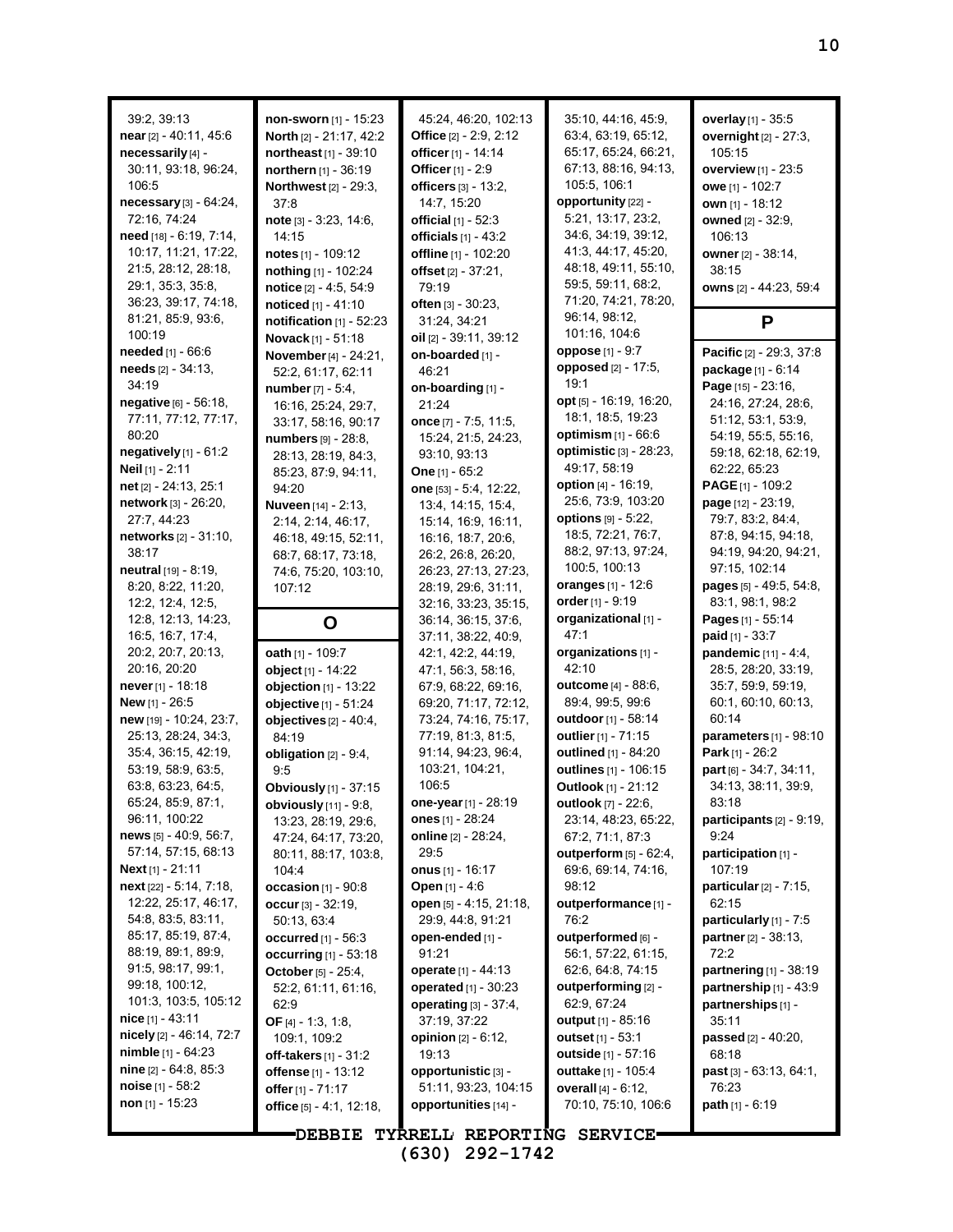| patience [2] - 71:23,<br>103:14                                     | 91:16<br><b>performed</b> [1] - 29:16   | pocket [1] - 82:8<br>point $[14] - 9:12$ ,      | 94:24, 98:20, 99:4,<br>99:7, 99:15, 99:19  | present [9] - 4:1, 4:5,<br>22:4, 47:12, 49:12,   |
|---------------------------------------------------------------------|-----------------------------------------|-------------------------------------------------|--------------------------------------------|--------------------------------------------------|
| pay $[4] - 9.19, 18.11,$                                            | performer <sub>[1]</sub> - 99:19        | 11:13, 14:13, 15:1,                             | Portfolios [3] - 90:3,                     | 67:15, 73:8, 92:11,                              |
| 25:7, 28:18                                                         | performers <sup>[2]</sup> -             | 33:1, 49:3, 54:4,                               | 90:10, 92:3                                | 102:10                                           |
| payments [1] - 79:20                                                | 56:23, 97:11                            | 61:14, 66:5, 71:13,                             | portfolios [20] - 72:22,                   | presentation [11] -                              |
| <b>pays</b> $[1] - 43.8$                                            | performing [1] - 28:15                  | 86:3, 92:10, 95:22,                             | 80:15, 86:22, 87:12,                       | 22.9, 22.12, 46.18,                              |
| <b>PE</b> [1] - 54:7                                                | period [8] - 23:19,                     | 100:7                                           | 88:1, 88:4, 88:14,                         | 47:17, 47:24, 48:20,                             |
| peak [1] - 27:4                                                     | 50.6, 63:22, 71:4,                      | Point [1] - 44:21                               | 89:3, 89:7, 89:19,                         | 49.4, 73:12, 93:10,                              |
| peers [1] - 75:14                                                   | 71:18, 72:10, 74:15,                    | pointing [2] - 22:15,<br>55:18                  | 90:3, 90:7, 90:9,<br>96.9, 96.19, 98.9,    | 103:6, 106:22<br>presentations [2] -             |
| Penserra [1] - 106:10                                               | 92:6<br>periods [2] - 74:14,            | points [4] - 57:1, 57:8,                        | 98:18, 99:12, 99:14,                       | 21:14, 72:18                                     |
| <b>Pension</b> $[4] - 7:15$ ,<br>8.9, 92.1, 92.2                    | 93:13                                   | 57:23, 84:15                                    | 100:1                                      | <b>presented</b> [1] - 105:22                    |
| <b>pension</b> $[6] - 6:16$ ,                                       | permission [1] - 105:7                  | police $[15] - 8:19$ ,                          | <b>position</b> $[13] - 8.4$ ,             | presenting $[1]$ - $98:8$                        |
| 12:23, 13:13, 16:18,                                                | <b>persist</b> $[1] - 33.5$             | 13:2, 14:7, 14:14,                              | 9.9, 9.15, 10.2,                           | preserving $[1]$ - 30:1                          |
| 79:7, 82:8                                                          | person [1] - 46:3                       | 14:18, 15:8, 15:9,                              | 11:17, 15:14, 17:14,                       | <b>PRESIDENT</b> [33] - 3:1,                     |
| <b>Pensions</b> $[1] - 5:6$                                         | personal [2] - 24:12,                   | 15:20, 43:8, 80:4,                              | 20:7, 20:11, 21:6,                         | 3.5, 3.13, 4.21, 6.9,                            |
| people [7] - 30:20,                                                 | 52:5                                    | 80:11, 80:13, 80:15,                            | 76:9, 97:9                                 | 11:19, 12:6, 12:20,                              |
| 36:23, 42:5, 52:12,                                                 | <b>Personnel</b> $[1] - 8:8$            | 80:18, 97:18                                    | positioned $[3] - 47:10$ ,                 | 13:4, 15:21, 16:6,                               |
| 52:21, 94:2                                                         | perspective [2] - 33:2,                 | <b>policy</b> $[4] - 28.4$ ,                    | 74:13, 81:20                               | 18:10, 19:5, 19:8,                               |
| <b>people's</b> $[3] - 30:16$ ,                                     | 94:12                                   | 63:15, 66:18, 87:22                             | positive [8] - 55:22,                      | 19:12, 20:12, 20:18,                             |
| 39:2, 39:14                                                         | phenomena [2] -                         | political $[2] - 9:3$ ,                         | 58:23, 59:20, 60:8,<br>64.8, 66.23, 67.12, | 20:23, 21:8, 21:11,<br>26:4, 26:11, 27:11,       |
| Peoples [1] - 39:1                                                  | 32:20, 56:3                             | 19:19<br>politically $[1]$ - 9:6                | 67:16                                      | 41.9, 42.16, 43.11,                              |
| per [2] - 44:14, 78:5                                               | philosophy [2] - 53:7,                  | pool [1] - 52:13                                | possibilities [1] -                        | 68:5, 72:5, 90:12,                               |
| <b>percent</b> $[66] - 21:19$ ,<br>25:2, 36:9, 37:4,                | 74:4<br>physically $[2] - 4:1$ ,        | poor [3] - 98:23, 99:6,                         | 105:24                                     | 96:16, 100:9,                                    |
| 42:8, 50:2, 51:5,                                                   | 4.4                                     | 99:13                                           | possibility $[3]$ - $7:22$ ,               | 107:21, 107:24                                   |
| 51:8, 53:4, 55:22,                                                  | <b>pick</b> $[1]$ - 68:19               | <b>poorly</b> [1] - 98:24                       | 51:1, 105:10                               | President $[5]$ - 2:2,                           |
| 55:23, 56:18, 56:20,                                                | picture [1] - 103:1                     | portal $[1] - 43:20$                            | <b>possible</b> $[2] - 6:13$ ,             | 2:2, 3:7, 7:17,                                  |
| 57:23, 57:24, 61:9,                                                 | piece [2] - 10:1, 10:11                 | portfolio [75] - 22:4,                          | 7:4                                        | 107:17                                           |
| 61:19, 62:8, 77:12,                                                 | pieces [2] - 11:12,                     | 22:19, 24:17, 28:1,                             | <b>possibly</b> $[4] - 15.4$ ,             | <b>pretty</b> $[7] - 7.18$ ,                     |
| 77:15, 77:16, 78:22,                                                | 54:9                                    | 33.9, 33.16, 33.22,                             | 18:8, 103:21, 105:20                       | 23:18, 25:18, 28:14,                             |
| 80:14, 80:21, 81:13,                                                | <b>PINELLI</b> $[1] - 2:6$              | 44:4, 44:20, 47:5,                              | <b>post</b> $[3] - 23:13$ ,                | 45:3, 45:6                                       |
| 81:17, 81:24, 83:12,                                                | <b>pipeline</b> $[5] - 22:1$ ,          | 47:12, 50:18, 50:20,                            | 39:23, 54:15                               | prevails [1] - 70:12                             |
| 83:14, 83:20, 83:22,                                                | 22:13, 38:5, 44:1,                      | 52:22, 52:24, 58:6,                             | post-Covid [2] -<br>23:13, 39:23           | previous [1] - 82:5<br>previously [1] - 17:18    |
| 84:7, 85:6, 85:12,<br>88:24, 89:11, 91:14,                          | 103:2                                   | 58:10, 59:3, 60:13,<br>64:24, 69:1, 70:7,       | <b>posted</b> [6] $- 4.5, 5.12,$           | Price $[1] - 53:24$                              |
| 92:7, 92:20, 92:21,                                                 | pipes [1] - 27:7                        | 72:17, 72:21, 76:3,                             | 5:15, 6:5, 6:23, 21:3                      | price [3] - 50:3, 50:22,                         |
| 92:22, 93:2, 93:4,                                                  | place [2] - 33:14,<br>53:11             | 76.9, 76.17, 76.21,                             | postponed $[1] - 5:7$                      | 55:10                                            |
| 93.8, 93.17, 94.2,                                                  | places [2] - 37:16,                     | 76:23, 77:1, 77:5,                              | posts [1] - 50:7                           | <b>pricing</b> $[1] - 60:20$                     |
| 94:3, 94:10, 95:5,                                                  | 77:19                                   | 77:13, 77:20, 78:5,                             | potential [6] - 39:8,                      | <b>priority</b> $[1] - 6.2$                      |
| 95:7, 95:8, 95:9,                                                   | plan [14] - 44:14, 45:8,                | 78:13, 81:19, 82:18,                            | 89:8, 89:11, 89:19,                        | privacy [2] - 17:8,                              |
| 95:11, 95:15, 95:16,                                                | 45:12, 48:9, 75:10,                     | 83.6, 83.7, 83.19,                              | 89:22, 91:23                               | 19:16                                            |
| 95:17, 95:18, 95:19,                                                | 75:11, 78:8, 79:19,                     | 86:10, 86:13, 87:1,                             | potentially $[5]$ - 40:14,                 | <b>private</b> [34] - 32:6,                      |
| 95:21, 98:16, 99:18                                                 | 94:15, 99:21, 103:7,                    | 87:12, 87:14, 88:9,                             | 82:12, 86:7, 88:19                         | 32:15, 33:10, 35:11,                             |
| percentage [1] - 94:11                                              | 103:14, 106:15                          | 89:5, 89:10, 89:22,<br>90:13, 91:4, 91:9,       | <b>power</b> [3] - 34:1,                   | 39:19, 77:22, 77:23,                             |
| <b>percentile</b> [1] - 98:24<br><b>perfect</b> $[3] - 8.1, 77.3$ , | <b>planning</b> $[1] - 44:11$           | 91:11, 92:9, 95:8,                              | 34:14, 34:19<br>pre [2] - 23:13, 37:4      | 84.7, 85.2, 85.7,<br>87:20, 87:22, 88:10,        |
| 82:21                                                               | plans [2] - 81:20,                      | 95:11, 95:12, 95:16,                            | pre-Covid [2] - 23:13,                     | 89:14, 89:20, 91:10,                             |
| <b>perfectly</b> $[1]$ - 82:15                                      | 97:11                                   | 96:20, 96:22, 96:23,                            | 37:4                                       | 92.5, 92.23, 93.15,                              |
| perform [4] - 30:8,                                                 | plant [1] - 26:24                       | 96:24, 97:4, 97:5,                              | predictable [2] -                          | 93:16, 93:17, 93:19,                             |
| 30:14, 36:6, 72:8                                                   | plants [4] - 26:18,<br>27:2, 34:2, 34:5 | 97:19, 98:10, 98:20,                            | 31:14, 39:5                                | 93:20, 93:22, 96:3,                              |
| performance [22] -                                                  | platform $[3] - 7:8$ ,                  | 99:9, 100:6, 100:18,                            | prefer [2] - 19:22, 73:9                   | 97:6, 97:22                                      |
| 23:7, 24:12, 28:1,                                                  | 105:9, 105:11                           | 103:21, 106:2,                                  | preferred [1] - 45:2                       | pro [1] - 101:4                                  |
| 28:7, 28:17, 47:3,                                                  | <b>play</b> $[6]$ - 29:8, 35:12,        | 106.6, 106.19,                                  | preliminary [3] -                          | proactively $[1]$ - $71:17$                      |
| 48:16, 48:21, 49:13,                                                | 57:10, 64:19, 64:22,                    | 106:20                                          | 21:15, 72:19, 72:24                        | proceeding $[1] - 4:2$                           |
| 55:19, 69:12, 70:23,                                                | 71:20                                   | Portfolio [20] - 47:14,<br>48:10, 49:14, 51:15, | prepared [4] - 3:19,                       | PROCEEDINGS [2] -                                |
| 72:1, 75:12, 75:15,                                                 | played $[1]$ - 105:2                    | 87:16, 87:18, 88:12,                            | 4:8, 48:20, 64:23                          | 1:8, 108.4                                       |
| 83:13, 91:15, 95:12,<br>99:1, 103:19                                | pleasant [1] - 78:18                    | 89:13, 90:16, 91:3,                             | presence [2] - 14:18,                      | proceedings [3] - 4:8,                           |
| performances [1] -                                                  | <b>PM</b> $[2] - 48:7, 51:16$           | 91.9, 91.13, 93.4,                              | 68.8<br><b>PRESENT</b> [1] - 2:7           | 109:10, 109:13<br><b>process</b> $[20] - 19:7$ , |
|                                                                     | <b>PM's</b> [1] - 47:2                  |                                                 |                                            |                                                  |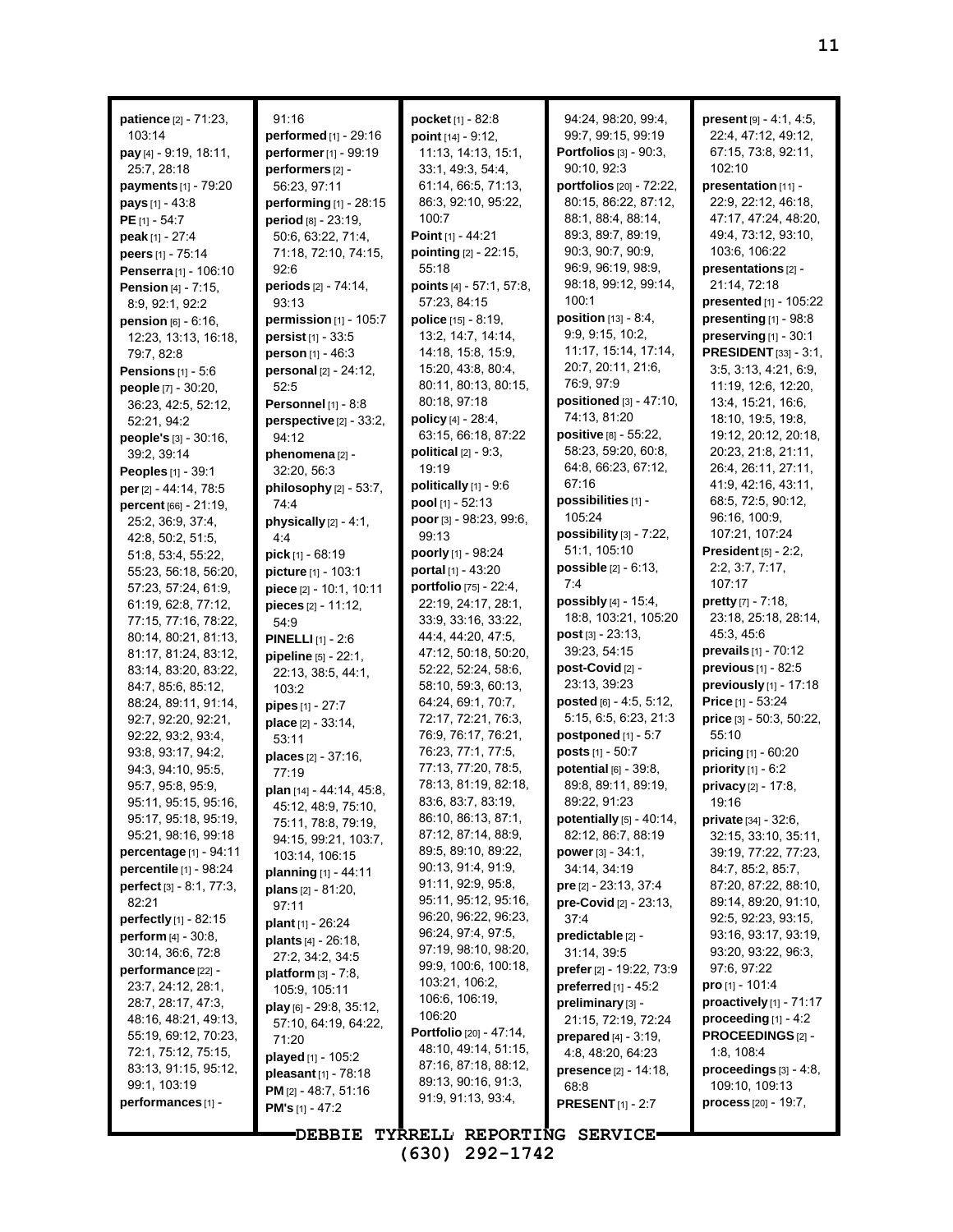| 40:18, 44:6, 49:12,<br>50:17, 50:20, 51:5,<br>51:8, 51:24, 53:6,<br>54:5, 55:15, 57:17,<br>62:23, 68:3, 70:10,<br>71:9, 71:12, 72:1<br>process' [1] - 49:19<br>produce [1] - 27:2<br>producers' [1] - 60:19<br>producing [1] - 30:1<br>product [2] - 29:15.<br>105.13<br>production [2] -<br>26:17, 60:19<br><b>products</b> $[1] - 30:19$<br>profile [1] - 94:6<br>profiles [1] - 80:15<br>profit [3] - 8:12, 10:15,<br>80:19<br>profitability [4] -<br>50:23, 54:21, 54:24<br>profitable [1] - 52:24 | provision $[2] - 18:1$ ,<br>19:24<br>provisions $[2] - 14:9$<br>proxy $[1] - 87:16$<br>prudent [4] - 4:4, 9:23,<br>101:21, 103:20<br>Public [4] - 3:15, 3:22,<br>4:11, 4:12<br><b>public</b> $[10] - 4:15$ ,<br>4:16, 4:20, 31:22,<br>31:23, 32:6, 32:12,<br>32:17, 32:20, 35:7<br>public/private [1] -<br>35:10<br>publications [1] -<br>60:23<br><b>publicly</b> $[7] - 12:13$ ,<br>16.5, 31.17, 32.12,<br>32:21, 35:13, 39:21<br>Puerto [3] - 36:17,<br>36:20, 37:1<br>pull [2] - 77:2, 88:5 | questions [18] - 5:23,<br>6.8, 21.4, 22.23,<br>41.8, 43.13, 45.16,<br>46:7, 46:16, 48:2,<br>48:19, 49:8, 49:13,<br>68:4, 70:15, 74:12,<br>100:7, 100:23<br>queue $[3] - 24:3,$<br>25:12, 25:16<br>quick [6] - 26:13,<br>43:14, 64:13, 68:22,<br>73:16, 90:12<br>quicker [1] - 60:5<br>quickly $[7] - 5.2, 6.6$<br>6:23, 8:3, 21:24,<br>74:20, 101:3<br>quiet [2] - 12:4, 12:9<br>quite [5] - 30:8, 37:3,<br>73:4, 78:17, 107:12<br>quorum $[2] - 3:12$ ,<br>3:13 | reach [2] - 18:12,<br>100:23<br>reaches [1] - 12:17<br>reaching [1] - 85:12<br>ready [1] - 72:15<br>real [11] - 17:12,<br>41:20, 42:11, 64:13,<br>73:16, 77:23, 84:8,<br>87:5, 90:12, 91:21,<br>94:9<br>realistic [2] - 6:4, 87:5<br>realize [3] - 73:3, 98:6,<br>98:24<br>realized $[1]$ - $77:8$<br>really [37] - 6:17, 9:7,<br>15:2, 16:7, 16:16,<br>19:11, 21:1, 30:4,<br>30:13, 31:11, 31:19,<br>31:20, 36:4, 42:21,<br>42.22, 62.4, 71.3,<br>76:1, 77:4, 79:3,<br>81:19, 81:22, 83:23, | recommendations [4]<br>- 78:15, 87:5, 87:6,<br>96:15<br>reconfiguring [1] -<br>39:18<br>reconstructing [1] -<br>34:14<br>record [6] - 3:23, 12:2,<br>12.4, 12.8, 66.1,<br>73:23<br>recorded [1] - 4:7<br>Recording $[1] - 2:3$<br>recover [1] - 74:21<br>recovered $[1]$ - 37:3<br>recovering $[1]$ - 37:5<br>recovery [7] - 37:10,<br>41:4, 64:15, 64:16,<br>64:21, 68:24, 69:9<br>recreation $[1] - 58:14$<br>recreational [1] -<br>58:12<br>recruiting $[1]$ - 16:12 |
|--------------------------------------------------------------------------------------------------------------------------------------------------------------------------------------------------------------------------------------------------------------------------------------------------------------------------------------------------------------------------------------------------------------------------------------------------------------------------------------------------------|-------------------------------------------------------------------------------------------------------------------------------------------------------------------------------------------------------------------------------------------------------------------------------------------------------------------------------------------------------------------------------------------------------------------------------------------------------------------------------------------------|------------------------------------------------------------------------------------------------------------------------------------------------------------------------------------------------------------------------------------------------------------------------------------------------------------------------------------------------------------------------------------------------------------------------------------------------------------------|----------------------------------------------------------------------------------------------------------------------------------------------------------------------------------------------------------------------------------------------------------------------------------------------------------------------------------------------------------------------------------------------------------------------------------------------------------------------------------------------|-------------------------------------------------------------------------------------------------------------------------------------------------------------------------------------------------------------------------------------------------------------------------------------------------------------------------------------------------------------------------------------------------------------------------------------------------------------------------|
| progress [2] - 66:22,                                                                                                                                                                                                                                                                                                                                                                                                                                                                                  | pulled [1] - 77:6                                                                                                                                                                                                                                                                                                                                                                                                                                                                               | R                                                                                                                                                                                                                                                                                                                                                                                                                                                                | 86:11, 90:14, 90:20,                                                                                                                                                                                                                                                                                                                                                                                                                                                                         | redeploy [1] - 101:16                                                                                                                                                                                                                                                                                                                                                                                                                                                   |
| 67.21<br>progression [2] -                                                                                                                                                                                                                                                                                                                                                                                                                                                                             | purchase [1] - 38:8<br>purchases [1] - 58:15                                                                                                                                                                                                                                                                                                                                                                                                                                                    | raise $[5] - 9.5, 9.16$                                                                                                                                                                                                                                                                                                                                                                                                                                          | 91:8, 91:12, 97:3,<br>98:23, 99:7, 99:9,                                                                                                                                                                                                                                                                                                                                                                                                                                                     | reduce [3] - 37:19,<br>84:21, 91:18                                                                                                                                                                                                                                                                                                                                                                                                                                     |
| 65:14, 69:23                                                                                                                                                                                                                                                                                                                                                                                                                                                                                           | purposes [2] - 8:14,                                                                                                                                                                                                                                                                                                                                                                                                                                                                            | 41:21, 44:9, 78:16                                                                                                                                                                                                                                                                                                                                                                                                                                               | 99:16, 105:19,                                                                                                                                                                                                                                                                                                                                                                                                                                                                               | reducing [1] - 91:16                                                                                                                                                                                                                                                                                                                                                                                                                                                    |
| prohibited $[1]$ - 78:24                                                                                                                                                                                                                                                                                                                                                                                                                                                                               | 12:11                                                                                                                                                                                                                                                                                                                                                                                                                                                                                           | raised [1] - 14:17                                                                                                                                                                                                                                                                                                                                                                                                                                               | 106:21, 107:11                                                                                                                                                                                                                                                                                                                                                                                                                                                                               | reduction [1] - 71:17                                                                                                                                                                                                                                                                                                                                                                                                                                                   |
| project [9] - 28:8,                                                                                                                                                                                                                                                                                                                                                                                                                                                                                    | <b>pursued</b> $[1] - 62:4$                                                                                                                                                                                                                                                                                                                                                                                                                                                                     | <b>raises</b> $[1] - 43.6$                                                                                                                                                                                                                                                                                                                                                                                                                                       | reason [2] - 5:20,                                                                                                                                                                                                                                                                                                                                                                                                                                                                           | reductions $[1]$ - 37:21                                                                                                                                                                                                                                                                                                                                                                                                                                                |
| 32:2, 40:8, 40:10,                                                                                                                                                                                                                                                                                                                                                                                                                                                                                     | pursuing [1] - 61:13                                                                                                                                                                                                                                                                                                                                                                                                                                                                            | raising [1] - 24:18                                                                                                                                                                                                                                                                                                                                                                                                                                              | 74:11                                                                                                                                                                                                                                                                                                                                                                                                                                                                                        | Reed [12] - 2:13, 22:7,                                                                                                                                                                                                                                                                                                                                                                                                                                                 |
| 40:13, 40:16, 40:17,                                                                                                                                                                                                                                                                                                                                                                                                                                                                                   | push [2] - 18:8, 42:21                                                                                                                                                                                                                                                                                                                                                                                                                                                                          | rallies [1] - 47:5                                                                                                                                                                                                                                                                                                                                                                                                                                               | Reasonable [1] -                                                                                                                                                                                                                                                                                                                                                                                                                                                                             | 22.18, 23.9, 26.14,                                                                                                                                                                                                                                                                                                                                                                                                                                                     |
| 41.1, 41.3                                                                                                                                                                                                                                                                                                                                                                                                                                                                                             | put [11] - 18:6, 21:24,                                                                                                                                                                                                                                                                                                                                                                                                                                                                         | rally [1] - 62:12<br>ramp [7] - 78:3, 79:11,                                                                                                                                                                                                                                                                                                                                                                                                                     | 53:24<br>reasonable $[2] - 4.12$ ,                                                                                                                                                                                                                                                                                                                                                                                                                                                           | 27:15, 27:24, 28:21,                                                                                                                                                                                                                                                                                                                                                                                                                                                    |
| projected $[4]$ - $77:7$ ,                                                                                                                                                                                                                                                                                                                                                                                                                                                                             | 24:15, 47:23, 58.9,                                                                                                                                                                                                                                                                                                                                                                                                                                                                             | 79:22, 79:24, 80:1,                                                                                                                                                                                                                                                                                                                                                                                                                                              | 94:5                                                                                                                                                                                                                                                                                                                                                                                                                                                                                         | 29:10, 32:3, 43:24,                                                                                                                                                                                                                                                                                                                                                                                                                                                     |
| 77:9, 78:9, 79:16<br>projections $[1]$ - 83:19                                                                                                                                                                                                                                                                                                                                                                                                                                                         | 60:3, 69:3, 69:10,<br>72:21, 97:9, 101:16                                                                                                                                                                                                                                                                                                                                                                                                                                                       | 80:5, 82:7                                                                                                                                                                                                                                                                                                                                                                                                                                                       | <b>reasons</b> $[2] - 48:22$ ,                                                                                                                                                                                                                                                                                                                                                                                                                                                               | 84:10<br>referencing [1] - 26:21                                                                                                                                                                                                                                                                                                                                                                                                                                        |
| <b>projects</b> $[4] - 31:18$ ,                                                                                                                                                                                                                                                                                                                                                                                                                                                                        |                                                                                                                                                                                                                                                                                                                                                                                                                                                                                                 | Randolph [1] - 27:1                                                                                                                                                                                                                                                                                                                                                                                                                                              | 52:5                                                                                                                                                                                                                                                                                                                                                                                                                                                                                         | reflected [1] - 78:10                                                                                                                                                                                                                                                                                                                                                                                                                                                   |
| 31:19, 32:22                                                                                                                                                                                                                                                                                                                                                                                                                                                                                           | Q                                                                                                                                                                                                                                                                                                                                                                                                                                                                                               | range [2] - 80:14, 84:7                                                                                                                                                                                                                                                                                                                                                                                                                                          | rebuilding [1] - 39:17                                                                                                                                                                                                                                                                                                                                                                                                                                                                       | regard [6] - 52:15.                                                                                                                                                                                                                                                                                                                                                                                                                                                     |
| <b>propel</b> $[1] - 66.7$                                                                                                                                                                                                                                                                                                                                                                                                                                                                             |                                                                                                                                                                                                                                                                                                                                                                                                                                                                                                 | rarely [1] - 68:14                                                                                                                                                                                                                                                                                                                                                                                                                                               | recapture [1] - 102:19                                                                                                                                                                                                                                                                                                                                                                                                                                                                       | 52:19, 54:15, 55:19,                                                                                                                                                                                                                                                                                                                                                                                                                                                    |
| <b>Properties</b> [1] - 60:22                                                                                                                                                                                                                                                                                                                                                                                                                                                                          | $Q1$ [2] - 60:12, 106:3                                                                                                                                                                                                                                                                                                                                                                                                                                                                         | rate [24] - 33:2, 33:11,                                                                                                                                                                                                                                                                                                                                                                                                                                         | receive [1] - 19:18                                                                                                                                                                                                                                                                                                                                                                                                                                                                          | 57:5, 59:14                                                                                                                                                                                                                                                                                                                                                                                                                                                             |
| properties $[1] - 44.5$                                                                                                                                                                                                                                                                                                                                                                                                                                                                                | $Q3$ [1] - 103:9                                                                                                                                                                                                                                                                                                                                                                                                                                                                                | 46:10, 56:16, 75:13,                                                                                                                                                                                                                                                                                                                                                                                                                                             | received $[5] - 5:24$ ,                                                                                                                                                                                                                                                                                                                                                                                                                                                                      | regarding [2] - 16:11,                                                                                                                                                                                                                                                                                                                                                                                                                                                  |
| property [3] - 102:1,                                                                                                                                                                                                                                                                                                                                                                                                                                                                                  | Q4 [5] - 61:6, 61:8,                                                                                                                                                                                                                                                                                                                                                                                                                                                                            | 76:5, 76:18, 77:15,                                                                                                                                                                                                                                                                                                                                                                                                                                              | 7:12, 25:9, 101:7,                                                                                                                                                                                                                                                                                                                                                                                                                                                                           | 17.9                                                                                                                                                                                                                                                                                                                                                                                                                                                                    |
| 102:4, 102:17                                                                                                                                                                                                                                                                                                                                                                                                                                                                                          | 61:10, 103:23, 106:3                                                                                                                                                                                                                                                                                                                                                                                                                                                                            | 80:24, 81:7, 81:8,                                                                                                                                                                                                                                                                                                                                                                                                                                               | 101:9                                                                                                                                                                                                                                                                                                                                                                                                                                                                                        | regardless [1] - 17:17                                                                                                                                                                                                                                                                                                                                                                                                                                                  |
| proposal $[2] - 6.4$ ,                                                                                                                                                                                                                                                                                                                                                                                                                                                                                 | qualification $[1] - 42:7$                                                                                                                                                                                                                                                                                                                                                                                                                                                                      | 81:11, 81:12, 81:16,<br>81:24, 82:19, 83:4,                                                                                                                                                                                                                                                                                                                                                                                                                      | <b>receives</b> $[1] - 26.3$<br>receiving [1] - 80:6                                                                                                                                                                                                                                                                                                                                                                                                                                         | registrations [2] -                                                                                                                                                                                                                                                                                                                                                                                                                                                     |
| 6:22                                                                                                                                                                                                                                                                                                                                                                                                                                                                                                   | quality $[15] - 47.6$ ,<br>57:12, 57:16, 59:17,                                                                                                                                                                                                                                                                                                                                                                                                                                                 | 83:11, 84:14, 89:16,                                                                                                                                                                                                                                                                                                                                                                                                                                             | recent $[5]$ - 29:18,                                                                                                                                                                                                                                                                                                                                                                                                                                                                        | 58:20, 58:22                                                                                                                                                                                                                                                                                                                                                                                                                                                            |
| proposed $[1] - 40.10$<br><b>protect</b> $[2] - 99.8$ ,                                                                                                                                                                                                                                                                                                                                                                                                                                                | 61:23, 62:12, 63:1,                                                                                                                                                                                                                                                                                                                                                                                                                                                                             | 90:5, 91:23, 92:5,                                                                                                                                                                                                                                                                                                                                                                                                                                               | 31:22, 44:22, 79:15,                                                                                                                                                                                                                                                                                                                                                                                                                                                                         | regular [2] - 4:14,<br>102:22                                                                                                                                                                                                                                                                                                                                                                                                                                           |
| 99:11                                                                                                                                                                                                                                                                                                                                                                                                                                                                                                  | 67:24, 69:14, 69:19,                                                                                                                                                                                                                                                                                                                                                                                                                                                                            | 92:14                                                                                                                                                                                                                                                                                                                                                                                                                                                            | 85:1                                                                                                                                                                                                                                                                                                                                                                                                                                                                                         | regularly [1] - 100:3                                                                                                                                                                                                                                                                                                                                                                                                                                                   |
| protected $[1]$ - 99:23                                                                                                                                                                                                                                                                                                                                                                                                                                                                                | 69:22, 70:2, 70:7,                                                                                                                                                                                                                                                                                                                                                                                                                                                                              | rates $[13] - 31.6, 33.3,$                                                                                                                                                                                                                                                                                                                                                                                                                                       | recently [7] - 33:3,                                                                                                                                                                                                                                                                                                                                                                                                                                                                         | regulated $[5] - 31.3$ ,                                                                                                                                                                                                                                                                                                                                                                                                                                                |
| proud $[3] - 42:17$ ,                                                                                                                                                                                                                                                                                                                                                                                                                                                                                  | 70:8, 70:11                                                                                                                                                                                                                                                                                                                                                                                                                                                                                     | 33:6, 33:12, 33:14,                                                                                                                                                                                                                                                                                                                                                                                                                                              | 34:17, 35:16, 72:13,                                                                                                                                                                                                                                                                                                                                                                                                                                                                         | 34:22, 38:23, 39:3,                                                                                                                                                                                                                                                                                                                                                                                                                                                     |
| 45:19, 68:9                                                                                                                                                                                                                                                                                                                                                                                                                                                                                            | quant [1] - 70:5                                                                                                                                                                                                                                                                                                                                                                                                                                                                                | 33:16, 39:3, 81:15,                                                                                                                                                                                                                                                                                                                                                                                                                                              | 75:20, 85:8, 105:3                                                                                                                                                                                                                                                                                                                                                                                                                                                                           | 39.4                                                                                                                                                                                                                                                                                                                                                                                                                                                                    |
| <b>proves</b> $[1] - 40.2$                                                                                                                                                                                                                                                                                                                                                                                                                                                                             | quantitative $[5]$ - 51:6,                                                                                                                                                                                                                                                                                                                                                                                                                                                                      | 83:12, 84:5, 84:9,                                                                                                                                                                                                                                                                                                                                                                                                                                               | $recession [2] - 53:19,$                                                                                                                                                                                                                                                                                                                                                                                                                                                                     | regulators $[1]$ - 31:6                                                                                                                                                                                                                                                                                                                                                                                                                                                 |
| provide [6] - 41:23,                                                                                                                                                                                                                                                                                                                                                                                                                                                                                   | 51:22, 56:17, 57:4,                                                                                                                                                                                                                                                                                                                                                                                                                                                                             | 84:21, 85:4                                                                                                                                                                                                                                                                                                                                                                                                                                                      | 63:7                                                                                                                                                                                                                                                                                                                                                                                                                                                                                         | regulatory $[1]$ - 25:15                                                                                                                                                                                                                                                                                                                                                                                                                                                |
| 48:24, 54:12, 70:24,                                                                                                                                                                                                                                                                                                                                                                                                                                                                                   | 65:10                                                                                                                                                                                                                                                                                                                                                                                                                                                                                           | rather $[3] - 10.24$ ,                                                                                                                                                                                                                                                                                                                                                                                                                                           | recognition $[1]$ - 59:7                                                                                                                                                                                                                                                                                                                                                                                                                                                                     | reinvesting $[1]$ - 25:6                                                                                                                                                                                                                                                                                                                                                                                                                                                |
| 72:1, 82:12                                                                                                                                                                                                                                                                                                                                                                                                                                                                                            | <b>quarter</b> $[3] - 61.9$ ,                                                                                                                                                                                                                                                                                                                                                                                                                                                                   | 30:16, 103:17<br><b>ratio</b> $[1]$ - 90:23                                                                                                                                                                                                                                                                                                                                                                                                                      | recognize [2] - 48:15,                                                                                                                                                                                                                                                                                                                                                                                                                                                                       | reiterate $[1] - 9:17$                                                                                                                                                                                                                                                                                                                                                                                                                                                  |
| <b>provider</b> $[2] - 37:13$ ,                                                                                                                                                                                                                                                                                                                                                                                                                                                                        | 71:16, 77:16                                                                                                                                                                                                                                                                                                                                                                                                                                                                                    | <b>rationale</b> $[4] - 58:3$ ,                                                                                                                                                                                                                                                                                                                                                                                                                                  | 71:14<br>recognizing [1] -                                                                                                                                                                                                                                                                                                                                                                                                                                                                   | <b>relate</b> [1] - 56:5                                                                                                                                                                                                                                                                                                                                                                                                                                                |
| 41:23                                                                                                                                                                                                                                                                                                                                                                                                                                                                                                  | quarterly $[2] - 84:24,$<br>85:2                                                                                                                                                                                                                                                                                                                                                                                                                                                                | 73:18, 75:2, 75:9                                                                                                                                                                                                                                                                                                                                                                                                                                                | 50:12                                                                                                                                                                                                                                                                                                                                                                                                                                                                                        | <b>related</b> $[2] - 60:10$ ,                                                                                                                                                                                                                                                                                                                                                                                                                                          |
| <b>provides</b> $[5] - 25:21$ ,<br>43:8, 55:10, 59:10,                                                                                                                                                                                                                                                                                                                                                                                                                                                 | quarters [3] - 23:21,                                                                                                                                                                                                                                                                                                                                                                                                                                                                           | rationality $[2] - 57:19$ ,                                                                                                                                                                                                                                                                                                                                                                                                                                      | recommend [2] -                                                                                                                                                                                                                                                                                                                                                                                                                                                                              | 106:5                                                                                                                                                                                                                                                                                                                                                                                                                                                                   |
| 103:18                                                                                                                                                                                                                                                                                                                                                                                                                                                                                                 | 36:2, 50:6                                                                                                                                                                                                                                                                                                                                                                                                                                                                                      | 62:2                                                                                                                                                                                                                                                                                                                                                                                                                                                             | 12:13, 20:6                                                                                                                                                                                                                                                                                                                                                                                                                                                                                  | <b>relates</b> [1] - 65:3<br>relationship [1] -                                                                                                                                                                                                                                                                                                                                                                                                                         |
| <b>providing</b> $[2] - 38:16$ ,                                                                                                                                                                                                                                                                                                                                                                                                                                                                       | Queensland [1] -                                                                                                                                                                                                                                                                                                                                                                                                                                                                                | <b>ratios</b> $[1] - 80:13$                                                                                                                                                                                                                                                                                                                                                                                                                                      | recommendation [2] -                                                                                                                                                                                                                                                                                                                                                                                                                                                                         | 105:8                                                                                                                                                                                                                                                                                                                                                                                                                                                                   |
| 52:17                                                                                                                                                                                                                                                                                                                                                                                                                                                                                                  | 38:12                                                                                                                                                                                                                                                                                                                                                                                                                                                                                           | <b>rattled</b> $[1] - 29:7$                                                                                                                                                                                                                                                                                                                                                                                                                                      | 15:13, 96:23                                                                                                                                                                                                                                                                                                                                                                                                                                                                                 | <b>relative</b> [4] - 50:22,                                                                                                                                                                                                                                                                                                                                                                                                                                            |
|                                                                                                                                                                                                                                                                                                                                                                                                                                                                                                        |                                                                                                                                                                                                                                                                                                                                                                                                                                                                                                 |                                                                                                                                                                                                                                                                                                                                                                                                                                                                  |                                                                                                                                                                                                                                                                                                                                                                                                                                                                                              |                                                                                                                                                                                                                                                                                                                                                                                                                                                                         |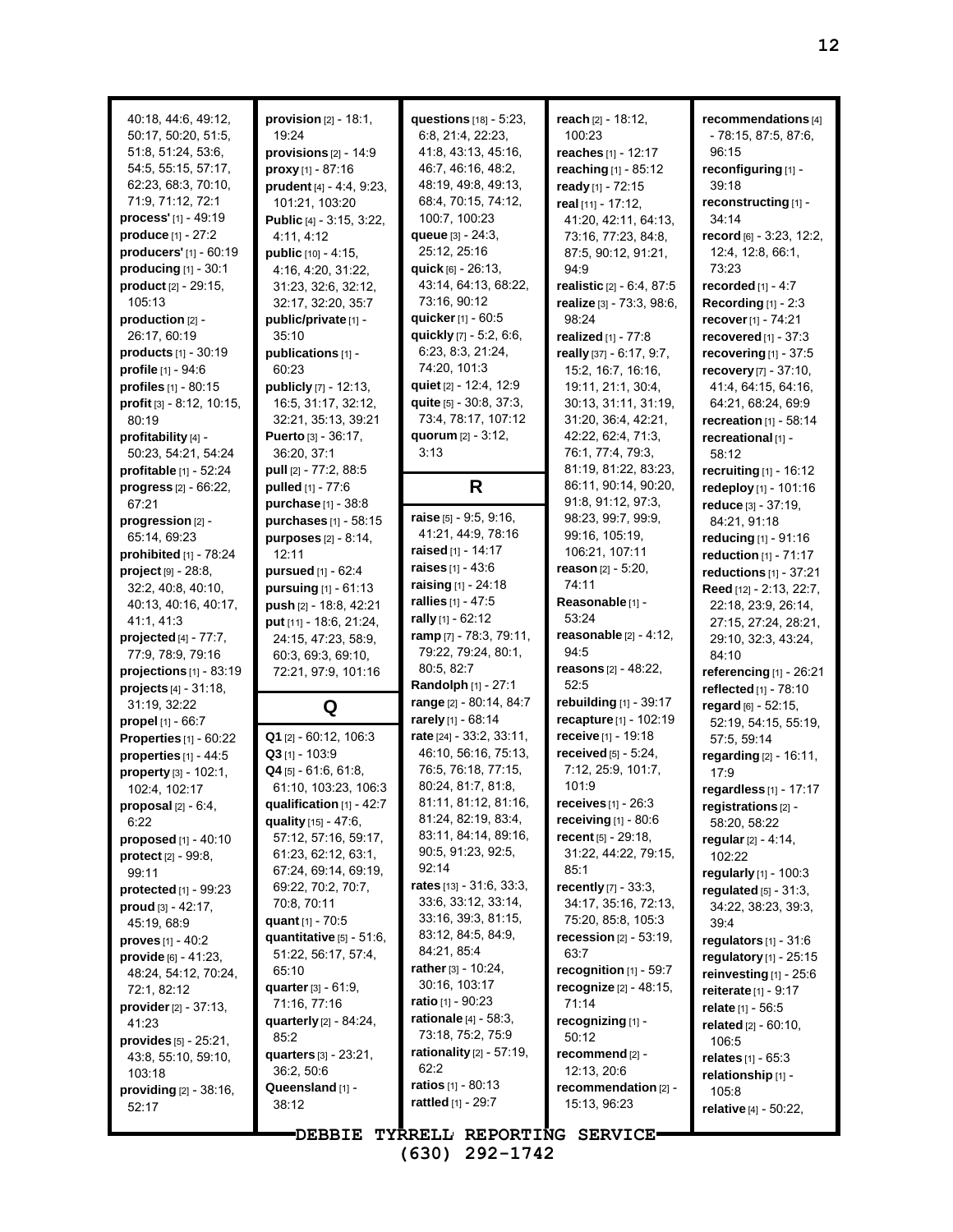| 54:7, 69:12, 105:14                                     | 7:1, 35:8                                 | revenues $[3] - 32.23$ ,                         | 69:22                                      | 74:2, 75:19                          |
|---------------------------------------------------------|-------------------------------------------|--------------------------------------------------|--------------------------------------------|--------------------------------------|
| relatively [1] - 99:20                                  | respect $[2] - 42:23$ ,                   | 36:7, 56:19                                      | <b>San</b> $[2] - 36:17, 36:20$            | segment [5] - 52:15,                 |
| relevant $[2] - 4:17$ ,                                 | 43:11                                     | review [4] - 21:15,                              | Sarah [2] - 9:11, 13:18                    | 52:16, 52:17, 69:18,                 |
| 14:12                                                   | respectful $[1]$ - 27:19                  | 22:4, 72:20, 99:24                               | $SARAH$ [1] - 2:6                          | 69:19                                |
| Rem [2] - 52:3, 52:4                                    | respectfully [3] - 9:17,                  | revision $[1] - 69.21$                           | saw [8] - 35:16, 37:2,                     | segments $[1]$ - 70:7                |
| remain $[4] - 20:7$ ,                                   | 10:3, 20:8                                | rewarded [1] - 63:10                             | 57:18, 61:22, 62:2,                        | SEIU [1] - 42:18                     |
| 58:18, 58:19, 101:22                                    | respond [2] - 3:20,                       | RFP <sub>[1]</sub> - 103:15                      | 62:11, 72:12, 74:2                         | selection [3] - 47:7,                |
| remainder [1] - 14:24                                   | 41:8                                      | Rico [3] - 36:17,                                | scale [1] - 59:6                           | 51:24, 64:9                          |
| remained $[2] - 56:7$ ,                                 | response [2] - 11:10,                     | 36:20, 37:1                                      | scarcity [1] - 35:7                        | sell [3] - 44:14, 44:17,             |
| 57:19                                                   | 20:1                                      | <b>righting</b> [1] - 68:11                      | scenario $[1] - 7.8$                       | 76:12                                |
| remaining [1] - 102:7                                   | rest [3] - 45:17, 72:4,                   | rightly [1] - 17:22                              | scheduled $[2] - 5.6$ ,                    | selling [1] - 30:18                  |
| remains [1] - 66:14                                     | 98:1<br>restaurants $[2] - 59:8$ ,        | rigid $[1] - 74:3$                               | 100:3                                      | semiannual $[1]$ - 25:3              |
| remarks [1] - 107:11<br>remember [2] - 8:23,            | 59:14                                     | rise $[1] - 41:13$<br>$risk$ [28] - 33:11,       | school [6] - 29:2,<br>37:11, 37:13, 37:14, | Senate [4] - 5:5, 5:6,<br>7:9, 12:17 |
| 79.8                                                    | restricted $[1]$ - 8:14                   | 51:10, 60:13, 69:13,                             | 38:2                                       | send [2] - 19:1, 43:18               |
| remind [2] - 10:4,                                      | restricts $[2] - 9.21$ ,                  | 69:18, 73:3, 73:7,                               | schooling [1] - 37:23                      | sense [1] - 106:2                    |
| 21:18                                                   | 10:8                                      | 76:11, 86:15, 86:19,                             | schools [2] - 37:15,                       | sensitive [2] - 46:10,               |
| renewables [6] -                                        | results [1] - 36:13                       | 89:12, 89:16, 89:24,                             | 43:8                                       | 66:14                                |
| 33:24, 34:4, 34:9,                                      | retail [6] - 32.19, 56:3,                 | 90:1, 90:24, 91:12,                              | scores [1] - 57:15                         | sensitivity $[1] - 61.6$             |
| 34:15, 36:3, 39:19                                      | 56:8, 57:5, 57:10,                        | 92:14, 94:18, 95:10,                             | scroll $[1]$ - 90:13                       | sent [2] - 7:20, 13:16               |
| rented $[1] - 42:7$                                     | 58:3                                      | 95:19, 95:22, 95:24,                             | se [1] - 44:14                             | separate [2] - 38:13,                |
| reopen [2] - 37:16,                                     | retain [1] - 49:1                         | 96:1, 96:4, 97:8,                                | search [1] - 106:7                         | 61:10                                |
| 59:12                                                   | retired [1] - 34:5                        | 97:16, 98:9, 104:17                              | second [2] - 101:12,                       | September [1] - 24:19                |
| reopening [4] - 47:11,                                  | retiree $[2] - 16:11$ ,                   | <b>risks</b> [1] - 69:11                         | 107:23                                     | serious [1] - 6:19                   |
| 58:7, 59:5, 62:5                                        | 16:21                                     | river [1] - 26:21                                | seconded [1] - 108:1                       | seriously $[1]$ - $6:6$              |
| reordering $[1]$ - 84:17                                | retirement $[2] - 8:15$ ,                 | $road$ [6] - 36:15,                              | secondly [1] - 50:4                        | serves [1] - 36:17                   |
| repeat [1] - 74:1                                       | 17:10                                     | 36:16, 36:21, 44:2,                              | Secretary $[1]$ - 2:3                      | service [2] - 23:3,                  |
| replace [2] - 35:4,                                     | <b>Retirement</b> [1] - 13:8              | 46:1, 106:8                                      | section [1] - 93:7                         | 25:24                                |
| 35.9                                                    | return [54] - 44:18,                      | Roadmap [3] - 72:20,                             | sections [1] - 95:13                       | <b>services</b> [2] - 30:19,         |
| replaced [1] - 34:13                                    | 45:2, 45:6, 45:11,                        | 73:13, 103:6                                     | sector [6] - 31:15,                        | 106:12                               |
| replacement [1] -                                       | 50:24, 54:22, 55:24,                      | <b>roads</b> [1] - 39:20                         | 45:10, 69:17, 69:18,                       | serving [1] - 44:24                  |
| 35:19                                                   | 56:18, 57:2, 57:18,<br>62.2, 63.9, 65.19, | Rob [2] - 20:12, 42:19<br>Robert [1] - 2:3       | 69:19                                      | set [1] - 72:7                       |
| <b>replicate</b> $[1] - 31:12$                          | 75:14, 76:6, 76:10,                       | <b>robust</b> ទ្រ - 58:19,                       | <b>sectors</b> [2] - 65:4,                 | sets $[1] - 46:13$                   |
| <b>report</b> $[5] - 7.7, 12.16,$<br>79:16, 84:24, 85:2 | 76:14, 76:18, 77:15,                      | 73:8, 100:13                                     | 104:13<br>securities $[1] - 31:17$         | setting [2] - 31:6,<br>64:11         |
| <b>REPORT</b> $[1] - 1.8$                               | 81:1, 81:11, 81:12,                       | roll $[3] - 3:3, 3:17,$                          | see [49] - 6:15, 15:10,                    | seven [2] - 77:14, 85:3              |
| reported [1] - 109:9                                    | 81:16, 82:13, 82:19,                      | 3:20                                             | 19:24, 28:7, 29:5,                         | several [7] - 8:24,                  |
| Reporter [1] - 109:7                                    | 83:11, 84:5, 84:9,                        | room $[1]$ - 97:19                               | 29:8, 31:4, 31:15,                         | 56:5, 87:24, 88:19,                  |
| reporter [1] - 109:7                                    | 84:14, 84:21, 85:5,                       | rose $[1] - 61:19$                               | 33.5, 33.21, 39.15,                        | 89:1, 93:21, 103:23                  |
| reporting [3] - 13:21,                                  | 85:12, 85:14, 85:15,                      | roster [2] - 106:8,                              | 39:22, 41:11, 41:17,                       | severance [2] - 52:4                 |
| 14:4, 14:21                                             | 89:11, 89:16, 89:23,                      | 106:14                                           | 42:15, 44:20, 50:20,                       | severe [1] - 35:17                   |
| <b>reports</b> $[1] - 77:7$                             | 90:5, 90:22, 90:24,                       | <b>rotate</b> [1] - 104:12                       | 54:7, 54:19, 54:23,                        | sewer [1] - 30:21                    |
| reposition $[1]$ - $64:24$                              | 91:2, 91:12, 91:23,                       | route $[2] - 36.24$ ,                            | 57:21, 58:3, 58:18,                        | shading [1] - 105:13                 |
| represented [1] - 42:9                                  | 92:6, 92:14, 93:16,                       | 103:22                                           | 59:4, 59:11, 59:23,                        | share $[4] - 48:18$ ,                |
| request $[2] - 4.16$ ,                                  | 93:22, 95:9, 95:18,                       | row $[2] - 91.4, 99.3$                           | 60.8, 61.6, 63.6,                          | 48:23, 58:17, 68:3                   |
| 9:17                                                    | 95:23, 95:24, 96:4,<br>104:17             | <b>Ruffolo</b> [1] - 2:8                         | 65:15, 67:12, 67:18,                       | <b>sharing</b> $[1]$ - 18:19         |
| requested $[1]$ - 27:21                                 | returned [3] - 55:22,                     | run [2] - 81:14, 89:7                            | 67:20, 69:7, 71:6,                         | sharp [1] - 63:7                     |
| requesting $[1]$ - 10:4                                 | 57:19, 85:6                               | running [2] - 37:20,                             | 74:18, 78:2, 79:13,<br>83.9, 84.3, 85.22,  | sheet [4] - 50:24,                   |
| <b>requests</b> $[2] - 4:18$ ,                          | <b>returning</b> $[2] - 58.4$ ,           | 71:10                                            | 87:8, 87:18, 88:13,                        | 58:18, 58:24, 65:20                  |
| 4:19                                                    | 86:12                                     | runs $[1]$ - 103:14                              | 89:15, 90:16, 91:2,                        | sheets [2] - 55:9,                   |
| <b>require</b> $[4] - 8:10$ ,                           | returns [17] - 9:18,                      | <b>Russell</b> [4] - 51:1,<br>57:9, 61:18, 67:10 | 98:20, 101:19                              | 65:14                                |
| 50:2, 50:4, 53:4<br>requires $[1] - 3:17$               | 9.24, 10.6, 10.9,                         | RV [2] - 58:12, 58:20                            | seeing [11] - 14:1,                        | shelter $[2] - 8:12$ ,<br>10:16      |
| requiring [1] - 35:19                                   | 25.1, 30.1, 31.14,                        |                                                  | 34:5, 34:10, 35:17,                        | shifting [1] - 70:9                  |
| research [2] - 50:16,                                   | 81.7, 81.8, 81.22,                        | S                                                | 55:19, 59:21, 62:13,                       | ship [1] - 68:11                     |
| 62:24                                                   | 83.1, 83.4, 83.21,                        |                                                  | 66:9, 66:24, 69:21,                        | shipping $[2] - 37:7$ ,              |
| <b>Reshma</b> $[1] - 2:2$                               | 85:7, 88:24, 89:8,                        | safe [1] - 32:16                                 | 69:23                                      | 37:9                                 |
| resilient $[1] - 34.18$                                 | 90:14                                     | <b>safety</b> [1] - 66:6                         | seek [2] - 9.18, 10:8                      | <b>Shore</b> [1] - 40:11             |
| resources $[3] - 6.3$ ,                                 | revenue [4] - 30:24,                      | sale [1] - 55:12                                 | seem $[1] - 35:21$                         | short [11] - 23:19,                  |
|                                                         | 37:17, 37:20, 44:13                       | sales [3] - 44:2, 44:7,                          | Segall [3] - 72:13,                        |                                      |
|                                                         | <b>"DEBBIE</b>                            | TYRRELL REPORTING SERVICE.                       |                                            |                                      |
|                                                         |                                           |                                                  |                                            |                                      |

**13**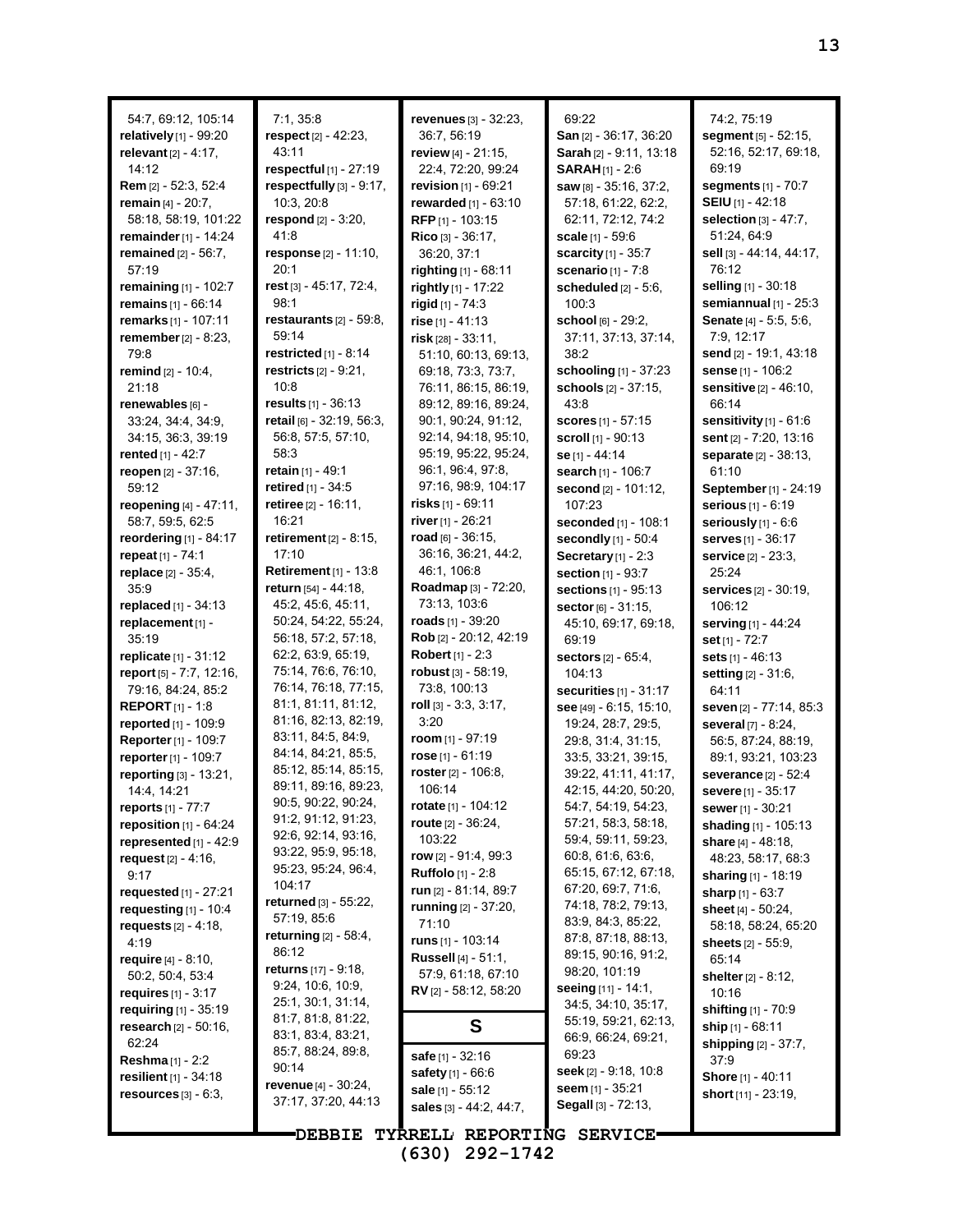| 24:14, 50:6, 53:6,<br>67.5, 101.22,<br>105:12, 105:19,<br>106:2 | 90:18<br>$SM$ <sub>[1]</sub> - 60:21<br>small [20] - 46:18,<br>47:2, 48:7, 49:1, | <b>spot</b> $[3] - 50.12$ ,<br>53:13, 64:11<br>spread $[1] - 67:7$<br>Springfield [3] - 5:3, | stepped $[2] - 61.3$ ,<br>106:11<br>steps [2] - 64:18,<br>64:22 | 61:11, 61:15, 61:20,<br>61:22, 62:7, 65:13,<br>75:13, 98:12, 101:19<br>stronger [5] - 49:21, |
|-----------------------------------------------------------------|----------------------------------------------------------------------------------|----------------------------------------------------------------------------------------------|-----------------------------------------------------------------|----------------------------------------------------------------------------------------------|
| short-term $[1]$ - 50:6                                         | 49:15, 50:15, 50:18,                                                             | 40:21, 40:22                                                                                 | Steve [19] - 2:9, 7:22,                                         | 55:9, 61:17, 65:19,                                                                          |
| <b>shorted</b> $[1] - 56.8$                                     | 53:11, 61:4, 62:14,                                                              | $SS$ <sub>[1]</sub> - 109:1                                                                  | 10:10, 10:13, 22:11,                                            | 80:20                                                                                        |
| <b>shorter</b> $[1] - 45.7$                                     | 62:16, 66:15, 67:3,                                                              | stability [1] - 91:19                                                                        | 43.15, 47:22, 48:5,                                             | strongly [2] - 7:3, 20:5                                                                     |
| Shorthand [1] - 109:6                                           | 67:24, 72:2, 72:8,                                                               | stable [2] - 31:1, 31:14                                                                     | 73:14, 73:22, 77:2,                                             | student [2] - 37:12,                                                                         |
| shorthand $[2] - 109.9$ ,                                       | 74:3, 96:12, 103:9,                                                              | Stacey [4] - 2:8, 17:24,                                                                     | 78:14, 80:23, 82.23,                                            | 38:3                                                                                         |
| 109:12                                                          | 103:15                                                                           | 21:5, 107:8                                                                                  | 86.23, 92:10,                                                   | studies [1] - 81:15                                                                          |
| <b>shortly</b> [1] - 97:22                                      | smaller [2] - 36:8,                                                              | staff $[8] - 3.24, 8.4,$                                                                     | 100:15, 107:1,                                                  | study [2] - 73:6, 73:17                                                                      |
| show $[3] - 43.16$ ,                                            | 44:23                                                                            | 11:10, 12:14, 21:4,                                                                          | 107:10                                                          | Study [3] - 98:3, 98:5,                                                                      |
| 62:23, 76:7                                                     | snapshot [2] - 23:16,<br>24:14                                                   | 48:2, 88:3, 96:8                                                                             | steve [3] - 11:7, 82:2,<br>101:24                               | 104:17<br>stuff $[1] - 22:13$                                                                |
| showcase $[2] - 72:21$ ,<br>106:18                              | social $[1] - 56.10$                                                             | standard [2] - 86:19<br>standpoint $[9] - 51:4$ ,                                            | Steve's [1] - 83:9                                              | style [1] - 53:12                                                                            |
| showcasing [2] -                                                | Soldier [1] - 40:11                                                              | 51:7, 51:11, 52:20,                                                                          | <b>STIFF</b> $[3] - 101:21$ ,                                   | subject [5] - 5:10,                                                                          |
| 103.6, 106.16                                                   | <b>solvency</b> $[1] - 6:20$                                                     | 52:22, 56:19, 61:11,                                                                         | 105:14                                                          | 5:11, 7:12, 21:3,                                                                            |
| showing [2] - 65:12,                                            | someone [1] - 17:9                                                               | 69:21                                                                                        | still [10] - 37:5, 39:11,                                       | 31:21                                                                                        |
| 66:4                                                            | sometimes [4] -                                                                  | staple [1] - 52:16                                                                           | 40:15, 40:22, 58:2,                                             | <b>Sudan [2] - 8:23,</b>                                                                     |
| <b>shown</b> [1] - 37:22                                        | 11:12, 44:18, 79:8,                                                              | staples [1] - 52:9                                                                           | 78:23, 90:21, 93:3,                                             | 10:21                                                                                        |
| shows $[3] - 28.6, 89.6,$                                       | 86:3                                                                             | start [12] - 5:4, 29:9,                                                                      | 93:4, 99:22                                                     | <b>suggesting</b> [1] - 97:16                                                                |
| 101:13                                                          | Soni [1] - 2:2                                                                   | 29:14, 38:7, 41:4,                                                                           | stimulate [1] - 53:21                                           | Suite [1] - 1:10                                                                             |
| <b>shutdown</b> [1] - 60:1                                      | SONI [8] - 20:21,                                                                | 44:5, 63:6, 63:8,                                                                            | <b>stimulus</b> [7] - 6:14,                                     | summarized [1] -                                                                             |
| shutdowns [2] -                                                 | 100:15, 101:24,                                                                  | 69:7, 70:21, 72:8,                                                                           | 60.3, 60.4, 61.13,                                              | 82:16                                                                                        |
| 28:21, 29:4                                                     | 102:5, 102:16,                                                                   | 79:23                                                                                        | 66:2, 69:3, 69:4                                                | summary [1] - 89:5                                                                           |
| side [6] - 23:19, 23:20,                                        | 102:21, 103:4, 107:4                                                             | started [8] - 41:11,                                                                         | stimuluses $[2]$ - $69:2$ ,                                     | summed [1] - 75:4                                                                            |
| 23:22, 63:21, 104:24                                            | soon $[5]$ - 5:15, 44:20,                                                        | 42:12, 42:14, 59:22,                                                                         | 69:10<br>stock [5] - 32:11, 47:6,                               | super [2] - 62:10, 63:6                                                                      |
| sign $[2] - 50.7, 54.15$                                        | 46:3, 68:17, 101:14                                                              | 71:6, 79:11, 79:22,                                                                          | 47:7, 51:24, 64:9                                               | Superintendent [1] -                                                                         |
| signed [2] - 38:7, 38:8                                         | <b>sooner</b> [1] - 103:13<br>sorry [2] - 19:6, 19:8                             | 80:2                                                                                         | stocks [7] - 56:1, 57:2,                                        | 15:22                                                                                        |
| signs [3] - 41:12,<br>41:17, 67:23                              | sort [2] - 36:22, 41:4                                                           | <b>starting</b> [7] - 29:5,<br>37:16, 54:2, 60:7,                                            | 58:6, 59:16, 68:20,                                             | supplies [1] - 46:11                                                                         |
| <b>similar</b> $[7] - 11:1,$                                    | sound [1] - 69:8                                                                 | 61:7, 63:23, 67:8                                                                            | 76:13, 86:5                                                     | supplying [1] - 26:12<br>support [2] - 15:11,                                                |
| 14:19, 20:4, 20:8,                                              | sounds [4] - 8:1, 9:15,                                                          | <b>starts</b> [1] - 88:20                                                                    | <b>storage</b> [1] - 34:4                                       | 17:4                                                                                         |
| 32:15, 39:1, 68:6                                               | 20:23, 66:2                                                                      | state $[5] - 6.13, 31.5,$                                                                    | store [1] - 56:14                                               | supporting [2] -                                                                             |
| simply $[1]$ - 16:22                                            | <b>source</b> $[1] - 39:14$                                                      | 35:6, 40:23, 43:3                                                                            | storms [1] - 35:18                                              | 40:13, 41:2                                                                                  |
| Singer [4] - 2:13, 22:7,                                        | <b>sources</b> $[2] - 41:22$                                                     | <b>STATE</b> $[1]$ - 109:1                                                                   | straightforward [1] -                                           | <b>SURS</b> [1] - 13:7                                                                       |
| 22:18, 45:16                                                    | <b>South [1] - 1:9</b>                                                           | State [4] - 1:10, 8:16,                                                                      | 96:21                                                           | <b>survivor</b> [1] - 59:7                                                                   |
| <b>SINGER</b> $[5]$ - 26:16,                                    | space $[8] - 4.5, 30.7$ ,                                                        | 13:7, 109:8                                                                                  | strains [1] - 35:18                                             | <b>SWANSON [1] - 43:18</b>                                                                   |
| 29:12, 32:7, 40:7,                                              | 32:8, 72:2, 74:3,                                                                | <b>State's</b> [2] - 13:9,                                                                   | strapped [1] - 46:13                                            | Sweet [3] - 50:12,                                                                           |
| 44:8                                                            | 85:23, 89:20, 105:4                                                              | 13:24                                                                                        | strategies [1] - 105:10                                         | 53:13, 64:11                                                                                 |
| single $[1] - 84.6$                                             | speakers [1] - 5:19                                                              | statement $[1] - 82:16$                                                                      | strategy [32] - 46:11,                                          | sworn [1] - 15:23                                                                            |
| <b>sister</b> [2] - 14:17,                                      | <b>speaking</b> $[1]$ - 54:17                                                    | <b>states</b> [2] - 38:24, 39:3                                                              | 46:19, 46:21, 48:7,                                             | synopsis [1] - 26:13                                                                         |
| 97:11                                                           | <b>specific</b> $[2] - 10:20$ ,                                                  | <b>static</b> $[2] - 80:5$ ,                                                                 | 48.8, 48.12, 49.15,<br>49:17, 49:19, 49:20,                     | system [2] - 8:15, 14:7                                                                      |
| sit $[1] - 87:14$                                               | 14:8                                                                             | 104:10                                                                                       | 49:23, 50:15, 51:14,                                            | System [1] - 13:8                                                                            |
| <b>site</b> $[1] - 41:12$<br><b>sitting</b> $[1]$ - 106:17      | specifically $[2]$ -<br>10:15, 73:18                                             | <b>statute</b> $[4] - 16:12$ ,<br>16:20, 18:4, 18:6                                          | 51:17, 51:18, 53:14,                                            |                                                                                              |
| <b>situation</b> $[2] - 99.22$ ,                                | specifics $[1]$ - 29:18                                                          | stay [4] - 11:20, 12:9,                                                                      | 59:17, 61:8, 61:14,                                             | Т                                                                                            |
| 105:21                                                          | spectrum [2] - 50:10,                                                            | 21:22, 32:1                                                                                  | 62:5, 62:17, 63:10,                                             | table [1] - 89:4                                                                             |
| $\sin$ [3] - 27:14, 64:8,                                       | 53:10                                                                            | stayed [1] - 62:22                                                                           | 67:18, 68:3, 68:19,                                             | takeaway [6] - 90:4,                                                                         |
| 87:11                                                           | speculative [1] - 59:16                                                          | staying [2] - 20:13,                                                                         | 71:7, 71:11, 71:15,                                             | 94:19, 94:21, 96:7,                                                                          |
| $SLACK$ [1] - 3:11                                              | speed $[1] - 5:3$                                                                | 20:19                                                                                        | 71:20, 103:9,                                                   | 99:16, 100:11                                                                                |
| <b>Slack</b> $[2] - 2:4, 3:10$                                  | spend [1] - 18:12                                                                | stays [1] - 67:6                                                                             | 103:24, 104:21                                                  | takers $[1] - 31:2$                                                                          |
| sleep [1] - 107:1                                               | spending $[3] - 30.3$ ,                                                          | steady [2] - 28:16,                                                                          | stream $[1] - 46.12$                                            | talks $[1] - 61:12$                                                                          |
| <b>slide</b> $[8] - 29:14, 36:1,$                               | 30:17                                                                            | 30:1                                                                                         | Street [2] - 1:10, 69:24                                        | $tan$ [1] - 6:10                                                                             |
| 38:5, 43:15, 54:20,                                             | spoken $[2] - 5.16$ ,                                                            | steam $[1] - 38:16$                                                                          | <b>streets</b> $[1] - 27:8$                                     | <b>target</b> $[9] - 50.3$ ,                                                                 |
| 81:4, 82:5, 103:5                                               | 15:16                                                                            | steepen [1] - 67:1                                                                           | strength $[4] - 57:9,$                                          | 55:10, 75:13, 81:24,                                                                         |
| <b>slides</b> [2] - 22:10,                                      | sponsor [10] - 8:17,                                                             | steepening $[1] - 67:4$                                                                      | 59:1, 62:11, 70:11                                              | 87:23, 89:15, 89:21,                                                                         |
| 47:17                                                           | 9:16, 10:4, 10:18,                                                               | <b>STENOGRAPHIC [1] -</b>                                                                    | <b>stress</b> $[1]$ - $98:3$<br><b>strong</b> [14] - 34:18,     | 91.6, 91.9                                                                                   |
| slight [2] - 78:21, 90:4                                        | 11:6, 11:8, 12:12,                                                               | 1:8                                                                                          | 58:17, 58:22, 58:24,                                            | targeted $[1]$ - 19:2                                                                        |
| slightly [3] - 79:14,                                           | 15.2, 15.6, 20.9                                                                 | step [1] - 50:1                                                                              |                                                                 | targeting [1] - 15:16                                                                        |
|                                                                 | <b>DEBBIE</b>                                                                    | TYRRELL REPORTING SERVICE                                                                    |                                                                 |                                                                                              |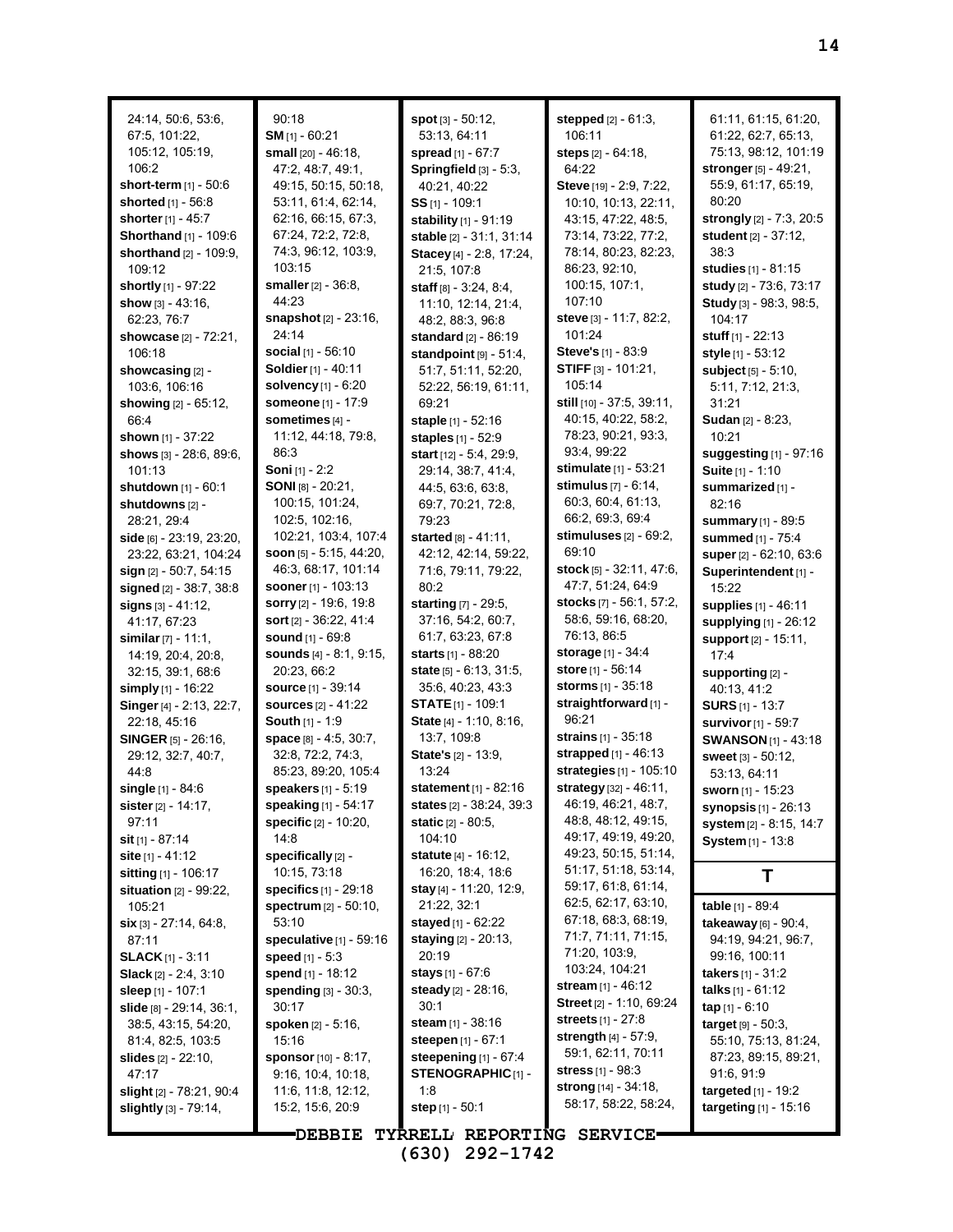| targets $[1] - 87:17$<br>task $[1] - 83:13$         | 19:11, 21:9, 107:22<br>Thompson [5] - 2:3, | totally $[1]$ - 16:17<br>touch [8] - 23:4,        | 18:23, 19:3, 21:6,<br>26:8, 92:18, 100:21         | 109:17                                                     |
|-----------------------------------------------------|--------------------------------------------|---------------------------------------------------|---------------------------------------------------|------------------------------------------------------------|
| tax $[2] - 43.5, 102.1$                             | 3:8, 3:24, 19:10,                          | 23:13, 26:15, 27:15,                              | trustee $[4] - 3.6, 3.8,$                         | U                                                          |
| taxes [3] - 43:7, 102:4,<br>102:17                  | 107:24<br><b>Thor</b> [3] $-58:8, 58:11,$  | 27:17, 27:23, 38:5,<br>41.7                       | 41:19, 68:20<br>TRUSTEE [30] - 3:7,               | $U.S$ <sub>[8]</sub> - 34:1, 39:3,                         |
| taxpayers $[4]$ - 82:6,                             | 58:23                                      | touched [2] - 38:6,                               | 3:9, 19:11, 20:15,                                | 39:17, 58:17, 60:16,                                       |
| 82.13, 82.20, 84.22                                 | thoroughly [1] - 71:1                      | 38:10                                             | 20:21, 21:9, 43:14,                               | 62:14, 95:14, 95:15<br>$\mathbf{u}.\mathbf{S}$ [1] - 85:23 |
| <b>teachers</b> $[2] - 8:20$ ,                      | thoughts [2] - 13:19,<br>68:3              | tough [3] - 6:17, 18:2,<br>19:14                  | 43.22, 70:13, 75:3,<br>79:6, 79:11, 79:21,        | Ullico [15] - 2:12, 2:13,                                  |
| 43.8<br>team [15] - 7:24,                           | three [14] - 8:3, 23:21,                   | toward [1] - 39:18                                | 80:8, 82:3, 82:21,                                | 21:12, 21:16, 21:17,                                       |
| 22:19, 45:23, 47:21,                                | 28.13, 36:2, 46:22,                        | towards [7] - 49:18,                              | 85:13, 86:16, 92:17,                              | 21:22, 22:20, 23:6,                                        |
| 48:11, 51:12, 51:14,                                | 48:20, 70:22, 73:23,                       | 53.22, 78:4, 78:23,                               | 100:15, 101:1,                                    | 23:17, 38:11, 41:11,                                       |
| 52:1, 52:10, 64:19,                                 | 75:10, 75:11, 82:24,                       | 82:8, 84:2, 87:20                                 | 101:24, 102:5,                                    | 41:12, 42:21, 68:7,                                        |
| 64:23, 65:11, 67:11,                                | 103:12, 106:9,                             | track $[2] - 58:21, 73:23$                        | 102:16, 102:21,                                   | 107:12                                                     |
| 71:8, 92:11                                         | 106:10                                     | traction [1] - 59:22                              | 103:4, 106:21,                                    | ultimate [2] - 90:20,                                      |
| teamed [1] - 38:11                                  | three-quarters [2] -                       | trade [2] - 49:24,                                | 107.4, 107.22,                                    | 92:15                                                      |
| teams $[3] - 54:13$ ,                               | 23:21, 36:2                                | 63:15                                             | 107:23                                            | ultimately $[3] - 4:9$ ,                                   |
| 54:17, 70:5                                         | three-year $[1]$ - 73:23                   | traded $[4] - 31:17$ ,                            | Trustees $[3]$ - $3:2$ ,                          | 6:24, 43:6                                                 |
| tech [1] - 44:24                                    | threw $[1] - 61.1$                         | 32:12, 32:21, 55:6                                | 4:13, 4:14<br><b>trustees</b> [15] - 3:18,        | ultra $[3]$ - 105:12,<br>105:19, 106:2                     |
| technologies [1] -                                  | throughout $[3]$ - 27:9,                   | tradeoff $[2] - 84:12$ ,                          | 21:13, 32:4, 41:7,                                | ultra-short [3] -                                          |
| 34:3<br>ten [10] - 5:15, 83:5,                      | 50:13, 66:10<br>throw [1] - 16:22          | 84:13<br>trades [1] - 63:15                       | 43:13, 46:17, 70:16,                              | 105:12, 105:19,                                            |
| 83:11, 83:19, 85:3,                                 | thrown [1] - 6:14                          | traditional $[6]$ - 50:11,                        | 72.9, 73.2, 73.9,                                 | 106:2                                                      |
| 85:18, 89:9, 98:17,                                 | thumbs [1] - 106:18                        | 53:13, 53:15, 64:16,                              | 96:7, 97:13, 98:6,                                | <b>unable</b> $[1] - 74:4$                                 |
| 99:1, 99:18                                         | tide [2] - 49:18, 67:17                    | 64:21, 85:23                                      | 100:14, 107:17                                    | unaware [1] - 14:13                                        |
| tenured [1] - 51:14                                 | Tidewater $[1]$ - 37:7                     | traditionally $[6]$ - 9:14,                       | trustees' [1] - 43:20                             | uncertainties [1] -                                        |
| term [17] - 12:15,                                  | tie [2] - 74:23, 84:16                     | 10:2, 54:1, 54:12,                                | try [4] - 22:22, 48:3,                            | 40:16                                                      |
| 28:11, 28:12, 30:24,                                | tied [1] - 55:16                           | 55:6, 69:7                                        | 79.8, 87.9                                        | uncertainty $[3]$ -                                        |
| 33:12, 33:14, 34:22,                                | Tier $[1] - 44.21$                         | <b>traffic</b> $[3] - 36.19$ ,                    | trying $[4] - 40.3$ ,                             | 60:14, 63:14, 101:17                                       |
| 37:24, 38:21, 50.6,                                 | ties [1] - 104:5                           | 37:2, 37:3                                        | 53.21, 73.24, 82.14                               | uncontracted [1] -                                         |
| 53.6, 70.12, 84.24,                                 | tilt [2] - 63:20, 103:17                   | trailing $[1] - 56:19$                            | tumultuous [1] -<br>29:22                         | 36:11                                                      |
| 86:14, 88:10, 101:22                                | tilting [1] - 103:16                       | transcript $[2] - 4.8$ ,                          | tune [1] - 26:15                                  | under [8] - 14:19,<br>18:20, 24:20, 27:7,                  |
| terminated $[1]$ - 72:13                            | TIME $[1]$ - 108:6                         | 109:11                                            | turn [9] - 23:8, 23:15,                           | 33:12, 34:22, 36:21,                                       |
| terminating [1] -<br>74:20                          | timeframe $[1] - 48.4$                     | transition $[5]$ - 33:23,<br>34:8, 106:7, 106:11, | 27:24, 28:6, 29:10,                               | 93:7                                                       |
| terminology [1] - 19:9                              | timeline [1] - 103:9<br>timer [1] - 104:11 | 106:13                                            | 59:18, 70:17, 73:10,                              | Under [1] - 4:11                                           |
| <b>terms</b> $[17] - 6.4, 9.1,$                     | timing [2] - 102:12,                       | transitioned [1] -                                | 82:13                                             | underexposed [1] -                                         |
| 9.3, 17.13, 18.22,                                  | 103:18                                     | 75:20                                             | turnaround [1] -                                  | 70:6                                                       |
| 18:23, 19:23, 38:21,                                | today [16] - 8.6, 21:13,                   | transmission $[6]$ -                              | 103:13                                            | underlying [2] - 32:14,                                    |
| 40:19, 73:6, 75:5,                                  | 47:12, 47:20, 48:6,                        | 31:5, 34:11, 34:12,                               | turned [1] - 71:5                                 | 32:23                                                      |
| 75:24, 81:23, 84:12,                                | 48:14, 48:24, 49:8,                        | 34:18, 34:21, 36:3                                | turning [5] - 49:9,                               | underperform [1] -                                         |
| 86:10, 95:12, 102:11                                | 49:16, 74:24, 75:24,                       | transparent $[1]$ -                               | 49:18, 55:16, 67:17,<br>67:20                     | 69:14                                                      |
| <b>territory</b> $[1] - 39:10$                      | 76:20, 81:15, 86:23,                       | 54:13                                             | turnover [2] - 49:3,                              | underperformance<br>$[10] - 47:8, 70:24,$                  |
| terrorists $[1]$ - 63:15                            | 92:11, 107:20                              | transportation [5] -                              | 73.4                                              | 71:14, 73:21, 74:17,                                       |
| test $[1]$ - $98.3$<br><b>Texas</b> $[2] - 34:16$ , | <b>today's</b> $[2] - 3.14$ ,<br>107:7     | 30:22, 35:3, 37:12,<br>37:14, 38:3                | twiddling [1] - 106:17                            | 75:9, 75:21, 75:22,                                        |
| 35:16                                               | together [6] - 47:23.                      | <b>traps</b> $[1]$ - 50:8                         | two [19] - 15:6, 16:11,                           | 76:2, 103:12                                               |
| THE [3] - 2:5, 108:4,                               | 70:21, 72:22, 84:16,                       | Treasurer $[6]$ - 2:4,                            | 16:15, 16:19, 20:4,                               | underperformed [3] -                                       |
| 108:5                                               | 102:11, 102:23                             | 2:4, 80:1, 84:20,                                 | 20.9, 21:14, 25:13,                               | 55:21, 62:21, 74:7                                         |
| <b>themes</b> $[4] - 33:17$ ,                       | toll [4] - 36:14, 36:16,                   | 86:15, 91:24                                      | 25:18, 38:6, 50:6,                                | underperforming [4] -                                      |
| 33:19, 33:22, 33:23                                 | 36:21, 39:20                               | <b>Treasurer's <math>[2] - 2:12</math>,</b>       | 53:14, 73:17, 74:16,                              | 48:22, 72:10, 74:10,                                       |
| <b>thesis</b> $[1] - 40.3$                          | took $[3]$ - 22:14, 52:3,                  | 102:13                                            | 81:11, 82:24, 83:21,                              | 75:19                                                      |
| <b>thinking</b> $[6] - 44.2$ ,                      | 52:4                                       | <b>treatment</b> $[1] - 30:22$                    | 95:13, 106:10                                     | understood [1] -                                           |
| 79:4, 82:9, 103:16,                                 | tool [1] - 14:4                            | trend $[1]$ - 74:18                               | two-thirds [1] - 53:14<br>type [7] - 6:15, 10:11, | 102:18<br><b>underwrite</b> $[1] - 44:10$                  |
| 104:21, 106:19                                      | tools $[3] - 51:7, 56:17,$                 | <b>trends</b> $[2] - 39.16$ ,                     | 10:19, 10:22, 11:9,                               | unfairly [1] - 74:9                                        |
| <b>third</b> $[1]$ - 37:13                          | 86:11                                      | 39:22<br>true [3] - 55:13, 82:4,                  | 19:23, 85:20                                      | union [8] - 17:9,                                          |
| <b>Thirdly</b> $[1]$ - 50:9<br>thirds $[1]$ - 53:14 | top $[5]$ - 6:2, 56:23,                    | 109:11                                            | typical [1] - 45:8                                | 17:12, 18:11, 18:13,                                       |
| <b>THIS</b> $[1]$ - 108:6                           | 57:6, 83:8, 97:10<br>topic $[1] - 7:12$    | Trustee [11] - 2:3, 3:4,                          | <b>typically</b> $[1]$ - 94:8                     | 42.8, 42.9, 42.20,                                         |
| <b>THOMPSON</b> [4] - 3:9,                          | total [2] - 28:1, 92:19                    | 3:24, 15:20, 18:16,                               | <b>TYRRELL</b> $[2] - 109.6$                      | 43:1                                                       |
|                                                     |                                            |                                                   |                                                   |                                                            |